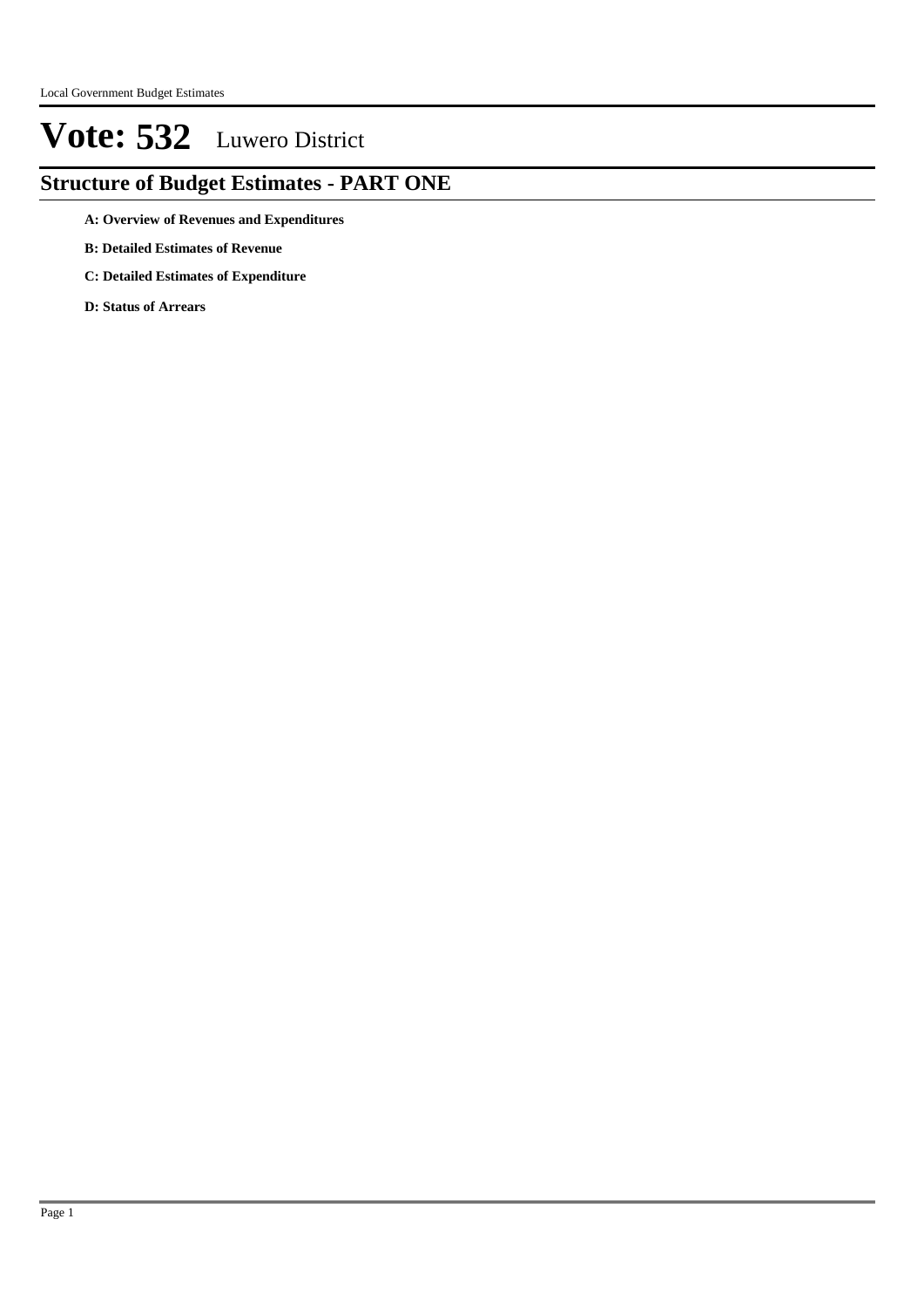### **A: Overview of Revenues and Expenditures**

#### **Revenue Performance and Plans**

|                                        | 2015/16                                          | 2016/17      |                        |
|----------------------------------------|--------------------------------------------------|--------------|------------------------|
|                                        | <b>Approved Budget</b><br><b>Receipts by End</b> |              | <b>Approved Budget</b> |
| UShs $000's$                           |                                                  | <b>March</b> |                        |
| 1. Locally Raised Revenues             | 381,743                                          | 258,344      | 368,718                |
| 2a. Discretionary Government Transfers | 3,282,353                                        | 2,998,996    | 3,351,271              |
| 2b. Conditional Government Transfers   | 29,673,064                                       | 21,672,874   | 36,826,256             |
| 2c. Other Government Transfers         | 4,310,245                                        | 1,645,252    |                        |
| 4. Donor Funding                       | 613.193                                          | 484,902      | 770,000                |
| <b>Total Revenues</b>                  | 38,260,597                                       | 27,060,368   | 41,316,245             |

#### **Expenditure Performance and Plans**

|                            | 2015/16                |                                                 | 2016/17                |  |
|----------------------------|------------------------|-------------------------------------------------|------------------------|--|
| <b>UShs 000's</b>          | <b>Approved Budget</b> | Actual<br><b>Expenditure by</b><br>end of March | <b>Approved Budget</b> |  |
| 1a Administration          | 4,143,832              | 2,552,300                                       | 3,422,224              |  |
| 2 Finance                  | 422,053                | 143,464                                         | 405,469                |  |
| 3 Statutory Bodies         | 662,262                | 412,086                                         | 637,127                |  |
| 4 Production and Marketing | 540,454                | 330,018                                         | 877,983                |  |
| 5 Health                   | 5,154,242              | 3,709,699                                       | 5,869,618              |  |
| 6 Education                | 24,006,669             | 17,031,564                                      | 27,113,108             |  |
| 7a Roads and Engineering   | 933,808                | 422,697                                         | 1,326,959              |  |
| 7b Water                   | 575,937                | 311,756                                         | 701,020                |  |
| 8 Natural Resources        | 166,903                | 114,021                                         | 162,662                |  |
| 9 Community Based Services | 527,390                | 193,998                                         | 268,121                |  |
| 10 Planning                | 1,036,209              | 665,014                                         | 519,117                |  |
| 11 Internal Audit          | 90,837                 | 50,151                                          | 90,837                 |  |
| <b>Grand Total</b>         | 38,260,597             | 25,936,770                                      | 41,394,246             |  |
| Wage Rec't:                | 28,327,983             | 18,857,708                                      | 29,527,537             |  |
| Non Wage Rec't:            | 6,912,377              | 5,518,528                                       | 9,017,482              |  |
| Domestic Dev't             | 2,407,044              | 1,075,632                                       | 2,079,227              |  |
| Donor Dev't                | 613,193                | 484,902                                         | 770,000                |  |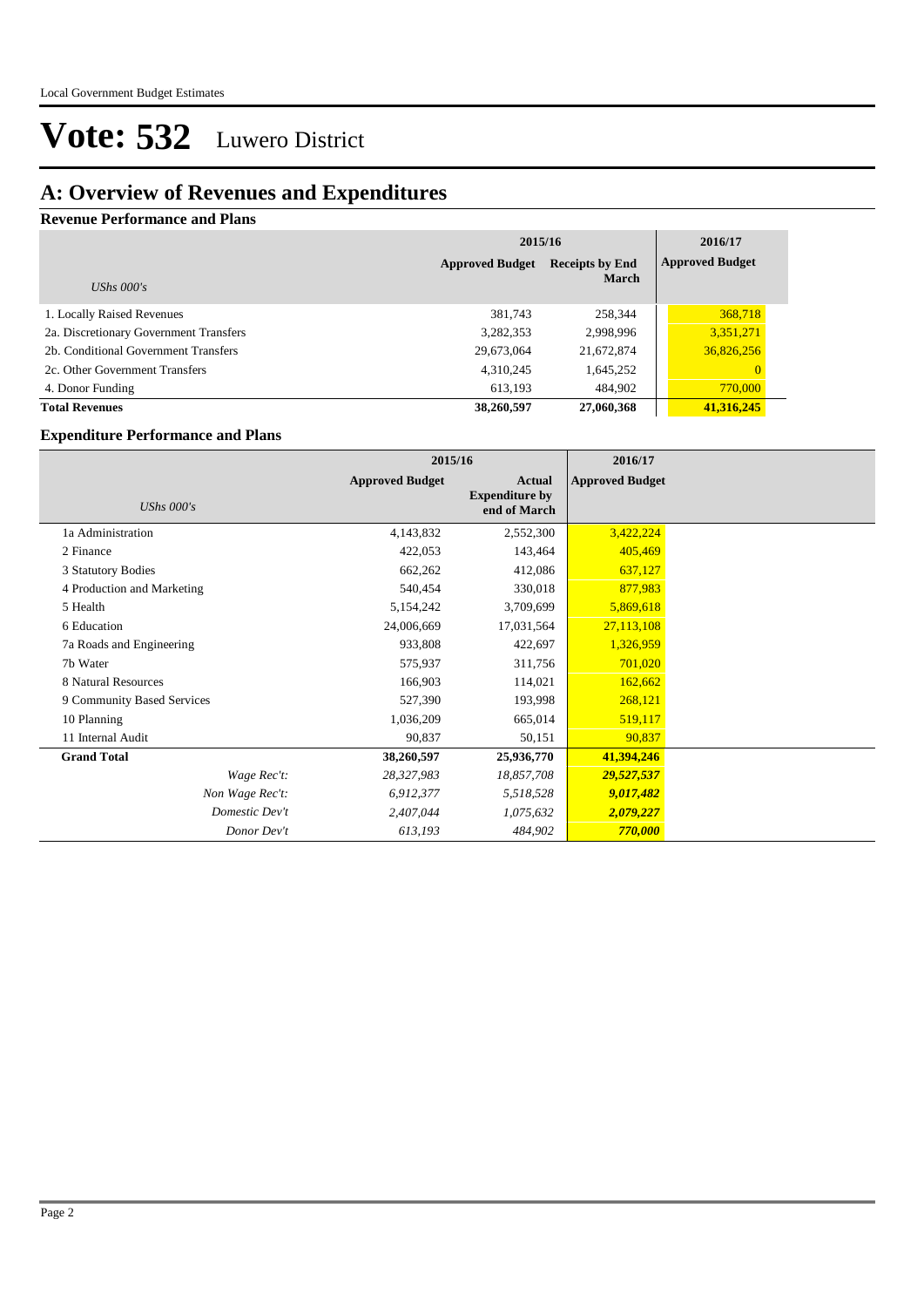#### **B: Detailed Estimates of Revenue**

|                                                       |                        | 2015/16                            |                        |  |  |
|-------------------------------------------------------|------------------------|------------------------------------|------------------------|--|--|
| UShs $000's$                                          | <b>Approved Budget</b> | <b>Receipts by End</b><br>of March | <b>Approved Budget</b> |  |  |
| <b>1. Locally Raised Revenues</b>                     | 381,743                | 258,344                            | 368,718                |  |  |
| <b>Locally Raised Revenues</b>                        | 381,743                | 258,344                            | 368,718                |  |  |
| 2a. Discretionary Government Transfers                | 3,282,353              | 2,998,996                          | 3,351,271              |  |  |
| Urban Unconditional Grant (Non-Wage)                  | 318,658                | 230,319                            |                        |  |  |
| Urban Discretionary Development Equalization Grant    |                        | $\Omega$                           | 202,800                |  |  |
| District Unconditional Grant (Wage)                   | 1,768,232              | 1,341,210                          | 1,632,240              |  |  |
| District Unconditional Grant (Non-Wage)               | 423,952                | 276,548                            | 549,605                |  |  |
| District Discretionary Development Equalization Grant | 264,873                | 770,941                            | 447,861                |  |  |
| Urban Unconditional Grant (Wage)                      | 506.637                | 379,978                            | 518,765                |  |  |
| 2b. Conditional Government Transfers                  | 29,673,064             | 21,672,874                         | 36,826,256             |  |  |
| General Public Service Pension Arrears (Budgeting)    |                        | $\mathbf{0}$                       | 6,423                  |  |  |
| <b>Gratuity for Local Governments</b>                 |                        | $\Omega$                           | 555,119                |  |  |
| Pension for Local Governments                         |                        | $\Omega$                           | 1,574,700              |  |  |
| Sector Conditional Grant (Non-Wage)                   | 4,840,791              | 3,272,108                          | 5,987,917              |  |  |
| Sector Conditional Grant (Wage)                       | 23,365,660             | 17,084,339                         | 27,376,532             |  |  |
| Support Services Conditional Grant (Non-Wage)         | 350,828                | 206,142                            |                        |  |  |
| Development Grant                                     | 1,093,786              | 1,093,786                          | 1,099,217              |  |  |
| <b>Transitional Development Grant</b>                 | 22,000                 | 16,500                             | 226,348                |  |  |
| 2c. Other Government Transfers                        | 4,310,245              | 1,645,252                          |                        |  |  |
| Other Transfers from Central Government               | 4,204,000              | 1,539,252                          |                        |  |  |
| Unspent balances - Other Government Transfers         | 106,245                | 106,000                            |                        |  |  |
| 4. Donor Funding                                      | 613,193                | 484,902                            | 770,000                |  |  |
| Donor Funding                                         | 613,193                | 484,902                            | 770,000                |  |  |
| <b>Total Revenues</b>                                 | 38.260.597             | 27,060,368                         | 41,316,245             |  |  |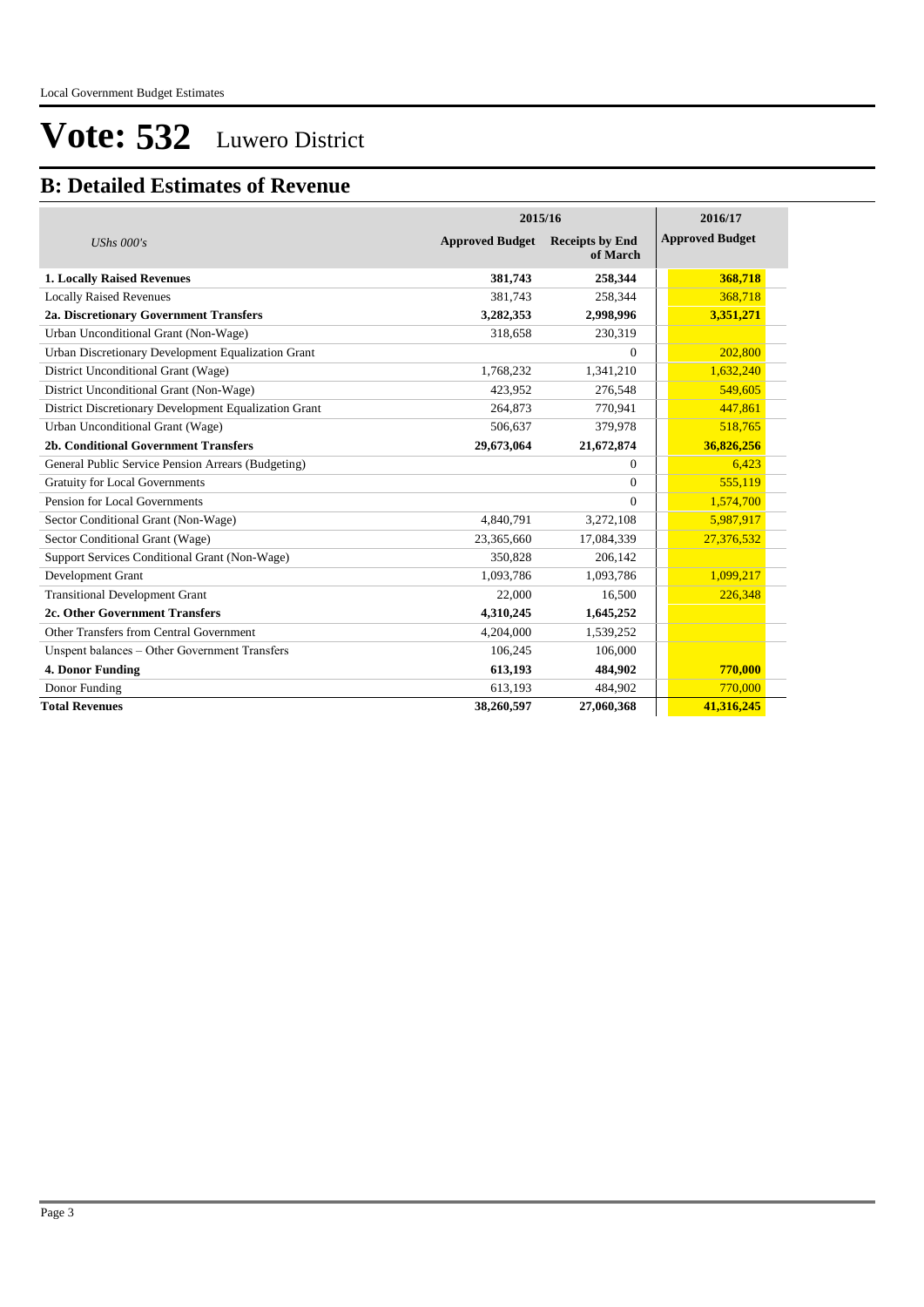#### **C: Detailed Estimates of Expenditure**

#### *Workplan 1a: Administration*

#### **(i) Overview of Workplan Revenue and Expenditures**

| <b>UShs Thousand</b>                                 | 2015/16                   |                                | 2016/17                   |  |
|------------------------------------------------------|---------------------------|--------------------------------|---------------------------|--|
|                                                      | Approved<br><b>Budget</b> | <b>Outturn by</b><br>end March | Approved<br><b>Budget</b> |  |
| A: Breakdown of Workplan Revenues:                   |                           |                                |                           |  |
| <b>Recurrent Revenues</b>                            | 4,092,272                 | 2,497,099                      | 3,114,637                 |  |
| District Unconditional Grant (Non-Wage)              | 132,685                   | 127,010                        | 120,770                   |  |
| District Unconditional Grant (Wage)                  | 436,373                   | 536,991                        | 248,418                   |  |
| General Public Service Pension Arrears (Budgeting)   |                           | $\mathbf{0}$                   | 6,423                     |  |
| <b>Gratuity for Local Governments</b>                |                           | $\mathbf{0}$                   | 555,119                   |  |
| <b>Locally Raised Revenues</b>                       | 90,443                    | 93,130                         | 90,443                    |  |
| Other Transfers from Central Government              | 2,544,811                 | 1,083,354                      |                           |  |
| Pension for Local Governments                        |                           | $\mathbf{0}$                   | 1,574,700                 |  |
| Support Services Conditional Grant (Non-Wage)        | 62,664                    | 46,317                         |                           |  |
| Urban Unconditional Grant (Non-Wage)                 | 318,658                   | 230,319                        |                           |  |
| Urban Unconditional Grant (Wage)                     | 506,637                   | 379,978                        | 518,765                   |  |
| <b>Development Revenues</b>                          | 51,561                    | 51,561                         | 307,587                   |  |
| District Discretionary Development Equalization Gran | 51,561                    | 51,561                         | 44,787                    |  |
| District Unconditional Grant (Non-Wage)              |                           | $\Omega$                       | 60,000                    |  |
| Urban Discretionary Development Equalization Grant   |                           | $\Omega$                       | 202,800                   |  |
| <b>Total Revenues</b>                                | 4,143,832                 | 2,548,659                      | 3,422,224                 |  |
| <b>B: Breakdown of Workplan Expenditures:</b>        |                           |                                |                           |  |
| Recurrent Expenditure                                | 4,092,272                 | 2,509,737                      | 3,114,637                 |  |
| Wage                                                 | 3,487,822                 | 916,969                        | 767,183                   |  |
| Non Wage                                             | 604,450                   | 1,592,768                      | 2,347,454                 |  |
| Development Expenditure                              | 51,561                    | 42,563                         | 307,587                   |  |
| Domestic Development                                 | 51,561                    | 42563                          | 307,587                   |  |
| Donor Development                                    |                           | $\Omega$                       | $\overline{0}$            |  |
| <b>Total Expenditure</b>                             | 4,143,832                 | 2,552,300                      | 3,422,224                 |  |

#### **(ii) Details of Workplan Revenues and Expenditures**

#### *Expenditure Details for Workplan 1a: Administration*

#### **LG Function 1381 District and Urban Administration**

| Thousand Uganda Shillings                                | 2015/16 Approved Budget |      |              | 2016/17 Approved Estimates |                  |              |  |
|----------------------------------------------------------|-------------------------|------|--------------|----------------------------|------------------|--------------|--|
| <b>Higher LG Services</b>                                | <b>Total</b>            | Wage | N' Wage      | <b>GoU Dev</b>             | <b>Donor Dev</b> | <b>Total</b> |  |
| Output:138101 Operation of the Administration Department |                         |      |              |                            |                  |              |  |
| 211103 Allowances                                        | 5,000                   |      | 906          |                            |                  | 906          |  |
| 213001 Medical expenses (To employees)                   | 3,000                   |      | 3,000        |                            |                  | 3,000        |  |
| 213002 Incapacity, death benefits and funeral expenses   | 6,000                   |      | 3,000        |                            |                  | 3,000        |  |
| 221001 Advertising and Public Relations                  | 7,500                   |      | 9,000        |                            |                  | 9,000        |  |
| 221002 Workshops and Seminars                            | 2,000                   |      | 2,200        |                            |                  | 2,200        |  |
| 221005 Hire of Venue (chairs, projector, etc)            | 4,000                   |      | 4,000        |                            |                  | 4,000        |  |
| 221007 Books, Periodicals & Newspapers                   | 3,600                   |      | 2,115        |                            |                  | 2,115        |  |
| 221008 Computer supplies and Information Technology (IT) | 2,800                   |      | 1,000        |                            |                  | 1,000        |  |
| 221009 Welfare and Entertainment                         | 8,000                   |      | 9,000        |                            |                  | 9,000        |  |
| 221010 Special Meals and Drinks                          | 6,000                   |      | 8,000        |                            |                  | 8,000        |  |
| 221011 Printing, Stationery, Photocopying and Binding    | 5,500                   |      | 8,000        |                            |                  | 8,000        |  |
| 221012 Small Office Equipment                            | 500                     |      | $\mathbf{0}$ |                            |                  | $\mathbf{0}$ |  |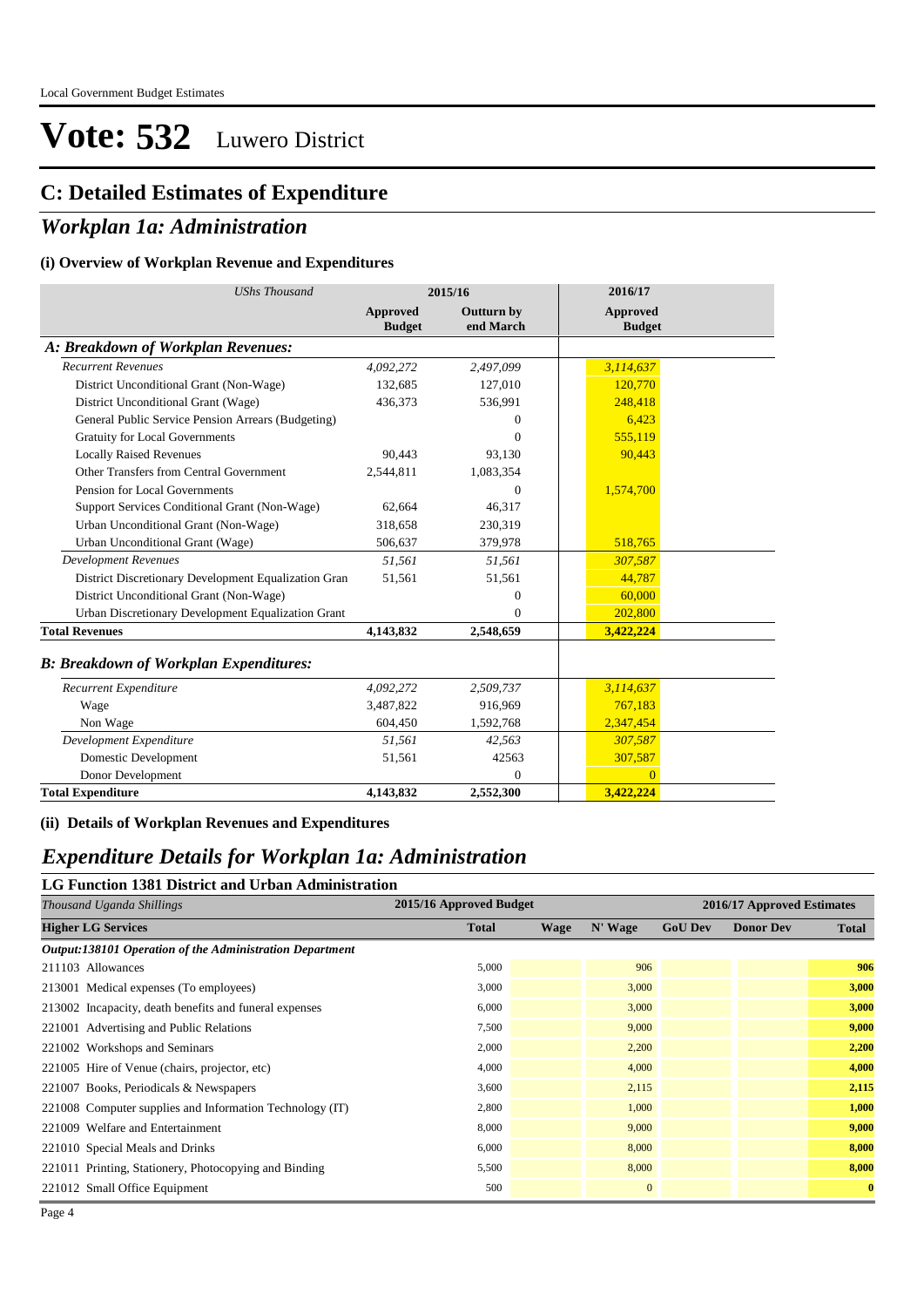### *Workplan 1a: Administration*

| Thousand Uganda Shillings                                             | 2015/16 Approved Budget |             |                  |                | 2016/17 Approved Estimates |            |  |
|-----------------------------------------------------------------------|-------------------------|-------------|------------------|----------------|----------------------------|------------|--|
| <b>Higher LG Services</b>                                             | <b>Total</b>            | <b>Wage</b> | N' Wage          | <b>GoU Dev</b> | <b>Donor Dev</b>           | Total      |  |
| 221014 Bank Charges and other Bank related costs                      | 1,500                   |             |                  |                |                            | $\bf{0}$   |  |
| 221015 Financial and related costs (e.g. shortages, pilferages, etc.) | 311,658                 |             |                  | 202,800        |                            | 202,800    |  |
| 221016 IFMS Recurrent costs                                           | 30,000                  |             |                  |                |                            | $\bf{0}$   |  |
| 221017 Subscriptions                                                  | 10,500                  |             | 6,000            |                |                            | 6,000      |  |
| 222001 Telecommunications                                             | 2,000                   |             | 3,600            |                |                            | 3,600      |  |
| 222003 Information and communications technology (ICT)                | 2,000                   |             | $\mathbf{0}$     |                |                            | $\bf{0}$   |  |
| 223004 Guard and Security services                                    | 8,420                   |             | 8,500            |                |                            | 8,500      |  |
| 223005 Electricity                                                    | 1,000                   |             |                  |                |                            | $\bf{0}$   |  |
| 223006 Water                                                          | 800                     |             | 800              |                |                            | 800        |  |
| 225001 Consultancy Services- Short term                               | 24,271                  |             | 24,000           |                |                            | 24,000     |  |
| 227001 Travel inland                                                  | 15,617                  |             | 36,000           |                |                            | 36,000     |  |
| 227002 Travel abroad                                                  | 100                     |             |                  |                |                            | $\bf{0}$   |  |
| 227004 Fuel, Lubricants and Oils                                      | 50,494                  |             | 49,000           |                |                            | 49,000     |  |
| 228002 Maintenance - Vehicles                                         | 12,000                  |             | 15,000           |                |                            | 15,000     |  |
| 282102 Fines and Penalties/ Court wards                               | 300                     |             | 100              |                |                            | 100        |  |
| 282104 Compensation to 3rd Parties                                    | 300                     |             | $\mathbf{0}$     |                |                            | $\bf{0}$   |  |
| $282151$ Fines and Penalties – to other govt units                    | $\mathbf{0}$            |             | 100              |                |                            | <b>100</b> |  |
| Total Cost of Output 138101:                                          | 524,860                 |             | 193,321          | 202,800        |                            | 396,121    |  |
| Output:138102 Human Resource Management Services                      |                         |             |                  |                |                            |            |  |
| 211101 General Staff Salaries                                         | 943,011                 | 767,183     |                  |                |                            | 767,183    |  |
| 211103 Allowances                                                     | 3,900                   |             |                  |                |                            | $\bf{0}$   |  |
| 212105 Pension for Local Governments                                  | $\mathbf{0}$            |             | 1,526,423        |                |                            | 1,526,423  |  |
| 212107 Gratuity for Local Governments                                 | $\boldsymbol{0}$        |             | 555,119          |                |                            | 555,119    |  |
| 221008 Computer supplies and Information Technology (IT)              | 4,333                   |             |                  |                |                            | $\bf{0}$   |  |
| 221009 Welfare and Entertainment                                      | 1,000                   |             |                  |                |                            | $\bf{0}$   |  |
| 221011 Printing, Stationery, Photocopying and Binding                 | 6,216                   |             |                  |                |                            | $\bf{0}$   |  |
| 221012 Small Office Equipment                                         | 540                     |             |                  |                |                            | $\bf{0}$   |  |
| 221017 Subscriptions                                                  | 220                     |             |                  |                |                            | $\bf{0}$   |  |
| 222001 Telecommunications                                             | 600                     |             |                  |                |                            | $\bf{0}$   |  |
| 227001 Travel inland                                                  | 5,324                   |             |                  |                |                            | $\bf{0}$   |  |
| 227004 Fuel, Lubricants and Oils                                      | 3,457                   |             |                  |                |                            | $\bf{0}$   |  |
| Total Cost of Output 138102:                                          | 968,601                 | 767,183     | 2,081,542        |                |                            | 2,848,725  |  |
| <b>Output:138103 Capacity Building for HLG</b>                        |                         |             |                  |                |                            |            |  |
| 221002 Workshops and Seminars                                         | 40,349                  |             | $\boldsymbol{0}$ | 35,137         |                            | 35,137     |  |
| 221003 Staff Training                                                 | 10,312                  |             |                  | 9,650          |                            | 9,650      |  |
| 221014 Bank Charges and other Bank related costs                      | 900                     |             |                  |                |                            | $\bf{0}$   |  |
| Total Cost of Output 138103:                                          | 51,561                  |             | $\boldsymbol{0}$ | 44,787         |                            | 44,787     |  |
| Output:138104 Supervision of Sub County programme implementation      |                         |             |                  |                |                            |            |  |
| 221011 Printing, Stationery, Photocopying and Binding                 | 500                     |             | 500              |                |                            | 500        |  |
| 227001 Travel inland                                                  | 1,000                   |             | 4,500            |                |                            | 4,500      |  |
| 227004 Fuel, Lubricants and Oils                                      | 2,500                   |             | 4,500            |                |                            | 4,500      |  |
| Total Cost of Output 138104:                                          | 4,000                   |             | 9,500            |                |                            | 9,500      |  |
| Output:138105 Public Information Dissemination                        |                         |             |                  |                |                            |            |  |
| 211103 Allowances                                                     | 900                     |             |                  |                |                            | $\bf{0}$   |  |
| 221001 Advertising and Public Relations                               | 2,500                   |             | 2,000            |                |                            | 2,000      |  |
| 227001 Travel inland                                                  | 1,200                   |             | 1,000            |                |                            | 1,000      |  |
| 227004 Fuel, Lubricants and Oils                                      | 2,400                   |             | 500              |                |                            | 500        |  |
| Total Cost of Output 138105:                                          | 7,000                   |             | 3,500            |                |                            | 3,500      |  |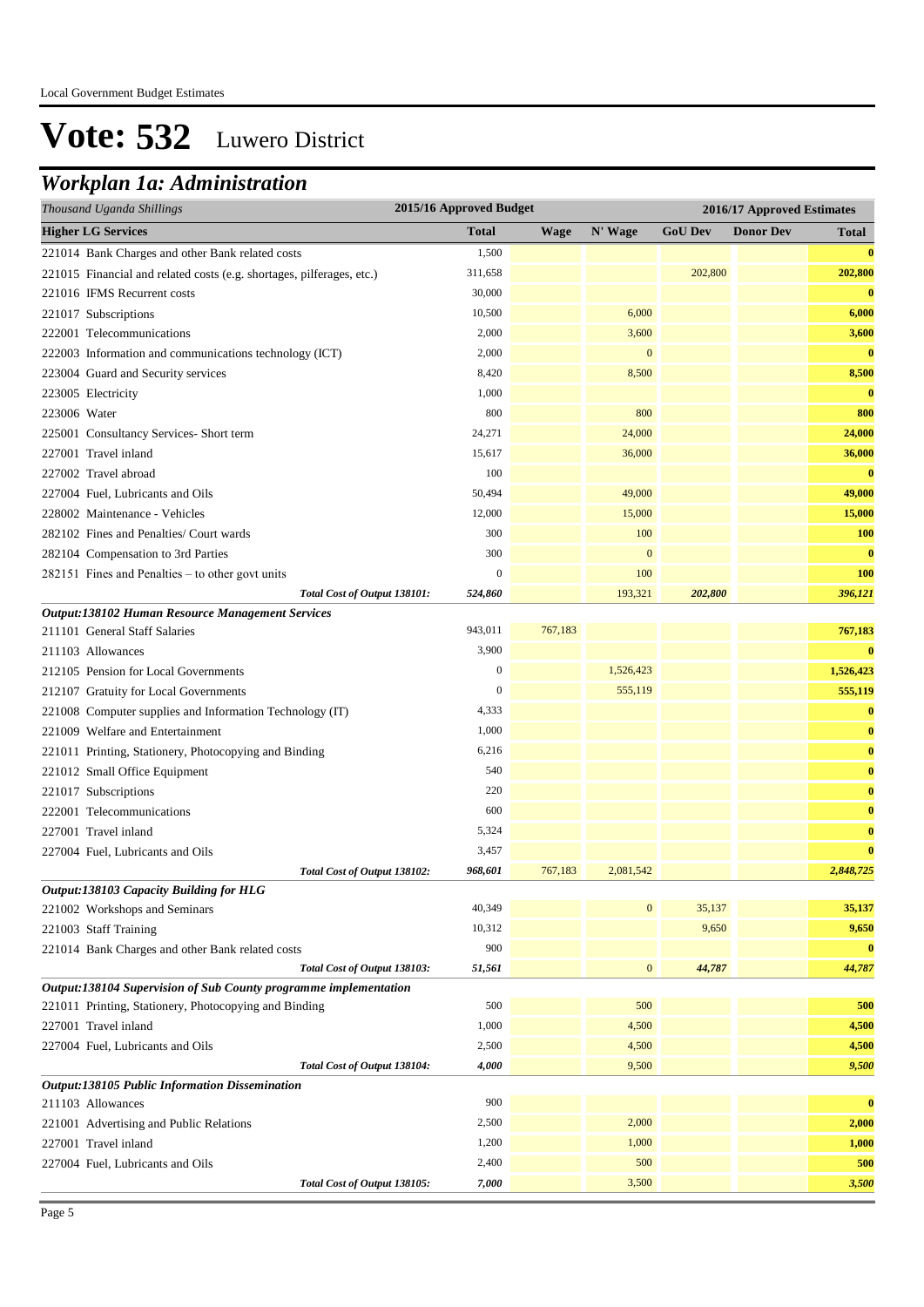### *Workplan 1a: Administration*

| Thousand Uganda Shillings                                              | 2015/16 Approved Budget |                              |                                  | 2016/17 Approved Estimates               |                  |                  |
|------------------------------------------------------------------------|-------------------------|------------------------------|----------------------------------|------------------------------------------|------------------|------------------|
| <b>Higher LG Services</b>                                              | <b>Total</b>            | <b>Wage</b>                  | N' Wage                          | <b>GoU</b> Dev                           | <b>Donor Dev</b> | Total            |
| <b>Output:138106 Office Support services</b>                           |                         |                              |                                  |                                          |                  |                  |
| 211103 Allowances                                                      | 400                     |                              |                                  |                                          |                  | $\bf{0}$         |
| 221011 Printing, Stationery, Photocopying and Binding                  | 400                     |                              |                                  |                                          |                  | $\bf{0}$         |
| 224004 Cleaning and Sanitation                                         | 7,200                   |                              | 7,200                            |                                          |                  | 7,200            |
| 227001 Travel inland                                                   | $\boldsymbol{0}$        |                              | 800                              |                                          |                  | 800              |
| 228003 Maintenance - Machinery, Equipment & Furniture                  | 2,000                   |                              |                                  |                                          |                  | $\bf{0}$         |
| Total Cost of Output 138106:                                           | 10,000                  |                              | 8,000                            |                                          |                  | 8,000            |
| <b>Output:138108 Assets and Facilities Management</b>                  |                         |                              |                                  |                                          |                  |                  |
| 228003 Maintenance - Machinery, Equipment & Furniture                  | $\boldsymbol{0}$        |                              | 2,000                            |                                          |                  | 2,000            |
| 228004 Maintenance - Other                                             | 2,000                   |                              |                                  |                                          |                  | $\bf{0}$         |
| Total Cost of Output 138108:                                           | 2,000                   |                              | 2,000                            |                                          |                  | 2,000            |
| Output:138109 Payroll and Human Resource Management Systems            |                         |                              |                                  |                                          |                  |                  |
| 211103 Allowances                                                      | $\boldsymbol{0}$        |                              | 1,000                            |                                          |                  | 1,000            |
| 221008 Computer supplies and Information Technology (IT)               | $\overline{0}$          |                              | 4,000                            |                                          |                  | 4,000            |
| 221009 Welfare and Entertainment                                       | $\boldsymbol{0}$        |                              | 1,291                            |                                          |                  | 1,291            |
| 221011 Printing, Stationery, Photocopying and Binding                  | 0                       |                              | 1,900                            |                                          |                  | 1,900            |
| 221017 Subscriptions                                                   | $\boldsymbol{0}$        |                              | 1,200                            |                                          |                  | 1,200            |
| 222001 Telecommunications                                              | $\boldsymbol{0}$        |                              | 1,200                            |                                          |                  | 1,200            |
| 227001 Travel inland                                                   | $\boldsymbol{0}$        |                              | 10,000                           |                                          |                  | 10,000           |
| 227004 Fuel, Lubricants and Oils                                       | $\boldsymbol{0}$        |                              | 3,000                            |                                          |                  | 3,000            |
| Total Cost of Output 138109:                                           | 0                       |                              | 23,591                           |                                          |                  | 23,591           |
| <b>Output:138111 Records Management Services</b>                       |                         |                              |                                  |                                          |                  |                  |
| 221008 Computer supplies and Information Technology (IT)               | 860                     |                              | 1,000                            |                                          |                  | 1,000            |
| 221009 Welfare and Entertainment                                       | 1,500                   |                              | 2,000                            |                                          |                  | 2,000            |
| 221011 Printing, Stationery, Photocopying and Binding                  | 1,400                   |                              |                                  |                                          |                  | $\bf{0}$         |
| 221012 Small Office Equipment                                          | 1,400                   |                              |                                  |                                          |                  | $\bf{0}$         |
| 222002 Postage and Courier                                             | 500                     |                              | 200                              |                                          |                  | 200              |
| 227001 Travel inland                                                   | 2,040                   |                              | 1,800                            |                                          |                  | 1,800            |
| 227004 Fuel, Lubricants and Oils                                       | $\boldsymbol{0}$        |                              | 2,000                            |                                          |                  | 2,000            |
| 228004 Maintenance – Other                                             | 300                     |                              |                                  |                                          |                  | $\bf{0}$         |
| Total Cost of Output 138111:                                           | 8,000                   |                              | 7,000                            |                                          |                  | 7,000            |
| <b>Output:138113 Procurement Services</b>                              |                         |                              |                                  |                                          |                  |                  |
| 221001 Advertising and Public Relations                                | 7,000                   |                              | 9,000                            |                                          |                  | 9,000            |
| 221007 Books, Periodicals & Newspapers                                 | 260                     |                              |                                  |                                          |                  | $\bf{0}$         |
| 221008 Computer supplies and Information Technology (IT)               | 5,000                   |                              | 2,000                            |                                          |                  | 2,000            |
| 221009 Welfare and Entertainment                                       | 524                     |                              |                                  |                                          |                  | $\mathbf{0}$     |
| 221011 Printing, Stationery, Photocopying and Binding                  | 6,216                   |                              | 6,000                            |                                          |                  | 6,000            |
| 227001 Travel inland                                                   | 2,000                   |                              | 1,500                            |                                          |                  | 1,500            |
| 227004 Fuel, Lubricants and Oils                                       | 2,000                   |                              | 500                              |                                          |                  | 500              |
| Total Cost of Output 138113:                                           | 23,000                  |                              | 19,000                           |                                          |                  | 19,000           |
| <b>Total Cost of Higher LG Services</b>                                | 1,599,021               | 767,183                      | 2,347,454                        | 247,587                                  |                  | 3,362,224        |
| <b>Capital Purchases</b>                                               | <b>Total</b>            | <b>Wage</b>                  | N' Wage                          | <b>GoU Dev</b>                           | <b>Donor Dev</b> | <b>Total</b>     |
| Output:138172 Administrative Capital                                   |                         |                              |                                  |                                          |                  |                  |
| 312101 Non-Residential Buildings                                       | $\boldsymbol{0}$        | $\mathbf{0}$                 | $\mathbf{0}$                     | 60,000                                   | $\boldsymbol{0}$ | 60,000           |
| <b>Total LCIII: Luwero T/C</b>                                         |                         | LCIV: Katikamu               |                                  |                                          |                  | 60,000           |
| LCI: Not Specified<br><b>Not Specified</b><br>LCII: Luwero West        |                         |                              |                                  | Source: District Unconditional Grant (No |                  | 60,000           |
| Total Cost of Output 138172:<br><b>Total Cost of Capital Purchases</b> | 0<br>$\bf{0}$           | $\mathbf{0}$<br>$\mathbf{0}$ | $\boldsymbol{0}$<br>$\mathbf{0}$ | 60,000<br>60,000                         | 0<br>$\pmb{0}$   | 60,000<br>60,000 |
| <b>Total Cost of function District and Urban Administration</b>        | 1,599,021               | 767,183                      | 2,347,454                        | 307,587                                  | $\bf{0}$         | 3,422,224        |
|                                                                        |                         |                              |                                  |                                          |                  |                  |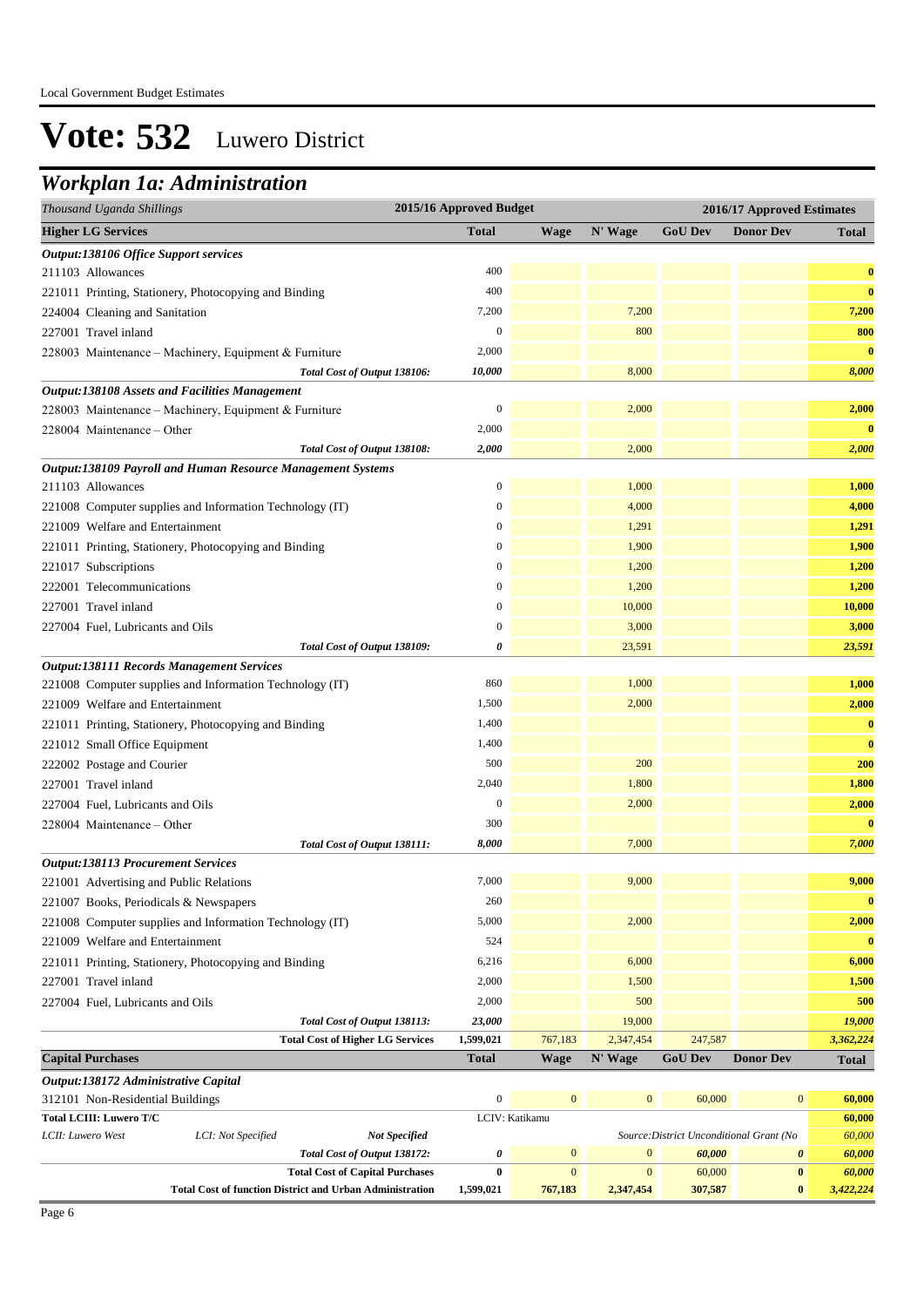## *Workplan 1a: Administration*

**Total Cost of Administration 1,599,021** 767,183 2,347,454 307,587 **0** *3,422,224*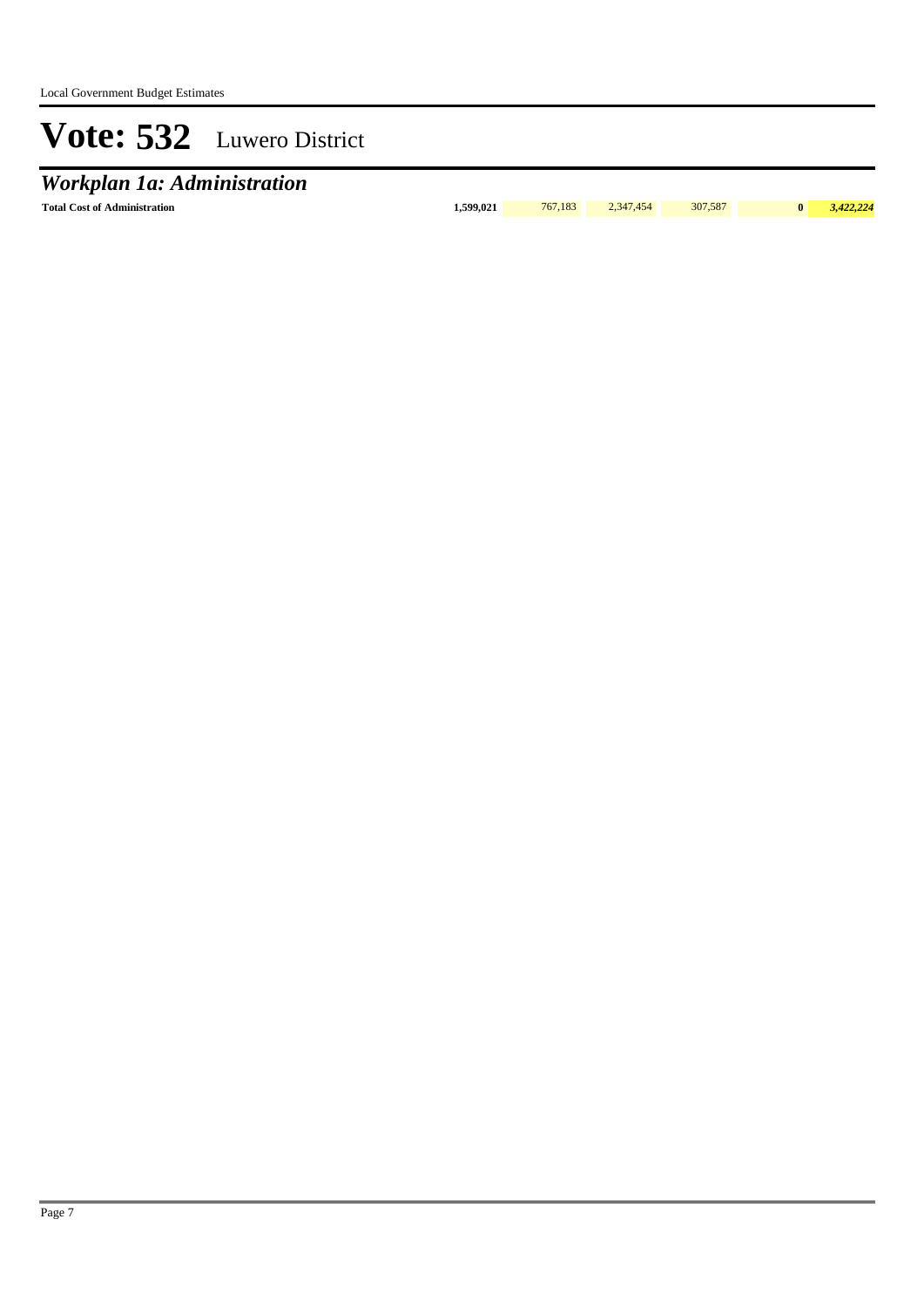### *Workplan 2: Finance*

#### **(i) Overview of Workplan Revenue and Expenditures**

| UShs Thousand                                 | 2015/16                   |                         | 2016/17                   |  |
|-----------------------------------------------|---------------------------|-------------------------|---------------------------|--|
|                                               | Approved<br><b>Budget</b> | Outturn by<br>end March | Approved<br><b>Budget</b> |  |
| A: Breakdown of Workplan Revenues:            |                           |                         |                           |  |
| <b>Recurrent Revenues</b>                     | 422,053                   | 150,939                 | 405,469                   |  |
| District Unconditional Grant (Non-Wage)       | 61,242                    | 29,896                  | 146,157                   |  |
| District Unconditional Grant (Wage)           | 295,055                   | 74,875                  | 199,037                   |  |
| <b>Locally Raised Revenues</b>                | 58,370                    | 40,727                  | 60,275                    |  |
| Support Services Conditional Grant (Non-Wage) | 7,386                     | 5,441                   |                           |  |
| <b>Total Revenues</b>                         | 422,053                   | 150,939                 | 405,469                   |  |
| <b>B: Breakdown of Workplan Expenditures:</b> |                           |                         |                           |  |
| Recurrent Expenditure                         | 422,053                   | 143,464                 | 405,469                   |  |
| Wage                                          | 295,055                   | 74,875                  | 199,037                   |  |
| Non Wage                                      | 126,998                   | 68,589                  | 206,432                   |  |
| Development Expenditure                       | 0                         | 0                       | $\theta$                  |  |
| Domestic Development                          |                           | $\Omega$                | $\Omega$                  |  |
| Donor Development                             |                           | $\Omega$                | $\Omega$                  |  |
| <b>Total Expenditure</b>                      | 422,053                   | 143,464                 | 405,469                   |  |

#### **(ii) Details of Workplan Revenues and Expenditures**

#### *Expenditure Details for Workplan 2: Finance*

#### **LG Function 1481 Financial Management and Accountability(LG)**

| 2015/16 Approved Budget<br>Thousand Uganda Shillings     |                  |         |         |                | 2016/17 Approved Estimates |              |  |
|----------------------------------------------------------|------------------|---------|---------|----------------|----------------------------|--------------|--|
| <b>Higher LG Services</b>                                | <b>Total</b>     | Wage    | N' Wage | <b>GoU Dev</b> | <b>Donor Dev</b>           | <b>Total</b> |  |
| Output:148101 LG Financial Management services           |                  |         |         |                |                            |              |  |
| 211101 General Staff Salaries                            | 295,055          | 199,037 |         |                |                            | 199,037      |  |
| 221001 Advertising and Public Relations                  | $\mathbf{0}$     |         | 2,300   |                |                            | 2,300        |  |
| 221003 Staff Training                                    | 2,386            |         | 2,690   |                |                            | 2,690        |  |
| 221007 Books, Periodicals & Newspapers                   | 2,000            |         | 1,000   |                |                            | 1,000        |  |
| 221008 Computer supplies and Information Technology (IT) | 2,380            |         | 1,000   |                |                            | 1,000        |  |
| 221009 Welfare and Entertainment                         | 2,499            |         | 2,000   |                |                            | 2,000        |  |
| 221010 Special Meals and Drinks                          | 4,250            |         | 2,000   |                |                            | 2,000        |  |
| 221011 Printing, Stationery, Photocopying and Binding    | 33,620           |         | 20,432  |                |                            | 20,432       |  |
| 221012 Small Office Equipment                            | 400              |         | 400     |                |                            | 400          |  |
| 221014 Bank Charges and other Bank related costs         | 18,722           |         | 5,000   |                |                            | 5,000        |  |
| 221017 Subscriptions                                     | 500              |         | 9,400   |                |                            | 9,400        |  |
| 222001 Telecommunications                                | 600              |         | 200     |                |                            | 200          |  |
| 223005 Electricity                                       | 8,000            |         | 10,000  |                |                            | 10,000       |  |
| 225001 Consultancy Services- Short term                  | 500              |         | 500     |                |                            | 500          |  |
| 227001 Travel inland                                     | 3,000            |         | 10,500  |                |                            | 10,500       |  |
| 227004 Fuel, Lubricants and Oils                         | 8,000            |         | 11,000  |                |                            | 11,000       |  |
| 228001 Maintenance - Civil                               | $\boldsymbol{0}$ |         | 1,650   |                |                            | 1,650        |  |
| 228002 Maintenance - Vehicles                            | 3,000            |         | 5,000   |                |                            | 5,000        |  |
| 228003 Maintenance – Machinery, Equipment & Furniture    | $\mathbf{0}$     |         | 5,000   |                |                            | 5,000        |  |
| 228004 Maintenance - Other                               | 800              |         | 700     |                |                            | 700          |  |
| 281401 Rental - non produced assets                      | $\mathbf{0}$     |         | 90,000  |                |                            | 90,000       |  |
| Total Cost of Output 148101:                             | 385,713          | 199,037 | 180,772 |                |                            | 379,809      |  |

*Output:148102 Revenue Management and Collection Services*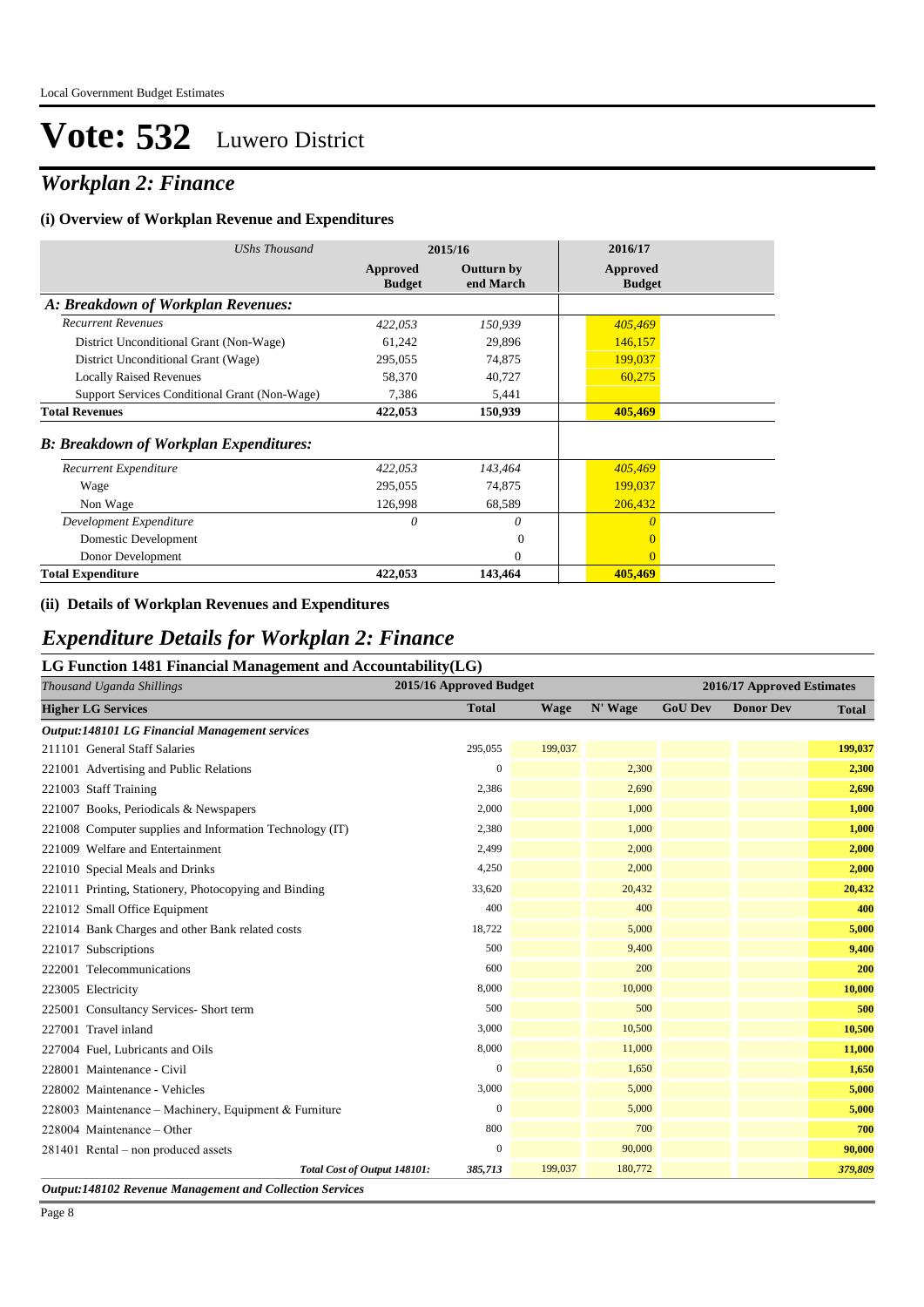### *Workplan 2: Finance*

| 2015/16 Approved Budget<br>Thousand Uganda Shillings               |              |             |         | 2016/17 Approved Estimates |                  |                       |  |
|--------------------------------------------------------------------|--------------|-------------|---------|----------------------------|------------------|-----------------------|--|
| <b>Higher LG Services</b>                                          | <b>Total</b> | <b>Wage</b> | N' Wage | <b>GoU Dev</b>             | <b>Donor Dev</b> | <b>Total</b>          |  |
| 221010 Special Meals and Drinks                                    | 1.000        |             | 3,000   |                            |                  | 3,000                 |  |
| 221011 Printing, Stationery, Photocopying and Binding              | 1,000        |             | 1,660   |                            |                  | 1,660                 |  |
| 227001 Travel inland                                               | 3,000        |             | 3,500   |                            |                  | 3,500                 |  |
| 227004 Fuel, Lubricants and Oils                                   | 7,040        |             | 5,500   |                            |                  | 5,500                 |  |
| Total Cost of Output 148102:                                       | 12,040       |             | 13,660  |                            |                  | 13,660                |  |
| Output:148103 Budgeting and Planning Services                      |              |             |         |                            |                  |                       |  |
| 221010 Special Meals and Drinks                                    | 2,000        |             |         |                            |                  | $\bf{0}$              |  |
| 221011 Printing, Stationery, Photocopying and Binding              | 4,000        |             | 3,205   |                            |                  | 3,205                 |  |
| 227001 Travel inland                                               | 1,000        |             | 495     |                            |                  | 495                   |  |
| 227004 Fuel, Lubricants and Oils                                   | 1,000        |             | 300     |                            |                  | 300                   |  |
| Total Cost of Output 148103:                                       | 8,000        |             | 4,000   |                            |                  | 4,000                 |  |
| Output:148104 LG Expenditure management Services                   |              |             |         |                            |                  |                       |  |
| 221011 Printing, Stationery, Photocopying and Binding              | 500          |             |         |                            |                  | $\bf{0}$              |  |
| 227001 Travel inland                                               | 800          |             |         |                            |                  | $\bf{0}$              |  |
| 227004 Fuel, Lubricants and Oils                                   | 700          |             |         |                            |                  | $\bf{0}$              |  |
| Total Cost of Output 148104:                                       | 2,000        |             |         |                            |                  | $\boldsymbol{\theta}$ |  |
| <b>Output:148105 LG Accounting Services</b>                        |              |             |         |                            |                  |                       |  |
| 221008 Computer supplies and Information Technology (IT)           | 1,500        |             | 1,000   |                            |                  | 1,000                 |  |
| 221011 Printing, Stationery, Photocopying and Binding              | 2,000        |             | 2,380   |                            |                  | 2,380                 |  |
| 227001 Travel inland                                               | 6,000        |             | 3,820   |                            |                  | 3,820                 |  |
| 227004 Fuel, Lubricants and Oils                                   | 4,800        |             | 800     |                            |                  | 800                   |  |
| Total Cost of Output 148105:                                       | 14,300       |             | 8,000   |                            |                  | 8,000                 |  |
| <b>Total Cost of Higher LG Services</b>                            | 422,053      | 199,037     | 206,432 |                            |                  | 405,469               |  |
| Total Cost of function Financial Management and Accountability(LG) | 422,053      | 199,037     | 206,432 |                            |                  | 405,469               |  |
| <b>Total Cost of Finance</b>                                       | 422,053      | 199,037     | 206,432 |                            |                  | 405,469               |  |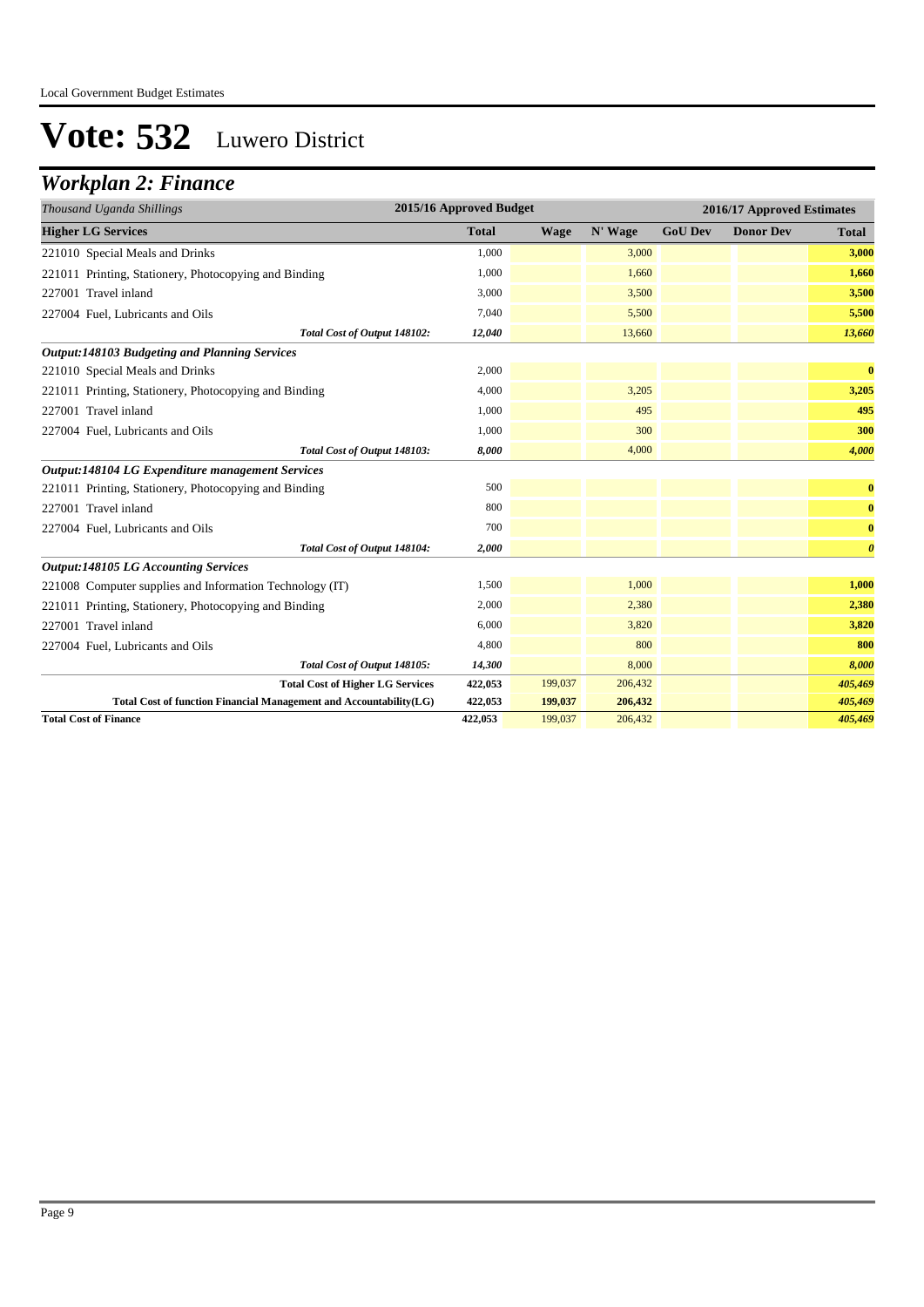### *Workplan 3: Statutory Bodies*

#### **(i) Overview of Workplan Revenue and Expenditures**

| <b>UShs Thousand</b>                          | 2015/16                   |                                | 2016/17                   |
|-----------------------------------------------|---------------------------|--------------------------------|---------------------------|
|                                               | Approved<br><b>Budget</b> | <b>Outturn by</b><br>end March | Approved<br><b>Budget</b> |
| A: Breakdown of Workplan Revenues:            |                           |                                |                           |
| <b>Recurrent Revenues</b>                     | 662,262                   | 441,267                        | 637,127                   |
| District Unconditional Grant (Non-Wage)       | 100,000                   | 62,794                         | 185,678                   |
| District Unconditional Grant (Wage)           | 218,806                   | 171,984                        | 361,449                   |
| <b>Locally Raised Revenues</b>                | 96,000                    | 46,508                         | 90,000                    |
| Support Services Conditional Grant (Non-Wage) | 247,456                   | 128,612                        |                           |
| Unspent balances - Other Government Transfers |                           | 31,369                         |                           |
| <b>Total Revenues</b>                         | 662,262                   | 441,267                        | 637,127                   |
| <b>B: Breakdown of Workplan Expenditures:</b> |                           |                                |                           |
| Recurrent Expenditure                         | 662,262                   | 412,086                        | 637,127                   |
| Wage                                          | 361,449                   | 233,991                        | 361,449                   |
| Non Wage                                      | 300,812                   | 178,095                        | 275,678                   |
| Development Expenditure                       | 0                         | 0                              | $\theta$                  |
| Domestic Development                          |                           | 0                              | $\overline{0}$            |
| Donor Development                             |                           | $\theta$                       | $\Omega$                  |
| <b>Total Expenditure</b>                      | 662,262                   | 412,086                        | 637,127                   |

#### **(ii) Details of Workplan Revenues and Expenditures**

#### *Expenditure Details for Workplan 3: Statutory Bodies*

| <b>LG Function 1382 Local Statutory Bodies</b>           |              |                         |         |                |                            |              |  |
|----------------------------------------------------------|--------------|-------------------------|---------|----------------|----------------------------|--------------|--|
| Thousand Uganda Shillings                                |              | 2015/16 Approved Budget |         |                | 2016/17 Approved Estimates |              |  |
| <b>Higher LG Services</b>                                | <b>Total</b> | <b>Wage</b>             | N' Wage | <b>GoU Dev</b> | <b>Donor Dev</b>           | <b>Total</b> |  |
| <b>Output:138201 LG Council Adminstration services</b>   |              |                         |         |                |                            |              |  |
| 211101 General Staff Salaries                            | 48,454       | 48,454                  |         |                |                            | 48,454       |  |
| 211103 Allowances                                        | 1.000        |                         | 1,000   |                |                            | 1,000        |  |
| 221007 Books, Periodicals & Newspapers                   | 250          |                         | 2,000   |                |                            | 2,000        |  |
| 221009 Welfare and Entertainment                         | 800          |                         | 780     |                |                            | 780          |  |
| 221011 Printing, Stationery, Photocopying and Binding    | 1,000        |                         | 1,300   |                |                            | 1,300        |  |
| 221012 Small Office Equipment                            | 153          |                         | 500     |                |                            | 500          |  |
| 222001 Telecommunications                                | 400          |                         | 400     |                |                            | 400          |  |
| 223005 Electricity                                       | 580          |                         | 200     |                |                            | 200          |  |
| 223006 Water                                             | 400          |                         | 200     |                |                            | 200          |  |
| 227001 Travel inland                                     | 1,000        |                         | 1,078   |                |                            | 1,078        |  |
| 227002 Travel abroad                                     | 200          |                         | 10      |                |                            | 10           |  |
| 227004 Fuel, Lubricants and Oils                         | 585          |                         | 500     |                |                            | 500          |  |
| 228003 Maintenance – Machinery, Equipment & Furniture    | 600          |                         | 500     |                |                            | 500          |  |
| 228004 Maintenance – Other                               | $\mathbf{0}$ |                         | 500     |                |                            | 500          |  |
| Total Cost of Output 138201:                             | 55,422       | 48,454                  | 8,968   |                |                            | 57,422       |  |
| Output:138202 LG procurement management services         |              |                         |         |                |                            |              |  |
| 211103 Allowances                                        | 4,620        |                         |         |                |                            | $\bf{0}$     |  |
| 221008 Computer supplies and Information Technology (IT) | 300          |                         |         |                |                            | $\bf{0}$     |  |
| 221009 Welfare and Entertainment                         | 300          |                         |         |                |                            | $\bf{0}$     |  |
| 221011 Printing, Stationery, Photocopying and Binding    | 300          |                         |         |                |                            | $\bf{0}$     |  |
| 227001 Travel inland                                     | 400          |                         | 6,420   |                |                            | 6,420        |  |
| 227004 Fuel, Lubricants and Oils                         | 500          |                         |         |                |                            | $\bf{0}$     |  |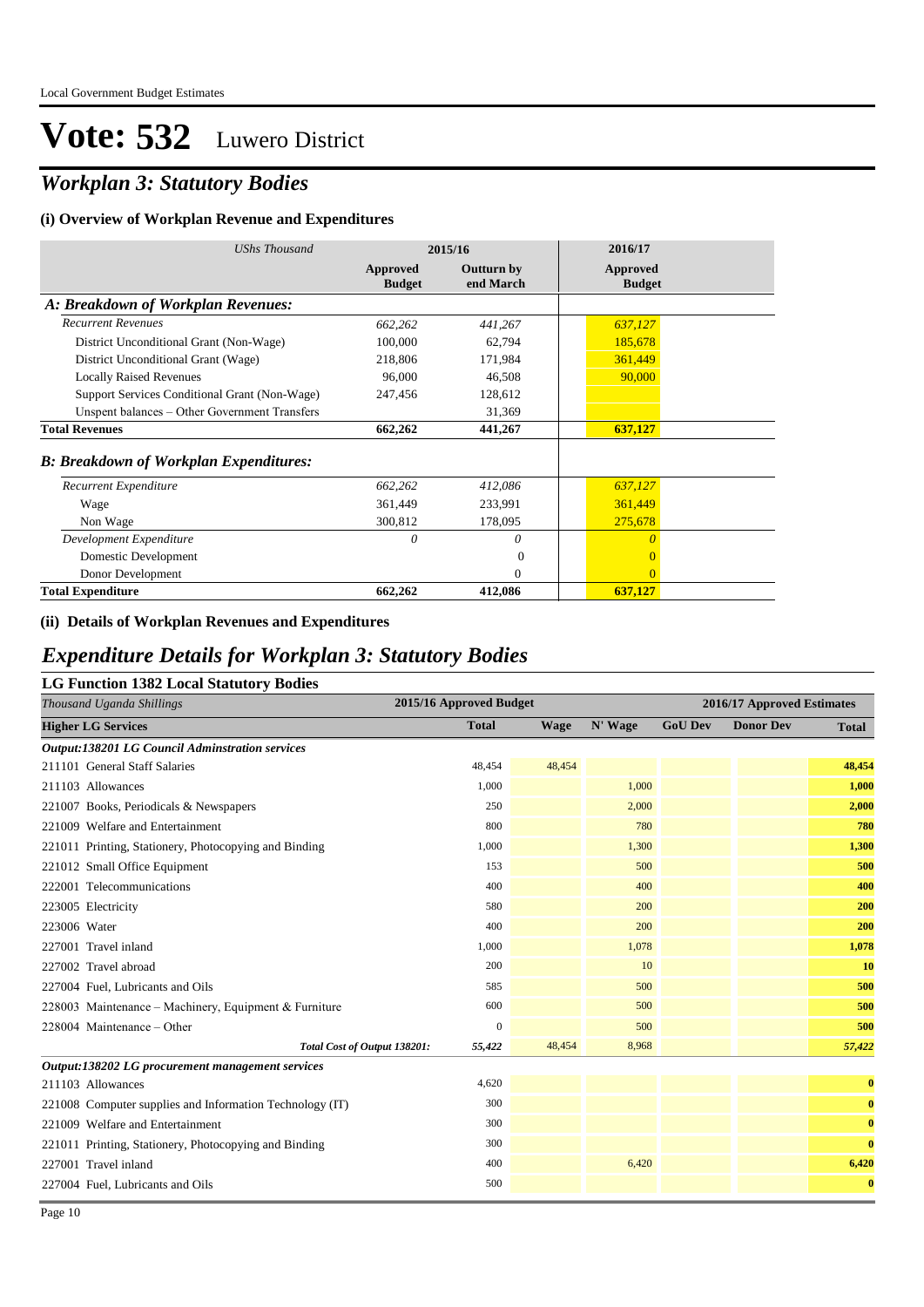### *Workplan 3: Statutory Bodies*

| 2015/16 Approved Budget<br>Thousand Uganda Shillings     |                  | 2016/17 Approved Estimates |         |                |                  |              |
|----------------------------------------------------------|------------------|----------------------------|---------|----------------|------------------|--------------|
| <b>Higher LG Services</b>                                | Total            | <b>Wage</b>                | N' Wage | <b>GoU Dev</b> | <b>Donor Dev</b> | <b>Total</b> |
| Total Cost of Output 138202:                             | 6,420            |                            | 6,420   |                |                  | 6,420        |
| Output:138203 LG staff recruitment services              |                  |                            |         |                |                  |              |
| 211101 General Staff Salaries                            | 24,336           | 24,336                     |         |                |                  | 24,336       |
| 211103 Allowances                                        | 50,844           |                            | 54,960  |                |                  | 54,960       |
| 213002 Incapacity, death benefits and funeral expenses   | 200              |                            | 200     |                |                  | 200          |
| 221001 Advertising and Public Relations                  | 3,496            |                            | 3,496   |                |                  | 3,496        |
| 221005 Hire of Venue (chairs, projector, etc)            | 4,000            |                            | 1,000   |                |                  | 1,000        |
| 221007 Books, Periodicals & Newspapers                   | 1,000            |                            | 1,100   |                |                  | 1,100        |
| 221008 Computer supplies and Information Technology (IT) | 2,304            |                            | 1,304   |                |                  | 1,304        |
| 221009 Welfare and Entertainment                         | 1,000            |                            | 1,000   |                |                  | 1,000        |
| 221010 Special Meals and Drinks                          | 1,000            |                            | 800     |                |                  | 800          |
| 221011 Printing, Stationery, Photocopying and Binding    | 2,000            |                            | 3,000   |                |                  | 3,000        |
| 221014 Bank Charges and other Bank related costs         | 1,250            |                            | 450     |                |                  | 450          |
| 221017 Subscriptions                                     | 300              |                            | 800     |                |                  | 800          |
| 222001 Telecommunications                                | 701              |                            | 401     |                |                  | 401          |
| 223005 Electricity                                       | 600              |                            | 400     |                |                  | 400          |
| 223006 Water                                             | 400              |                            | 200     |                |                  | 200          |
| 227001 Travel inland                                     | 1,000            |                            | 1,584   |                |                  | 1,584        |
| 227004 Fuel, Lubricants and Oils                         | 2,600            |                            | 2,000   |                |                  | 2,000        |
| Total Cost of Output 138203:                             | 97,031           | 24,336                     | 72,695  |                |                  | 97,031       |
| Output:138204 LG Land management services                |                  |                            |         |                |                  |              |
| 211103 Allowances                                        | 6,486            |                            | 10,320  |                |                  | 10,320       |
| 221002 Workshops and Seminars                            | $\boldsymbol{0}$ |                            | 1,242   |                |                  | 1,242        |
| 221007 Books, Periodicals & Newspapers                   | $\boldsymbol{0}$ |                            | 220     |                |                  | 220          |
| 221009 Welfare and Entertainment                         | $\boldsymbol{0}$ |                            | 548     |                |                  | 548          |
| 221011 Printing, Stationery, Photocopying and Binding    | 250              |                            | 1,228   |                |                  | 1,228        |
| 221012 Small Office Equipment                            | $\mathbf{0}$     |                            | 600     |                |                  | 600          |
| 221014 Bank Charges and other Bank related costs         | $\mathbf{0}$     |                            | 100     |                |                  | <b>100</b>   |
| 222001 Telecommunications                                | $\mathbf{0}$     |                            | 200     |                |                  | 200          |
| 227001 Travel inland                                     | $\mathbf{0}$     |                            | 1,000   |                |                  | 1,000        |
| 227004 Fuel, Lubricants and Oils                         | 400              |                            | 1,872   |                |                  | 1,872        |
| Total Cost of Output 138204:                             | 7,136            |                            | 17,330  |                |                  | 17,330       |
| Output:138205 LG Financial Accountability                |                  |                            |         |                |                  |              |
| 211103 Allowances                                        | 12,299           |                            | 12,290  |                |                  | 12,290       |
| 221007 Books, Periodicals & Newspapers                   | 350              |                            | 500     |                |                  | 500          |
| 221008 Computer supplies and Information Technology (IT) | 200              |                            |         |                |                  | $\bf{0}$     |
| 221009 Welfare and Entertainment                         | 380              |                            | 440     |                |                  | 440          |
| 221011 Printing, Stationery, Photocopying and Binding    | 1,000            |                            | 2,000   |                |                  | 2,000        |
| 222001 Telecommunications                                | $\boldsymbol{0}$ |                            | 300     |                |                  | 300          |
| 227001 Travel inland                                     | 1,100            |                            | 1,100   |                |                  | 1,100        |
| 227004 Fuel, Lubricants and Oils                         | $\boldsymbol{0}$ |                            | 600     |                |                  | 600          |
| Total Cost of Output 138205:                             | 15,329           |                            | 17,230  |                |                  | 17,230       |
| Output:138206 LG Political and executive oversight       |                  |                            |         |                |                  |              |
| 211101 General Staff Salaries                            | 288,659          | 288,659                    |         |                |                  | 288,659      |
| 211103 Allowances                                        | 58,794           |                            | 52,124  |                |                  | 52,124       |
| 213002 Incapacity, death benefits and funeral expenses   | 600              |                            | 200     |                |                  | <b>200</b>   |
| 221001 Advertising and Public Relations                  | 500              |                            |         |                |                  | $\bf{0}$     |
| 221002 Workshops and Seminars                            | $\boldsymbol{0}$ |                            | 2,000   |                |                  | 2,000        |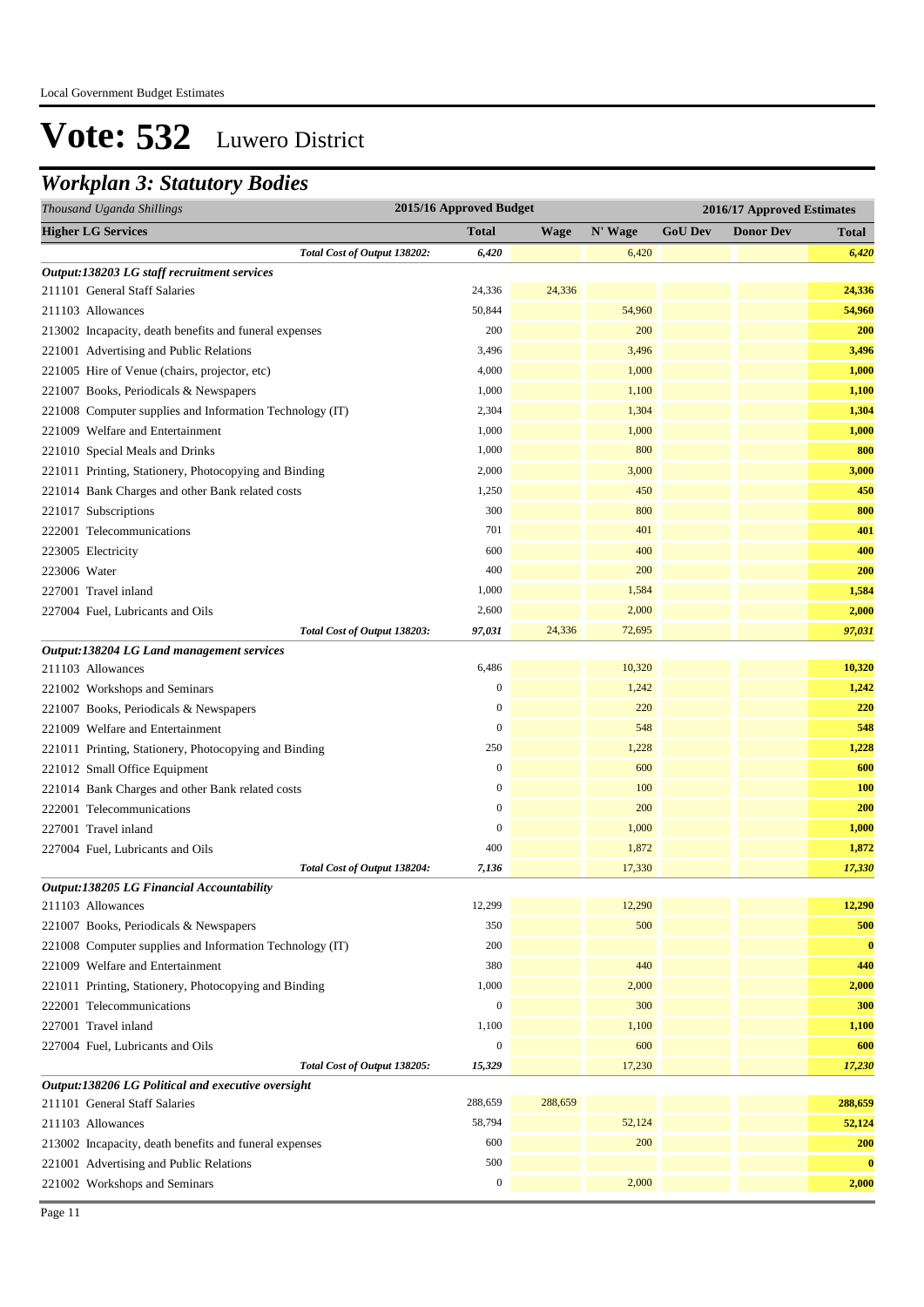### *Workplan 3: Statutory Bodies*

| Thousand Uganda Shillings                                | 2015/16 Approved Budget |             |                | 2016/17 Approved Estimates |                  |              |  |
|----------------------------------------------------------|-------------------------|-------------|----------------|----------------------------|------------------|--------------|--|
| <b>Higher LG Services</b>                                | <b>Total</b>            | <b>Wage</b> | N' Wage        | <b>GoU Dev</b>             | <b>Donor Dev</b> | <b>Total</b> |  |
| 221007 Books, Periodicals & Newspapers                   | 3,360                   |             | 1,200          |                            |                  | 1,200        |  |
| 221008 Computer supplies and Information Technology (IT) | 4,000                   |             | $\overline{0}$ |                            |                  | $\bf{0}$     |  |
| 221009 Welfare and Entertainment                         | 19,314                  |             | 6,000          |                            |                  | 6,000        |  |
| 221010 Special Meals and Drinks                          | $\boldsymbol{0}$        |             | 8,800          |                            |                  | 8,800        |  |
| 221011 Printing, Stationery, Photocopying and Binding    | 2,000                   |             | $\mathbf{0}$   |                            |                  | $\bf{0}$     |  |
| 221014 Bank Charges and other Bank related costs         | 1,250                   |             | $\mathbf{0}$   |                            |                  | $\bf{0}$     |  |
| 221017 Subscriptions                                     | 154                     |             | 150            |                            |                  | 150          |  |
| 222001 Telecommunications                                | $\overline{0}$          |             | 300            |                            |                  | 300          |  |
| 223006 Water                                             | $\Omega$                |             | 400            |                            |                  | 400          |  |
| 227001 Travel inland                                     | 4,350                   |             | 4,500          |                            |                  | 4,500        |  |
| 227004 Fuel, Lubricants and Oils                         | 30,092                  |             | 16,761         |                            |                  | 16,761       |  |
| 228002 Maintenance - Vehicles                            | 7,000                   |             | 1,200          |                            |                  | 1,200        |  |
| 228003 Maintenance – Machinery, Equipment & Furniture    | 3,000                   |             | 200            |                            |                  | 200          |  |
| 282101 Donations                                         | 2,400                   |             | 4,080          |                            |                  | 4,080        |  |
| Total Cost of Output 138206:                             | 425,474                 | 288,659     | 97,915         |                            |                  | 386,574      |  |
| <b>Output:138207 Standing Committees Services</b>        |                         |             |                |                            |                  |              |  |
| 211103 Allowances                                        | 47,320                  |             | 46,710         |                            |                  | 46,710       |  |
| 221009 Welfare and Entertainment                         | 3,780                   |             |                |                            |                  | $\bf{0}$     |  |
| 221010 Special Meals and Drinks                          | $\mathbf{0}$            |             | 3,330          |                            |                  | 3,330        |  |
| 222001 Telecommunications                                | $\overline{0}$          |             | 260            |                            |                  | 260          |  |
| 227001 Travel inland                                     | 4,350                   |             | 4,350          |                            |                  | 4,350        |  |
| 227004 Fuel, Lubricants and Oils                         | $\boldsymbol{0}$        |             | 470            |                            |                  | 470          |  |
| Total Cost of Output 138207:                             | 55,450                  |             | 55,120         |                            |                  | 55,120       |  |
| <b>Total Cost of Higher LG Services</b>                  | 662,262                 | 361,449     | 275,678        |                            |                  | 637,127      |  |
| <b>Total Cost of function Local Statutory Bodies</b>     | 662,262                 | 361,449     | 275,678        |                            |                  | 637,127      |  |
| <b>Total Cost of Statutory Bodies</b>                    | 662,262                 | 361,449     | 275,678        |                            |                  | 637,127      |  |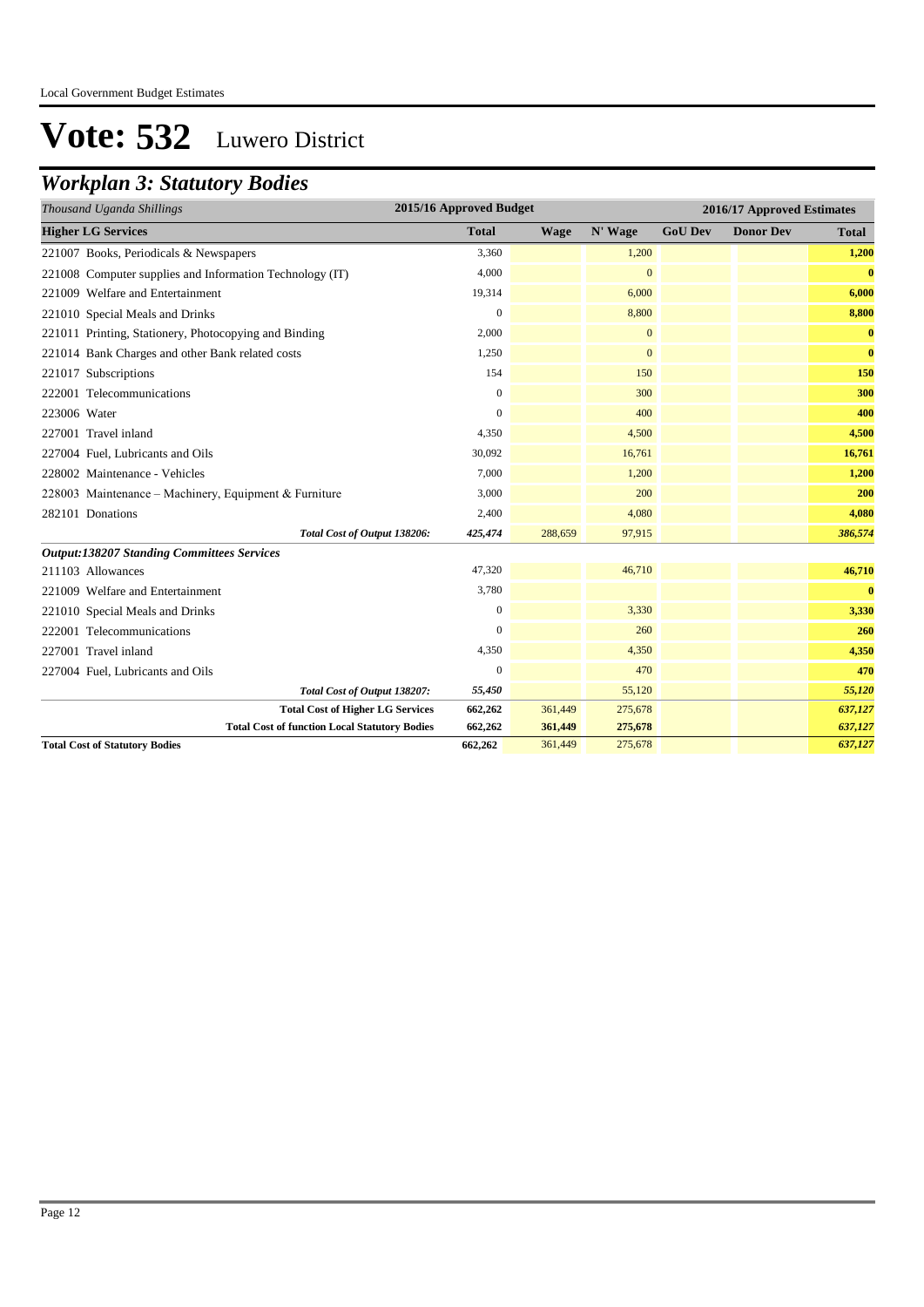### *Workplan 4: Production and Marketing*

#### **(i) Overview of Workplan Revenue and Expenditures**

| <b>UShs Thousand</b>                          | 2015/16                   |                                | 2016/17                   |
|-----------------------------------------------|---------------------------|--------------------------------|---------------------------|
|                                               | Approved<br><b>Budget</b> | <b>Outturn by</b><br>end March | Approved<br><b>Budget</b> |
| A: Breakdown of Workplan Revenues:            |                           |                                |                           |
| <b>Recurrent Revenues</b>                     | 540,454                   | 359,232                        | 815,212                   |
| District Unconditional Grant (Non-Wage)       | 11,025                    | 5.000                          | 5,000                     |
| District Unconditional Grant (Wage)           | 227,179                   | 153,710                        | 227,202                   |
| <b>Locally Raised Revenues</b>                |                           | 2,000                          | 10,000                    |
| Sector Conditional Grant (Non-Wage)           | 115,354                   | 86,516                         | 68,317                    |
| Sector Conditional Grant (Wage)               | 186,897                   | 112,006                        | 504,693                   |
| <b>Development Revenues</b>                   | $\theta$                  | 0                              | 62,771                    |
| Development Grant                             | $\Omega$                  | $\Omega$                       | 62,771                    |
| <b>Total Revenues</b>                         | 540,454                   | 359,232                        | 877,983                   |
| <b>B: Breakdown of Workplan Expenditures:</b> |                           |                                |                           |
| Recurrent Expenditure                         | 540.454                   | 330,018                        | 815,212                   |
| Wage                                          | 414,075                   | 265,716                        | 731,895                   |
| Non Wage                                      | 126,379                   | 64,302                         | 83,317                    |
| Development Expenditure                       | $\theta$                  | 0                              | 62,771                    |
| Domestic Development                          |                           | $\Omega$                       | 62,771                    |
| Donor Development                             |                           | $\mathbf{0}$                   | $\overline{0}$            |
| <b>Total Expenditure</b>                      | 540,454                   | 330,018                        | 877,983                   |

#### **(ii) Details of Workplan Revenues and Expenditures**

#### *Expenditure Details for Workplan 4: Production and Marketing*

| <b>LG Function 0181 Agricultural Extension Services</b>       |                         |      |           |                |                            |              |  |  |  |  |
|---------------------------------------------------------------|-------------------------|------|-----------|----------------|----------------------------|--------------|--|--|--|--|
| Thousand Uganda Shillings                                     | 2015/16 Approved Budget |      |           |                | 2016/17 Approved Estimates |              |  |  |  |  |
| <b>Higher LG Services</b>                                     | <b>Total</b>            | Wage | $N'$ Wage | <b>GoU Dev</b> | <b>Donor Dev</b>           | <b>Total</b> |  |  |  |  |
| <b>Output:018101 Extension Worker Services</b>                |                         |      |           |                |                            |              |  |  |  |  |
| 227004 Fuel, Lubricants and Oils                              | $\Omega$                |      | 13,380    |                |                            | 13,380       |  |  |  |  |
| Total Cost of Output 018101:                                  | 0                       |      | 13,380    |                |                            | 13,380       |  |  |  |  |
| <b>Total Cost of Higher LG Services</b>                       | 0                       |      | 13,380    |                |                            | 13,380       |  |  |  |  |
| <b>Total Cost of function Agricultural Extension Services</b> | $\bf{0}$                |      | 13,380    |                |                            | 13,380       |  |  |  |  |
|                                                               |                         |      |           |                |                            |              |  |  |  |  |

#### **LG Function 0182 District Production Services**

| Thousand Uganda Shillings                                    | 2015/16 Approved Budget | 2016/17 Approved Estimates |         |                |                  |              |
|--------------------------------------------------------------|-------------------------|----------------------------|---------|----------------|------------------|--------------|
| <b>Higher LG Services</b>                                    | <b>Total</b>            | <b>Wage</b>                | N' Wage | <b>GoU Dev</b> | <b>Donor Dev</b> | <b>Total</b> |
| <b>Output:018201 District Production Management Services</b> |                         |                            |         |                |                  |              |
| 211101 General Staff Salaries                                | 414,075                 | 731,895                    |         |                |                  | 731,895      |
| 211103 Allowances                                            | 1,920                   |                            | 2,000   |                |                  | 2,000        |
| 221001 Advertising and Public Relations                      | 1,000                   |                            |         |                |                  | $\bf{0}$     |
| 221009 Welfare and Entertainment                             | 1,900                   |                            |         |                |                  | $\bf{0}$     |
| 221010 Special Meals and Drinks                              | 1,700                   |                            |         |                |                  | $\bf{0}$     |
| 221011 Printing, Stationery, Photocopying and Binding        | 2,000                   |                            |         |                |                  | $\bf{0}$     |
| 221012 Small Office Equipment                                | 500                     |                            | 200     |                |                  | 200          |
| 221014 Bank Charges and other Bank related costs             | 936                     |                            | 100     |                |                  | 100          |
| 223005 Electricity                                           | 1,000                   |                            | 300     |                |                  | 300          |
| 224006 Agricultural Supplies                                 | 7,200                   |                            |         |                |                  | $\bf{0}$     |
| 227001 Travel inland                                         | 7,940                   |                            | 1,000   |                |                  | 1,000        |
| 227004 Fuel, Lubricants and Oils                             | 2,574                   |                            | 2,646   |                |                  | 2,646        |
|                                                              |                         |                            |         |                |                  |              |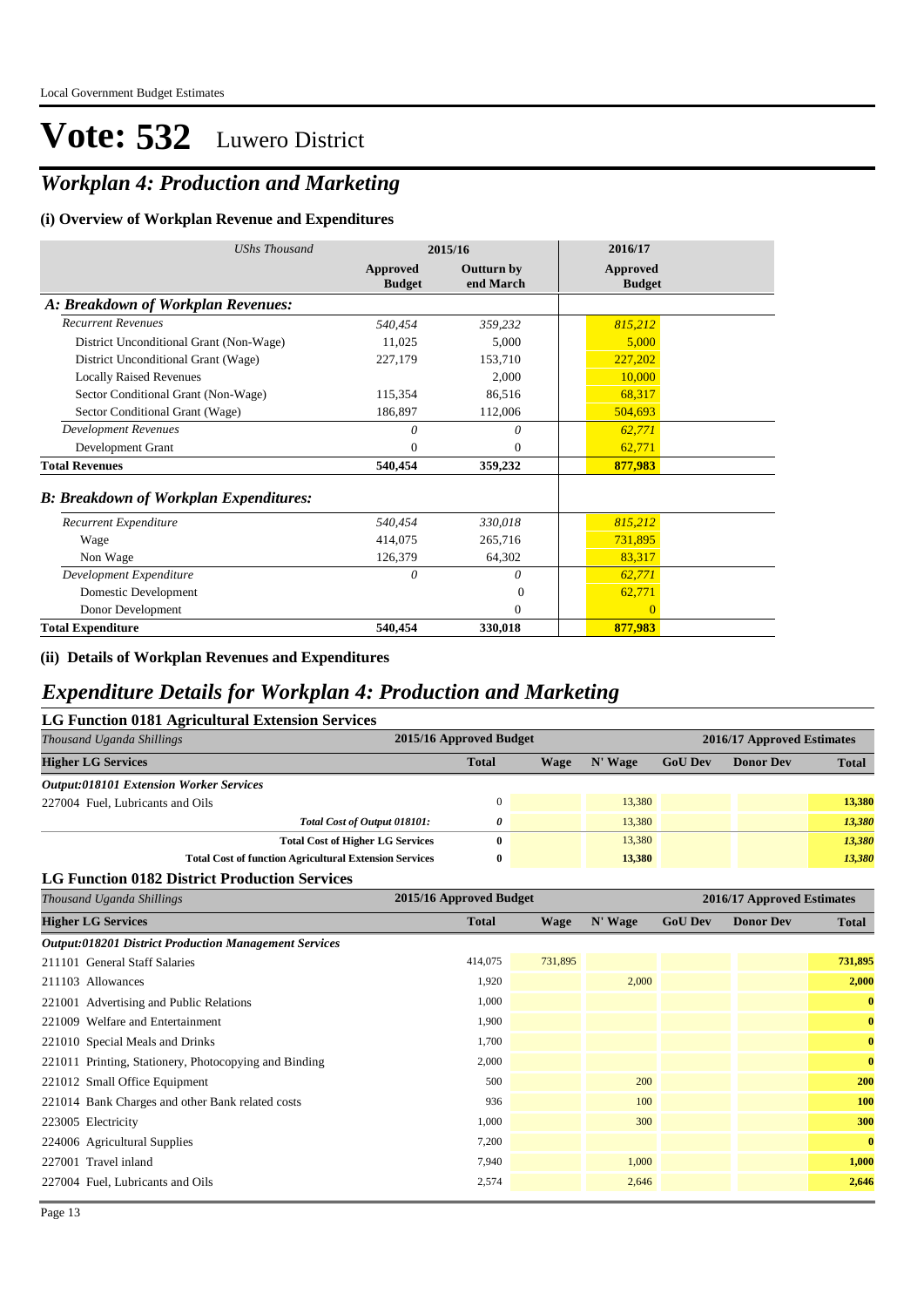### *Workplan 4: Production and Marketing*

| <b>Donor Dev</b><br><b>Higher LG Services</b><br><b>Total</b><br><b>Wage</b><br>N' Wage<br><b>GoU</b> Dev<br>228002 Maintenance - Vehicles<br>7,800<br>4,500<br>1,071<br>1,500<br>228004 Maintenance - Other<br>731,895<br>5,571<br>Total Cost of Output 018201:<br>452,045<br>6,246<br>Output:018202 Crop disease control and marketing<br>211103 Allowances<br>1,120<br>2,000<br>1,500<br>221002 Workshops and Seminars<br>$\boldsymbol{0}$<br>2,000<br>221003 Staff Training<br>900<br>$\mathbf{0}$<br>221009 Welfare and Entertainment<br>600<br>1,049<br>221010 Special Meals and Drinks<br>221011 Printing, Stationery, Photocopying and Binding<br>2,516<br>2,000<br>224005 Uniforms, Beddings and Protective Gear<br>23,000<br>224006 Agricultural Supplies<br>5,250<br>227001 Travel inland<br>7,381<br>3,000<br>4,000<br>3,200<br>227004 Fuel, Lubricants and Oils<br>$\mathbf{0}$<br>2,000<br>228002 Maintenance - Vehicles<br>12,149<br>25,000<br>Total Cost of Output 018202:<br>24,367<br><b>Output:018203 Farmer Institution Development</b><br>$\boldsymbol{0}$<br>1,500<br>211103 Allowances<br>$\mathbf{0}$<br>2,000<br>221002 Workshops and Seminars<br>$\mathbf{0}$<br>1,200<br>221003 Staff Training<br>$\boldsymbol{0}$<br>582<br>221011 Printing, Stationery, Photocopying and Binding<br>5,282<br>0<br>Total Cost of Output 018203: | 2015/16 Approved Budget<br>Thousand Uganda Shillings<br>2016/17 Approved Estimates |  |  |  |  |  |              |  |  |
|-------------------------------------------------------------------------------------------------------------------------------------------------------------------------------------------------------------------------------------------------------------------------------------------------------------------------------------------------------------------------------------------------------------------------------------------------------------------------------------------------------------------------------------------------------------------------------------------------------------------------------------------------------------------------------------------------------------------------------------------------------------------------------------------------------------------------------------------------------------------------------------------------------------------------------------------------------------------------------------------------------------------------------------------------------------------------------------------------------------------------------------------------------------------------------------------------------------------------------------------------------------------------------------------------------------------------------------------------------------|------------------------------------------------------------------------------------|--|--|--|--|--|--------------|--|--|
|                                                                                                                                                                                                                                                                                                                                                                                                                                                                                                                                                                                                                                                                                                                                                                                                                                                                                                                                                                                                                                                                                                                                                                                                                                                                                                                                                             |                                                                                    |  |  |  |  |  | <b>Total</b> |  |  |
|                                                                                                                                                                                                                                                                                                                                                                                                                                                                                                                                                                                                                                                                                                                                                                                                                                                                                                                                                                                                                                                                                                                                                                                                                                                                                                                                                             |                                                                                    |  |  |  |  |  | 4,500        |  |  |
|                                                                                                                                                                                                                                                                                                                                                                                                                                                                                                                                                                                                                                                                                                                                                                                                                                                                                                                                                                                                                                                                                                                                                                                                                                                                                                                                                             |                                                                                    |  |  |  |  |  | 1,071        |  |  |
|                                                                                                                                                                                                                                                                                                                                                                                                                                                                                                                                                                                                                                                                                                                                                                                                                                                                                                                                                                                                                                                                                                                                                                                                                                                                                                                                                             |                                                                                    |  |  |  |  |  | 743,712      |  |  |
|                                                                                                                                                                                                                                                                                                                                                                                                                                                                                                                                                                                                                                                                                                                                                                                                                                                                                                                                                                                                                                                                                                                                                                                                                                                                                                                                                             |                                                                                    |  |  |  |  |  |              |  |  |
|                                                                                                                                                                                                                                                                                                                                                                                                                                                                                                                                                                                                                                                                                                                                                                                                                                                                                                                                                                                                                                                                                                                                                                                                                                                                                                                                                             |                                                                                    |  |  |  |  |  | 2,000        |  |  |
|                                                                                                                                                                                                                                                                                                                                                                                                                                                                                                                                                                                                                                                                                                                                                                                                                                                                                                                                                                                                                                                                                                                                                                                                                                                                                                                                                             |                                                                                    |  |  |  |  |  | $\bf{0}$     |  |  |
|                                                                                                                                                                                                                                                                                                                                                                                                                                                                                                                                                                                                                                                                                                                                                                                                                                                                                                                                                                                                                                                                                                                                                                                                                                                                                                                                                             |                                                                                    |  |  |  |  |  | 2,000        |  |  |
|                                                                                                                                                                                                                                                                                                                                                                                                                                                                                                                                                                                                                                                                                                                                                                                                                                                                                                                                                                                                                                                                                                                                                                                                                                                                                                                                                             |                                                                                    |  |  |  |  |  | 900          |  |  |
|                                                                                                                                                                                                                                                                                                                                                                                                                                                                                                                                                                                                                                                                                                                                                                                                                                                                                                                                                                                                                                                                                                                                                                                                                                                                                                                                                             |                                                                                    |  |  |  |  |  | 1,049        |  |  |
|                                                                                                                                                                                                                                                                                                                                                                                                                                                                                                                                                                                                                                                                                                                                                                                                                                                                                                                                                                                                                                                                                                                                                                                                                                                                                                                                                             |                                                                                    |  |  |  |  |  | $\bf{0}$     |  |  |
|                                                                                                                                                                                                                                                                                                                                                                                                                                                                                                                                                                                                                                                                                                                                                                                                                                                                                                                                                                                                                                                                                                                                                                                                                                                                                                                                                             |                                                                                    |  |  |  |  |  | $\bf{0}$     |  |  |
|                                                                                                                                                                                                                                                                                                                                                                                                                                                                                                                                                                                                                                                                                                                                                                                                                                                                                                                                                                                                                                                                                                                                                                                                                                                                                                                                                             |                                                                                    |  |  |  |  |  | 23,000       |  |  |
|                                                                                                                                                                                                                                                                                                                                                                                                                                                                                                                                                                                                                                                                                                                                                                                                                                                                                                                                                                                                                                                                                                                                                                                                                                                                                                                                                             |                                                                                    |  |  |  |  |  | 3,000        |  |  |
|                                                                                                                                                                                                                                                                                                                                                                                                                                                                                                                                                                                                                                                                                                                                                                                                                                                                                                                                                                                                                                                                                                                                                                                                                                                                                                                                                             |                                                                                    |  |  |  |  |  | 3,200        |  |  |
|                                                                                                                                                                                                                                                                                                                                                                                                                                                                                                                                                                                                                                                                                                                                                                                                                                                                                                                                                                                                                                                                                                                                                                                                                                                                                                                                                             |                                                                                    |  |  |  |  |  | 2,000        |  |  |
|                                                                                                                                                                                                                                                                                                                                                                                                                                                                                                                                                                                                                                                                                                                                                                                                                                                                                                                                                                                                                                                                                                                                                                                                                                                                                                                                                             |                                                                                    |  |  |  |  |  | 37,149       |  |  |
|                                                                                                                                                                                                                                                                                                                                                                                                                                                                                                                                                                                                                                                                                                                                                                                                                                                                                                                                                                                                                                                                                                                                                                                                                                                                                                                                                             |                                                                                    |  |  |  |  |  |              |  |  |
|                                                                                                                                                                                                                                                                                                                                                                                                                                                                                                                                                                                                                                                                                                                                                                                                                                                                                                                                                                                                                                                                                                                                                                                                                                                                                                                                                             |                                                                                    |  |  |  |  |  | 1,500        |  |  |
|                                                                                                                                                                                                                                                                                                                                                                                                                                                                                                                                                                                                                                                                                                                                                                                                                                                                                                                                                                                                                                                                                                                                                                                                                                                                                                                                                             |                                                                                    |  |  |  |  |  | 2,000        |  |  |
|                                                                                                                                                                                                                                                                                                                                                                                                                                                                                                                                                                                                                                                                                                                                                                                                                                                                                                                                                                                                                                                                                                                                                                                                                                                                                                                                                             |                                                                                    |  |  |  |  |  | 1,200        |  |  |
|                                                                                                                                                                                                                                                                                                                                                                                                                                                                                                                                                                                                                                                                                                                                                                                                                                                                                                                                                                                                                                                                                                                                                                                                                                                                                                                                                             |                                                                                    |  |  |  |  |  | 582          |  |  |
|                                                                                                                                                                                                                                                                                                                                                                                                                                                                                                                                                                                                                                                                                                                                                                                                                                                                                                                                                                                                                                                                                                                                                                                                                                                                                                                                                             |                                                                                    |  |  |  |  |  | 5,282        |  |  |
| Output:018204 Livestock Health and Marketing                                                                                                                                                                                                                                                                                                                                                                                                                                                                                                                                                                                                                                                                                                                                                                                                                                                                                                                                                                                                                                                                                                                                                                                                                                                                                                                |                                                                                    |  |  |  |  |  |              |  |  |
| $\boldsymbol{0}$<br>1,295<br>211103 Allowances                                                                                                                                                                                                                                                                                                                                                                                                                                                                                                                                                                                                                                                                                                                                                                                                                                                                                                                                                                                                                                                                                                                                                                                                                                                                                                              |                                                                                    |  |  |  |  |  | 1,295        |  |  |
| $\boldsymbol{0}$<br>2,787<br>221002 Workshops and Seminars                                                                                                                                                                                                                                                                                                                                                                                                                                                                                                                                                                                                                                                                                                                                                                                                                                                                                                                                                                                                                                                                                                                                                                                                                                                                                                  |                                                                                    |  |  |  |  |  | 2,787        |  |  |
| 353<br>221011 Printing, Stationery, Photocopying and Binding                                                                                                                                                                                                                                                                                                                                                                                                                                                                                                                                                                                                                                                                                                                                                                                                                                                                                                                                                                                                                                                                                                                                                                                                                                                                                                |                                                                                    |  |  |  |  |  | $\bf{0}$     |  |  |
| 98<br>224006 Agricultural Supplies                                                                                                                                                                                                                                                                                                                                                                                                                                                                                                                                                                                                                                                                                                                                                                                                                                                                                                                                                                                                                                                                                                                                                                                                                                                                                                                          |                                                                                    |  |  |  |  |  | $\bf{0}$     |  |  |
| 227001 Travel inland<br>4,460<br>3,444                                                                                                                                                                                                                                                                                                                                                                                                                                                                                                                                                                                                                                                                                                                                                                                                                                                                                                                                                                                                                                                                                                                                                                                                                                                                                                                      |                                                                                    |  |  |  |  |  | 3,444        |  |  |
| 227004 Fuel, Lubricants and Oils<br>5,749<br>4,623                                                                                                                                                                                                                                                                                                                                                                                                                                                                                                                                                                                                                                                                                                                                                                                                                                                                                                                                                                                                                                                                                                                                                                                                                                                                                                          |                                                                                    |  |  |  |  |  | 4,623        |  |  |
| 228001 Maintenance - Civil<br>16,425                                                                                                                                                                                                                                                                                                                                                                                                                                                                                                                                                                                                                                                                                                                                                                                                                                                                                                                                                                                                                                                                                                                                                                                                                                                                                                                        |                                                                                    |  |  |  |  |  | $\bf{0}$     |  |  |
| 27,085<br>12,149<br>Total Cost of Output 018204:                                                                                                                                                                                                                                                                                                                                                                                                                                                                                                                                                                                                                                                                                                                                                                                                                                                                                                                                                                                                                                                                                                                                                                                                                                                                                                            |                                                                                    |  |  |  |  |  | 12,149       |  |  |
| Output:018205 Fisheries regulation                                                                                                                                                                                                                                                                                                                                                                                                                                                                                                                                                                                                                                                                                                                                                                                                                                                                                                                                                                                                                                                                                                                                                                                                                                                                                                                          |                                                                                    |  |  |  |  |  |              |  |  |
| 480<br>1,000<br>211103 Allowances                                                                                                                                                                                                                                                                                                                                                                                                                                                                                                                                                                                                                                                                                                                                                                                                                                                                                                                                                                                                                                                                                                                                                                                                                                                                                                                           |                                                                                    |  |  |  |  |  | 1,000        |  |  |
| 800<br>$\boldsymbol{0}$<br>221002 Workshops and Seminars                                                                                                                                                                                                                                                                                                                                                                                                                                                                                                                                                                                                                                                                                                                                                                                                                                                                                                                                                                                                                                                                                                                                                                                                                                                                                                    |                                                                                    |  |  |  |  |  | 800          |  |  |
| 224<br>221009 Welfare and Entertainment<br>$\boldsymbol{0}$                                                                                                                                                                                                                                                                                                                                                                                                                                                                                                                                                                                                                                                                                                                                                                                                                                                                                                                                                                                                                                                                                                                                                                                                                                                                                                 |                                                                                    |  |  |  |  |  | 224          |  |  |
| 560<br>221010 Special Meals and Drinks                                                                                                                                                                                                                                                                                                                                                                                                                                                                                                                                                                                                                                                                                                                                                                                                                                                                                                                                                                                                                                                                                                                                                                                                                                                                                                                      |                                                                                    |  |  |  |  |  | $\bf{0}$     |  |  |
| 300<br>$\boldsymbol{0}$<br>221011 Printing, Stationery, Photocopying and Binding                                                                                                                                                                                                                                                                                                                                                                                                                                                                                                                                                                                                                                                                                                                                                                                                                                                                                                                                                                                                                                                                                                                                                                                                                                                                            |                                                                                    |  |  |  |  |  | 300          |  |  |
| 6,140<br>8,000<br>224006 Agricultural Supplies                                                                                                                                                                                                                                                                                                                                                                                                                                                                                                                                                                                                                                                                                                                                                                                                                                                                                                                                                                                                                                                                                                                                                                                                                                                                                                              |                                                                                    |  |  |  |  |  | 8,000        |  |  |
| 1,836<br>800<br>227001 Travel inland                                                                                                                                                                                                                                                                                                                                                                                                                                                                                                                                                                                                                                                                                                                                                                                                                                                                                                                                                                                                                                                                                                                                                                                                                                                                                                                        |                                                                                    |  |  |  |  |  | 800          |  |  |
| 2,148<br>3,200<br>227004 Fuel, Lubricants and Oils                                                                                                                                                                                                                                                                                                                                                                                                                                                                                                                                                                                                                                                                                                                                                                                                                                                                                                                                                                                                                                                                                                                                                                                                                                                                                                          |                                                                                    |  |  |  |  |  | 3,200        |  |  |
| 11,164<br>6,324<br>8,000<br>Total Cost of Output 018205:                                                                                                                                                                                                                                                                                                                                                                                                                                                                                                                                                                                                                                                                                                                                                                                                                                                                                                                                                                                                                                                                                                                                                                                                                                                                                                    |                                                                                    |  |  |  |  |  | 14,324       |  |  |
| Output:018206 Vermin control services                                                                                                                                                                                                                                                                                                                                                                                                                                                                                                                                                                                                                                                                                                                                                                                                                                                                                                                                                                                                                                                                                                                                                                                                                                                                                                                       |                                                                                    |  |  |  |  |  |              |  |  |
| 960<br>960<br>211103 Allowances                                                                                                                                                                                                                                                                                                                                                                                                                                                                                                                                                                                                                                                                                                                                                                                                                                                                                                                                                                                                                                                                                                                                                                                                                                                                                                                             |                                                                                    |  |  |  |  |  | 960          |  |  |
| 370<br>221010 Special Meals and Drinks                                                                                                                                                                                                                                                                                                                                                                                                                                                                                                                                                                                                                                                                                                                                                                                                                                                                                                                                                                                                                                                                                                                                                                                                                                                                                                                      |                                                                                    |  |  |  |  |  | $\bf{0}$     |  |  |
| 320<br>221011 Printing, Stationery, Photocopying and Binding                                                                                                                                                                                                                                                                                                                                                                                                                                                                                                                                                                                                                                                                                                                                                                                                                                                                                                                                                                                                                                                                                                                                                                                                                                                                                                |                                                                                    |  |  |  |  |  | $\bf{0}$     |  |  |
| 223004 Guard and Security services<br>800<br>4,200                                                                                                                                                                                                                                                                                                                                                                                                                                                                                                                                                                                                                                                                                                                                                                                                                                                                                                                                                                                                                                                                                                                                                                                                                                                                                                          |                                                                                    |  |  |  |  |  | 4,200        |  |  |
| 227001 Travel inland<br>2,906                                                                                                                                                                                                                                                                                                                                                                                                                                                                                                                                                                                                                                                                                                                                                                                                                                                                                                                                                                                                                                                                                                                                                                                                                                                                                                                               |                                                                                    |  |  |  |  |  | $\bf{0}$     |  |  |
| $\boldsymbol{0}$<br>980<br>227002 Travel abroad                                                                                                                                                                                                                                                                                                                                                                                                                                                                                                                                                                                                                                                                                                                                                                                                                                                                                                                                                                                                                                                                                                                                                                                                                                                                                                             |                                                                                    |  |  |  |  |  | 980          |  |  |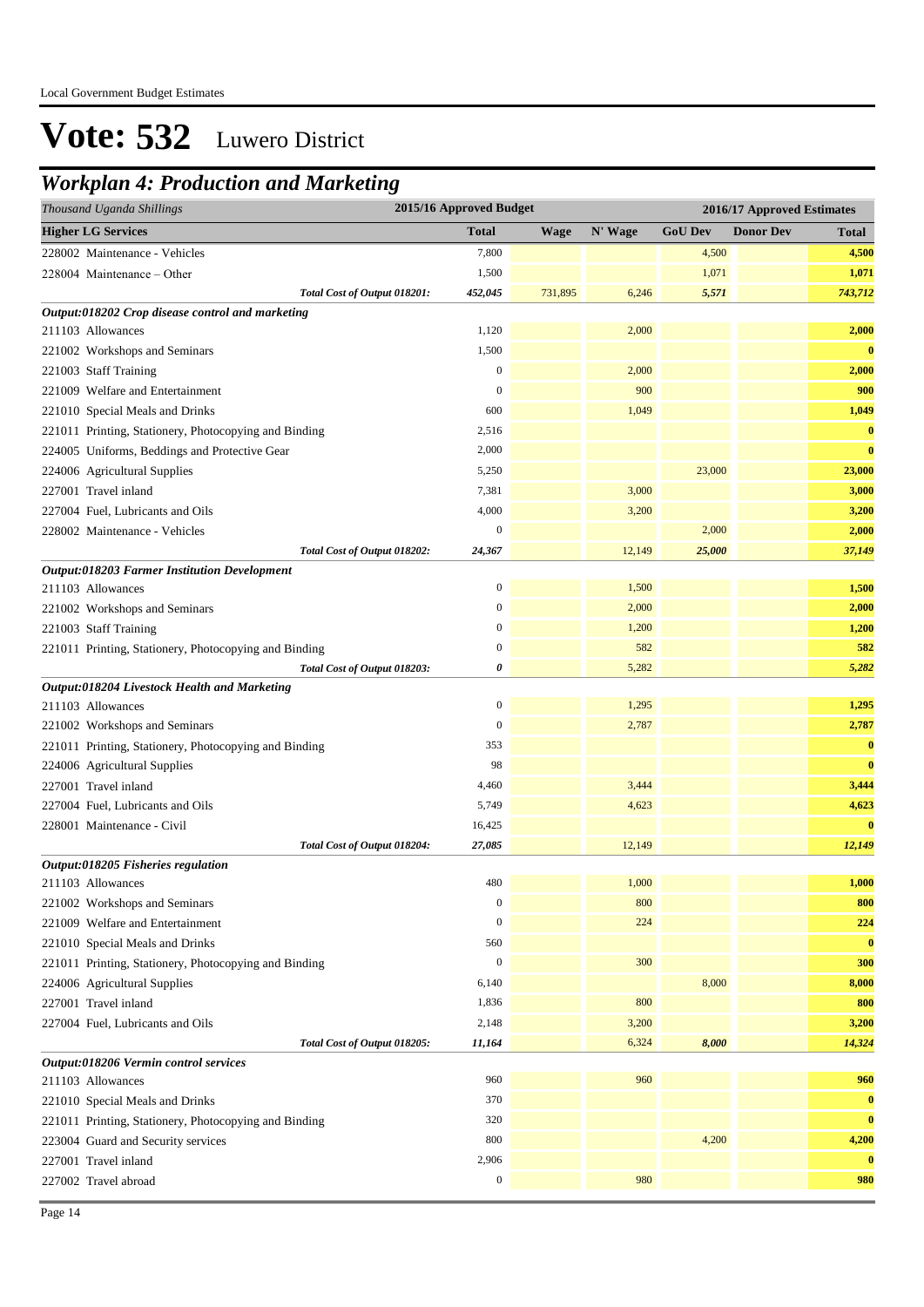### *Workplan 4: Production and Marketing*

| Thousand Uganda Shillings        |                                                                           |                                         | 2015/16 Approved Budget |                  |              | 2016/17 Approved Estimates |                       |              |  |
|----------------------------------|---------------------------------------------------------------------------|-----------------------------------------|-------------------------|------------------|--------------|----------------------------|-----------------------|--------------|--|
| <b>Higher LG Services</b>        |                                                                           |                                         | <b>Total</b>            | <b>Wage</b>      | N' Wage      | <b>GoU Dev</b>             | <b>Donor Dev</b>      | <b>Total</b> |  |
| 227004 Fuel, Lubricants and Oils |                                                                           |                                         | 2,600                   |                  | 2,659        |                            |                       | 2,659        |  |
| 228004 Maintenance – Other       |                                                                           |                                         | 500                     |                  |              |                            |                       | $\bf{0}$     |  |
|                                  |                                                                           | Total Cost of Output 018206:            | 8,456                   |                  | 4,599        | 4,200                      |                       | 8,799        |  |
|                                  | Output:018207 Tsetse vector control and commercial insects farm promotion |                                         |                         |                  |              |                            |                       |              |  |
| 211103 Allowances                |                                                                           |                                         | 800                     |                  | 1,500        |                            |                       | 1,500        |  |
| 221010 Special Meals and Drinks  |                                                                           |                                         | 100                     |                  |              |                            |                       | $\bf{0}$     |  |
|                                  | 221011 Printing, Stationery, Photocopying and Binding                     |                                         | 24                      |                  | 94           |                            |                       | 94           |  |
| 224006 Agricultural Supplies     |                                                                           |                                         | 3,000                   |                  |              | 3,000                      |                       | 3,000        |  |
| 227001 Travel inland             |                                                                           |                                         | 3,000                   |                  |              |                            |                       | $\bf{0}$     |  |
| 227002 Travel abroad             |                                                                           |                                         | $\theta$                |                  | 980          |                            |                       | 980          |  |
| 227004 Fuel, Lubricants and Oils |                                                                           |                                         | 2,126                   |                  | 2,600        |                            |                       | 2,600        |  |
|                                  |                                                                           | Total Cost of Output 018207:            | 9,050                   |                  | 5,174        | 3,000                      |                       | 8,174        |  |
|                                  |                                                                           | <b>Total Cost of Higher LG Services</b> | 532,167                 | 731,895          | 51,923       | 45,771                     |                       | 829,589      |  |
| <b>Capital Purchases</b>         |                                                                           |                                         | <b>Total</b>            | <b>Wage</b>      | N' Wage      | <b>GoU Dev</b>             | <b>Donor Dev</b>      | <b>Total</b> |  |
|                                  | Output:018282 Slaughter slab construction                                 |                                         |                         |                  |              |                            |                       |              |  |
| 312104 Other Structures          |                                                                           |                                         | $\mathbf{0}$            | $\mathbf{0}$     | $\mathbf{0}$ | 17,000                     | $\overline{0}$        | 17,000       |  |
| Total LCIII: Bamunanika          |                                                                           |                                         |                         | LCIV: Bamunanika |              |                            |                       | 17,000       |  |
| LCII: Kyampisi                   | LCI: Not Specified                                                        | Slaughter slab in Kyampisi              |                         |                  |              | Source:Not Specified       |                       | 17,000       |  |
|                                  |                                                                           | Total Cost of Output 018282:            | 0                       | $\mathbf{0}$     | $\mathbf{0}$ | 17,000                     | $\boldsymbol{\theta}$ | 17,000       |  |

**Total Cost of Capital Purchases 0** 0 0 17,000 **0** *17,000*

**Total Cost of function District Production Services 532,167 731,895 51,923 62,771 0** *846,589*

#### **LG Function 0183 District Commercial Services**

| Thousand Uganda Shillings                                     | 2015/16 Approved Budget |             |         |                | 2016/17 Approved Estimates |              |  |
|---------------------------------------------------------------|-------------------------|-------------|---------|----------------|----------------------------|--------------|--|
| <b>Higher LG Services</b>                                     | <b>Total</b>            | <b>Wage</b> | N' Wage | <b>GoU Dev</b> | <b>Donor Dev</b>           | <b>Total</b> |  |
| <b>Output:018301 Trade Development and Promotion Services</b> |                         |             |         |                |                            |              |  |
| 211103 Allowances                                             | 640                     |             |         |                |                            | $\bf{0}$     |  |
| 221010 Special Meals and Drinks                               | 336                     |             |         |                |                            | $\bf{0}$     |  |
| 227001 Travel inland                                          | 3,471                   |             | 500     |                |                            | 500          |  |
| 227004 Fuel, Lubricants and Oils                              | 3,840                   |             | 500     |                |                            | 500          |  |
| Total Cost of Output 018301:                                  | 8,287                   |             | 1,000   |                |                            | 1,000        |  |
| <b>Output:018302 Enterprise Development Services</b>          |                         |             |         |                |                            |              |  |
| 211103 Allowances                                             | $\boldsymbol{0}$        |             | 344     |                |                            | 344          |  |
| 221001 Advertising and Public Relations                       | $\boldsymbol{0}$        |             | 2,000   |                |                            | 2,000        |  |
| 227004 Fuel, Lubricants and Oils                              | $\mathbf{0}$            |             | 864     |                |                            | 864          |  |
| Total Cost of Output 018302:                                  | 0                       |             | 3,208   |                |                            | 3,208        |  |
| Output:018303 Market Linkage Services                         |                         |             |         |                |                            |              |  |
| 211103 Allowances                                             | $\boldsymbol{0}$        |             | 944     |                |                            | 944          |  |
| 221001 Advertising and Public Relations                       | $\mathbf{0}$            |             | 300     |                |                            | 300          |  |
| 227001 Travel inland                                          | $\boldsymbol{0}$        |             | 920     |                |                            | 920          |  |
| 227004 Fuel, Lubricants and Oils                              | $\mathbf{0}$            |             | 864     |                |                            | 864          |  |
| Total Cost of Output 018303:                                  | 0                       |             | 3,028   |                |                            | 3,028        |  |
| Output:018304 Cooperatives Mobilisation and Outreach Services |                         |             |         |                |                            |              |  |
| 211103 Allowances                                             | 800                     |             | 1,280   |                |                            | 1,280        |  |
| 221005 Hire of Venue (chairs, projector, etc)                 | 500                     |             |         |                |                            | $\bf{0}$     |  |
| 221010 Special Meals and Drinks                               | 800                     |             | 400     |                |                            | 400          |  |
| 221011 Printing, Stationery, Photocopying and Binding         | 200                     |             |         |                |                            | $\bf{0}$     |  |
| 227001 Travel inland                                          | 1,200                   |             | 920     |                |                            | 920          |  |
| 227004 Fuel, Lubricants and Oils                              | 1,500                   |             | 608     |                |                            | 608          |  |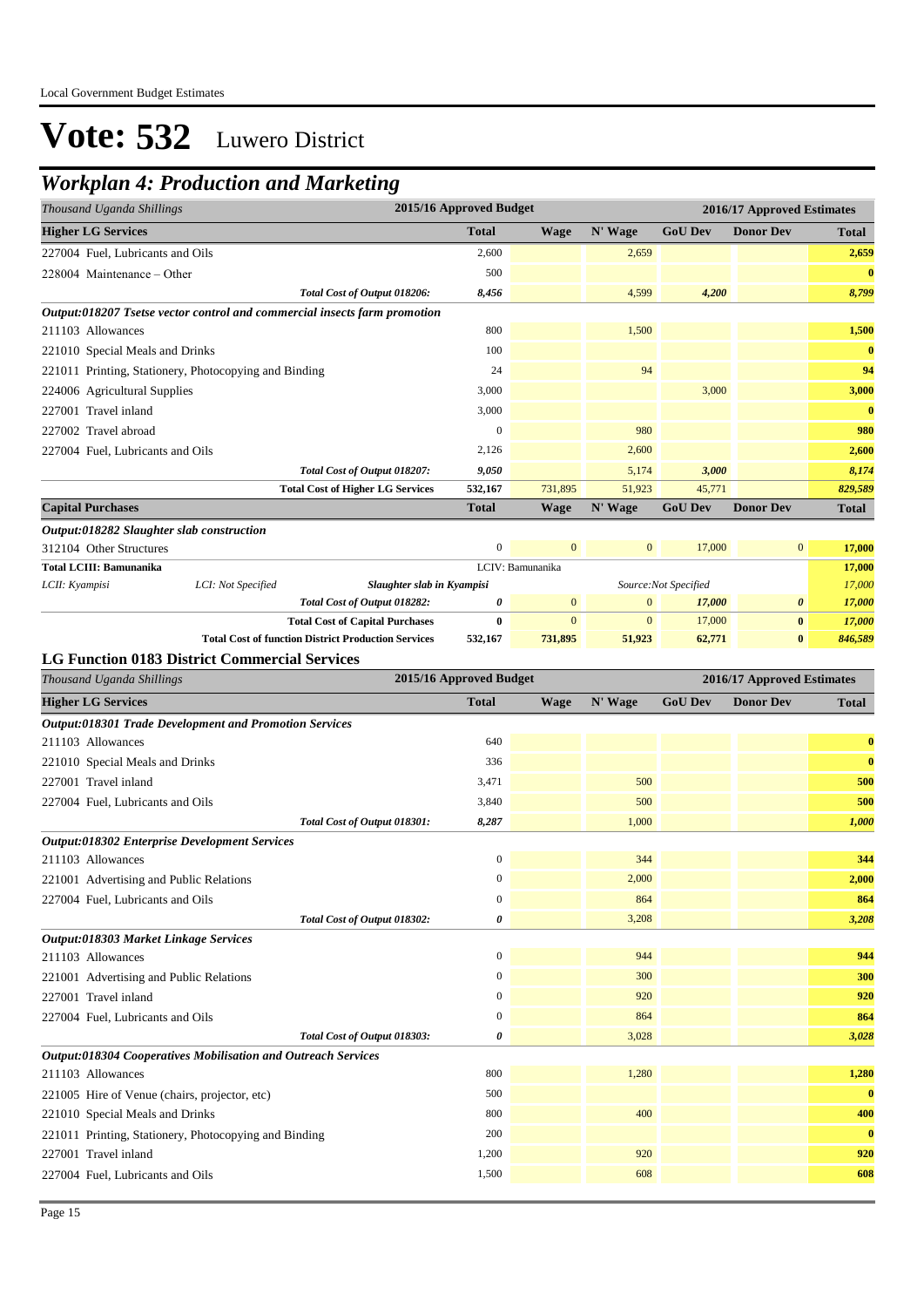### *Workplan 4: Production and Marketing*

| 2015/16 Approved Budget<br>Thousand Uganda Shillings       |                  |             |         |                | 2016/17 Approved Estimates |              |  |  |  |
|------------------------------------------------------------|------------------|-------------|---------|----------------|----------------------------|--------------|--|--|--|
| <b>Higher LG Services</b>                                  | <b>Total</b>     | <b>Wage</b> | N' Wage | <b>GoU Dev</b> | <b>Donor Dev</b>           | <b>Total</b> |  |  |  |
| Total Cost of Output 018304:                               | 5,000            |             | 3,208   |                |                            | 3,208        |  |  |  |
| <b>Output:018305 Tourism Promotional Services</b>          |                  |             |         |                |                            |              |  |  |  |
| 211103 Allowances                                          | $\mathbf{0}$     |             | 920     |                |                            | 920          |  |  |  |
| 221001 Advertising and Public Relations                    | 0                |             | 1,000   |                |                            | 1,000        |  |  |  |
| 227004 Fuel, Lubricants and Oils                           | 0                |             | 351     |                |                            | 351          |  |  |  |
| Total Cost of Output 018305:                               | 0                |             | 2,271   |                |                            | 2,271        |  |  |  |
| Output:018306 Industrial Development Services              |                  |             |         |                |                            |              |  |  |  |
| 211103 Allowances                                          | $\boldsymbol{0}$ |             | 920     |                |                            | 920          |  |  |  |
| 222001 Telecommunications                                  | 0                |             | 188     |                |                            | 188          |  |  |  |
| 227001 Travel inland                                       | $\overline{0}$   |             | 920     |                |                            | 920          |  |  |  |
| 227004 Fuel, Lubricants and Oils                           | 0                |             | 1,000   |                |                            | 1,000        |  |  |  |
| Total Cost of Output 018306:                               | 0                |             | 3,028   |                |                            | 3,028        |  |  |  |
| Output:018307 Tourism Development                          |                  |             |         |                |                            |              |  |  |  |
| 211103 Allowances                                          | $\mathbf{0}$     |             | 320     |                |                            | 320          |  |  |  |
| 221001 Advertising and Public Relations                    | 0                |             | 1,000   |                |                            | 1,000        |  |  |  |
| 221011 Printing, Stationery, Photocopying and Binding      | 0                |             | 200     |                |                            | 200          |  |  |  |
| 227001 Travel inland                                       | 0                |             | 483     |                |                            | 483          |  |  |  |
| 227004 Fuel, Lubricants and Oils                           | $\boldsymbol{0}$ |             | 268     |                |                            | 268          |  |  |  |
| Total Cost of Output 018307:                               | 0                |             | 2,271   |                |                            | 2,271        |  |  |  |
| <b>Total Cost of Higher LG Services</b>                    | 13,287           |             | 18,014  |                |                            | 18,014       |  |  |  |
| <b>Total Cost of function District Commercial Services</b> | 13,287           |             | 18,014  |                |                            | 18,014       |  |  |  |
| <b>Total Cost of Production and Marketing</b>              | 545,454          | 731,895     | 83,317  | 62,771         | $\bf{0}$                   | 877,983      |  |  |  |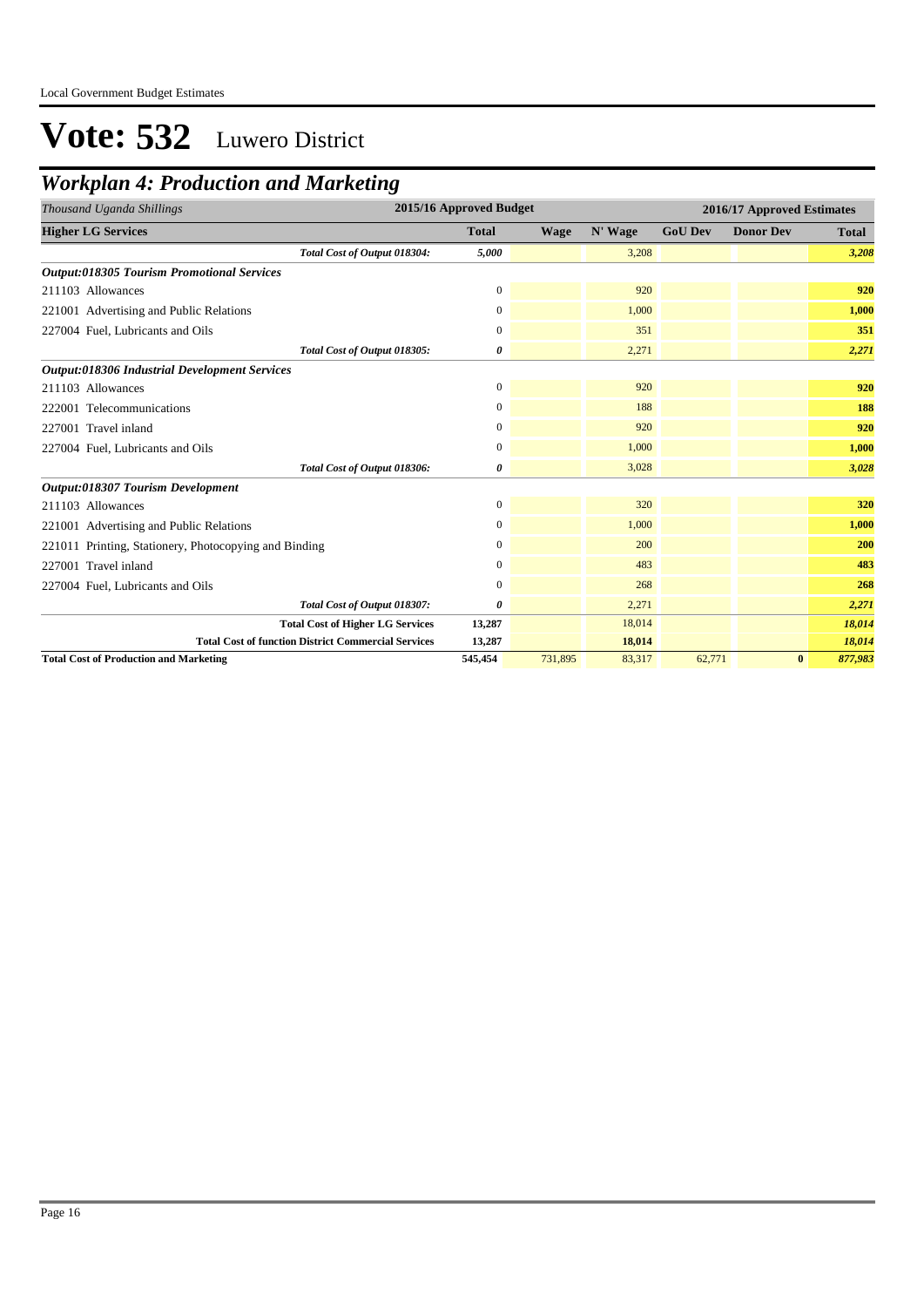### *Workplan 5: Health*

#### **(i) Overview of Workplan Revenue and Expenditures**

| <b>UShs Thousand</b>                           | 2015/16                   |                                | 2016/17                          |  |
|------------------------------------------------|---------------------------|--------------------------------|----------------------------------|--|
|                                                | Approved<br><b>Budget</b> | <b>Outturn by</b><br>end March | <b>Approved</b><br><b>Budget</b> |  |
| A: Breakdown of Workplan Revenues:             |                           |                                |                                  |  |
| <b>Recurrent Revenues</b>                      | 4,535,102                 | 3,259,404                      | 5,099,618                        |  |
| District Unconditional Grant (Non-Wage)        | 10,000                    | 8,000                          | 10,000                           |  |
| <b>Locally Raised Revenues</b>                 | 15,000                    | $\Omega$                       | 15,000                           |  |
| Sector Conditional Grant (Non-Wage)            | 448,335                   | 336,251                        | 448,335                          |  |
| Sector Conditional Grant (Wage)                | 4,061,768                 | 2,915,153                      | 4,626,283                        |  |
| <b>Development Revenues</b>                    | 619,140                   | 514,041                        | 770,000                          |  |
| Development Grant                              | 29,140                    | 29,140                         | $\overline{0}$                   |  |
| Donor Funding                                  | 590,000                   | 484,902                        | 770,000                          |  |
| <b>Total Revenues</b>                          | 5,154,242                 | 3,773,445                      | 5,869,618                        |  |
| <b>B</b> : Breakdown of Workplan Expenditures: |                           |                                |                                  |  |
| Recurrent Expenditure                          | 4,535,102                 | 3,218,874                      | 5,099,618                        |  |
| Wage                                           | 4.061.768                 | 2,914,651                      | 4,626,283                        |  |
| Non Wage                                       | 473,335                   | 304,224                        | 473,335                          |  |
| Development Expenditure                        | 619,140                   | 490,824                        | 770,000                          |  |
| Domestic Development                           | 29.140                    | 5922.604                       | $\overline{0}$                   |  |
| Donor Development                              | 590,000                   | 484,902                        | 770,000                          |  |
| <b>Total Expenditure</b>                       | 5,154,242                 | 3,709,699                      | 5,869,618                        |  |

#### **(ii) Details of Workplan Revenues and Expenditures**

### *Expenditure Details for Workplan 5: Health*

#### **LG Function 0881 Primary Healthcare**

| Thousand Uganda Shillings   | 2015/16 Approved Budget |             |         |                | 2016/17 Approved Estimates |              |  |
|-----------------------------|-------------------------|-------------|---------|----------------|----------------------------|--------------|--|
| <b>Lower Local Services</b> | <b>Total</b>            | <b>Wage</b> | N' Wage | <b>GoU Dev</b> | Donor Dev                  | <b>Total</b> |  |

*Output:088153 NGO Basic Healthcare Services (LLS)*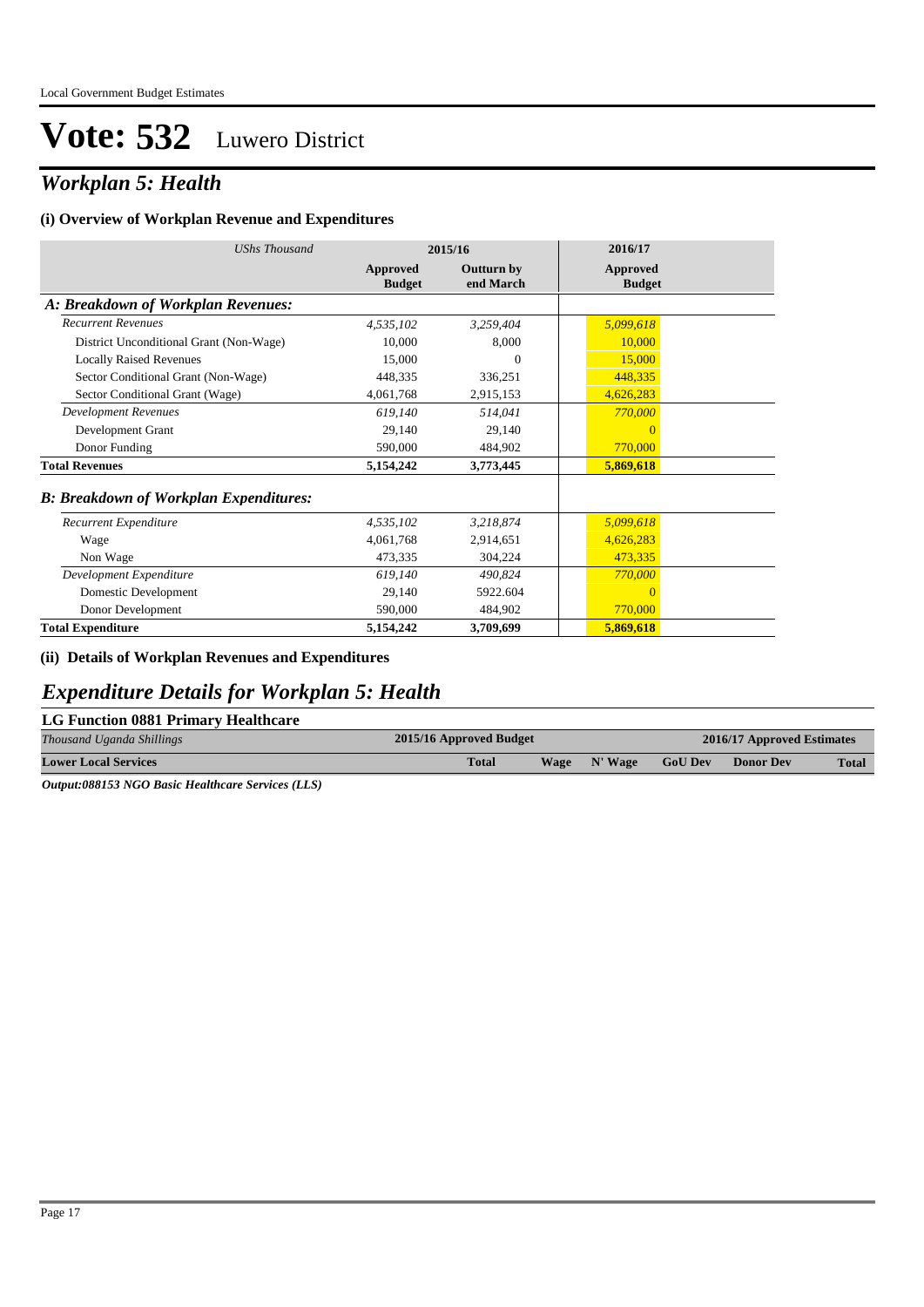### *Workplan 5: Health*

| Thousand Uganda Shillings                       |                    | 2015/16 Approved Budget                                         |                                                                          |                  | 2016/17 Approved Estimates |                                         |                       |                       |              |
|-------------------------------------------------|--------------------|-----------------------------------------------------------------|--------------------------------------------------------------------------|------------------|----------------------------|-----------------------------------------|-----------------------|-----------------------|--------------|
| <b>Lower Local Services</b>                     |                    |                                                                 | <b>Total</b>                                                             | <b>Wage</b>      | N' Wage                    | <b>GoU Dev</b>                          | <b>Donor Dev</b>      |                       | <b>Total</b> |
| 263104 Transfers to other govt. units (Current) |                    |                                                                 | 181.357                                                                  | $\mathbf{0}$     | 181,053                    |                                         | $\mathbf{0}$          | $\mathbf{0}$          | 181,053      |
| <b>Total LCIII: Bamunanika</b>                  |                    |                                                                 |                                                                          | LCIV: Bamunanika |                            |                                         |                       |                       | 15,209       |
| LCII: Kyampisi                                  | LCI: Not Specified | <b>MULAJJE HCII</b>                                             |                                                                          |                  |                            | Source: Conditional Grant to NGO Hospit |                       |                       | 7,605        |
| LCII: Kyampisi                                  | LCI: Not Specified | <b>LUTEETE HCII</b>                                             |                                                                          |                  |                            | Source: Conditional Grant to NGO Hospit |                       |                       | 7.605        |
| <b>Total LCIII: Kalagala</b>                    |                    |                                                                 |                                                                          | LCIV: Bamunanika |                            |                                         |                       |                       | 28,076       |
| LCII: Busoke                                    | LCI: Not Specified | <b>St.Kizito Natyole HCII</b>                                   |                                                                          |                  |                            | Source: Conditional Grant to NGO Hospit |                       |                       | 10,236       |
| LCII: Degeya                                    | LCI: Not Specified | <b>ST.GEORGE ANOONYA HCII</b>                                   |                                                                          |                  |                            | Source: Conditional Grant to NGO Hospit |                       |                       | 7,605        |
| LCII: Kamira                                    | LCI: Not Specified | <b>BUGEMA University HCII</b>                                   |                                                                          |                  |                            | Source: Conditional Grant to NGO Hospit |                       |                       | 10,236       |
| <b>Total LCIII: Kikyusa</b>                     |                    |                                                                 |                                                                          | LCIV: Bamunanika |                            |                                         |                       |                       | 10,236       |
| LCII: Kiziba                                    | LCI: Not Specified | <b>HOLY CROSS HCIII</b>                                         |                                                                          |                  |                            | Source: Conditional Grant to NGO Hospit |                       |                       | 10,236       |
| <b>Total LCIII: Zirobwe</b>                     |                    |                                                                 |                                                                          | LCIV: Bamunanika |                            |                                         |                       |                       | 7,605        |
| LCII: Nambi                                     | LCI: Not Specified | <b>BULAMI ORTHODOX HCII</b>                                     |                                                                          |                  |                            | Source: Conditional Grant to NGO Hospit |                       |                       | 7,605        |
| <b>Total LCIII: Bombo T/C</b>                   |                    |                                                                 |                                                                          | LCIV: Katikamu   |                            |                                         |                       |                       | 20,306       |
| LCII: Gangama                                   | LCI: Not Specified | <b>AKATONYA HCII</b><br>Source: Conditional Grant to NGO Hospit |                                                                          |                  |                            |                                         | 10,153                |                       |              |
| LCII: Namaliga                                  | LCI: Not Specified |                                                                 | Source: Conditional Grant to NGO Hospit<br><b>ST.Luke Namaliga HCIII</b> |                  |                            |                                         |                       | 10,153                |              |
| <b>Total LCIII: Butuntumula</b>                 |                    |                                                                 |                                                                          | LCIV: Katikamu   |                            |                                         |                       |                       | 17,840       |
| LCII: Ngogolo                                   | LCI: Not Specified | AFRICAN VILLAGE OUTREACH KYEVUNZE HC                            |                                                                          |                  |                            | Source: Conditional Grant to NGO Hospit |                       |                       | 7.605        |
| LCII: Ngogolo                                   | LCI: Not Specified | St.Mary's Kasaala HCIII                                         |                                                                          |                  |                            | Source: Conditional Grant to NGO Hospit |                       |                       | 10,236       |
| <b>Total LCIII: Katikamu</b>                    |                    |                                                                 |                                                                          | LCIV: Katikamu   |                            |                                         |                       |                       | 27,993       |
| LCII: Bukeeka                                   | LCI: Not Specified | REPRODUCTIVE HEALTH UGANDA HCII                                 |                                                                          |                  |                            | Source: Conditional Grant to NGO Hospit |                       |                       | 7,605        |
| LCII: Kyalugondo                                | LCI: Not Specified | LUGO HCII                                                       |                                                                          |                  |                            | Source: Conditional Grant to NGO Hospit |                       |                       | 10,153       |
| LCII: Tweyanze                                  | LCI: Not Specified | KATIKAMU KISULE-Good Samaritan HCII                             |                                                                          |                  |                            | Source: Conditional Grant to NGO Hospit |                       |                       | 10,236       |
| <b>Total LCIII: Luwero T/C</b>                  |                    |                                                                 |                                                                          | LCIV: Katikamu   |                            |                                         |                       |                       | 21,282       |
| LCII: Kasana - Kavule                           | LCI: Not Specified | <b>BISHOP CAESAR ASILI MEMORIAL Hospital</b>                    |                                                                          |                  |                            | Source: Conditional Grant to NGO Hospit |                       |                       | 21,282       |
| <b>Total LCIII: Nyimbwa</b>                     |                    |                                                                 |                                                                          | LCIV: Katikamu   |                            |                                         |                       |                       | 14,748       |
| LCII: Kiyanda                                   | LCI: Not Specified | <b>NANDERE HCII</b>                                             |                                                                          |                  |                            | Source: Conditional Grant to NGO Hospit |                       |                       | 7.605        |
| LCII: Ssambwe                                   | LCI: Not Specified | <b>NDEJJE HC II</b>                                             |                                                                          |                  |                            | Source: Conditional Grant to NGO Hospit |                       |                       | 7,144        |
| Total LCIII: Wobulenzi T/C                      |                    |                                                                 |                                                                          | LCIV: Katikamu   |                            |                                         |                       |                       | 17,758       |
| LCII: Katikamu                                  | LCI: Not Specified | <b>KATIKAMU SDA HCII</b>                                        |                                                                          |                  |                            | Source: Conditional Grant to NGO Hospit |                       |                       | 7,605        |
| LCII: Wobulenzi Central                         | LCI: Not Specified | NJOVU ISLAMIC MC HCII                                           |                                                                          |                  |                            | Source: Conditional Grant to NGO Hospit |                       |                       | 10,153       |
|                                                 |                    | Total Cost of Output 088153:                                    | 181,357                                                                  | $\overline{0}$   | 181,053                    |                                         | $\boldsymbol{\theta}$ | $\boldsymbol{\theta}$ | 181,053      |

*Output:088154 Basic Healthcare Services (HCIV-HCII-LLS)*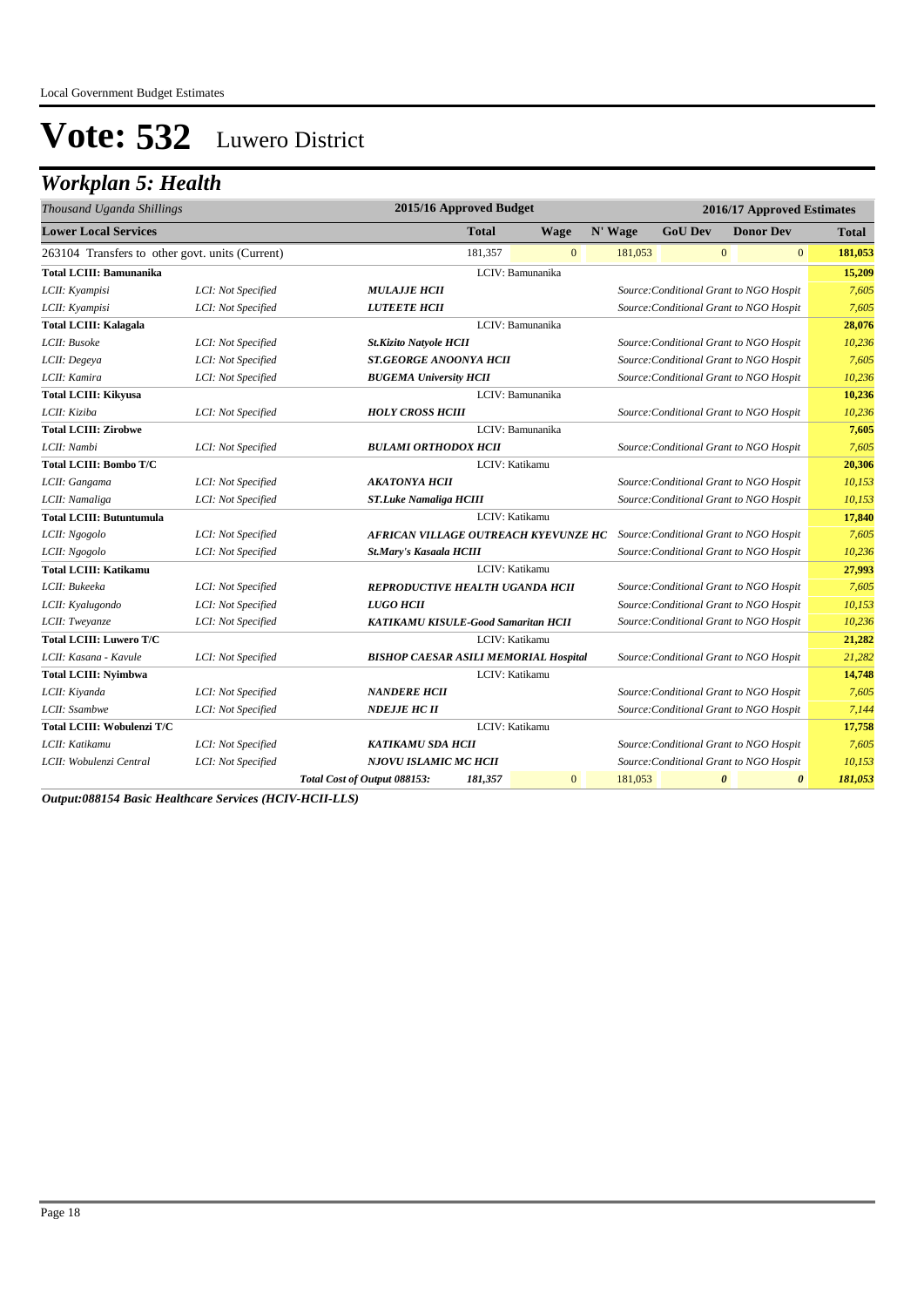## *Workplan 5: Health*

| Thousand Uganda Shillings                       |                    | 2015/16 Approved Budget      |         |                  |                           |                                          |                       | 2016/17 Approved Estimates |              |
|-------------------------------------------------|--------------------|------------------------------|---------|------------------|---------------------------|------------------------------------------|-----------------------|----------------------------|--------------|
| <b>Lower Local Services</b>                     |                    |                              | Total   | <b>Wage</b>      | N' Wage                   | <b>GoU Dev</b>                           |                       | <b>Donor Dev</b>           | <b>Total</b> |
| 263104 Transfers to other govt. units (Current) |                    |                              | 238,521 |                  | $\mathbf{0}$<br>208,166   |                                          | $\bf{0}$              | $\mathbf{0}$               | 208,166      |
| <b>Total LCIII: Bamunanika</b>                  |                    |                              |         | LCIV: Bamunanika |                           |                                          |                       |                            | 8,000        |
| LCII: Kyampisi                                  | LCI: Not Specified | <b>Bamunanika HCIII</b>      |         |                  |                           | Source: Conditional Grant to PHC - devel |                       |                            | 4,000        |
| LCII: Sekamuli                                  | LCI: Not Specified | Sekamuli HCIII               |         |                  |                           | Source: Conditional Grant to PHC - devel |                       |                            | 4,000        |
| <b>Total LCIII: Kalagala</b>                    |                    |                              |         | LCIV: Bamunanika |                           |                                          |                       |                            | 37,208       |
| LCII: Kalanamu                                  | LCI: Not Specified | Kalagala HCIV                |         |                  |                           | Source: Conditional Grant to PHC - devel |                       |                            | 35,208       |
| LCII: Kayindu                                   | LCI: Not Specified | <b>Kayindu HCII</b>          |         |                  |                           | Source: Conditional Grant to PHC - devel |                       |                            | 2,000        |
| <b>Total LCIII: Kamira</b>                      |                    |                              |         | LCIV: Bamunanika |                           |                                          |                       |                            | 6,000        |
| LCII: Kaswa                                     | LCI: Not Specified | <b>Kamira HCIII</b>          |         |                  |                           | Source: Conditional Grant to PHC - devel |                       |                            | 4,000        |
| LCII: Mazzi                                     | LCI: Not Specified | Mazzi                        |         |                  |                           | Source: Conditional Grant to PHC - devel |                       |                            | 2,000        |
| <b>Total LCIII: Kikyusa</b>                     |                    |                              |         | LCIV: Bamunanika |                           |                                          |                       |                            | 12,000       |
| LCII: Kibengo                                   | LCI: Not Specified | Kibngo HCIII                 |         |                  |                           | Source: Conditional Grant to PHC - devel |                       |                            | 4,000        |
| LCII: Kireku                                    | LCI: Not Specified | Kireku HCII                  |         |                  |                           | Source: Conditional Grant to PHC - devel |                       |                            | 2,000        |
| LCII: Kiziba                                    | LCI: Not Specified | Kirumandagi HCII             |         |                  |                           | Source: Conditional Grant to PHC - devel |                       |                            | 2,000        |
| LCII: Wabusana                                  | LCI: Not Specified | Wabusana HCIII               |         |                  |                           | Source: Conditional Grant to PHC - devel |                       |                            | 4,000        |
| <b>Total LCIII: Zirobwe</b>                     |                    |                              |         | LCIV: Bamunanika |                           |                                          |                       |                            | 10,000       |
| LCII: Bububi                                    | LCI: Not Specified | <b>Bubuubi HCII</b>          |         |                  |                           | Source: Conditional Grant to PHC - devel |                       |                            | 2,000        |
| LCII: Nakigoza                                  | LCI: Not Specified | Nakigoza HCII                |         |                  |                           | Source: Conditional Grant to PHC - devel |                       |                            | 2,000        |
| LCII: Nambi                                     | LCI: Not Specified | Nambi HCII                   |         |                  |                           | Source: Conditional Grant to PHC - devel |                       |                            | 2,000        |
| LCII: Ngalonkalu                                | LCI: Not Specified | Zirobwe HCIII                |         |                  |                           | Source: Conditional Grant to PHC - devel |                       |                            | 4,000        |
| Total LCIII: Bombo T/C                          |                    |                              |         | LCIV: Katikamu   |                           |                                          |                       |                            | 4,000        |
| LCII: Bombo Central                             | LCI: Not Specified | <b>Bombo HCIII</b>           |         |                  |                           | Source: Conditional Grant to PHC - devel |                       |                            | 4,000        |
| <b>Total LCIII: Butuntumula</b>                 |                    |                              |         | LCIV: Katikamu   |                           |                                          |                       |                            | 10,000       |
| LCII: Bamugolode                                | LCI: Not Specified | <b>Bamugolodde HCII</b>      |         |                  |                           | Source: Conditional Grant to PHC - devel |                       |                            | 2,000        |
| LCII: Bamugolode                                | LCI: Not Specified | <b>Butuntumula HCIII</b>     |         |                  |                           | Source: Conditional Grant to PHC - devel |                       |                            | 4,000        |
| LCII: Kalwanga                                  | LCI: Not Specified | Kabanyi HCII                 |         |                  |                           | Source: Conditional Grant to PHC - devel |                       |                            | 2,000        |
| LCII: Kyawangabi                                | LCI: Not Specified | Lutuula HCII                 |         |                  |                           | Source: Conditional Grant to PHC - devel |                       |                            | 2,000        |
| <b>Total LCIII: Katikamu</b>                    |                    |                              |         | LCIV: Katikamu   |                           |                                          |                       |                            | 10,000       |
| LCII: Buyuki                                    | LCI: Not Specified | Buyuki HCII                  |         |                  |                           | Source: Conditional Grant to PHC - devel |                       |                            | 2,000        |
| LCII: Kyalugondo                                | LCI: Not Specified | Kyalugondo HCIII             |         |                  |                           | Source: Conditional Grant to PHC - devel |                       |                            | 4,000        |
| LCII: Musale-busula                             | LCI: Not Specified | Nsawo HCIII                  |         |                  |                           | Source: Conditional Grant to PHC - devel |                       |                            | 4,000        |
| <b>Total LCIII: Luwero</b>                      |                    |                              |         | LCIV: Katikamu   |                           |                                          |                       |                            | 10,000       |
| LCII: Bwaziba                                   | LCI: Not Specified | <b>Bwaziba HCII</b>          |         |                  |                           | Source: Conditional Grant to PHC - devel |                       |                            | 2,000        |
| LCII: Kabakedi                                  | LCI: Not Specified | Kabakedi HCII                |         |                  |                           | Source: Conditional Grant to PHC - devel |                       |                            | 2,000        |
| LCII: katugo                                    | LCI: Not Specified | <b>Katuugo HCII</b>          |         |                  |                           | Source: Conditional Grant to PHC - devel |                       |                            | 2,000        |
| LCII: Kigombe                                   | LCI: Not Specified | <b>Kigombe HCII</b>          |         |                  |                           | Source: Conditional Grant to PHC - devel |                       |                            | 2,000        |
| LCII: Kikube                                    | LCI: Not Specified | Kikube HCII                  |         |                  |                           | Source: Conditional Grant to PHC - devel |                       |                            | 2,000        |
| Total LCIII: Luwero T/C                         |                    |                              |         | LCIV: Katikamu   |                           |                                          |                       |                            | 35,750       |
| LCII: Kasana - Kavule                           | LCI: Not Specified | <b>Luwero HCIV</b>           |         |                  |                           | Source: Conditional Grant to PHC - devel |                       |                            | 35,750       |
| <b>Total LCIII: Makulubita</b>                  |                    |                              |         | LCIV: Katikamu   |                           |                                          |                       |                            | 16,000       |
| LCII: Kanyanda                                  | LCI: Not Specified | Kanyanda HCII                |         |                  |                           | Source: Conditional Grant to PHC - devel |                       |                            | 2,000        |
| LCII: Kasozi                                    | LCI: Not Specified | Kasozi HCIII                 |         |                  |                           | Source: Conditional Grant to PHC - devel |                       |                            | 4,000        |
| LCII: Makulubita                                | LCI: Not Specified | Makulubita HCIII             |         |                  |                           | Source: Conditional Grant to PHC - devel |                       |                            | 4,000        |
| LCII: Nsavu                                     | LCI: Not Specified | Nsanvu HCII                  |         |                  |                           | Source: Conditional Grant to PHC - devel |                       |                            | 2,000        |
| LCII: waluleeta                                 | LCI: Not Specified | <b>Bowa HCIII</b>            |         |                  |                           | Source: Conditional Grant to PHC - devel |                       |                            | 4,000        |
| <b>Total LCIII: Nyimbwa</b>                     |                    |                              |         | LCIV: Katikamu   |                           |                                          |                       |                            | 35,208       |
| LCII: Nakatonya                                 | LCI: Not Specified | Nyimbwa HCIV                 |         |                  |                           | Source: Conditional Grant to PHC - devel |                       |                            | 33,208       |
| LCII: Ssambwe                                   | LCI: Not Specified | <b>Ssambwe HCII</b>          |         |                  |                           | Source: Conditional Grant to PHC - devel |                       |                            | 2,000        |
| Total LCIII: Wobulenzi T/C                      |                    |                              |         | LCIV: Katikamu   |                           |                                          |                       |                            | 14,000       |
| LCII: Bukalasa                                  | LCI: Not Specified | <b>Bukalasa HCIII</b>        |         |                  |                           | Source: Conditional Grant to PHC - devel |                       |                            | 4,000        |
| LCII: Katikamu                                  | LCI: Not Specified | Katikamu HCIII               |         |                  |                           | Source: Conditional Grant to PHC - devel |                       |                            | 4,000        |
| LCII: Wobulenzi East                            | LCI: Not Specified | Kikoma HCIII                 |         |                  |                           | Source: Conditional Grant to PHC - devel |                       |                            | 4,000        |
| LCII: Wobulenzi West                            | LCI: Not Specified | <b>Bukolwa HCII</b>          |         |                  |                           | Source: Conditional Grant to PHC - devel |                       |                            | 2,000        |
|                                                 |                    | Total Cost of Output 088154: | 238,521 |                  | $\overline{0}$<br>208,166 |                                          | $\boldsymbol{\theta}$ | $\boldsymbol{\theta}$      | 208,166      |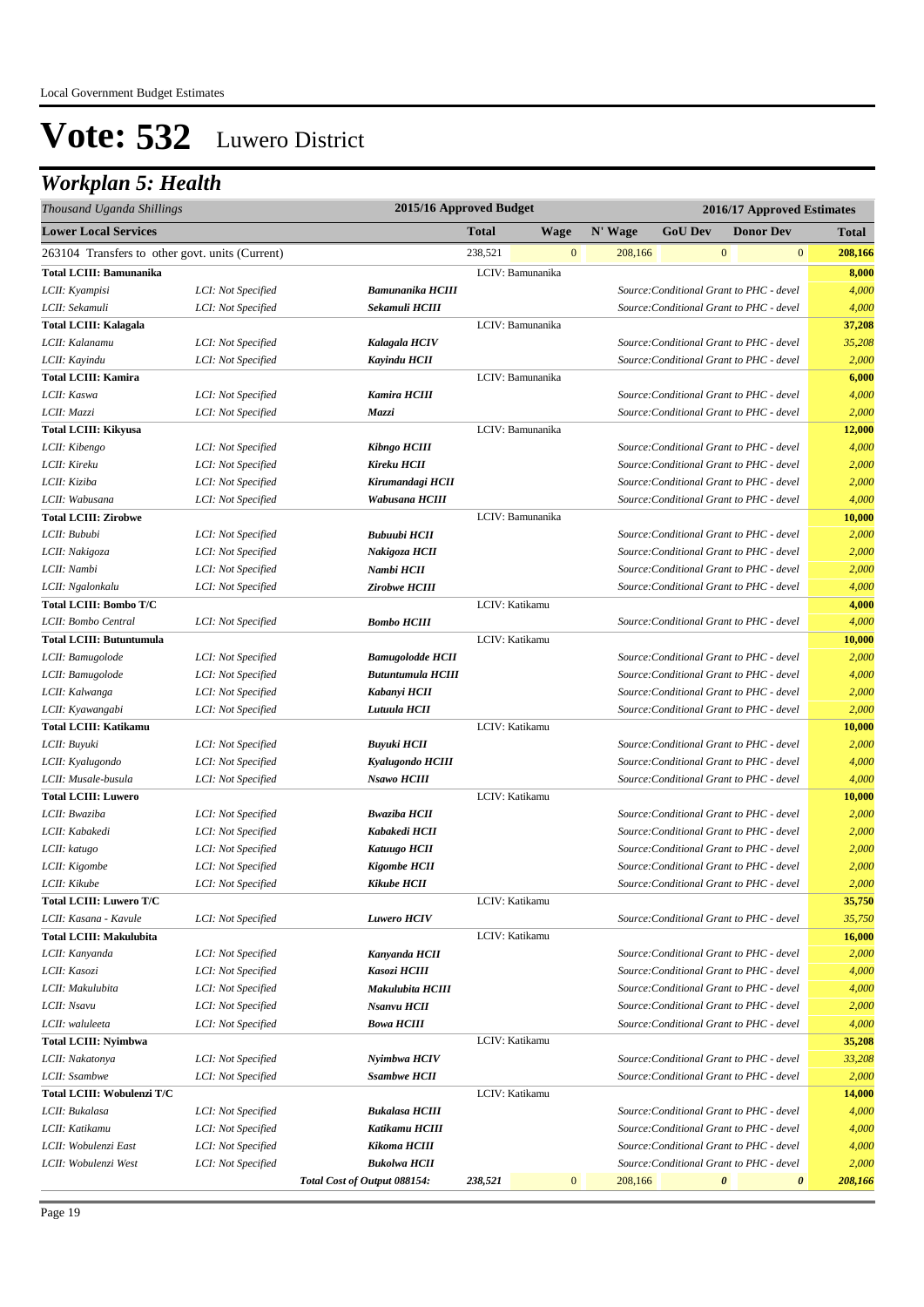#### *Workplan 5: Health*

| Thousand Uganda Shillings                                 | 2015/16 Approved Budget |              |         | 2016/17 Approved Estimates |                            |                       |  |
|-----------------------------------------------------------|-------------------------|--------------|---------|----------------------------|----------------------------|-----------------------|--|
| <b>Lower Local Services</b>                               | <b>Total</b>            | <b>Wage</b>  | N' Wage | <b>GoU Dev</b>             | <b>Donor Dev</b>           | <b>Total</b>          |  |
| <b>Total Cost of Lower Local Services</b>                 | 419,878                 | $\mathbf{0}$ | 389,219 |                            | $\mathbf{0}$               | $\bf{0}$<br>389,219   |  |
| <b>Higher LG Services</b>                                 | <b>Total</b>            | Wage         | N' Wage | <b>GoU Dev</b>             | <b>Donor Dev</b>           | <b>Total</b>          |  |
| Output:088101 Public Health Promotion                     |                         |              |         |                            |                            |                       |  |
| 211101 General Staff Salaries                             | 4,061,768               |              |         |                            |                            | $\bf{0}$              |  |
| 211102 Contract Staff Salaries (Incl. Casuals, Temporary) | 1,000                   |              |         |                            |                            | $\bf{0}$              |  |
| 211103 Allowances                                         | 700                     |              |         |                            |                            | $\bf{0}$              |  |
| 221001 Advertising and Public Relations                   | 4,000                   |              |         |                            |                            | $\bf{0}$              |  |
| 221005 Hire of Venue (chairs, projector, etc)             | 26,000                  |              |         |                            |                            | $\mathbf{0}$          |  |
| 221007 Books, Periodicals & Newspapers                    | 480                     |              |         |                            |                            | $\bf{0}$              |  |
| 221008 Computer supplies and Information Technology (IT)  | 2,230                   |              |         |                            |                            | $\bf{0}$              |  |
| 221009 Welfare and Entertainment                          | 12,388                  |              |         |                            |                            | $\bf{0}$              |  |
| 221010 Special Meals and Drinks                           | 83,460                  |              |         |                            |                            | $\bf{0}$              |  |
| 221011 Printing, Stationery, Photocopying and Binding     | 37,120                  |              |         |                            |                            | $\bf{0}$              |  |
| 221012 Small Office Equipment                             | 2,300                   |              |         |                            |                            | $\bf{0}$              |  |
| 221014 Bank Charges and other Bank related costs          | 5,367                   |              |         |                            |                            | $\bf{0}$              |  |
| 222001 Telecommunications                                 | 5,080                   |              |         |                            |                            | $\bf{0}$              |  |
| 222003 Information and communications technology (ICT)    | 2,500                   |              |         |                            |                            | $\bf{0}$              |  |
| 223005 Electricity                                        | 2,000                   |              |         |                            |                            | $\bf{0}$              |  |
| 223006 Water                                              | 1,440                   |              |         |                            |                            | $\bf{0}$              |  |
| 224001 Medical and Agricultural supplies                  | 16,559                  |              |         |                            |                            | $\mathbf{0}$          |  |
| 227001 Travel inland                                      | 250,538                 |              |         |                            |                            | $\bf{0}$              |  |
| 227004 Fuel, Lubricants and Oils                          | 198,690                 |              |         |                            |                            | $\bf{0}$              |  |
| 228002 Maintenance - Vehicles                             | 12,900                  |              |         |                            |                            | $\bf{0}$              |  |
| 228004 Maintenance - Other                                | 400                     |              |         |                            |                            | $\bf{0}$              |  |
| Total Cost of Output 088101:                              | 4,726,920               |              |         |                            |                            | $\boldsymbol{\theta}$ |  |
| Output:088106 Promotion of Sanitation and Hygiene         |                         |              |         |                            |                            |                       |  |
| 221005 Hire of Venue (chairs, projector, etc)             | 3,000                   |              |         |                            |                            | $\mathbf{0}$          |  |
| Total Cost of Output 088106:                              | 3,000                   |              |         |                            |                            | $\boldsymbol{\theta}$ |  |
| <b>Total Cost of Higher LG Services</b>                   | 4,729,920               |              |         |                            |                            | $\boldsymbol{\theta}$ |  |
| <b>Capital Purchases</b>                                  | <b>Total</b>            | <b>Wage</b>  | N' Wage | <b>GoU Dev</b>             | <b>Donor Dev</b>           | <b>Total</b>          |  |
| Output:088185 Specialist health equipment and machinery   |                         |              |         |                            |                            |                       |  |
| 314101 Petroleum Products                                 | 6,500                   |              |         |                            |                            | $\bf{0}$              |  |
| Total Cost of Output 088185:                              | 6,500                   |              |         |                            |                            | $\boldsymbol{\theta}$ |  |
| <b>Total Cost of Capital Purchases</b>                    | 6,500                   |              |         |                            |                            | $\boldsymbol{\theta}$ |  |
| <b>Total Cost of function Primary Healthcare</b>          | 5,156,298               | $\bf{0}$     | 389,219 |                            | $\pmb{0}$<br>$\pmb{0}$     | 389,219               |  |
| LG Function 0883 Health Management and Supervision        |                         |              |         |                            |                            |                       |  |
| Thousand Uganda Shillings                                 | 2015/16 Approved Budget |              |         |                            | 2016/17 Approved Estimates |                       |  |
|                                                           |                         |              |         |                            |                            |                       |  |

**Higher LG Services Total Wage N' Wage GoU Dev Donor Dev Total** *Output:088301 Healthcare Management Services*

| <i><b>Output:088301 Healthcare Management Services</b></i> |           |       |        |           |
|------------------------------------------------------------|-----------|-------|--------|-----------|
| 211101 General Staff Salaries                              | 4,626,283 |       |        | 4,626,283 |
| 211102 Contract Staff Salaries (Incl. Casuals, Temporary)  |           | 950   |        | 950       |
| 211103 Allowances                                          |           | 700   |        | 700       |
| 211104 Statutory salaries                                  |           |       | 500    | 500       |
| 221001 Advertising and Public Relations                    |           | 1,300 | 10,000 | 11,300    |
| 221005 Hire of Venue (chairs, projector, etc)              |           | 2,500 | 20,000 | 22,500    |
| 221007 Books, Periodicals & Newspapers                     |           | 480   |        | 480       |
| 221008 Computer supplies and Information Technology (IT)   |           | 5,300 | 10,000 | 15,300    |
| 221009 Welfare and Entertainment                           |           | 2,000 |        | 2,000     |
|                                                            |           |       |        |           |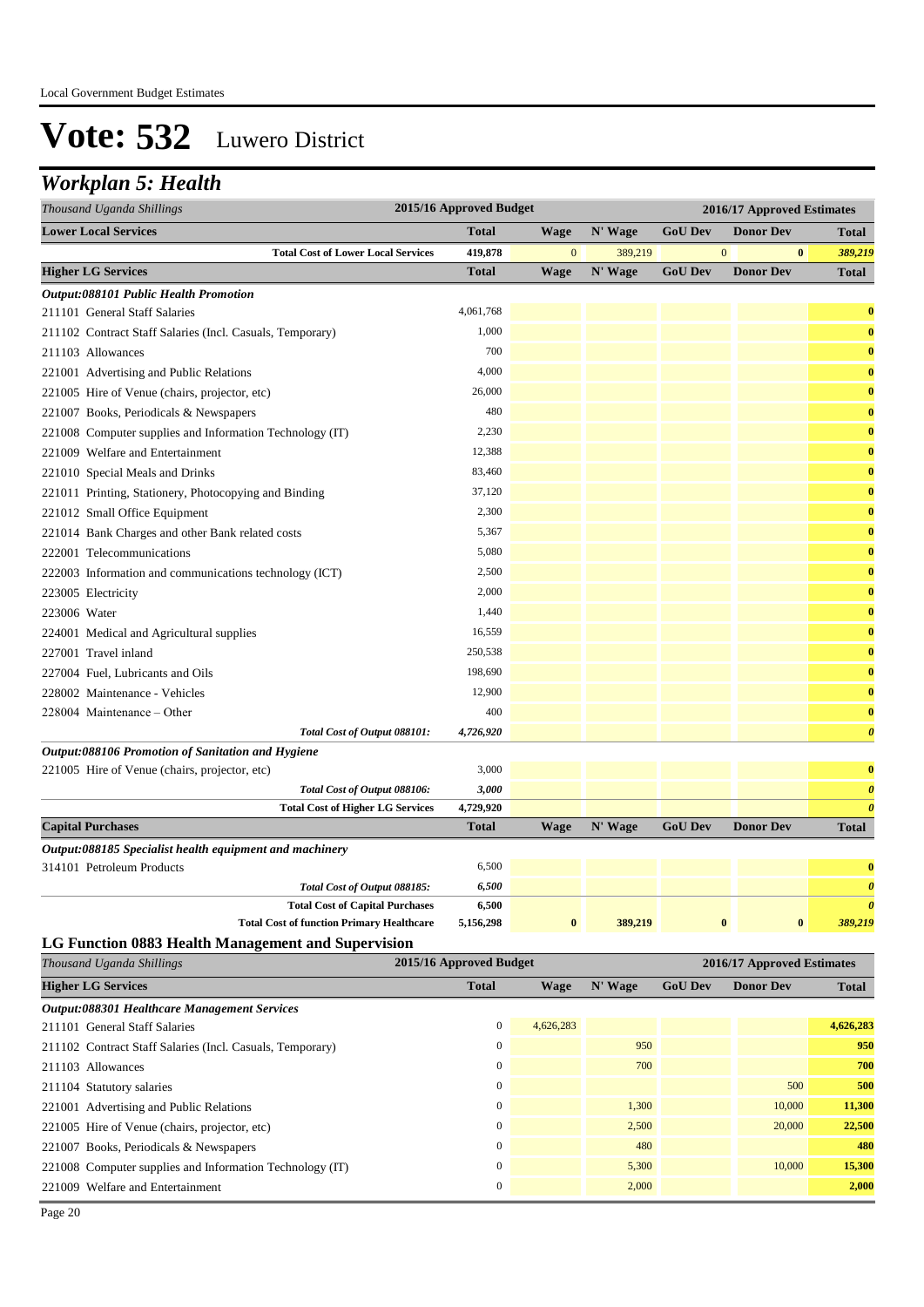## *Workplan 5: Health*

| Thousand Uganda Shillings                                       | 2015/16 Approved Budget<br>2016/17 Approved Estimates |             |         |                |                  |              |
|-----------------------------------------------------------------|-------------------------------------------------------|-------------|---------|----------------|------------------|--------------|
| <b>Higher LG Services</b>                                       | <b>Total</b>                                          | <b>Wage</b> | N' Wage | <b>GoU Dev</b> | <b>Donor Dev</b> | <b>Total</b> |
| 221010 Special Meals and Drinks                                 | $\mathbf{0}$                                          |             | 9,220   |                | 65,000           | 74,220       |
| 221011 Printing, Stationery, Photocopying and Binding           | 0                                                     |             | 2,340   |                | 40,000           | 42,340       |
| 221012 Small Office Equipment                                   | $\mathbf{0}$                                          |             | 240     |                | 2,000            | 2,240        |
| 221014 Bank Charges and other Bank related costs                | $\boldsymbol{0}$                                      |             | 542     |                | 4,000            | 4,542        |
| 222001 Telecommunications                                       | $\mathbf{0}$                                          |             | 1,520   |                | 4,000            | 5,520        |
| 223005 Electricity                                              | $\mathbf{0}$                                          |             | 1,817   |                |                  | 1,817        |
| 223006 Water                                                    | $\mathbf{0}$                                          |             | 1,680   |                |                  | 1,680        |
| 224001 Medical and Agricultural supplies                        | $\mathbf{0}$                                          |             |         |                | 1,000            | 1,000        |
| 224005 Uniforms, Beddings and Protective Gear                   | 0                                                     |             | 4,000   |                |                  | 4,000        |
| 227001 Travel inland                                            | $\mathbf{0}$                                          |             | 13,965  |                | 429,500          | 443,465      |
| 227004 Fuel, Lubricants and Oils                                | 0                                                     |             | 27,461  |                | 180,000          | 207,461      |
| 228002 Maintenance - Vehicles                                   | $\mathbf{0}$                                          |             | 6,200   |                | 4,000            | 10,200       |
| 228003 Maintenance – Machinery, Equipment & Furniture           | $\boldsymbol{0}$                                      |             | 1,400   |                |                  | 1,400        |
| $228004$ Maintenance – Other                                    | $\mathbf{0}$                                          |             | 500     |                |                  | 500          |
| Total Cost of Output 088301:                                    | 0                                                     | 4,626,283   | 84,115  |                | 770,000          | 5,480,398    |
| <b>Total Cost of Higher LG Services</b>                         | $\bf{0}$                                              | 4,626,283   | 84,115  |                | 770,000          | 5,480,398    |
| <b>Total Cost of function Health Management and Supervision</b> | $\bf{0}$                                              | 4,626,283   | 84,115  |                | 770,000          | 5,480,398    |
| <b>Total Cost of Health</b>                                     | 5,156,298                                             | 4,626,283   | 473,335 | $\mathbf{0}$   | 770,000          | 5,869,618    |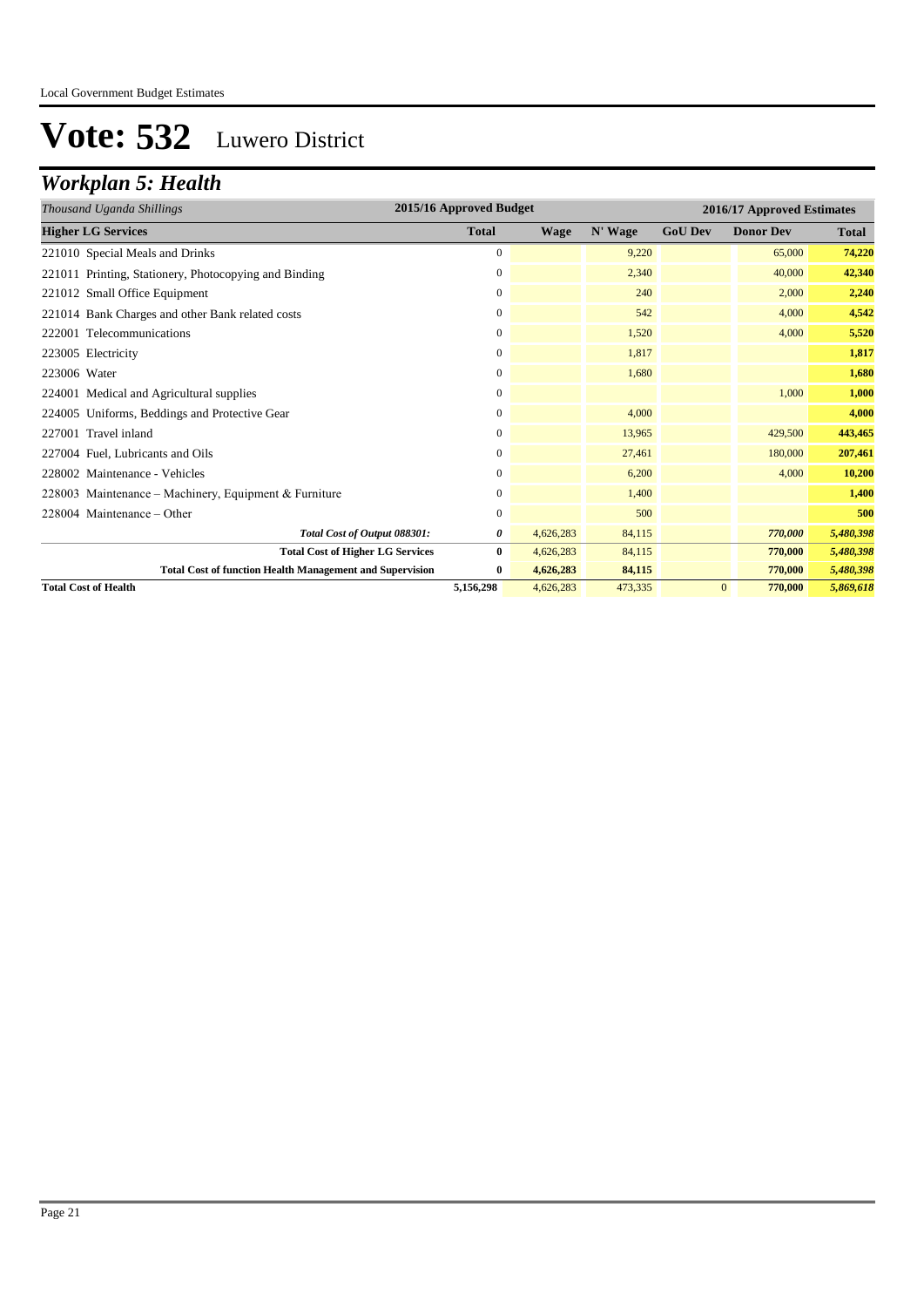### *Workplan 6: Education*

#### **(i) Overview of Workplan Revenue and Expenditures**

| <b>UShs Thousand</b>                          | 2015/16                   |                         | 2016/17                          |
|-----------------------------------------------|---------------------------|-------------------------|----------------------------------|
|                                               | Approved<br><b>Budget</b> | Outturn by<br>end March | <b>Approved</b><br><b>Budget</b> |
| A: Breakdown of Workplan Revenues:            |                           |                         |                                  |
| <b>Recurrent Revenues</b>                     | 23,417,030                | 16,922,327              | 26,505,797                       |
| District Unconditional Grant (Non-Wage)       | 20,000                    | 4.000                   | 22,000                           |
| District Unconditional Grant (Wage)           | 76.684                    | 45,959                  | 82,000                           |
| <b>Locally Raised Revenues</b>                | 50,000                    | 42,000                  | 32,000                           |
| Other Transfers from Central Government       | 29.110                    | 38.492                  |                                  |
| Sector Conditional Grant (Non-Wage)           | 4,124,241                 | 2,734,696               | 4,124,241                        |
| Sector Conditional Grant (Wage)               | 19,116,995                | 14,057,180              | 22,245,557                       |
| <b>Development Revenues</b>                   | 589.639                   | 589,639                 | 607,311                          |
| Development Grant                             | 589,639                   | 589,639                 | 407,311                          |
| <b>Transitional Development Grant</b>         |                           | $\mathbf{0}$            | 200,000                          |
| <b>Total Revenues</b>                         | 24,006,669                | 17,511,967              | 27,113,108                       |
| <b>B: Breakdown of Workplan Expenditures:</b> |                           |                         |                                  |
| Recurrent Expenditure                         | 23,417,030                | 16,902,797              | 26,505,797                       |
| Wage                                          | 19,193,680                | 14, 103, 139            | 22,327,557                       |
| Non Wage                                      | 4,223,350                 | 2,799,658               | 4,178,241                        |
| Development Expenditure                       | 589.639                   | 128,767                 | 607,311                          |
| Domestic Development                          | 589,639                   | 128767.313              | 607,311                          |
| Donor Development                             |                           | $\mathbf{0}$            | $\overline{0}$                   |
| <b>Total Expenditure</b>                      | 24,006,669                | 17,031,564              | 27,113,108                       |

**(ii) Details of Workplan Revenues and Expenditures**

### *Expenditure Details for Workplan 6: Education*

| LG Function 0781 Pre-Primary and Primary Education |                         |                            |                |                  |              |  |  |
|----------------------------------------------------|-------------------------|----------------------------|----------------|------------------|--------------|--|--|
| Thousand Uganda Shillings                          | 2015/16 Approved Budget | 2016/17 Approved Estimates |                |                  |              |  |  |
| <b>Lower Local Services</b>                        | <b>Total</b><br>Wage    | N' Wage                    | <b>GoU Dev</b> | <b>Donor Dev</b> | <b>Total</b> |  |  |

*Output:078151 Primary Schools Services UPE (LLS)*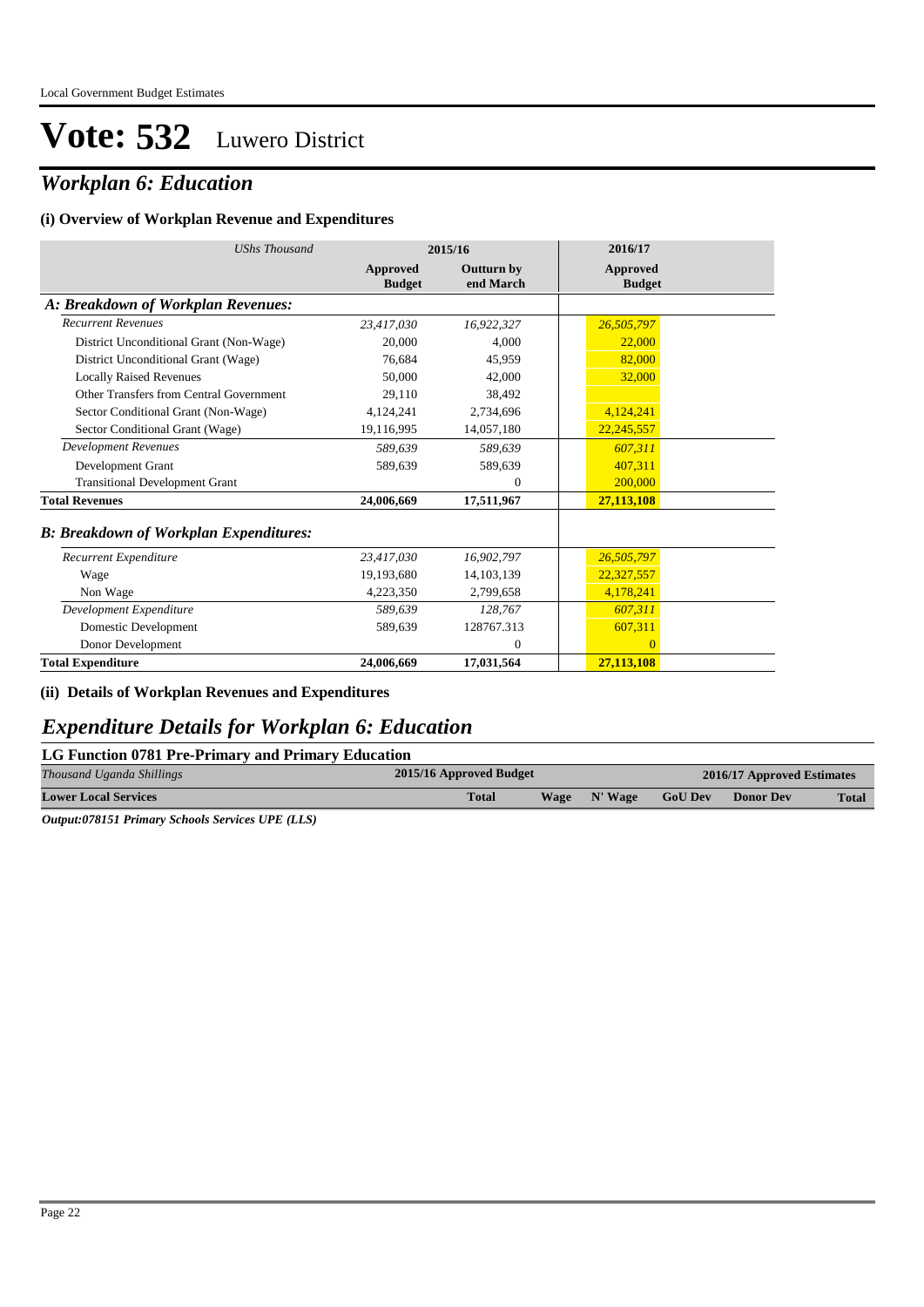| Thousand Uganda Shillings                       |                    |                                   | 2015/16 Approved Budget |           |                | 2016/17 Approved Estimates              |                           |  |  |
|-------------------------------------------------|--------------------|-----------------------------------|-------------------------|-----------|----------------|-----------------------------------------|---------------------------|--|--|
| <b>Lower Local Services</b>                     |                    | <b>Total</b>                      | <b>Wage</b>             | N' Wage   | <b>GoU Dev</b> | <b>Donor Dev</b>                        | <b>Total</b>              |  |  |
| 263104 Transfers to other govt. units (Current) |                    | $\overline{0}$                    | $\mathbf{0}$            | 1,110,974 |                | $\boldsymbol{0}$                        | $\mathbf{0}$<br>1,110,974 |  |  |
| <b>Total LCIII: Bamunanika</b>                  |                    | LCIV: Bamunanika                  |                         |           |                |                                         | 91,422                    |  |  |
| LCII: Kibanyi                                   | LCI: Not Specified | <b>Kkalwe P.S</b>                 |                         |           |                | Source: Sector Conditional Grant (Non-W | 6,900                     |  |  |
| LCII: Kibanyi                                   | LCI: Not Specified | Kibanyi P.S                       |                         |           |                | Source: Sector Conditional Grant (Non-W | 5,689                     |  |  |
| LCII: Kibanyi                                   | LCI: Not Specified | Giriyada P.S                      |                         |           |                | Source: Sector Conditional Grant (Non-W | 3,694                     |  |  |
| LCII: kibirizi                                  | LCI: Not Specified | Nkonkonjeru C.O.U P.S             |                         |           |                | Source: Sector Conditional Grant (Non-W | 5,983                     |  |  |
| LCII: kibirizi                                  | LCI: Not Specified | <b>Busambu P.S</b>                |                         |           |                | Source: Sector Conditional Grant (Non-W | 4,247                     |  |  |
| LCII: Kiteme                                    | LCI: Not Specified | <b>Kajuule Memorial P.S</b>       |                         |           |                | Source: Sector Conditional Grant (Non-W | 2,903                     |  |  |
| LCII: Kiteme                                    | LCI: Not Specified | ST. JOHN CHRYSOSTOM KAKOOLA P.S.  |                         |           |                | Source: Sector Conditional Grant (Non-W | 3,057                     |  |  |
| LCII: Kiteme                                    | LCI: Not Specified | ST. MUGAGA JUNIOR SCHOOL BUKESA   |                         |           |                | Source: Sector Conditional Grant (Non-W | 3,470                     |  |  |
| LCII: Kiteme                                    | LCI: Not Specified | Malungu P.S                       |                         |           |                | Source: Sector Conditional Grant (Non-W | 5,444                     |  |  |
| LCII: Kiteme                                    | LCI: Not Specified | <b>Buweke Public School P.S</b>   |                         |           |                | Source: Sector Conditional Grant (Non-W | 3,218                     |  |  |
| LCII: Kiteme                                    | LCI: Not Specified | Nalweweta UMEA P.S.               |                         |           |                | Source: Sector Conditional Grant (Non-W | 5,080                     |  |  |
| LCII: Kyampisi                                  | LCI: Not Specified | <b>Mulajje Mixed P.S</b>          |                         |           |                | Source: Sector Conditional Grant (Non-W | 4,436                     |  |  |
| LCII: Kyampisi                                  | LCI: Not Specified | <b>St.Joseph Magoggo P.s</b>      |                         |           |                | Source: Sector Conditional Grant (Non-W | 4,191                     |  |  |
| LCII: Kyampisi                                  | LCI: Not Specified | Luteete Dem. School               |                         |           |                | Source: Sector Conditional Grant (Non-W | 5,962                     |  |  |
| LCII: Mpologoma                                 | LCI: Not Specified | Mityebiri S.D.A P.S.              |                         |           |                | Source: Sector Conditional Grant (Non-W | 5,227                     |  |  |
| LCII: Mpologoma                                 | LCI: Not Specified | Mityebiri R.C. P.S.               |                         |           |                | Source: Sector Conditional Grant (Non-W | 4,065                     |  |  |
| LCII: Mpologoma                                 | LCI: Not Specified | Bbugga P.S.                       |                         |           |                | Source: Sector Conditional Grant (Non-W | 4,009                     |  |  |
| LCII: Sekamuli                                  | LCI: Not Specified | Ndabirakoddala P.S.               |                         |           |                | Source: Sector Conditional Grant (Non-W | 5,332                     |  |  |
| LCII: Sekamuli                                  | LCI: Not Specified | Sekamuli P.S.                     |                         |           |                | Source: Sector Conditional Grant (Non-W | 8,517                     |  |  |
| <b>Total LCIII: Kalagala</b>                    |                    | LCIV: Bamunanika                  |                         |           |                |                                         | 102,640                   |  |  |
| LCII: Busiika                                   | LCI: Not Specified | Natyole P.S                       |                         |           |                | Source: Sector Conditional Grant (Non-W | 5,682                     |  |  |
| LCII: Busiika                                   | LCI: Not Specified | Namumira COU P.S                  |                         |           |                | Source: Sector Conditional Grant (Non-W | 4,681                     |  |  |
| LCII: Busiika                                   | LCI: Not Specified | <b>Busiika Umea P.S</b>           |                         |           |                | Source: Sector Conditional Grant (Non-W | 4,765                     |  |  |
| LCII: Busoke                                    | LCI: Not Specified | Mpigi P.S                         |                         |           |                | Source: Sector Conditional Grant (Non-W | 7,005                     |  |  |
| LCII: Busoke                                    | LCI: Not Specified | Vvumba COU P.S                    |                         |           |                | Source: Sector Conditional Grant (Non-W | 6,095                     |  |  |
| LCII: Degeya                                    | LCI: Not Specified | Anoonya Orthodox P.S              |                         |           |                | Source: Sector Conditional Grant (Non-W | 5,514                     |  |  |
| LCII: Kalanamu                                  | LCI: Not Specified | Kalanamu Public P.S               |                         |           |                | Source: Sector Conditional Grant (Non-W | 3,000                     |  |  |
| LCII: Kalanamu                                  | LCI: Not Specified | Kalagala COU P.S                  |                         |           |                | Source: Sector Conditional Grant (Non-W | 5,836                     |  |  |
| LCII: Kamira                                    | LCI: Not Specified | Kitanda P.S                       |                         |           |                | Source: Sector Conditional Grant (Non-W | 4,352                     |  |  |
| LCII: Kamira                                    | LCI: Not Specified | <b>Bugema COU P.S</b>             |                         |           |                | Source: Sector Conditional Grant (Non-W | 6,172                     |  |  |
| LCII: Kamira                                    | LCI: Not Specified | Lukyamu UMEA P.S                  |                         |           |                | Source: Sector Conditional Grant (Non-W | 3,911                     |  |  |
| LCII: Kayindu                                   | LCI: Not Specified | Kalagala Islamic P.S              |                         |           |                | Source: Sector Conditional Grant (Non-W | 3,638                     |  |  |
| LCII: Kayindu                                   | LCI: Not Specified | Luteete UMEA P.S                  |                         |           |                | Source: Sector Conditional Grant (Non-W | 5,773                     |  |  |
| LCII: Kayindu                                   | LCI: Not Specified | Kayindu P.S                       |                         |           |                | Source: Sector Conditional Grant (Non-W | 6,529                     |  |  |
| LCII: Lunyolya                                  | LCI: Not Specified | Lunyolya COU P.S.                 |                         |           |                | Source: Sector Conditional Grant (Non-W | 4,247                     |  |  |
| LCII: Lunyolya                                  | LCI: Not Specified | Kkoko COU P.S.                    |                         |           |                | Source: Sector Conditional Grant (Non-W | 6,074                     |  |  |
| LCII: Lunyolya                                  | LCI: Not Specified | Lunyolya R.C. P.S.                |                         |           |                | Source: Sector Conditional Grant (Non-W | 3,295                     |  |  |
| LCII: Vvumba                                    | LCI: Not Specified | Kyetume S.D.A P.S.                |                         |           |                | Source: Sector Conditional Grant (Non-W | 4,639                     |  |  |
| LCII: Vvumba                                    | LCI: Not Specified | Siira Memorial P.S.               |                         |           |                | Source: Sector Conditional Grant (Non-W | 6,627                     |  |  |
| LCII: Vvumba                                    | LCI: Not Specified | Kibanga COU P.S.                  |                         |           |                | Source: Sector Conditional Grant (Non-W | 4,807                     |  |  |
| <b>Total LCIII: Kamira</b>                      |                    | LCIV: Bamunanika                  |                         |           |                |                                         | 75,279                    |  |  |
| LCII: Kabunyatta                                | LCI: Not Specified | Kiiso COU P.S                     |                         |           |                | Source: Sector Conditional Grant (Non-W | 4,744                     |  |  |
| LCII: Kabunyatta                                | LCI: Not Specified | Matembe COU P.S                   |                         |           |                | Source: Sector Conditional Grant (Non-W | 4,877                     |  |  |
| LCII: Kaswa                                     | LCI: Not Specified | Kyampologoma P.S                  |                         |           |                | Source: Sector Conditional Grant (Non-W | 4,667                     |  |  |
| LCII: Kaswa                                     | LCI: Not Specified | Kamira COU P.S                    |                         |           |                | Source: Sector Conditional Grant (Non-W | 5,493                     |  |  |
| LCII: Kaswa                                     | LCI: Not Specified | Kabuguma COU P.S                  |                         |           |                | Source: Sector Conditional Grant (Non-W | 3,344                     |  |  |
| LCII: katagwe                                   | LCI: Not Specified | <b>St Joseph Makonkonyigo P.S</b> |                         |           |                | Source: Sector Conditional Grant (Non-W | 6,305                     |  |  |
| LCII: katagwe                                   | LCI: Not Specified | <b>St Jude Katagwe P.S</b>        |                         |           |                | Source: Sector Conditional Grant (Non-W | 5,878                     |  |  |
| LCII: katagwe                                   | LCI: Not Specified | <b>St Kalooli Katagwe P.S</b>     |                         |           |                | Source: Sector Conditional Grant (Non-W | 5,402                     |  |  |
| LCII: Kitenderi                                 | LCI: Not Specified | Kyangabakama P.S.                 |                         |           |                | Source: Sector Conditional Grant (Non-W | 5,290                     |  |  |
| LCII: Kitenderi                                 | LCI: Not Specified | KIGUMBYA P.S.                     |                         |           |                | Source: Sector Conditional Grant (Non-W | 3,785                     |  |  |
| LCII: Mabuye                                    | LCI: Not Specified | Mabuye P.S.                       |                         |           |                | Source: Sector Conditional Grant (Non-W | 4,415                     |  |  |
|                                                 |                    |                                   |                         |           |                |                                         |                           |  |  |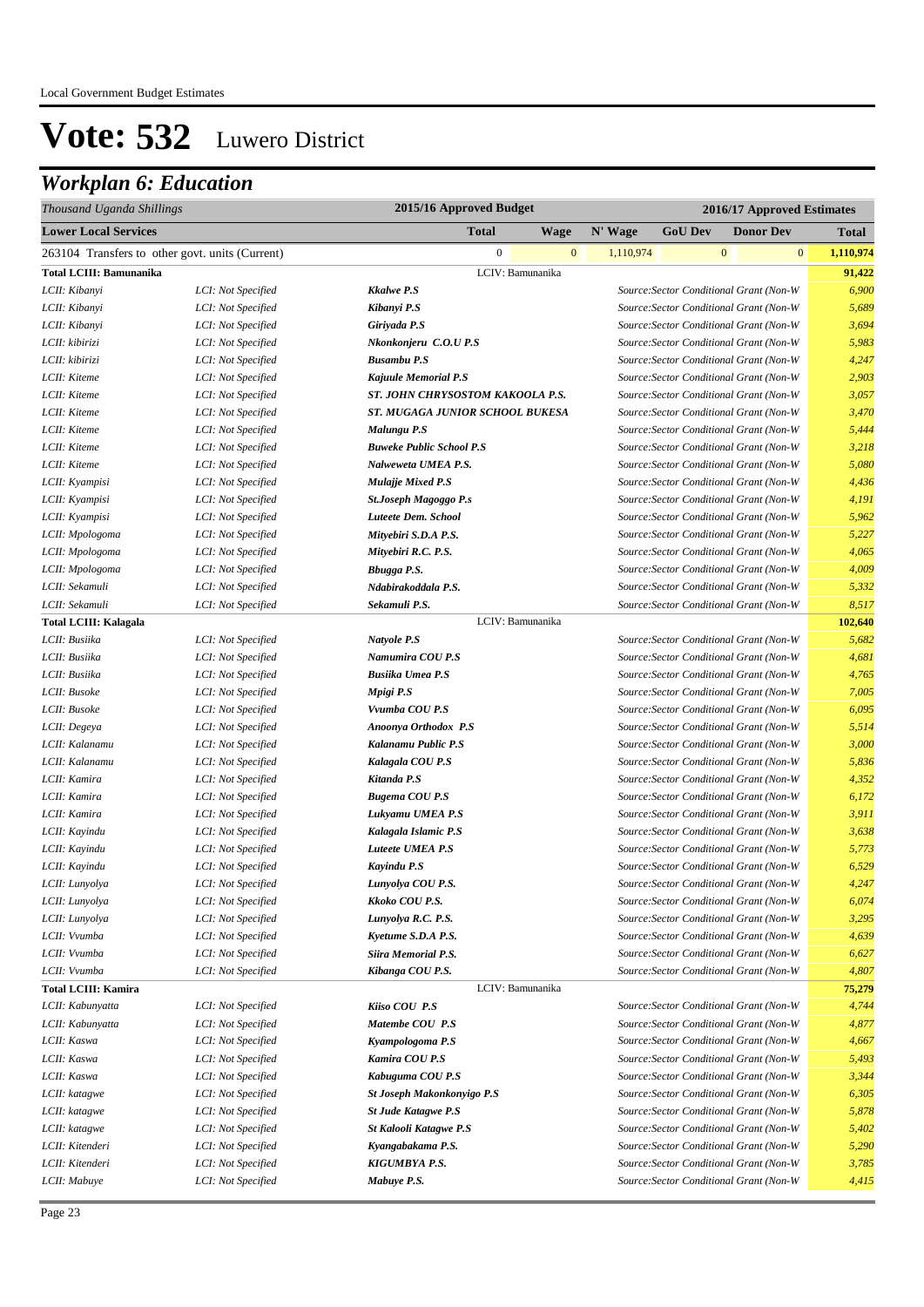| Thousand Uganda Shillings       |                    | 2015/16 Approved Budget         |             |         |                | 2016/17 Approved Estimates              |              |  |
|---------------------------------|--------------------|---------------------------------|-------------|---------|----------------|-----------------------------------------|--------------|--|
| <b>Lower Local Services</b>     |                    | <b>Total</b>                    | <b>Wage</b> | N' Wage | <b>GoU Dev</b> | <b>Donor Dev</b>                        | <b>Total</b> |  |
| LCII: Mabuye                    | LCI: Not Specified | Watuba UMEA P.S.                |             |         |                | Source: Sector Conditional Grant (Non-W | 4,373        |  |
| LCII: Mazzi                     | LCI: Not Specified | Mazzi P.S.                      |             |         |                | Source: Sector Conditional Grant (Non-W | 4,667        |  |
| LCII: Mazzi                     | LCI: Not Specified | Kaabukunga R.C. P.S.            |             |         |                | Source: Sector Conditional Grant (Non-W | 4,772        |  |
| LCII: Nambere                   | LCI: Not Specified | Galikwoleka P.S.                |             |         |                | Source: Sector Conditional Grant (Non-W | 3,701        |  |
| LCII: Nambere                   | LCI: Not Specified | Nambeere COU P.S.               |             |         |                | Source: Sector Conditional Grant (Non-W | 3,568        |  |
| <b>Total LCIII: Kikyusa</b>     |                    | LCIV: Bamunanika                |             |         |                |                                         | 65,735       |  |
| LCII: Kibengo                   | LCI: Not Specified | St. Marys Kibengo R.C P.S       |             |         |                | Source: Sector Conditional Grant (Non-W | 5,388        |  |
| LCII: Kibengo                   | LCI: Not Specified | Kibengo UMEA P.S                |             |         |                | Source: Sector Conditional Grant (Non-W | 4,359        |  |
| LCII: Kireku                    | LCI: Not Specified | Damascus P.S                    |             |         |                | Source: Sector Conditional Grant (Non-W | 5,864        |  |
| LCII: Kireku                    | LCI: Not Specified | Kyanukuzi P.S                   |             |         |                | Source: Sector Conditional Grant (Non-W | 3,533        |  |
| LCII: Kireku                    | LCI: Not Specified | Kiwanguzi R.C P.S               |             |         |                | Source: Sector Conditional Grant (Non-W | 3,799        |  |
| LCII: Kireku                    | LCI: Not Specified | <b>St Bruno Kalagala P.S</b>    |             |         |                | Source: Sector Conditional Grant (Non-W | 3,218        |  |
| LCII: Kiziba                    | LCI: Not Specified | <b>Bumbu P.S.</b>               |             |         |                | Source: Sector Conditional Grant (Non-W | 4,387        |  |
| LCII: Kiziba                    | LCI: Not Specified | Wakivule P.S.                   |             |         |                | Source: Sector Conditional Grant (Non-W | 3,834        |  |
| LCII: Kiziba                    | LCI: Not Specified | Kiziba Church Of Uganda P.S.    |             |         |                | Source: Sector Conditional Grant (Non-W | 7,817        |  |
| LCII: Kyampogola                | LCI: Not Specified | <b>Kawe COU P.S</b>             |             |         |                | Source: Sector Conditional Grant (Non-W | 4,653        |  |
| LCII: Wabusana                  | LCI: Not Specified | Kankoole P.S.                   |             |         |                | Source: Sector Conditional Grant (Non-W | 4,107        |  |
| LCII: Wabusana                  | LCI: Not Specified | Nazaleesi SDA P.S               |             |         |                | Source: Sector Conditional Grant (Non-W | 5,101        |  |
| LCII: Wabusana                  | LCI: Not Specified | Buzibwera COU P.S.              |             |         |                | Source: Sector Conditional Grant (Non-W | 4,408        |  |
| LCII: Wankanya                  | LCI: Not Specified | Kimazi P.S.                     |             |         |                | Source: Sector Conditional Grant (Non-W | 5,269        |  |
| <b>Total LCIII: Zirobwe</b>     |                    | LCIV: Bamunanika                |             |         |                |                                         | 120,006      |  |
| LCII: Bububi                    | LCI: Not Specified | Mansunkwe cou ps                |             |         |                | Source: Sector Conditional Grant (Non-W | 3,414        |  |
| LCII: Bububi                    | LCI: Not Specified | Nakabululu cou ps               |             |         |                | Source: Sector Conditional Grant (Non-W | 4,331        |  |
| LCII: Bukimu                    | LCI: Not Specified | <b>Bukasa R/C P.S</b>           |             |         |                | Source: Sector Conditional Grant (Non-W | 6,886        |  |
| LCII: Bukimu                    | LCI: Not Specified | <b>Bukimu Islamic P.S</b>       |             |         |                | Source: Sector Conditional Grant (Non-W | 4,800        |  |
| LCII: Bukimu                    | LCI: Not Specified | Zirobwe St. Augustine P.S       |             |         |                | Source: Sector Conditional Grant (Non-W | 8,412        |  |
| LCII: Bukimu                    | LCI: Not Specified | Zirobwe COU P.S                 |             |         |                | Source: Sector Conditional Grant (Non-W | 6,648        |  |
| LCII: Kabulanaka                | LCI: Not Specified | Kabulanaka P.S                  |             |         |                | Source: Sector Conditional Grant (Non-W | 3,904        |  |
| LCII: Kakakala                  | LCI: Not Specified | Kijugumbya P.S                  |             |         |                | Source: Sector Conditional Grant (Non-W | 5,297        |  |
| LCII: Kakakala                  | LCI: Not Specified | Kalere P.S                      |             |         |                | Source: Sector Conditional Grant (Non-W | 5,179        |  |
| LCII: Kakakala                  | LCI: Not Specified | Wakatayi P.S                    |             |         |                | Source: Sector Conditional Grant (Non-W | 5,745        |  |
| LCII: Kyetume                   | LCI: Not Specified | Kyetume COU P.S                 |             |         |                | Source: Sector Conditional Grant (Non-W | 4,674        |  |
| LCII: Kyetume                   | LCI: Not Specified | Wabitungulu P.S                 |             |         |                | Source: Sector Conditional Grant (Non-W | 5,682        |  |
| LCII: Nakigoza                  | LCI: Not Specified | Nakigoza P.S.                   |             |         |                | Source: Sector Conditional Grant (Non-W | 6,137        |  |
| LCII: Nakigoza                  | LCI: Not Specified | ST. MARY S TONGO P.S.           |             |         |                | Source: Sector Conditional Grant (Non-W | 5,500        |  |
| LCII: Nakigoza                  | LCI: Not Specified | Kiyiiya R.C. P.S.               |             |         |                | Source: Sector Conditional Grant (Non-W | 3,876        |  |
| LCII: Nambi                     | LCI: Not Specified | Nambi UMEA P.S.                 |             |         |                | Source: Sector Conditional Grant (Non-W | 6,515        |  |
| LCII: Nambi                     | LCI: Not Specified | Nampunge P.S.                   |             |         |                | Source: Sector Conditional Grant (Non-W | 3,918        |  |
| LCII: Nambi                     | LCI: Not Specified | Namakofu COU P.S.               |             |         |                | Source: Sector Conditional Grant (Non-W | 6,151        |  |
| LCII: Ngalonkalu                | LCI: Not Specified | Konko S.D.A P.S.                |             |         |                | Source: Sector Conditional Grant (Non-W | 5,871        |  |
| LCII: Ngalonkalu                | LCI: Not Specified | Ngalonkalu P.S.                 |             |         |                | Source: Sector Conditional Grant (Non-W | 5,920        |  |
| LCII: Ngalonkalu                | LCI: Not Specified | Ttimba P.S.                     |             |         |                | Source: Sector Conditional Grant (Non-W | 5,773        |  |
| LCII: Ngalonkalu                | LCI: Not Specified | Buyuki Wabiwalwa P.S.           |             |         |                | Source: Sector Conditional Grant (Non-W | 5,375        |  |
| <b>Total LCIII: Bombo T/C</b>   |                    | LCIV: Katikamu                  |             |         |                |                                         | 37,095       |  |
| LCII: Bombo Central             | LCI: Not Specified | <b>Bombo</b> common             |             |         |                | Source: Sector Conditional Grant (Non-W | 6,390        |  |
| LCII: Gangama                   | LCI: Not Specified | <b>Bombo Barracks P.S</b>       |             |         |                | Source: Sector Conditional Grant (Non-W | 7,000        |  |
| LCII: Lomule                    | LCI: Not Specified | <b>Bombo UMEA P.S</b>           |             |         |                | Source: Sector Conditional Grant (Non-W | 5,788        |  |
| LCII: Lomule                    | LCI: Not Specified | <b>Happy Hours P.S.</b>         |             |         |                | Source: Sector Conditional Grant (Non-W | 6,046        |  |
| LCII: Namaliga                  | LCI: Not Specified | Namaliga COU P.S.               |             |         |                | Source: Sector Conditional Grant (Non-W | 4,660        |  |
| LCII: Namaliga                  | LCI: Not Specified | <b>Bombo Mixed P.S.</b>         |             |         |                | Source: Sector Conditional Grant (Non-W | 7,212        |  |
| <b>Total LCIII: Butuntumula</b> |                    | LCIV: Katikamu                  |             |         |                |                                         | 125,390      |  |
| LCII: Bamugolode                | LCI: Not Specified | <b>Kikunyu Mixed ps</b>         |             |         |                | Source: Sector Conditional Grant (Non-W | 4,394        |  |
| LCII: Bamugolode                | LCI: Not Specified | Kasiiso ps                      |             |         |                | Source: Sector Conditional Grant (Non-W | 6,165        |  |
| LCII: Bamugolode                | LCI: Not Specified | <b>Bamugolodde catholic p/s</b> |             |         |                | Source: Sector Conditional Grant (Non-W | 4,107        |  |
|                                 |                    |                                 |             |         |                |                                         |              |  |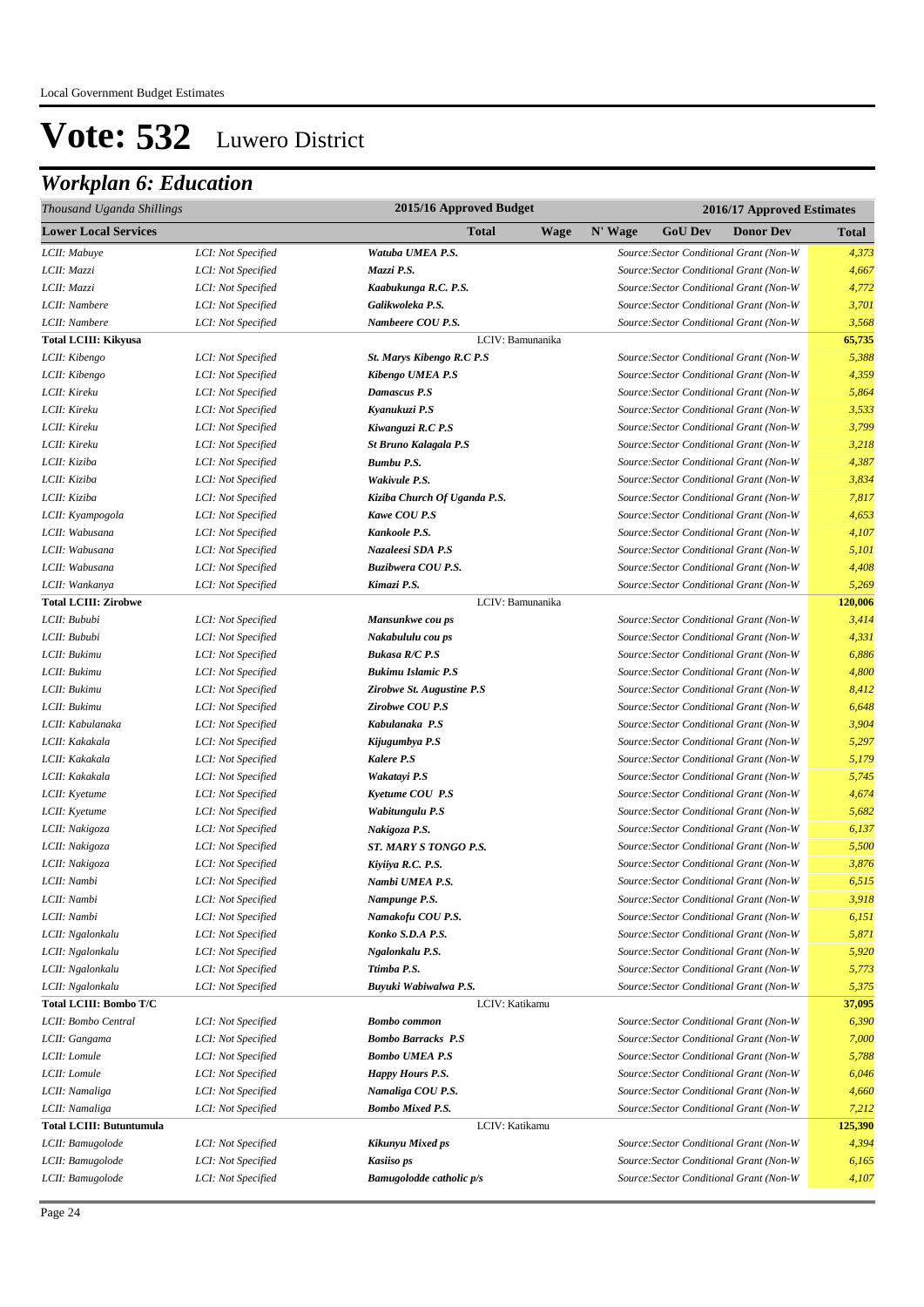| Thousand Uganda Shillings    |                    | 2015/16 Approved Budget          |         | 2016/17 Approved Estimates |                                         |         |  |  |  |
|------------------------------|--------------------|----------------------------------|---------|----------------------------|-----------------------------------------|---------|--|--|--|
| <b>Lower Local Services</b>  |                    | <b>Total</b><br>Wage             | N' Wage | <b>GoU Dev</b>             | <b>Donor Dev</b>                        | Total   |  |  |  |
| LCII: Bukambaga              | LCI: Not Specified | Katumu Islamic P.S               |         |                            | Source: Sector Conditional Grant (Non-W | 3,750   |  |  |  |
| LCII: Bukambaga              | LCI: Not Specified | KatumuAsubura R.C                |         |                            | Source: Sector Conditional Grant (Non-W | 4,422   |  |  |  |
| LCII: Bukambaga              | LCI: Not Specified | Bukambagga public ps             |         |                            | Source: Sector Conditional Grant (Non-W | 4,380   |  |  |  |
| LCII: Bukambaga              | LCI: Not Specified | St. Matia Mulumba P.S Nabinoonya |         |                            | Source: Sector Conditional Grant (Non-W | 4,723   |  |  |  |
| LCII: Bukambaga              | LCI: Not Specified | Lusenke C.O.U P.S                |         |                            | Source: Sector Conditional Grant (Non-W | 5,220   |  |  |  |
| LCII: Kakabala               | LCI: Not Specified | Nalongo C/U P.S                  |         |                            | Source: Sector Conditional Grant (Non-W | 5,241   |  |  |  |
| LCII: Kakabala               | LCI: Not Specified | Nalongo Islamic                  |         |                            | Source: Sector Conditional Grant (Non-W | 5,129   |  |  |  |
| LCII: Kakabala               | LCI: Not Specified | Kakabala P.S                     |         |                            | Source: Sector Conditional Grant (Non-W | 3,911   |  |  |  |
| LCII: Kakabala               | LCI: Not Specified | <b>Mbale SDA P.S</b>             |         |                            | Source: Sector Conditional Grant (Non-W | 4,170   |  |  |  |
| LCII: Kakabala               | LCI: Not Specified | St.Mary of Rosary kakinzi        |         |                            | Source: Sector Conditional Grant (Non-W | 7,250   |  |  |  |
| LCII: Kakabala               | LCI: Not Specified | St. Joseph Ndibulungi p.s        |         |                            | Source: Sector Conditional Grant (Non-W | 5,024   |  |  |  |
| LCII: Kakinzi                | LCI: Not Specified | Kyambogo Mixed P.S               |         |                            | Source: Sector Conditional Grant (Non-W | 4,842   |  |  |  |
| LCII: Kakinzi                | LCI: Not Specified | Kabanyi St. Jude P.S             |         |                            | Source: Sector Conditional Grant (Non-W | 3,848   |  |  |  |
| LCII: Kalwanga               | LCI: Not Specified | Kansiri P.S                      |         |                            | Source: Sector Conditional Grant (Non-W | 5,332   |  |  |  |
| LCII: Kalwanga               | LCI: Not Specified | Kagalama P.S                     |         |                            | Source: Sector Conditional Grant (Non-W | 5,493   |  |  |  |
| LCII: Kyawangabi             | LCI: Not Specified | Nakakono COU P.S                 |         |                            | Source: Sector Conditional Grant (Non-W | 3,652   |  |  |  |
| LCII: Kyawangabi             | LCI: Not Specified | St. Jude Thaddeus Muwangi P.S    |         |                            | Source: Sector Conditional Grant (Non-W | 2,343   |  |  |  |
| LCII: Kyawangabi             | LCI: Not Specified | St. Kizito Nabutaka R.C p.s      |         |                            | Source: Sector Conditional Grant (Non-W | 3,232   |  |  |  |
| LCII: Kyawangabi             | LCI: Not Specified | Kyawangabi P.S                   |         |                            | Source: Sector Conditional Grant (Non-W | 3,183   |  |  |  |
| LCII: Kyawangabi             | LCI: Not Specified | All ST.Bazirandulu               |         |                            | Source: Sector Conditional Grant (Non-W | 4,660   |  |  |  |
| LCII: Ngogolo                | LCI: Not Specified | Kasaala Boys P.S.                |         |                            | Source: Sector Conditional Grant (Non-W | 4,954   |  |  |  |
| LCII: Ngogolo                | LCI: Not Specified | ST. THERESA KASAALA GIRLS P.S.   |         |                            | Source: Sector Conditional Grant (Non-W | 7,362   |  |  |  |
| LCII: Ngogolo                | LCI: Not Specified | KIIYA COU P.S.                   |         |                            | Source: Sector Conditional Grant (Non-W | 3,834   |  |  |  |
| LCII: Ngogolo                | LCI: Not Specified | <b>BUTUNTUMULA UMEA P.S.</b>     |         |                            | Source: Sector Conditional Grant (Non-W | 4,772   |  |  |  |
| <b>Total LCIII: Katikamu</b> |                    | LCIV: Katikamu                   |         |                            |                                         | 116,123 |  |  |  |
| LCII: Bukeeka                | LCI: Not Specified | <b>Bunaka P.S</b>                |         |                            | Source: Sector Conditional Grant (Non-W | 4,793   |  |  |  |
| LCII: Bukeeka                | LCI: Not Specified | Luwuube SDA P.S                  |         |                            | Source: Sector Conditional Grant (Non-W | 4,842   |  |  |  |
| LCII: Buyuki                 | LCI: Not Specified | Gulama P.S                       |         |                            | Source: Sector Conditional Grant (Non-W | 4,940   |  |  |  |
| LCII: Buyuki                 | LCI: Not Specified | Luwube UMEA P.S                  |         |                            | Source: Sector Conditional Grant (Non-W | 5,773   |  |  |  |
| LCII: Buyuki                 | LCI: Not Specified | Buyuki St. Thomas COU P.S        |         |                            | Source: Sector Conditional Grant (Non-W | 4,417   |  |  |  |
| LCII: Buyuki                 | LCI: Not Specified | Buyuki R.C                       |         |                            | Source: Sector Conditional Grant (Non-W | 4,786   |  |  |  |
| LCII: Buyuki                 | LCI: Not Specified | Kacwampa R/C P.S                 |         |                            | Source: Sector Conditional Grant (Non-W | 5,045   |  |  |  |
| LCII: Kikoma                 | LCI: Not Specified | Kyevunze Comm. P.S               |         |                            | Source: Sector Conditional Grant (Non-W | 4,394   |  |  |  |
| LCII: Kikoma                 | LCI: Not Specified | Gembe P.S                        |         |                            | Source: Sector Conditional Grant (Non-W | 4,751   |  |  |  |
| LCII: Kikoma                 | LCI: Not Specified | Kiryambidde P.S                  |         |                            | Source: Sector Conditional Grant (Non-W | 4,618   |  |  |  |
| LCII: Kyalugondo             | LCI: Not Specified | KYALUGONDO C/U P.S.              |         |                            | Source: Sector Conditional Grant (Non-W | 5,752   |  |  |  |
| LCII: Kyalugondo             | LCI: Not Specified | <b>LUTEMBE P.S.</b>              |         |                            | Source: Sector Conditional Grant (Non-W | 6,046   |  |  |  |
| LCII: Migadde                | LCI: Not Specified | ST. KIZITO NALUVULE P.S.         |         |                            | Source: Sector Conditional Grant (Non-W | 3.925   |  |  |  |
| LCII: Migadde                | LCI: Not Specified | LUKOMERA P.S.                    |         |                            | Source: Sector Conditional Grant (Non-W | 4,331   |  |  |  |
| LCII: Migadde                | LCI: Not Specified | Lugo Orphanage                   |         |                            | Source: Sector Conditional Grant (Non-W | 5,815   |  |  |  |
| LCII: Migadde                | LCI: Not Specified | LUKOMERA PARENTS P.S             |         |                            | Source: Sector Conditional Grant (Non-W | 4,128   |  |  |  |
| LCII: Musale-busula          | LCI: Not Specified | Sempa P.S.                       |         |                            | Source: Sector Conditional Grant (Non-W | 5,416   |  |  |  |
| LCII: Musale-busula          | LCI: Not Specified | NSAWO P.S                        |         |                            | Source: Sector Conditional Grant (Non-W | 5,857   |  |  |  |
| LCII: Musale-busula          | LCI: Not Specified | <b>KASWA MUSLIM P/S</b>          |         |                            | Source: Sector Conditional Grant (Non-W | 4,863   |  |  |  |
| LCII: Musale-busula          | LCI: Not Specified | <b>Bbugga S.D.A</b>              |         |                            | Source: Sector Conditional Grant (Non-W | 3,169   |  |  |  |
| LCII: Tweyanze               | LCI: Not Specified | Tweyanze P.S.                    |         |                            | Source: Sector Conditional Grant (Non-W | 5,248   |  |  |  |
| LCII: Tweyanze               | LCI: Not Specified | Monde High P.S.                  |         |                            | Source: Sector Conditional Grant (Non-W | 4,996   |  |  |  |
| LCII: Tweyanze               | LCI: Not Specified | Monde R.C. P.S.                  |         |                            | Source: Sector Conditional Grant (Non-W | 3,155   |  |  |  |
| LCII: Tweyanze               | LCI: Not Specified | Zinunula P.S.                    |         |                            | Source: Sector Conditional Grant (Non-W | 5,066   |  |  |  |
| <b>Total LCIII: Luwero</b>   |                    | LCIV: Katikamu                   |         |                            |                                         | 101,361 |  |  |  |
| LCII: Bwaziba                | LCI: Not Specified | <b>Kiberenge P.S</b>             |         |                            | Source: Sector Conditional Grant (Non-W | 4,457   |  |  |  |
| LCII: Bwaziba                | LCI: Not Specified | St. Mugagga Kikungo P.S          |         |                            | Source: Sector Conditional Grant (Non-W | 4,121   |  |  |  |
| LCII: Bwaziba                | LCI: Not Specified | <b>Bwaziba C/U P.S</b>           |         |                            | Source: Sector Conditional Grant (Non-W | 4,066   |  |  |  |
| LCII: Bweyeyo                | LCI: Not Specified | Nsaasi UMEA P.S                  |         |                            | Source: Sector Conditional Grant (Non-W | 3,701   |  |  |  |
|                              |                    |                                  |         |                            |                                         |         |  |  |  |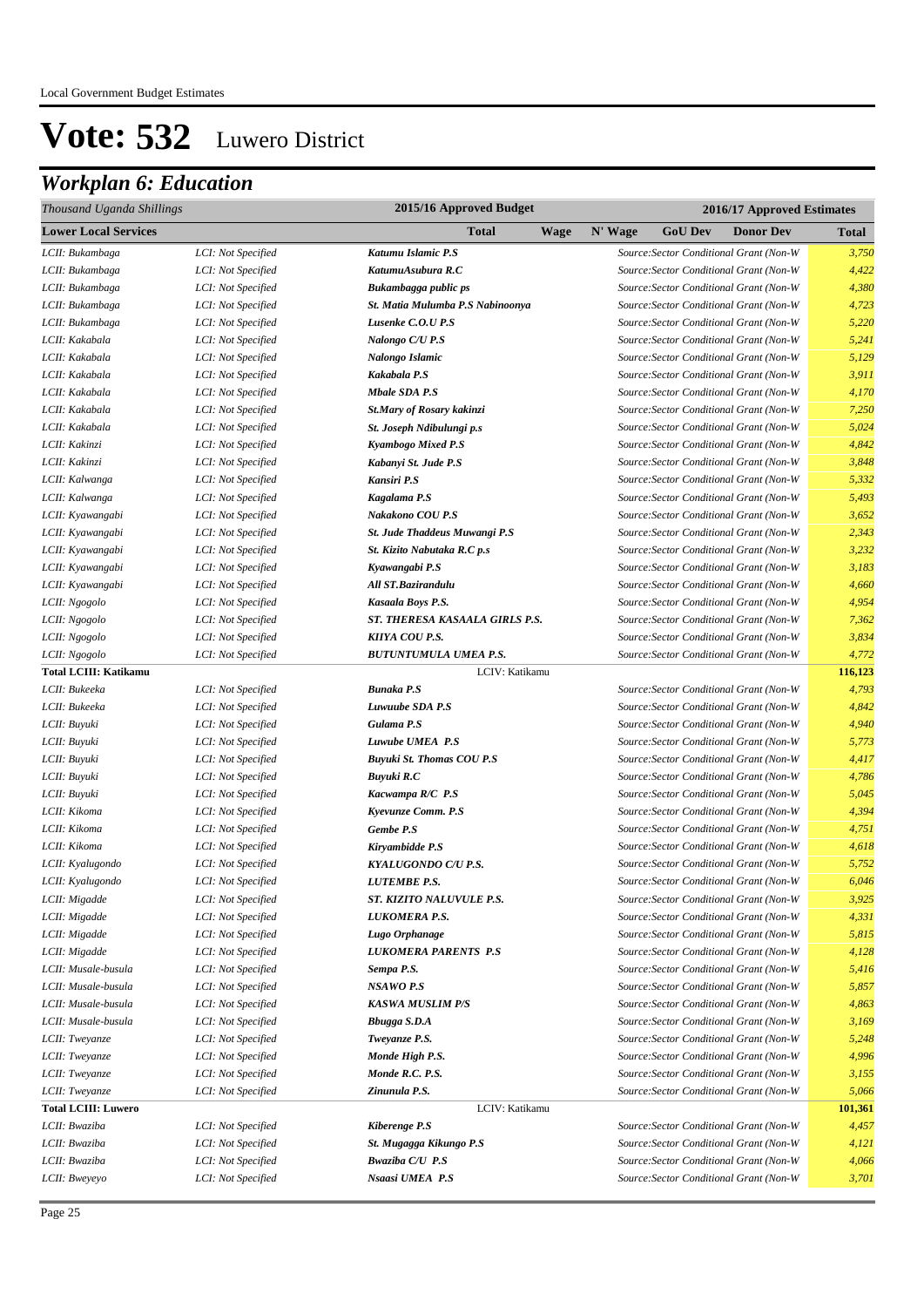| Thousand Uganda Shillings      |                    |                                     | 2015/16 Approved Budget<br>2016/17 Approved Estimates |         |                |                                         |              |
|--------------------------------|--------------------|-------------------------------------|-------------------------------------------------------|---------|----------------|-----------------------------------------|--------------|
| <b>Lower Local Services</b>    |                    | <b>Total</b>                        | <b>Wage</b>                                           | N' Wage | <b>GoU Dev</b> | <b>Donor Dev</b>                        | <b>Total</b> |
| LCII: Bweyeyo                  | LCI: Not Specified | Ttama COU P.S                       |                                                       |         |                | Source: Sector Conditional Grant (Non-W | 5,843        |
| LCII: Bweyeyo                  | LCI: Not Specified | Kanyogoga RC P.S                    |                                                       |         |                | Source: Sector Conditional Grant (Non-W | 4,100        |
| LCII: Kabakedi                 | LCI: Not Specified | Kibula R.C P.S                      |                                                       |         |                | Source: Sector Conditional Grant (Non-W | 4,226        |
| LCII: Kabakedi                 | LCI: Not Specified | Kikunyu P.S                         |                                                       |         |                | Source: Sector Conditional Grant (Non-W | 3,169        |
| LCII: Kabakedi                 | LCI: Not Specified | Kabuye UMEA P.S                     |                                                       |         |                | Source: Sector Conditional Grant (Non-W | 5,017        |
| LCII: Kaguugo                  | LCI: Not Specified | Kyetume COU P.S                     |                                                       |         |                | Source: Sector Conditional Grant (Non-W | 4,674        |
| LCII: Kaguugo                  | LCI: Not Specified | Ssakabusolo P.S                     |                                                       |         |                | Source: Sector Conditional Grant (Non-W | 6,046        |
| LCII: Kasaala                  | LCI: Not Specified | Kasaala COU P.S                     |                                                       |         |                | Source: Sector Conditional Grant (Non-W | 3,673        |
| LCII: Kasaala                  | LCI: Not Specified | Kyegombwa COU P.S                   |                                                       |         |                | Source: Sector Conditional Grant (Non-W | 3,897        |
| LCII: katugo                   | LCI: Not Specified | Ndagga St Marys                     |                                                       |         |                | Source: Sector Conditional Grant (Non-W | 4,471        |
| LCII: katugo                   | LCI: Not Specified | <b>Balitta Lwogi P.S</b>            |                                                       |         |                | Source: Sector Conditional Grant (Non-W | 6,480        |
| LCII: Kigombe                  | LCI: Not Specified | Mamuli R/C P.S                      |                                                       |         |                | Source: Sector Conditional Grant (Non-W | 3,435        |
| LCII: Kigombe                  | LCI: Not Specified | Kiwumpa P.S                         |                                                       |         |                | Source: Sector Conditional Grant (Non-W | 3,589        |
| LCII: Kigombe                  | LCI: Not Specified | Mamuli COU P.S                      |                                                       |         |                | Source: Sector Conditional Grant (Non-W | 4,982        |
| LCII: Kikube                   | LCI: Not Specified | Kyampisi P.S                        |                                                       |         |                | Source: Sector Conditional Grant (Non-W | 5,017        |
| LCII: Kikube                   | LCI: Not Specified | Kikube COU P.S                      |                                                       |         |                | Source: Sector Conditional Grant (Non-W | 3,519        |
| LCII: Kikube                   | LCI: Not Specified | <b>Kikube R.C P.S</b>               |                                                       |         |                | Source: Sector Conditional Grant (Non-W | 4,065        |
| LCII: Nakikota                 | LCI: Not Specified | <b>BUKASA UMEA P.S.</b>             |                                                       |         |                | Source: Sector Conditional Grant (Non-W | 3,561        |
| LCII: Nakikota                 | LCI: Not Specified | NAKIKOOTA ST. JOSEPH                |                                                       |         |                | Source: Sector Conditional Grant (Non-W | 5,255        |
| <b>Total LCIII: Luwero T/C</b> |                    | LCIV: Katikamu                      |                                                       |         |                |                                         | 46,710       |
| LCII: Kiwogozi                 | LCI: Not Specified | <b>LUWEERO BOYS P.S.</b>            |                                                       |         |                | Source: Sector Conditional Grant (Non-W | 9,413        |
| LCII: Kiwogozi                 | LCI: Not Specified | <b>LUWEERO GIRLS P.S</b>            |                                                       |         |                | Source: Sector Conditional Grant (Non-W | 5,325        |
| LCII: Kiwogozi                 | LCI: Not Specified | KASANA ST. JUDE P.S.                |                                                       |         |                | Source: Sector Conditional Grant (Non-W | 7,810        |
| LCII: Kiwogozi                 | LCI: Not Specified | KASANA UMEA P.S.                    |                                                       |         |                | Source: Sector Conditional Grant (Non-W | 5,920        |
| LCII: Luwero central           | LCI: Not Specified | ST. JUDE KYEGOMBWA P.S.             |                                                       |         |                | Source: Sector Conditional Grant (Non-W | 5,129        |
| LCII: Luwero central           | LCI: Not Specified | <b>LUWERO S.D.A</b>                 |                                                       |         |                | Source: Sector Conditional Grant (Non-W | 5,808        |
| LCII: Luwero South East        | LCI: Not Specified | LUWERO ISLAMIC SCHOOL               |                                                       |         |                | Source: Sector Conditional Grant (Non-W | 7,306        |
| <b>Total LCIII: Makulubita</b> |                    | LCIV: Katikamu                      |                                                       |         |                |                                         | 91,364       |
| LCII: Kagogo                   | LCI: Not Specified | <b>St.Paul Kagogo P.S</b>           |                                                       |         |                | Source: Sector Conditional Grant (Non-W | 3,715        |
| LCII: Kagogo                   | LCI: Not Specified | Ntinda P.S                          |                                                       |         |                | Source: Sector Conditional Grant (Non-W | 4,604        |
| LCII: Kagogo                   | LCI: Not Specified | <b>St Peter Semyungu P.S</b>        |                                                       |         |                | Source: Sector Conditional Grant (Non-W | 5,941        |
| LCII: Kalasa                   | LCI: Not Specified | Kiribedda P.S                       |                                                       |         |                | Source: Sector Conditional Grant (Non-W | 4,877        |
| LCII: Kalasa                   | LCI: Not Specified | <b>Kalasa Mixed P.S</b>             |                                                       |         |                | Source: Sector Conditional Grant (Non-W | 5,801        |
| LCII: Kangave                  | LCI: Not Specified | Kikunyu Kabugo P.S                  |                                                       |         |                | Source: Sector Conditional Grant (Non-W | 4,674        |
| LCII: Kangave                  | LCI: Not Specified | <b>Kangave P.S</b>                  |                                                       |         |                | Source: Sector Conditional Grant (Non-W | 2,959        |
| LCII: Kanyanda                 | LCI: Not Specified | Prince Musanje Namakata P.S         |                                                       |         |                | Source: Sector Conditional Grant (Non-W | 4,387        |
| LCII: Kanyanda                 | LCI: Not Specified | Bulamba P.S                         |                                                       |         |                | Source: Sector Conditional Grant (Non-W | 5,584        |
| LCII: Kanyanda                 | LCI: Not Specified | Kanyanda P.S                        |                                                       |         |                | Source: Sector Conditional Grant (Non-W | 3,736        |
| LCII: Kasozi                   | LCI: Not Specified | Kisazi P.S                          |                                                       |         |                | Source: Sector Conditional Grant (Non-W | 4,884        |
| LCII: Kasozi                   | LCI: Not Specified | Kyamuwooya P.S                      |                                                       |         |                | Source: Sector Conditional Grant (Non-W | 4,135        |
| LCII: Kasozi                   | LCI: Not Specified | <b>Bugayo COU P.S</b>               |                                                       |         |                | Source: Sector Conditional Grant (Non-W | 3,533        |
| LCII: Makulubita               | LCI: Not Specified | Nakikonge                           |                                                       |         |                | Source: Sector Conditional Grant (Non-W | 4,982        |
| LCII: Makulubita               | LCI: Not Specified | Mugogo P.S.                         |                                                       |         |                | Source: Sector Conditional Grant (Non-W | 4,660        |
| LCII: Mawale                   | LCI: Not Specified | Kagembe COU P.S.                    |                                                       |         |                | Source: Sector Conditional Grant (Non-W | 4,653        |
| LCII: Nsavu                    | LCI: Not Specified | Namayamba P.S.                      |                                                       |         |                | Source: Sector Conditional Grant (Non-W | 3,484        |
| LCII: waluleeta                | LCI: Not Specified | St. Kizito Waluleeta P.S.           |                                                       |         |                | Source: Sector Conditional Grant (Non-W | 4,520        |
| LCII: waluleeta                | LCI: Not Specified | NICHOLAS TOPOUZLIS P/S              |                                                       |         |                | Source: Sector Conditional Grant (Non-W | 4,884        |
| LCII: waluleeta                | LCI: Not Specified | Bowa P.S.                           |                                                       |         |                | Source: Sector Conditional Grant (Non-W | 5,353        |
| <b>Total LCIII: Nvimbwa</b>    |                    | LCIV: Katikamu                      |                                                       |         |                |                                         | 79,989       |
| LCII: Bajjo                    | LCI: Not Specified | Lukole Umea ps                      |                                                       |         |                | Source: Sector Conditional Grant (Non-W | 1,000        |
| LCII: Buvuma                   | LCI: Not Specified | Kikubampagi P.S                     |                                                       |         |                | Source: Sector Conditional Grant (Non-W | 3,274        |
| LCII: Buvuma                   | LCI: Not Specified | <b>St. Dominic Savio Buvuma P.S</b> |                                                       |         |                | Source: Sector Conditional Grant (Non-W | 5,031        |
| LCII: Kalule                   | LCI: Not Specified | Kalule R/C P.S                      |                                                       |         |                | Source: Sector Conditional Grant (Non-W | 4,926        |
| LCII: Kalule                   | LCI: Not Specified | Kalule UMEA P.S                     |                                                       |         |                | Source: Sector Conditional Grant (Non-W | 5,430        |
|                                |                    |                                     |                                                       |         |                |                                         |              |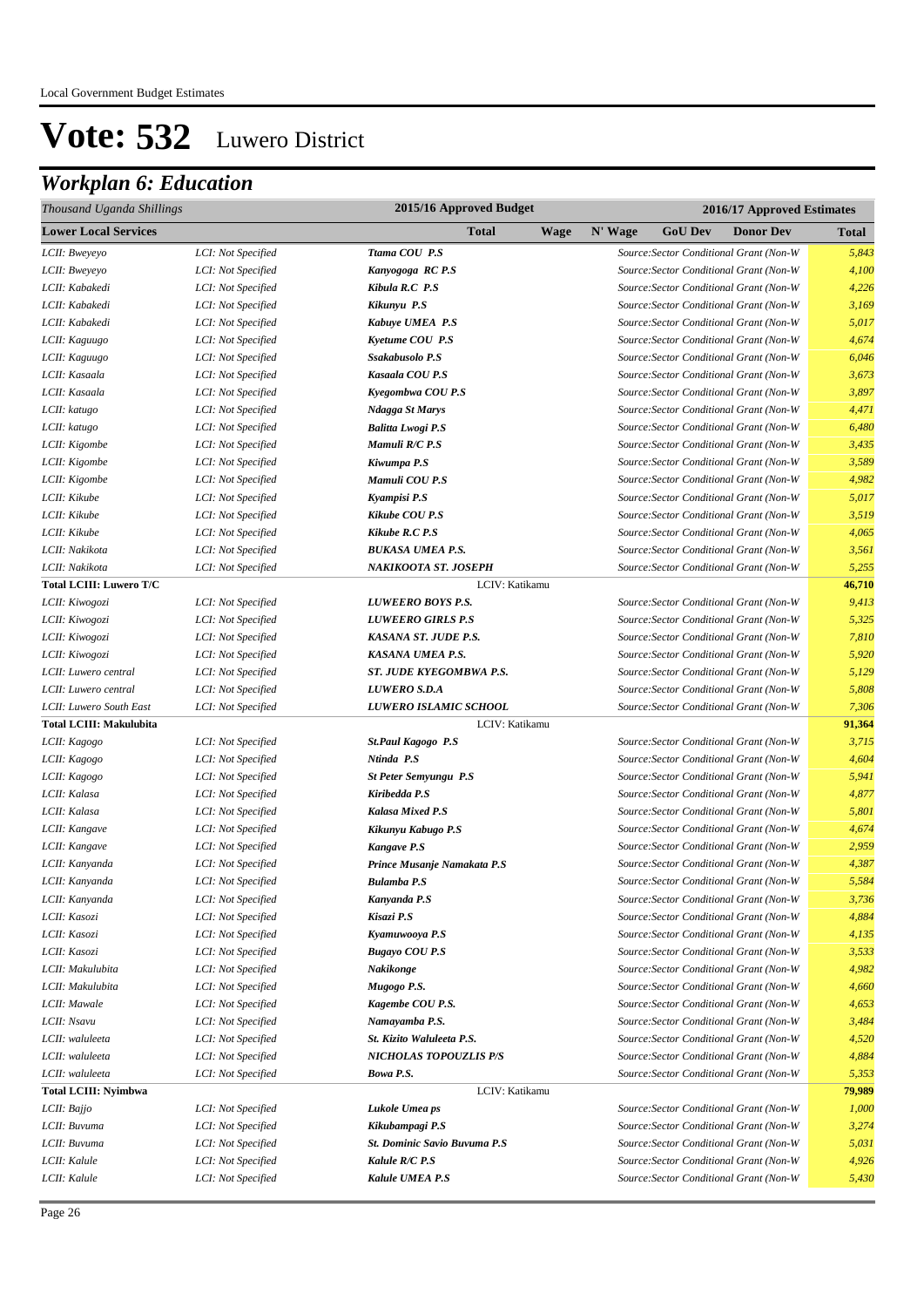## *Workplan 6: Education*

| Thousand Uganda Shillings                       |                    |                                           | 2015/16 Approved Budget                                                                                            |                |                                         | 2016/17 Approved Estimates              |                                         |                       |
|-------------------------------------------------|--------------------|-------------------------------------------|--------------------------------------------------------------------------------------------------------------------|----------------|-----------------------------------------|-----------------------------------------|-----------------------------------------|-----------------------|
| <b>Lower Local Services</b>                     |                    |                                           | <b>Total</b>                                                                                                       | <b>Wage</b>    | N' Wage                                 | <b>GoU Dev</b>                          | <b>Donor Dev</b>                        | <b>Total</b>          |
| LCII: Kalule                                    | LCI: Not Specified | Kalule COU P.S                            |                                                                                                                    |                |                                         |                                         | Source: Sector Conditional Grant (Non-W | 4,674                 |
| LCII: Kiyanda                                   | LCI: Not Specified | <b>Bbale P.S.</b>                         |                                                                                                                    |                |                                         |                                         | Source: Sector Conditional Grant (Non-W | 4,478                 |
| LCII: Kiyanda                                   | LCI: Not Specified | <b>St. Theresa Nandere Boys</b>           |                                                                                                                    |                |                                         | Source: Sector Conditional Grant (Non-W | 3,001                                   |                       |
| LCII: Kiyanda                                   | LCI: Not Specified | <b>ST. THERESA NANDERE GIRLS SCHOOL</b>   |                                                                                                                    |                |                                         |                                         | Source: Sector Conditional Grant (Non-W | 7,236                 |
| LCII: Nakatonya                                 | LCI: Not Specified | <b>Bombo Islamic P.S.</b>                 |                                                                                                                    |                |                                         |                                         | Source: Sector Conditional Grant (Non-W | 5,976                 |
| LCII: Nakatonya                                 | LCI: Not Specified | <b>Bembe Hill P.S.</b>                    |                                                                                                                    |                |                                         |                                         | Source: Sector Conditional Grant (Non-W | 5,822                 |
| LCII: Nakatonya                                 | LCI: Not Specified | Nyimbwa P.S.                              |                                                                                                                    |                |                                         |                                         | Source: Sector Conditional Grant (Non-W | 5,360                 |
| LCII: Ssambwe                                   | LCI: Not Specified | <b>Ndejje Junior P.S.</b>                 |                                                                                                                    |                |                                         |                                         | Source: Sector Conditional Grant (Non-W | 5,514                 |
| LCII: Ssambwe                                   | LCI: Not Specified | Lady Irene Demo. School                   |                                                                                                                    |                |                                         |                                         | Source: Sector Conditional Grant (Non-W | 3,638                 |
| LCII: Ssambwe                                   | LCI: Not Specified | <b>Nalinyalwantale Girls School</b>       |                                                                                                                    |                |                                         |                                         | Source: Sector Conditional Grant (Non-W | 21                    |
| LCII: Ssambwe                                   | LCI: Not Specified | Nalwana Islamic P.S.                      |                                                                                                                    |                | Source: Sector Conditional Grant (Non-W | 4,422                                   |                                         |                       |
| LCII: Ssambwe                                   | LCI: Not Specified | Kakute P.S.                               | Source: Sector Conditional Grant (Non-W<br><b>Ssambwe Orthodox P.S.</b><br>Source: Sector Conditional Grant (Non-W |                |                                         |                                         |                                         |                       |
| LCII: Ssambwe                                   | LCI: Not Specified |                                           |                                                                                                                    |                |                                         |                                         |                                         | 4,611                 |
| <b>Total LCIII: Wobulenzi T/C</b>               |                    |                                           |                                                                                                                    | LCIV: Katikamu |                                         |                                         |                                         | 57,859                |
| LCII: Katikamu                                  | LCI: Not Specified | Katikamu Kisule P.S                       |                                                                                                                    |                |                                         |                                         | Source: Sector Conditional Grant (Non-W | 4,926                 |
| LCII: Katikamu                                  | LCI: Not Specified | <b>Bukolwa C.O.U P.S</b>                  |                                                                                                                    |                |                                         |                                         | Source: Sector Conditional Grant (Non-W | 3,491                 |
| LCII: Katikamu                                  | LCI: Not Specified | <b>Bukolwa R.C P.S</b>                    |                                                                                                                    |                |                                         |                                         | Source: Sector Conditional Grant (Non-W | 4,709                 |
| LCII: Katikamu                                  | LCI: Not Specified | Katikamu SDA P.S                          |                                                                                                                    |                |                                         |                                         | Source: Sector Conditional Grant (Non-W | 4,086                 |
| LCII: Katikamu                                  | LCI: Not Specified | Katikamu Sebamala P.S                     |                                                                                                                    |                |                                         | Source: Sector Conditional Grant (Non-W | 3,939                                   |                       |
| LCII: Wobulenzi Central                         | LCI: Not Specified | <b>BUKALASA COU P.S.</b>                  |                                                                                                                    |                |                                         |                                         | Source: Sector Conditional Grant (Non-W | 5,150                 |
| LCII: Wobulenzi East                            | LCI: Not Specified | Wobulenzi Umea                            |                                                                                                                    |                |                                         |                                         | Source: Sector Conditional Grant (Non-W | 6,375                 |
| LCII: Wobulenzi East                            | LCI: Not Specified | Wobulenzi Public School                   |                                                                                                                    |                |                                         |                                         | Source: Sector Conditional Grant (Non-W | 14,873                |
| LCII: Wobulenzi East                            | LCI: Not Specified | Al-Answar P.S                             |                                                                                                                    |                | Source: Sector Conditional Grant (Non-W | 5,000                                   |                                         |                       |
| LCII: Wobulenzi West                            | LCI: Not Specified | Wobulenzi R.C P.S.                        |                                                                                                                    |                |                                         |                                         | Source: Sector Conditional Grant (Non-W | 5,311                 |
| 263105 Treasury Transfers to Agencies (Current) |                    |                                           | 1,128,096                                                                                                          |                |                                         |                                         |                                         | $\bf{0}$              |
|                                                 |                    | Total Cost of Output 078151:              | 1,128,096                                                                                                          | $\mathbf{0}$   | 1,110,974                               | $\boldsymbol{\theta}$                   | $\boldsymbol{\theta}$                   | 1,110,974             |
|                                                 |                    | <b>Total Cost of Lower Local Services</b> | 1,128,096                                                                                                          | $\mathbf{0}$   | 1,110,974                               | $\overline{0}$                          | $\bf{0}$                                | 1,110,974             |
| <b>Higher LG Services</b>                       |                    |                                           | <b>Total</b>                                                                                                       | Wage           | N' Wage                                 | <b>GoU Dev</b>                          | <b>Donor Dev</b>                        | <b>Total</b>          |
| <b>Output:078101 Primary Teaching Services</b>  |                    |                                           |                                                                                                                    |                |                                         |                                         |                                         |                       |
| 211101 General Staff Salaries                   |                    |                                           | 14,252,807                                                                                                         |                |                                         |                                         |                                         | $\bf{0}$              |
| 211103 Allowances                               |                    |                                           | 14,610                                                                                                             |                |                                         |                                         |                                         | $\bf{0}$              |
| 227004 Fuel, Lubricants and Oils                |                    |                                           | 14,500                                                                                                             |                |                                         |                                         |                                         | $\bf{0}$              |
|                                                 |                    | Total Cost of Output 078101:              | 14,281,917                                                                                                         |                |                                         |                                         |                                         | $\boldsymbol{\theta}$ |
|                                                 |                    | <b>Total Cost of Higher LG Services</b>   | 14,281,917                                                                                                         |                |                                         |                                         |                                         | $\boldsymbol{\theta}$ |
| <b>Capital Purchases</b>                        |                    |                                           | <b>Total</b>                                                                                                       | <b>Wage</b>    | N' Wage                                 | <b>GoU Dev</b>                          | <b>Donor Dev</b>                        | <b>Total</b>          |

*Output:078180 Classroom construction and rehabilitation*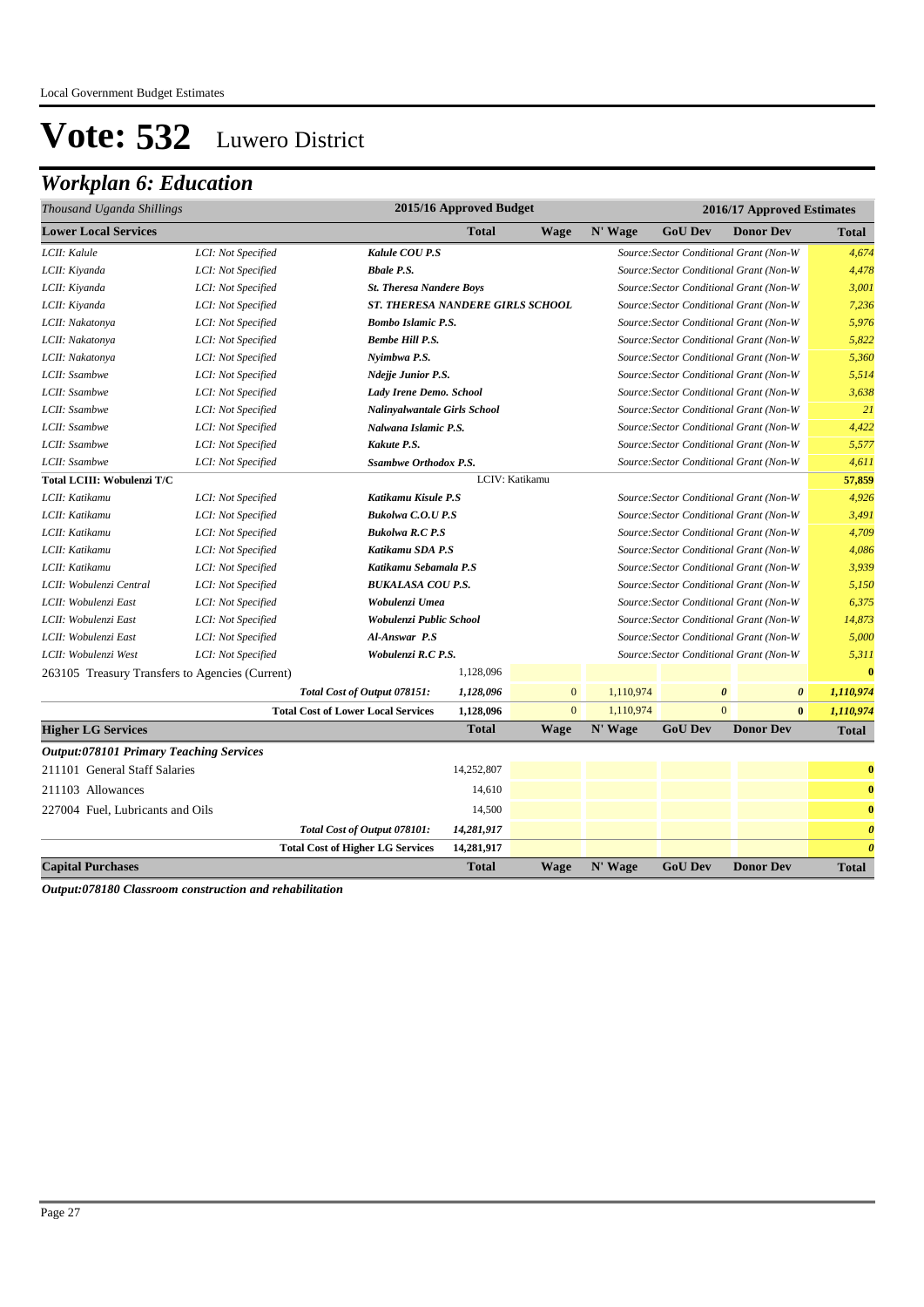### *Workplan 6: Education*

| 2015/16 Approved Budget<br>Thousand Uganda Shillings                                                              | 2016/17 Approved Estimates       |
|-------------------------------------------------------------------------------------------------------------------|----------------------------------|
| <b>Capital Purchases</b><br><b>Total</b><br><b>Wage</b><br>N' Wage<br><b>GoU Dev</b>                              | <b>Donor Dev</b><br><b>Total</b> |
| $\overline{0}$<br>$\boldsymbol{0}$<br>$\Omega$<br>257,311<br>312101 Non-Residential Buildings                     | $\overline{0}$<br>257,311        |
| LCIV: Bamunanika<br><b>Total LCIII: Bamunanika</b>                                                                | 2,796                            |
| LCII: Mpologoma<br>LCI: Not Specified<br>Mityebiri R/C<br>Source: Conditional Grant to SFG                        | 2,796                            |
| LCIV: Bamunanika<br><b>Total LCIII: Kalagala</b>                                                                  | 4,486                            |
| LCII: Busiika<br>LCI: Not Specified<br><b>Busiika Umea</b><br>Source: Conditional Grant to SFG                    | 1,647                            |
| LCII: Kalanamu<br>Kokko C/U<br>LCI: Not Specified<br>Source: Conditional Grant to SFG                             | 2,839                            |
| <b>Total LCIII: Kamira</b><br>LCIV: Bamunanika                                                                    | 61,938                           |
| LCII: Kaswa<br>LCI: Not Specified<br>Kamira C/U<br>Source: Conditional Grant to SFG                               | 59,000                           |
| LCII: Nambere<br>LCI: Not Specified<br>Nambeere<br>Source: Conditional Grant to SFG                               | 2,938                            |
| LCIV: Katikamu<br><b>Total LCIII: Butuntumula</b>                                                                 | 22,965                           |
| Lusenke C/U Roofing.<br>LCII: Bamugolode<br>LCI: Not Specified<br>Source: Conditional Grant to SFG                | 22,965                           |
| LCIV: Katikamu<br><b>Total LCIII: Katikamu</b>                                                                    | 664                              |
| LCII: Musale-busula<br>Sempa C/U<br>Source: Conditional Grant to SFG<br>LCI: Not Specified                        | 664                              |
| LCIV: Katikamu<br><b>Total LCIII: Luwero</b>                                                                      | 118,000                          |
| Kikunyu C/U<br>Source: Conditional Grant to SFG<br>LCII: Kabakedi<br>LCI: Not Specified                           | 59,000                           |
| LCII: Kigombe<br>LCI: Not Specified<br>Mamuli R/C<br>Source: Conditional Grant to SFG                             | 59,000                           |
| LCIV: Katikamu<br><b>Total LCIII: Luwero T/C</b>                                                                  | 7,817                            |
| LCII: Luwero South East<br>LCI: Not Specified<br><b>Luwero Girls</b><br>Source: Conditional Grant to SFG          | 7,817                            |
| <b>Total LCIII: Makulubita</b><br>LCIV: Katikamu                                                                  | 2,983                            |
| LCII: Kasozi<br>LCI: Not Specified<br>Ntinda<br>Source: Conditional Grant to SFG                                  | 2,983                            |
| LCIV: Katikamu<br><b>Total LCIII: Nyimbwa</b>                                                                     | 20,662                           |
| <b>Bombo Islamic</b><br>Source: Conditional Grant to SFG<br>LCII: Nakatonya<br>LCI: Not Specified                 | 20,000                           |
| LCII: Ssambwe<br>LCI: Not Specified<br>Source: Conditional Grant to SFG<br>Nalinya Lwantale                       | 662                              |
| LCIV: Katikamu<br>Total LCIII: Wobulenzi T/C                                                                      | 15,000                           |
| LCII: Katikamu<br>LCI: Not Specified<br>Bukolwa c/u<br>Source: Conditional Grant to SFG                           | 15,000                           |
| 313,639<br>312104 Other Structures                                                                                |                                  |
| $\mathbf{0}$<br>$\mathbf{0}$<br>257,311<br>Total Cost of Output 078180:<br>313,639                                | $\boldsymbol{\theta}$<br>257,311 |
| Output:078180p PRDP-Classroom construction and rehabilitation                                                     |                                  |
| 312104 Other Structures<br>150,000                                                                                |                                  |
| 150,000<br>Total Cost of Output 078180p:                                                                          |                                  |
| Output:078181 Latrine construction and rehabilitation                                                             |                                  |
| 26,000<br>312104 Other Structures                                                                                 |                                  |
| 26,000<br>Total Cost of Output 078181:                                                                            |                                  |
| $\mathbf{0}$<br>$\mathbf{0}$<br>257,311<br><b>Total Cost of Capital Purchases</b><br>489,639                      | $\bf{0}$<br>257,311              |
| 1,110,974<br>257,311<br><b>Total Cost of function Pre-Primary and Primary Education</b><br>15,899,652<br>$\bf{0}$ | $\bf{0}$<br>1,368,285            |
| <b>LG Function 0782 Secondary Education</b>                                                                       |                                  |
| 2015/16 Approved Budget<br>Thousand Uganda Shillings                                                              | 2016/17 Approved Estimates       |
| <b>Lower Local Services</b><br>N' Wage<br><b>Total</b><br><b>Wage</b><br><b>GoU Dev</b>                           | <b>Donor Dev</b><br><b>Total</b> |

*Output:078251 Secondary Capitation(USE)(LLS)*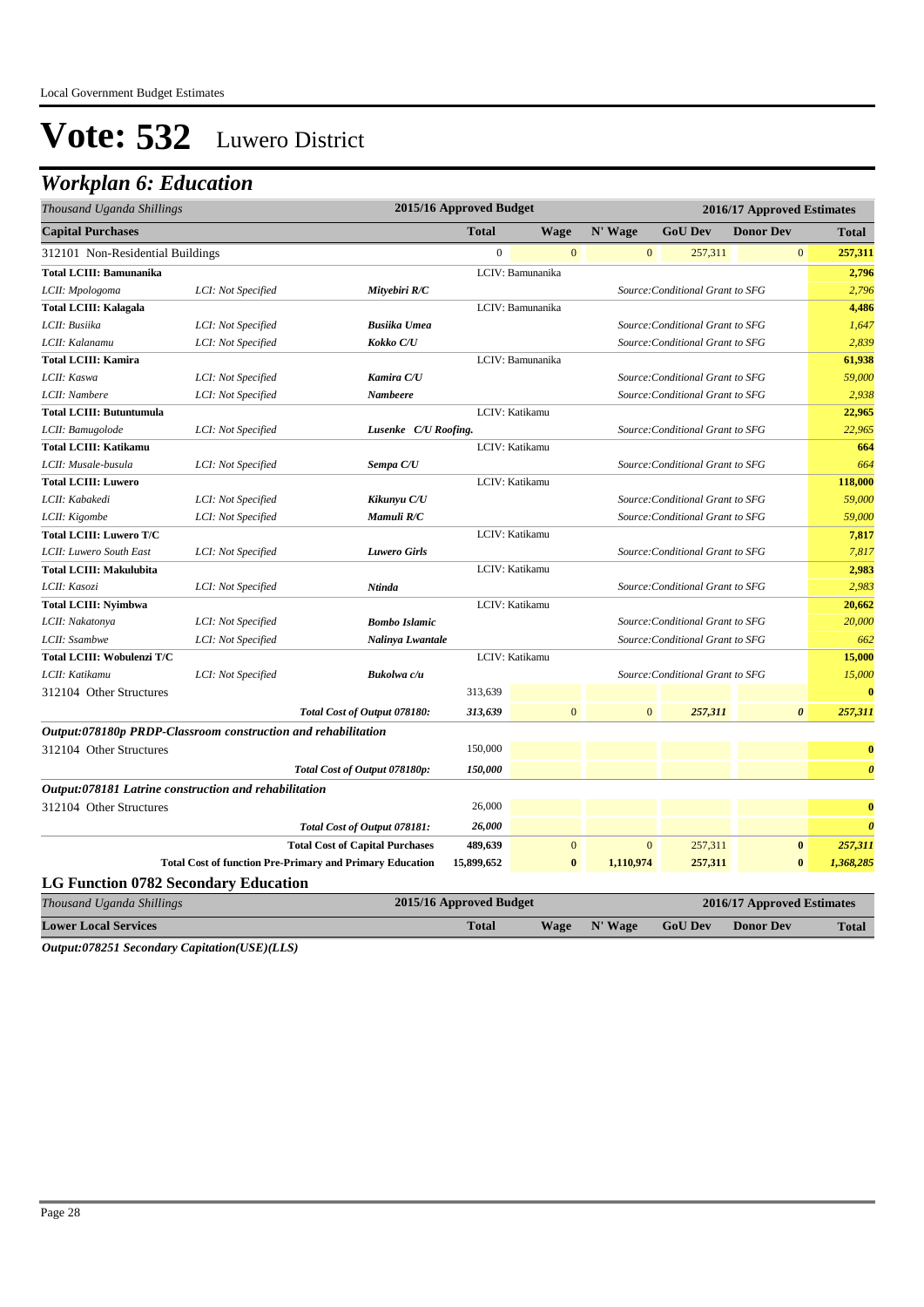| Thousand Uganda Shillings                       | 2015/16 Approved Budget<br>2016/17 Approved Estimates |                                                                                      |                                         |                |              |                                         |                  |
|-------------------------------------------------|-------------------------------------------------------|--------------------------------------------------------------------------------------|-----------------------------------------|----------------|--------------|-----------------------------------------|------------------|
| <b>Lower Local Services</b>                     |                                                       | <b>Total</b><br><b>Wage</b>                                                          | N' Wage                                 | <b>GoU Dev</b> |              | <b>Donor Dev</b>                        | <b>Total</b>     |
| 263104 Transfers to other govt. units (Current) |                                                       | $\mathbf{0}$<br>$\mathbf{0}$                                                         | 2,842,137                               |                | $\mathbf{0}$ | $\mathbf{0}$                            | 2,842,137        |
| <b>Total LCIII: Bamunanika</b>                  |                                                       | LCIV: Bamunanika                                                                     |                                         |                |              |                                         | 409,063          |
| LCII: Kiteme                                    | LCI: Kakoola                                          | KAKOOLA HIGH SCHOOL                                                                  |                                         |                |              | Source: Sector Conditional Grant (Non-W | 69,452           |
| LCII: Kyampisi                                  | LCI: Bamunanika                                       | <b>ATLANTA HIGHSCHOOL</b>                                                            |                                         |                |              | Source: Sector Conditional Grant (Non-W | 61,415           |
| LCII: Kyampisi                                  | LCI: Lutete                                           | <b>BRILLIANT COLLEGE SCHOOL</b>                                                      |                                         |                |              | Source: Sector Conditional Grant (Non-W | 85,526           |
| LCII: Kyampisi                                  | LCI: Lutete                                           | <b>LUTEETE SS</b>                                                                    |                                         |                |              | Source: Sector Conditional Grant (Non-W | 87,587           |
| LCII: Kyampisi                                  | LCI: Not Specified                                    | KINGS COLLEGE BAMUNANIKA                                                             | Source: Sector Conditional Grant (Non-W | 38,432         |              |                                         |                  |
| LCII: Kyampisi                                  | LCI: Mulaje                                           | ST KALORI LWANGA SS MULAJJE                                                          |                                         |                |              | Source: Sector Conditional Grant (Non-W | 45,280           |
| LCII: Sekamuli                                  | LCI: Sekamuli                                         | <b>SEKAMULI CU SS</b>                                                                |                                         |                |              | Source: Sector Conditional Grant (Non-W | 21,371           |
| <b>Total LCIII: Kalagala</b>                    |                                                       | LCIV: Bamunanika                                                                     |                                         |                |              |                                         | 189,465          |
| LCII: Busiika                                   | LCI: Busiika                                          | <b>BERBRA HILL SS</b>                                                                |                                         |                |              | Source: Sector Conditional Grant (Non-W | 55,352           |
| LCII: Busoke                                    | LCI: Busoke                                           | <b>KKUBO SS</b>                                                                      |                                         |                |              | Source: Sector Conditional Grant (Non-W | 11,642           |
| LCII: Busoke                                    | LCI: Mpigi                                            | <b>MPIGI SS</b>                                                                      |                                         |                |              | Source: Sector Conditional Grant (Non-W | 38,900           |
| LCII: Kalanamu                                  | LCI: Kalanamu                                         | <b>KALANAMU SS</b>                                                                   |                                         |                |              | Source: Sector Conditional Grant (Non-W | 41,675           |
| LCII: Kayindu                                   | LCI: Kayindu                                          | <b>KAYINDU SS</b>                                                                    |                                         |                |              | Source: Sector Conditional Grant (Non-W | 25,742           |
| LCII: Vvumba                                    | LCI: Vvumba                                           | <b>BULEMEEZI SS VVUMBA</b>                                                           |                                         |                |              | Source: Sector Conditional Grant (Non-W | 16,154           |
| <b>Total LCIII: Kamira</b>                      |                                                       | LCIV: Bamunanika                                                                     |                                         |                |              |                                         | 27,200           |
| LCII: Mazzi                                     | LCI: Mazzi                                            | <b>MAZZI VOC SSS</b>                                                                 |                                         |                |              | Source: Sector Conditional Grant (Non-W | 27,200           |
| <b>Total LCIII: Kikyusa</b>                     |                                                       | LCIV: Bamunanika                                                                     |                                         |                |              |                                         | 110,916          |
| LCII: Kireku                                    | LCI: Kiwanguzi                                        | <b>SEMU M MUWANGUZI SSS</b>                                                          |                                         |                |              | Source: Sector Conditional Grant (Non-W | 10,718           |
| LCII: Kiziba                                    | LCI: Kikyusa                                          | KIKYUSA HIGH SCHOOL                                                                  |                                         |                |              | Source: Sector Conditional Grant (Non-W | 60,851           |
| LCII: Wabusana                                  | LCI: Buzzibwera                                       | <b>BUZZIBWERA SS</b>                                                                 |                                         |                |              | Source: Sector Conditional Grant (Non-W | 39,347           |
| <b>Total LCIII: Zirobwe</b>                     |                                                       | LCIV: Bamunanika                                                                     |                                         |                |              |                                         | 209,342          |
| LCII: Kakakala                                  | LCI: Wakatayi                                         | <b>WAKATAYI SS</b>                                                                   |                                         |                |              | Source: Sector Conditional Grant (Non-W | 99,404           |
| LCII: Kakakala                                  | LCI: Kalere                                           | ST. JOHN VOC SCHOOL - KALERE                                                         |                                         |                |              | Source: Sector Conditional Grant (Non-W | 32,228           |
| LCII: Nambi                                     | LCI: Nambi                                            | NAMBI COMMUNITY SS AND VOCATIONAL SKI                                                |                                         |                |              | Source: Sector Conditional Grant (Non-W | 63,530           |
| LCII: Nambi                                     | LCI: Nambi                                            | <b>NAMBI SEC &amp; VOCATIONAL SKILLS</b>                                             |                                         |                |              | Source: Sector Conditional Grant (Non-W | 14,180           |
| Total LCIII: Bombo T/C                          |                                                       | LCIV: Katikamu                                                                       |                                         |                |              |                                         | 387,583          |
| LCII: Lomule                                    | LCI: Nakatonya                                        | SHANAMU BOMBO HIGH SCHOOL                                                            |                                         |                |              | Source: Sector Conditional Grant (Non-W | 153,740          |
| LCII: Special Area                              | LCI: Bombo                                            | <b>BOMBO ARMY SSS</b>                                                                |                                         |                |              | Source: Sector Conditional Grant (Non-W | 233,844          |
| <b>Total LCIII: Butuntumula</b>                 |                                                       | LCIV: Katikamu                                                                       |                                         |                |              |                                         | 173,547          |
| LCII: Bamugolode                                | LCI: Bamugolode                                       | ST. DANIEL COMBONI COLLEGE KASAALA                                                   |                                         |                |              | Source: Sector Conditional Grant (Non-W | 32,212           |
| LCII: Kalwanga                                  | LCI: Kalwanga                                         | <b>EBONY COLLEGE</b>                                                                 |                                         |                |              | Source: Sector Conditional Grant (Non-W | 19,397           |
| LCII: Ngogolo                                   | LCI: Kasaala                                          | <b>ST ANDREW KAGGWA SSS</b>                                                          |                                         |                |              | Source: Sector Conditional Grant (Non-W | 121,939          |
| <b>Total LCIII: Katikamu</b>                    |                                                       | LCIV: Katikamu                                                                       |                                         |                |              |                                         | 81,201           |
| LCII: Buyuki                                    | LCI: Luwuube                                          | <b>LUWUUBE MUSLIM SS</b>                                                             |                                         |                |              | Source: Sector Conditional Grant (Non-W | 16,436           |
| LCII: Migadde                                   | LCI: Miggadde                                         | <b>NALUVULE COLLEGE SCHOOL</b>                                                       |                                         |                |              | Source: Sector Conditional Grant (Non-W | 45,932           |
|                                                 |                                                       | SURELAND ACADEMY                                                                     |                                         |                |              | Source: Sector Conditional Grant (Non-W | 18,833           |
| LCII: Migadde<br><b>Total LCIII: Luwero</b>     | LCI: Lukomera                                         | LCIV: Katikamu                                                                       |                                         |                |              |                                         |                  |
| LCII: katugo                                    | LCI: Katugo                                           | <b>LUWEERO SEED SS</b>                                                               |                                         |                |              | Source: Sector Conditional Grant (Non-W | 24,617<br>24,617 |
| <b>Total LCIII: Luwero T/C</b>                  |                                                       | LCIV: Katikamu                                                                       |                                         |                |              |                                         | 419,666          |
| LCII: Kasana - Kavule                           | LCI: Kavule                                           | <b>KASANA TOWN ACADEMY</b>                                                           |                                         |                |              | Source: Sector Conditional Grant (Non-W | 66,818           |
| LCII: Kasana - Kavule                           | LCI: Kasana                                           | <b>KASANA SS</b>                                                                     |                                         |                |              | Source: Sector Conditional Grant (Non-W | 64,859           |
| LCII: Luwero South East                         | LCI: Kizito                                           | <b>NEW LIFE SS</b>                                                                   |                                         |                |              | Source: Sector Conditional Grant (Non-W | 83,552           |
| LCII: Luwero South East                         | LCI: Binyonyi                                         |                                                                                      |                                         |                |              | Source: Sector Conditional Grant (Non-W | 24,896           |
|                                                 |                                                       | GREEN VALLEY HIGH SCHOOL                                                             |                                         |                |              |                                         |                  |
| LCII: Luwero West                               | LCI: Nsasi                                            | LUWEERO HIGH SCHOOL                                                                  |                                         |                |              | Source: Sector Conditional Grant (Non-W | 100,433          |
| LCII: Luwero West                               | LCI: Kasoma                                           | <b>LUWEERO CENTRAL SS</b><br>LCIV: Katikamu                                          |                                         |                |              | Source: Sector Conditional Grant (Non-W | 79,109           |
| <b>Total LCIII: Makulubita</b>                  |                                                       |                                                                                      |                                         |                |              |                                         | 111,278          |
| LCII: Kalasa                                    | LCI: Kalasa                                           | <b>KALASA COLLEGE</b>                                                                |                                         |                |              | Source: Sector Conditional Grant (Non-W | 26,216           |
| LCII: Kangave                                   | LCI: Kangavve                                         | <b>SHINE HIGH SCHOOL KANGAVVE</b>                                                    |                                         |                |              | Source: Sector Conditional Grant (Non-W | 54,224           |
| LCII: waluleeta                                 | LCI: Not Specified                                    | <b>MAKULUBITA SEED SECONDARY SCHOOL BBO</b> Source: Sector Conditional Grant (Non-W) |                                         |                |              |                                         | 30,838           |
| <b>Total LCIII: Nyimbwa</b>                     |                                                       | LCIV: Katikamu                                                                       |                                         |                |              |                                         | 302,927          |
| LCII: Bajjo                                     | LCI: Lukole                                           | <b>LUKOLE SS</b>                                                                     |                                         |                |              | Source: Sector Conditional Grant (Non-W | 70,157           |
| LCII: Kiyanda                                   | LCI: Nnandere                                         | <b>ST. JOHN NANDERE SS</b>                                                           |                                         |                |              | Source: Sector Conditional Grant (Non-W | 97,320           |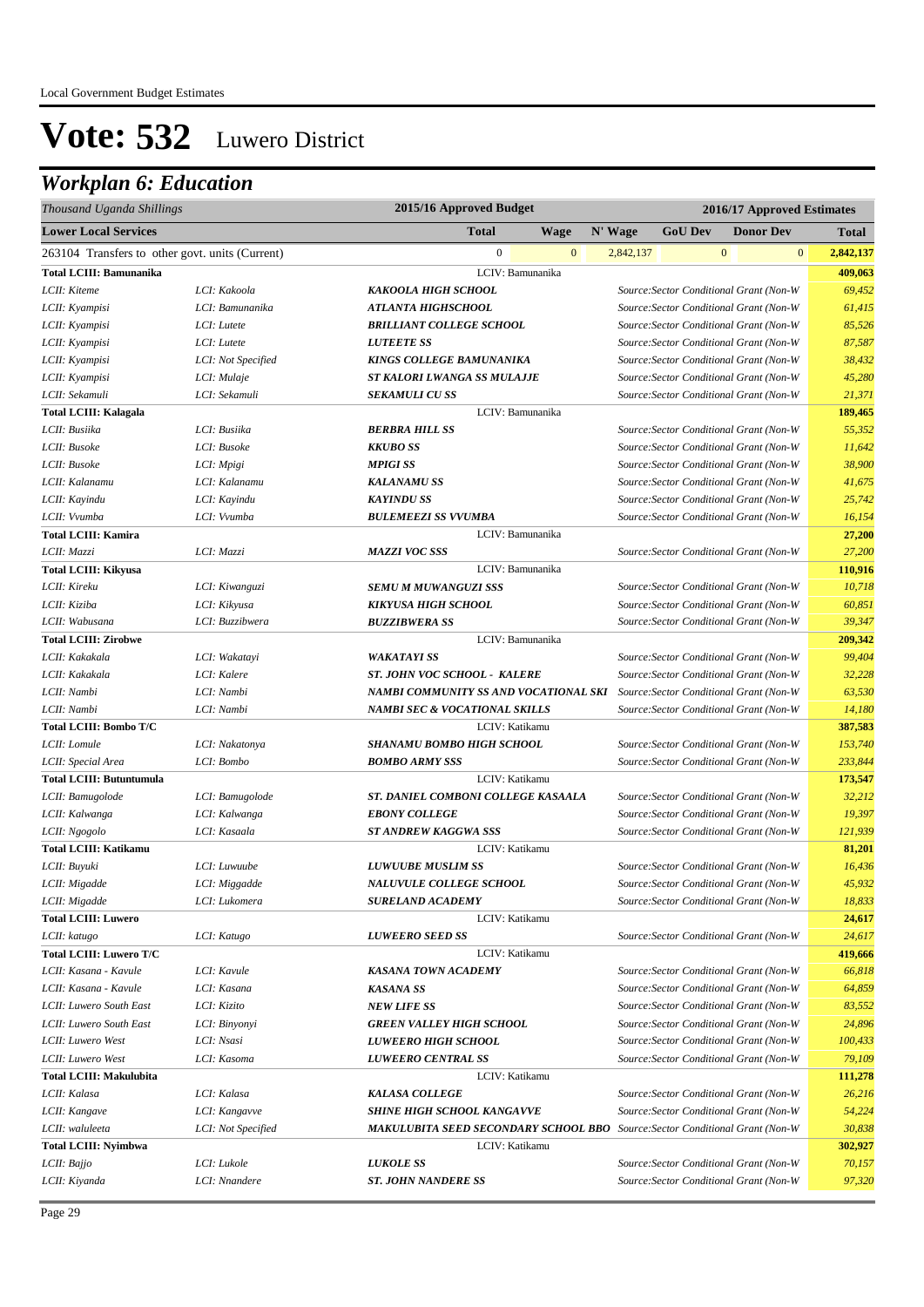| Thousand Uganda Shillings                                |                    |                                                                                             | 2015/16 Approved Budget |                    | 2016/17 Approved Estimates |                                         |                                         |                       |
|----------------------------------------------------------|--------------------|---------------------------------------------------------------------------------------------|-------------------------|--------------------|----------------------------|-----------------------------------------|-----------------------------------------|-----------------------|
| <b>Lower Local Services</b>                              |                    |                                                                                             | <b>Total</b>            | <b>Wage</b>        | N' Wage                    | <b>GoU</b> Dev                          | <b>Donor Dev</b>                        | <b>Total</b>          |
| LCII: Nakatonya                                          | LCI: Nakatonya     | NAKATONYA ISLAMIC SEC SCHOOL                                                                |                         |                    |                            |                                         | Source: Sector Conditional Grant (Non-W | 40,406                |
| LCII: Ssambwe                                            | LCI: ndejjje       | <b>NDEJJE DAY VOCATIONAL SS</b>                                                             |                         |                    |                            |                                         | Source: Sector Conditional Grant (Non-W | 95,045                |
| <b>Total LCIII: Wobulenzi T/C</b>                        |                    |                                                                                             |                         | LCIV: Katikamu     |                            |                                         |                                         | 395,331               |
| LCII: Bukalasa                                           | LCI: Kikoma        | TARGET COMMUNITY COLLEGE                                                                    |                         |                    |                            |                                         | Source: Sector Conditional Grant (Non-W | 58,856                |
| LCII: Katikamu                                           | LCI: Lutamu        | <b>AGAPE CHRISTIAN HIGH SCHOOL</b>                                                          |                         |                    |                            |                                         | Source: Sector Conditional Grant (Non-W | 91,128                |
| LCII: Katikamu                                           | LCI: Kisule        | ST. KIZITO KATIKAMU KISULE SS                                                               |                         |                    |                            |                                         | Source: Sector Conditional Grant (Non-W | 192,956               |
| LCII: Wobulenzi East                                     | LCI: Lutamu        | <b>WOBULENZI PROGRESSIVE SS</b>                                                             |                         |                    |                            |                                         | Source: Sector Conditional Grant (Non-W | 52,391                |
| 263105 Treasury Transfers to Agencies (Current)          |                    |                                                                                             | 2,856,177               |                    |                            |                                         |                                         | $\bf{0}$              |
|                                                          |                    | Total Cost of Output 078251:                                                                | 2,856,177               | $\mathbf{0}$       | 2,842,137                  | $\boldsymbol{\theta}$                   | $\boldsymbol{\theta}$                   | 2,842,137             |
|                                                          |                    | <b>Total Cost of Lower Local Services</b>                                                   | 2,856,177               | $\overline{0}$     | 2,842,137                  | $\overline{0}$                          | $\bf{0}$                                | 2,842,137             |
| <b>Higher LG Services</b>                                |                    |                                                                                             | <b>Total</b>            | <b>Wage</b>        | N' Wage                    | <b>GoU Dev</b>                          | <b>Donor Dev</b>                        | <b>Total</b>          |
| <b>Output:078201 Secondary Teaching Services</b>         |                    |                                                                                             |                         |                    |                            |                                         |                                         |                       |
| 211101 General Staff Salaries                            |                    |                                                                                             | 4,623,572               |                    |                            |                                         |                                         | $\bf{0}$              |
|                                                          |                    | Total Cost of Output 078201:                                                                | 4,623,572               |                    |                            |                                         |                                         | $\boldsymbol{\theta}$ |
|                                                          |                    | <b>Total Cost of Higher LG Services</b>                                                     | 4,623,572               |                    |                            |                                         |                                         | $\boldsymbol{\theta}$ |
| <b>Capital Purchases</b>                                 |                    |                                                                                             | <b>Total</b>            | <b>Wage</b>        | N' Wage                    | <b>GoU Dev</b>                          | <b>Donor Dev</b>                        | <b>Total</b>          |
| Output:078283 Laboratories and science room construction |                    |                                                                                             |                         |                    |                            |                                         |                                         |                       |
| 312213 ICT Equipment                                     |                    |                                                                                             | $\boldsymbol{0}$        | $\mathbf{0}$       | $\mathbf{0}$               | 200,000                                 | $\bf{0}$                                | 200,000               |
| <b>Total LCIII: Kalagala</b>                             |                    |                                                                                             |                         | LCIV: Bamunanika   |                            |                                         |                                         | 200,000               |
| LCII: Busoke                                             | LCI: Not Specified | Mpigi SSS                                                                                   |                         |                    |                            |                                         | Source: Transitional Development Grant  | 200,000               |
|                                                          |                    | Total Cost of Output 078283:                                                                | 0                       | $\mathbf{0}$       | $\mathbf{0}$               | 200,000                                 | $\pmb{\theta}$                          | 200,000               |
|                                                          |                    | <b>Total Cost of Capital Purchases</b>                                                      | $\bf{0}$                | $\mathbf{0}$       | $\mathbf{0}$               | 200,000                                 | $\bf{0}$                                | 200,000               |
|                                                          |                    | <b>Total Cost of function Secondary Education</b>                                           | 7,479,749               | $\bf{0}$           | 2,842,137                  | 200,000                                 | $\bf{0}$                                | 3,042,137             |
| LG Function 0783 Skills Development                      |                    |                                                                                             |                         |                    |                            |                                         |                                         |                       |
| Thousand Uganda Shillings                                |                    |                                                                                             | 2015/16 Approved Budget |                    |                            |                                         | 2016/17 Approved Estimates              |                       |
| <b>Lower Local Services</b>                              |                    |                                                                                             | <b>Total</b>            | <b>Wage</b>        | N' Wage                    | <b>GoU Dev</b>                          | <b>Donor Dev</b>                        | <b>Total</b>          |
| Output:078351 Tertiary Institutions Services (LLS)       |                    |                                                                                             |                         |                    |                            |                                         |                                         |                       |
| 263104 Transfers to other govt. units (Current)          |                    |                                                                                             | $\boldsymbol{0}$        | $\mathbf{0}$       | 72,124                     | $\mathbf{0}$                            | $\mathbf{0}$                            | 72,124                |
| <b>Total LCIII: Makulubita</b>                           |                    |                                                                                             |                         | LCIV: Katikamu     |                            |                                         |                                         | 72,124                |
| LCII: waluleeta                                          | LCI: Bowa          | <b>Boowa Ploy technic</b>                                                                   |                         |                    |                            | Source: Sector Conditional Grant (Wage) | 72,124                                  |                       |
|                                                          |                    | Total Cost of Output 078351:                                                                | 0                       | $\mathbf{0}$       | 72,124                     | $\boldsymbol{\theta}$                   | 0                                       | 72,124                |
|                                                          |                    | <b>Total Cost of Lower Local Services</b>                                                   | $\bf{0}$                | $\mathbf{0}$       | 72,124                     | $\Omega$                                | $\bf{0}$                                | 72,124                |
| <b>Higher LG Services</b>                                |                    |                                                                                             | <b>Total</b>            | <b>Wage</b>        | N' Wage                    | <b>GoU Dev</b>                          | <b>Donor Dev</b>                        | <b>Total</b>          |
| <b>Output:078301 Tertiary Education Services</b>         |                    |                                                                                             |                         |                    |                            |                                         |                                         |                       |
| 211101 General Staff Salaries                            |                    |                                                                                             | 240,616                 | 241,000            |                            |                                         |                                         | 241,000               |
| 221007 Books, Periodicals & Newspapers                   |                    |                                                                                             | 10,000                  |                    |                            |                                         |                                         | $\bf{0}$              |
| 221011 Printing, Stationery, Photocopying and Binding    |                    |                                                                                             | 20,000                  |                    |                            |                                         |                                         | $\bf{0}$              |
| 221014 Bank Charges and other Bank related costs         |                    |                                                                                             | 5,000                   |                    |                            |                                         |                                         | $\bf{0}$              |
| 223004 Guard and Security services                       |                    |                                                                                             | 4,000                   |                    |                            |                                         |                                         | $\bf{0}$              |
| 227004 Fuel, Lubricants and Oils                         |                    |                                                                                             | 12,217                  |                    |                            |                                         |                                         | $\bf{0}$              |
| 228003 Maintenance – Machinery, Equipment & Furniture    |                    |                                                                                             | 22,183                  |                    |                            |                                         |                                         | $\bf{0}$              |
|                                                          |                    |                                                                                             |                         |                    |                            |                                         |                                         |                       |
|                                                          |                    | Total Cost of Output 078301:                                                                | 314,016                 | 241,000            |                            |                                         |                                         | 241,000               |
|                                                          |                    | <b>Total Cost of Higher LG Services</b><br><b>Total Cost of function Skills Development</b> | 314,016<br>314,016      | 241,000<br>241,000 | 72,124                     | $\bf{0}$                                | $\bf{0}$                                | 241,000<br>313,124    |
|                                                          |                    |                                                                                             |                         |                    |                            |                                         |                                         |                       |
| Thousand Uganda Shillings                                |                    | LG Function 0784 Education & Sports Management and Inspection                               | 2015/16 Approved Budget |                    |                            |                                         | 2016/17 Approved Estimates              |                       |
|                                                          |                    |                                                                                             |                         |                    |                            |                                         |                                         |                       |
| <b>Higher LG Services</b>                                |                    |                                                                                             | <b>Total</b>            | <b>Wage</b>        | N' Wage                    | <b>GoU Dev</b>                          | <b>Donor Dev</b>                        | <b>Total</b>          |
| <b>Output:078401 Education Management Services</b>       |                    |                                                                                             |                         |                    |                            |                                         |                                         |                       |
| 211101 General Staff Salaries                            |                    |                                                                                             | 76,684                  | 22,086,557         |                            |                                         |                                         | 22,086,557            |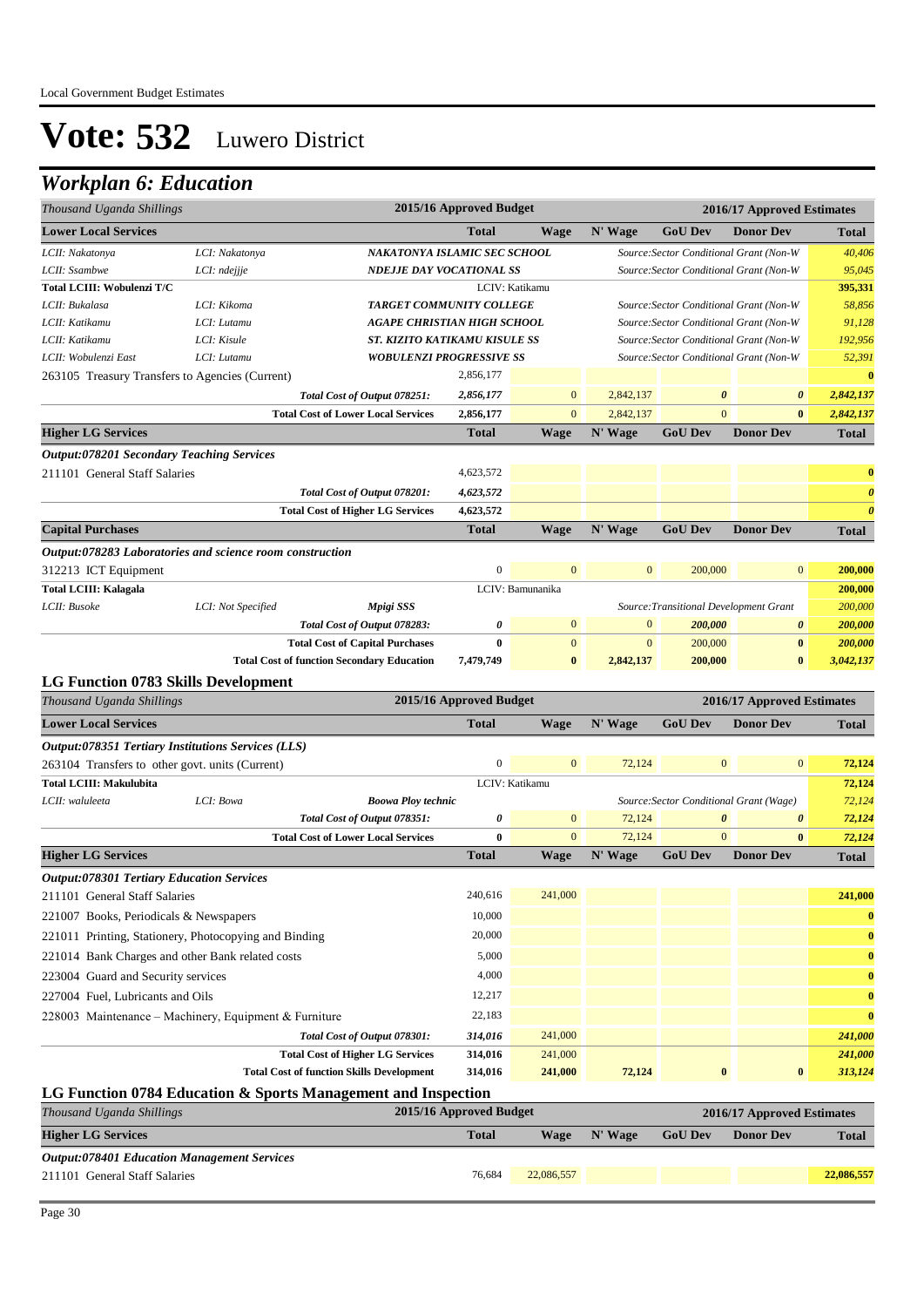| Thousand Uganda Shillings                                                 | 2015/16 Approved Budget |             | 2016/17 Approved Estimates |                |                  |              |
|---------------------------------------------------------------------------|-------------------------|-------------|----------------------------|----------------|------------------|--------------|
| <b>Higher LG Services</b>                                                 | <b>Total</b>            | <b>Wage</b> | N' Wage                    | <b>GoU Dev</b> | <b>Donor Dev</b> | <b>Total</b> |
| 211103 Allowances                                                         | 55,000                  |             | $\mathbf{0}$               |                |                  | $\bf{0}$     |
| 221002 Workshops and Seminars                                             | $\boldsymbol{0}$        |             | 2,800                      |                |                  | 2,800        |
| 221010 Special Meals and Drinks                                           | $\mathbf{0}$            |             | 1,345                      |                |                  | 1,345        |
| 222002 Postage and Courier                                                | $\mathbf{0}$            |             | 200                        |                |                  | 200          |
| 223005 Electricity                                                        | $\boldsymbol{0}$        |             | 1,000                      |                |                  | 1,000        |
| 228002 Maintenance - Vehicles                                             | $\overline{0}$          |             |                            | 150,000        |                  | 150,000      |
| Total Cost of Output 078401:                                              | 131,684                 | 22,086,557  | 5,345                      | 150,000        |                  | 22,241,902   |
| Output:078402 Monitoring and Supervision of Primary & secondary Education |                         |             |                            |                |                  |              |
| 211103 Allowances                                                         | $\boldsymbol{0}$        |             | 3,200                      |                |                  | 3,200        |
| 221007 Books, Periodicals & Newspapers                                    | $\overline{0}$          |             | 1,055                      |                |                  | 1,055        |
| 221008 Computer supplies and Information Technology (IT)                  | $\overline{0}$          |             | 2,400                      |                |                  | 2,400        |
| 221009 Welfare and Entertainment                                          | $\overline{0}$          |             | 3,200                      |                |                  | 3,200        |
| 221011 Printing, Stationery, Photocopying and Binding                     | 5,000                   |             | 2,000                      |                |                  | 2,000        |
| 227001 Travel inland                                                      | 29,076                  |             | 49,600                     |                |                  | 49,600       |
| 227004 Fuel, Lubricants and Oils                                          | 32,491                  |             | 52,452                     |                |                  | 52,452       |
| 228002 Maintenance - Vehicles                                             | $\theta$                |             | 600                        |                |                  | 600          |
| Total Cost of Output 078402:                                              | 66,568                  |             | 114,507                    |                |                  | 114,507      |
| Output:078403 Sports Development services                                 |                         |             |                            |                |                  |              |
| 211103 Allowances                                                         | $\boldsymbol{0}$        |             | 1,680                      |                |                  | 1,680        |
| 221005 Hire of Venue (chairs, projector, etc)                             | 2,400                   |             | 300                        |                |                  | 300          |
| 221010 Special Meals and Drinks                                           | 9,123                   |             | 12,722                     |                |                  | 12,722       |
| 221011 Printing, Stationery, Photocopying and Binding                     | 90                      |             | 947                        |                |                  | 947          |
| 221017 Subscriptions                                                      | 400                     |             | 1,500                      |                |                  | 1,500        |
| 227001 Travel inland                                                      | 1,200                   |             | 3,730                      |                |                  | 3,730        |
| 227003 Carriage, Haulage, Freight and transport hire                      | 1,787                   |             | 9,025                      |                |                  | 9,025        |
| 227004 Fuel, Lubricants and Oils                                          | $\overline{0}$          |             | 1,250                      |                |                  | 1,250        |
| Total Cost of Output 078403:                                              | 15,000                  |             | 31,154                     |                |                  | 31,154       |
| <b>Total Cost of Higher LG Services</b>                                   | 213,252                 | 22,086,557  | 151,006                    | 150,000        |                  | 22,387,563   |
| Total Cost of function Education & Sports Management and Inspection       | 213,252                 | 22,086,557  | 151,006                    | 150,000        |                  | 22,387,563   |
| <b>LG Function 0785 Special Needs Education</b>                           |                         |             |                            |                |                  |              |

| Thousand Uganda Shillings                             | 2015/16 Approved Budget |            | 2016/17 Approved Estimates |                |                  |              |
|-------------------------------------------------------|-------------------------|------------|----------------------------|----------------|------------------|--------------|
| <b>Higher LG Services</b>                             | <b>Total</b>            | Wage       | N' Wage                    | <b>GoU Dev</b> | <b>Donor Dev</b> | <b>Total</b> |
| <b>Output:078501 Special Needs Education Services</b> |                         |            |                            |                |                  |              |
| 227001 Travel inland                                  | $\Omega$                |            | 1.200                      |                |                  | 1,200        |
| 227004 Fuel, Lubricants and Oils                      | $\Omega$                |            | 800                        |                |                  | 800          |
| Total Cost of Output 078501:                          | 0                       |            | 2,000                      |                |                  | 2,000        |
| <b>Total Cost of Higher LG Services</b>               | 0                       |            | 2,000                      |                |                  | 2,000        |
| <b>Total Cost of function Special Needs Education</b> | 0                       |            | 2,000                      |                |                  | 2,000        |
| <b>Total Cost of Education</b>                        | 23,906,669              | 22,327,557 | 4,178,241                  | 607.311        | $\mathbf{0}$     | 27,113,108   |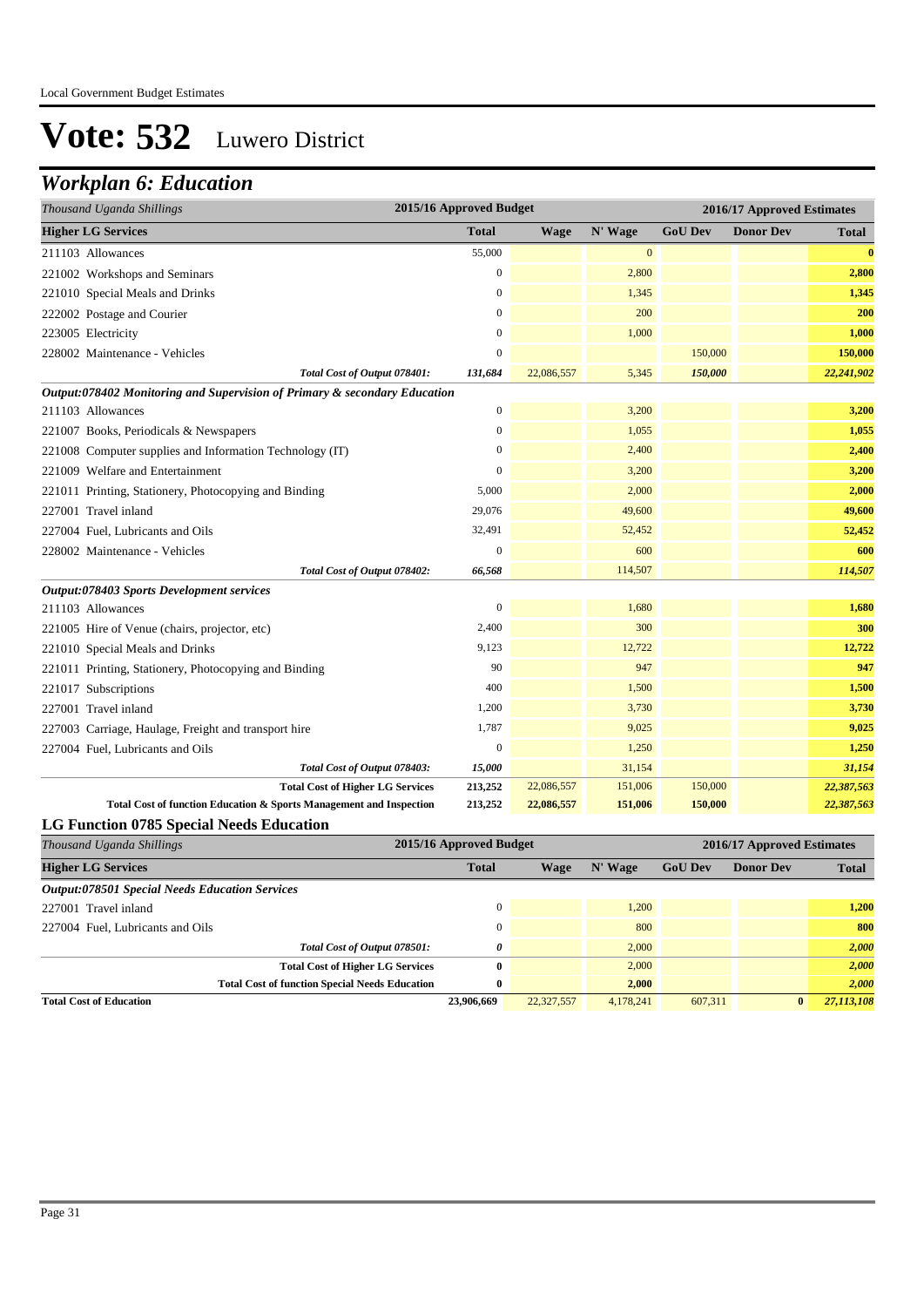### *Workplan 7a: Roads and Engineering*

#### **(i) Overview of Workplan Revenue and Expenditures**

| <b>UShs Thousand</b>                          |                           | 2015/16                        | 2016/17                          |
|-----------------------------------------------|---------------------------|--------------------------------|----------------------------------|
|                                               | Approved<br><b>Budget</b> | <b>Outturn by</b><br>end March | <b>Approved</b><br><b>Budget</b> |
| A: Breakdown of Workplan Revenues:            |                           |                                |                                  |
| <b>Recurrent Revenues</b>                     | 910,616                   | 376,587                        | 1,308,959                        |
| District Unconditional Grant (Non-Wage)       | 50,000                    | 6,000                          |                                  |
| District Unconditional Grant (Wage)           | 92,677                    | 63,677                         | 92,677                           |
| <b>Locally Raised Revenues</b>                | 5.000                     | 12.000                         |                                  |
| Other Transfers from Central Government       | 762,939                   | 294,910                        |                                  |
| Sector Conditional Grant (Non-Wage)           |                           | $\Omega$                       | 1,216,282                        |
| <b>Development Revenues</b>                   | 23,193                    | 0                              | 18,000                           |
| District Unconditional Grant (Non-Wage)       |                           | $\Omega$                       | 18,000                           |
| Donor Funding                                 | 23.193                    | $\Omega$                       |                                  |
| <b>Total Revenues</b>                         | 933,808                   | 376,587                        | 1,326,959                        |
| <b>B: Breakdown of Workplan Expenditures:</b> |                           |                                |                                  |
| Recurrent Expenditure                         | 860,616                   | 422,697                        | 1,308,959                        |
| Wage                                          | 92,677                    | 63,677                         | 92,677                           |
| Non Wage                                      | 767,939                   | 359,020                        | 1,216,282                        |
| Development Expenditure                       | 73,193                    | 0                              | 18,000                           |
| Domestic Development                          | 50,000                    | $\Omega$                       | 18,000                           |
| Donor Development                             | 23,193                    | $\Omega$                       | $\Omega$                         |
| <b>Total Expenditure</b>                      | 933,808                   | 422,697                        | 1,326,959                        |

**(ii) Details of Workplan Revenues and Expenditures**

#### *Expenditure Details for Workplan 7a: Roads and Engineering*

#### **LG Function 0481 District, Urban and Community Access Roads**

| 2015/16 Approved Budget<br>2016/17 Approved Estimates<br>Thousand Uganda Shillings |                    |                                                    |                |                  |         |                |                                                |              |
|------------------------------------------------------------------------------------|--------------------|----------------------------------------------------|----------------|------------------|---------|----------------|------------------------------------------------|--------------|
| <b>Lower Local Services</b>                                                        |                    |                                                    | <b>Total</b>   | <b>Wage</b>      | N' Wage | <b>GoU Dev</b> | <b>Donor Dev</b>                               | <b>Total</b> |
| Output:048151 Community Access Road Maintenance (LLS)                              |                    |                                                    |                |                  |         |                |                                                |              |
| 263104 Transfers to other govt. units (Current)                                    |                    |                                                    | 128,546        | $\overline{0}$   | 128,552 |                | $\overline{0}$<br>$\mathbf{0}$                 | 128,552      |
| <b>Total LCIII: Bamunanika</b>                                                     |                    |                                                    |                | LCIV: Bamunanika |         |                |                                                | 10,667       |
| LCII: Kiteme                                                                       | LCI: Not Specified | Periodic maintenance of Bamunanika s/c 2.8Km       |                |                  |         |                | Source: Other Transfers from Central Gov       | 10,667       |
| <b>Total LCIII: Kalagala</b>                                                       |                    |                                                    |                | LCIV: Bamunanika |         |                |                                                | 13,887       |
| LCII: Busoke                                                                       | LCI: Not Specified | Periodic maintenance of Kalagala s/c 3.4Km         |                |                  |         |                | Source: Other Transfers from Central Gov       | 13,887       |
| <b>Total LCIII: Kamira</b>                                                         |                    |                                                    |                | LCIV: Bamunanika |         |                |                                                | 11,650       |
| LCII: Kitenderi                                                                    | LCI: Not Specified | Periodic maintenance of Kamira roads 3.8Km         |                |                  |         |                | Source: Other Transfers from Central Gov       | 11,650       |
| <b>Total LCIII: Kikyusa</b>                                                        |                    |                                                    |                | LCIV: Bamunanika |         |                |                                                | 11,724       |
| LCII: Kiziba                                                                       | LCI: Not Specified | Periodic maintenance of Kikyusa s/c 3.9Km          |                |                  |         |                | Source: Other Transfers from Central Gov       | 11,724       |
| <b>Total LCIII: Zirobwe</b>                                                        |                    |                                                    |                | LCIV: Bamunanika |         |                |                                                | 15,689       |
| LCII: Kabulanaka                                                                   | LCI: Not Specified | Periodic maintenance of Zirobwe s/c roads 3.4Km    |                |                  |         |                | Source: Other Transfers from Central Gov       | 15,689       |
| <b>Total LCIII: Butuntumula</b>                                                    |                    |                                                    | LCIV: Katikamu |                  |         |                |                                                | 14,755       |
| LCII: Kakinzi                                                                      | LCI: Not Specified | Periodic maintenance of Butuntumula s/c 3.5Km      |                |                  |         |                | Source: Other Transfers from Central Gov       | 14,755       |
| <b>Total LCIII: Katikamu</b>                                                       |                    |                                                    | LCIV: Katikamu |                  |         |                |                                                | 14,481       |
| LCII: Kyalugondo                                                                   | LCI: Not Specified | Periodic maintenance of Katikamu s/c roads 4.2Km   |                |                  |         |                | Source: Other Transfers from Central Gov       | 14,481       |
| <b>Total LCIII: Luwero</b>                                                         |                    |                                                    | LCIV: Katikamu |                  |         |                |                                                | 12,599       |
| LCII: Nakikota                                                                     | LCI: Not Specified | Periodic maintenance of Luwero s/c roads 4.3Km     |                |                  |         |                | Source: Other Transfers from Central Gov       | 12,599       |
| <b>Total LCIII: Makulubita</b>                                                     |                    |                                                    | LCIV: Katikamu |                  |         |                |                                                | 11,590       |
| LCII: Makulubita                                                                   | LCI: Not Specified | Periodic maintenance of Makulubita s/c roads 3.6Km |                |                  |         |                | Source: Other Transfers from Central Gov       | 11,590       |
| <b>Total LCIII: Nyimbwa</b>                                                        |                    |                                                    | LCIV: Katikamu |                  |         |                |                                                | 11,510       |
| LCII: Kiyanda                                                                      | LCI: Not Specified | Periodic maintenance of Nyimbwa s/c roads 3.7Km    |                |                  |         |                | Source: Other Transfers from Central Gov       | 11,510       |
|                                                                                    |                    | Total Cost of Output 048151:                       | 128,546        | $\overline{0}$   | 128,552 |                | $\boldsymbol{\theta}$<br>$\boldsymbol{\theta}$ | 128,552      |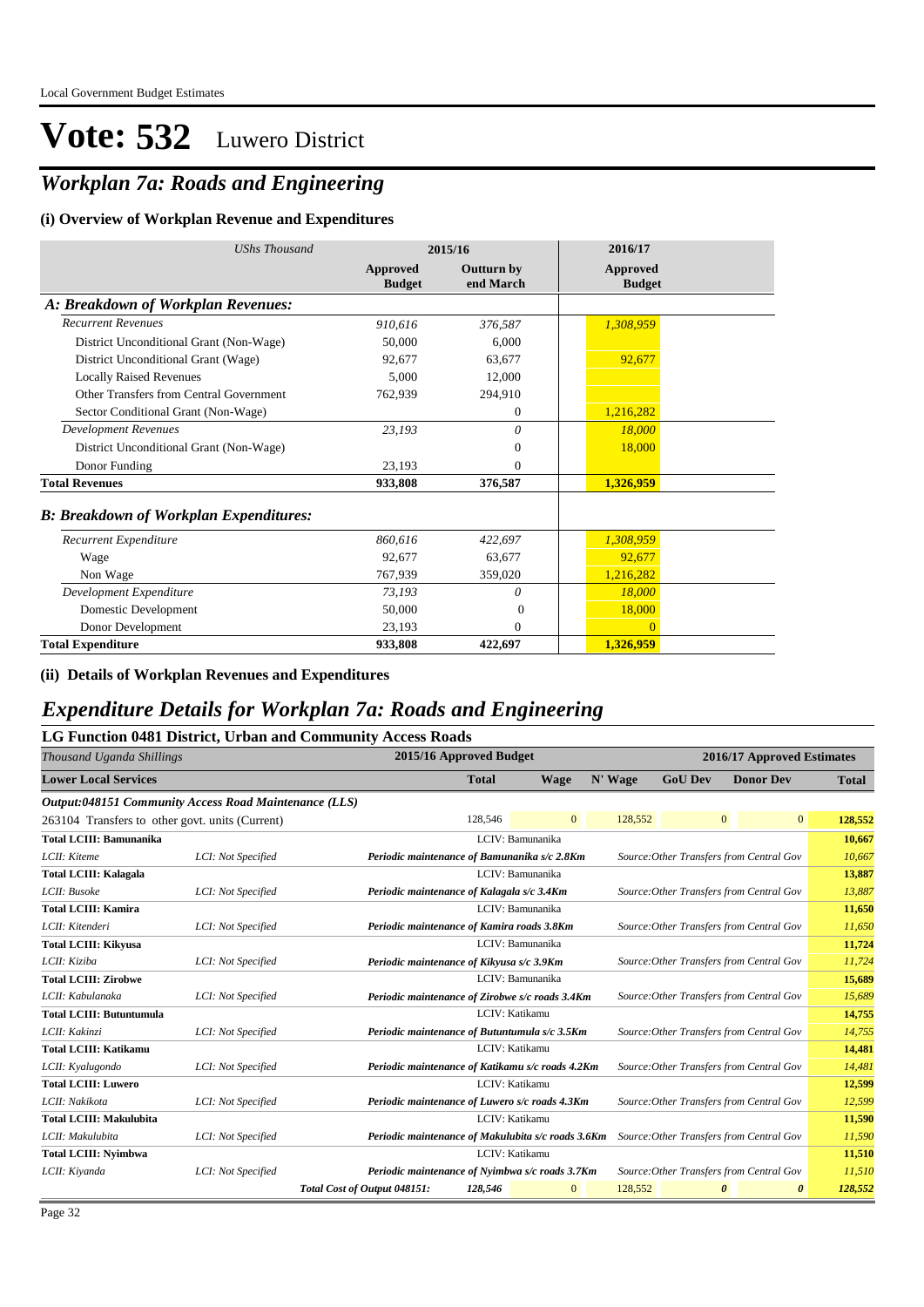#### *Workplan 7a: Roads and Engineering*

|                                                                                                                                       |                                                                                                                            |                                                                                                                 | 2015/16 Approved Budget                                                                                          |                  |           |                       |                                                                   |                       |  |  |
|---------------------------------------------------------------------------------------------------------------------------------------|----------------------------------------------------------------------------------------------------------------------------|-----------------------------------------------------------------------------------------------------------------|------------------------------------------------------------------------------------------------------------------|------------------|-----------|-----------------------|-------------------------------------------------------------------|-----------------------|--|--|
| Thousand Uganda Shillings<br><b>Lower Local Services</b>                                                                              |                                                                                                                            |                                                                                                                 |                                                                                                                  |                  |           | <b>GoU</b> Dev        | 2016/17 Approved Estimates                                        |                       |  |  |
|                                                                                                                                       |                                                                                                                            |                                                                                                                 | <b>Total</b>                                                                                                     | <b>Wage</b>      | N' Wage   |                       | <b>Donor Dev</b>                                                  | <b>Total</b>          |  |  |
|                                                                                                                                       | Output:048156 Urban unpaved roads Maintenance (LLS)                                                                        |                                                                                                                 |                                                                                                                  |                  |           |                       |                                                                   |                       |  |  |
| 263104 Transfers to other govt. units (Current)                                                                                       |                                                                                                                            |                                                                                                                 | 294,639                                                                                                          | $\mathbf{0}$     | 393,224   | $\mathbf{0}$          | $\mathbf{0}$                                                      | 393,224               |  |  |
| <b>Total LCIII: Kalagala</b>                                                                                                          |                                                                                                                            |                                                                                                                 |                                                                                                                  | LCIV: Bamunanika |           |                       |                                                                   | 136,312               |  |  |
| LCII: Kayindu                                                                                                                         | LCI: Not Specified                                                                                                         | <b>Bombo Town council roads maintenance</b>                                                                     |                                                                                                                  |                  |           |                       | Source: Other Transfers from Central Gov                          | 136,312               |  |  |
| <b>Total LCIII: Luwero T/C</b>                                                                                                        |                                                                                                                            |                                                                                                                 |                                                                                                                  | LCIV: Katikamu   |           |                       |                                                                   | 123,902               |  |  |
| LCII: Luwero South East                                                                                                               | LCI: Not Specified                                                                                                         | Luwero Town council roads maintenance                                                                           |                                                                                                                  |                  |           |                       | Source: Other Transfers from Central Gov                          | 123,902               |  |  |
| Total LCIII: Wobulenzi T/C                                                                                                            |                                                                                                                            |                                                                                                                 |                                                                                                                  | LCIV: Katikamu   |           |                       |                                                                   | 133,010               |  |  |
| LCII: Wobulenzi Central                                                                                                               | LCI: Not Specified                                                                                                         | Wobulenzi Town council roads maintenance<br>Total Cost of Output 048156:                                        | 294,639                                                                                                          | $\boldsymbol{0}$ |           | $\pmb{\theta}$        | Source: Other Transfers from Central Gov<br>$\boldsymbol{\theta}$ | 133,010               |  |  |
|                                                                                                                                       |                                                                                                                            |                                                                                                                 |                                                                                                                  |                  | 393,224   |                       |                                                                   | 393,224               |  |  |
| Output:048158 District Roads Maintainence (URF)                                                                                       |                                                                                                                            |                                                                                                                 | $\boldsymbol{0}$                                                                                                 | $\mathbf{0}$     | 582,570   | $\boldsymbol{0}$      | $\boldsymbol{0}$                                                  | 582,570               |  |  |
| 263101 LG Conditional grants (Current)                                                                                                |                                                                                                                            |                                                                                                                 |                                                                                                                  |                  |           |                       |                                                                   |                       |  |  |
| <b>Total LCIII: Bamunanika</b>                                                                                                        |                                                                                                                            |                                                                                                                 |                                                                                                                  | LCIV: Bamunanika |           |                       |                                                                   | 56,070                |  |  |
| LCII: Kibanyi                                                                                                                         | LCI: Bamunanika-Kikyusa 16.02Km Periodic Maintenance of Bamunanika-Kikyusa 16.02                                           |                                                                                                                 |                                                                                                                  |                  |           |                       | Source: Other Transfers from Central Gov                          | 56,070                |  |  |
| <b>Total LCIII: Kalagala</b>                                                                                                          |                                                                                                                            |                                                                                                                 |                                                                                                                  | LCIV: Bamunanika |           |                       |                                                                   | 193,657               |  |  |
| LCII: Busoke                                                                                                                          | LCI: Kalagala-Luteete 6.1Km                                                                                                | Periodic Maintenance of Kalagala-Luteete 6.1Km                                                                  |                                                                                                                  |                  |           |                       | Source: Other Transfers from Central Gov                          | 31,350                |  |  |
| LCII: Degeya                                                                                                                          | LCI: Spot Gravelling of 18Km on sel                                                                                        | Spot Gravelling of 21Km on selected Bad-spots (Distri                                                           |                                                                                                                  |                  |           |                       | Source: Other Transfers from Central Gov                          | 80,267                |  |  |
| LCII: Degeya                                                                                                                          | LCI: Not Specified                                                                                                         | Periodic maintenance of Kalagala - Namawojja 8.1K                                                               |                                                                                                                  |                  |           |                       | Source: Other Transfers from Central Gov                          | 40,180                |  |  |
| LCII: Vvumba                                                                                                                          | LCI: Koko-Kiziri 5.98Km                                                                                                    | Periodic Maintenance of Koko-Kiziri 5.98Km                                                                      |                                                                                                                  |                  |           |                       | Source: Other Transfers from Central Gov                          | 41,860<br>40,355      |  |  |
| <b>Total LCIII: Kamira</b>                                                                                                            |                                                                                                                            | LCIV: Bamunanika<br>Periodic Maintenance of Kyangabakama-Kudumali 1 Source: Other Transfers from Central Gov    |                                                                                                                  |                  |           |                       |                                                                   |                       |  |  |
| LCII: Kitenderi                                                                                                                       | LCI: Kyangabakama-Kudumali 11.5                                                                                            |                                                                                                                 |                                                                                                                  |                  |           |                       |                                                                   | 40,355<br>131,096     |  |  |
| <b>Total LCIII: Butuntumula</b><br>LCII: Kakabala                                                                                     |                                                                                                                            |                                                                                                                 | LCIV: Katikamu<br>Spot Gravelling of 8Km on selected Bad-spots (Distric Source: Other Transfers from Central Gov |                  |           |                       |                                                                   |                       |  |  |
| LCII: Kakabala                                                                                                                        | LCI: Spot Gravelling of 8Km on sele<br>LCI: Kyevunze - Butuntumula road 6                                                  | Periodic maintenance of Kyevunze-Butuntumula-Kasi Source: Other Transfers from Central Gov                      |                                                                                                                  |                  |           |                       |                                                                   |                       |  |  |
| LCII: Kalwanga                                                                                                                        | LCI: Kyegombwa-Kikube-Kagalama<br>Periodic Maintenance of Kyegombwa-Kikube-Kagala Source: Other Transfers from Central Gov |                                                                                                                 |                                                                                                                  |                  |           |                       |                                                                   |                       |  |  |
| LCIV: Katikamu<br>Total LCIII: Katikamu                                                                                               |                                                                                                                            |                                                                                                                 |                                                                                                                  |                  |           |                       |                                                                   |                       |  |  |
| LCII: Kikoma<br>Periodic Maintenance of Kibike - Gangu-Kungu<br>LCI: Kibike - Gangu-Kungu<br>Source: Other Transfers from Central Gov |                                                                                                                            |                                                                                                                 |                                                                                                                  |                  |           |                       |                                                                   |                       |  |  |
| <b>Total LCIII: Makulubita</b>                                                                                                        |                                                                                                                            |                                                                                                                 |                                                                                                                  |                  |           |                       |                                                                   |                       |  |  |
| LCII: Makulubita                                                                                                                      | LCI: Namusansula-Kirolo (Spot) 6.9                                                                                         | LCIV: Katikamu<br>Periodic Maintenance of Namusansula-Kirolo (Spot)<br>Source: Other Transfers from Central Gov |                                                                                                                  |                  |           |                       |                                                                   |                       |  |  |
| <b>Total LCIII: Nyimbwa</b>                                                                                                           |                                                                                                                            |                                                                                                                 |                                                                                                                  | LCIV: Katikamu   |           |                       |                                                                   | 24,430<br>113,315     |  |  |
| LCII: Bajjo                                                                                                                           | LCI: Nkondo-Degeya 8.1Km                                                                                                   | Periodic Maintenance of Nkondo-Degeya 8.1Km                                                                     |                                                                                                                  |                  |           |                       | Source: Other Transfers from Central Gov                          | 35,065                |  |  |
| LCII: Bajjo                                                                                                                           | LCI: Lukole-Bojjo-Kisingiri 7.3Km                                                                                          | Periodic Maintenance of Lukole-Bojjo-Kisingiri 7.3K                                                             |                                                                                                                  |                  |           |                       | Source: Other Transfers from Central Gov                          | 51,100                |  |  |
| LCII: Kalule                                                                                                                          | LCI: Nyimbwa-Nandere 4.9Km                                                                                                 | Periodic Maintenance of Nyimbwa-Nandere 4.9Km                                                                   |                                                                                                                  |                  |           |                       | Source: Other Transfers from Central Gov                          | 27,150                |  |  |
|                                                                                                                                       |                                                                                                                            | Total Cost of Output 048158:                                                                                    | 0                                                                                                                | $\mathbf{0}$     | 582,570   | $\boldsymbol{\theta}$ | $\boldsymbol{\theta}$                                             | 582,570               |  |  |
|                                                                                                                                       | <b>Total Cost of Lower Local Services</b>                                                                                  |                                                                                                                 | 423,185                                                                                                          | $\mathbf{0}$     | 1,104,346 | $\overline{0}$        | $\bf{0}$                                                          | 1,104,346             |  |  |
| <b>Higher LG Services</b>                                                                                                             |                                                                                                                            |                                                                                                                 | <b>Total</b>                                                                                                     | <b>Wage</b>      | N' Wage   | <b>GoU Dev</b>        | <b>Donor Dev</b>                                                  | <b>Total</b>          |  |  |
| <i><b>Output:048101 Operation of District Roads Office</b></i>                                                                        |                                                                                                                            |                                                                                                                 |                                                                                                                  |                  |           |                       |                                                                   |                       |  |  |
| 211101 General Staff Salaries                                                                                                         |                                                                                                                            |                                                                                                                 | 92,677                                                                                                           | 92,677           |           |                       |                                                                   | 92,677                |  |  |
|                                                                                                                                       |                                                                                                                            | Total Cost of Output 048101:                                                                                    | 92,677                                                                                                           | 92,677           |           |                       |                                                                   | 92,677                |  |  |
|                                                                                                                                       | Output:048102 Promotion of Community Based Management in Road Maintenance                                                  |                                                                                                                 |                                                                                                                  |                  |           |                       |                                                                   |                       |  |  |
|                                                                                                                                       |                                                                                                                            |                                                                                                                 | 15,801                                                                                                           |                  |           |                       |                                                                   |                       |  |  |
| 227001 Travel inland                                                                                                                  |                                                                                                                            |                                                                                                                 |                                                                                                                  |                  |           |                       |                                                                   | $\bf{0}$              |  |  |
| 227004 Fuel, Lubricants and Oils                                                                                                      |                                                                                                                            |                                                                                                                 | 7,392                                                                                                            |                  |           |                       |                                                                   | $\bf{0}$              |  |  |
|                                                                                                                                       |                                                                                                                            | Total Cost of Output 048102:                                                                                    | 23,193                                                                                                           |                  |           |                       |                                                                   | $\boldsymbol{\theta}$ |  |  |
|                                                                                                                                       | <b>Total Cost of Higher LG Services</b>                                                                                    |                                                                                                                 | 115,869                                                                                                          | 92,677           |           |                       |                                                                   | 92,677                |  |  |
|                                                                                                                                       | <b>Total Cost of function District, Urban and Community Access Roads</b>                                                   |                                                                                                                 | 539,054                                                                                                          | 92,677           | 1,104,346 | $\bf{0}$              | $\bf{0}$                                                          | 1,197,023             |  |  |
|                                                                                                                                       | <b>LG Function 0482 District Engineering Services</b>                                                                      |                                                                                                                 |                                                                                                                  |                  |           |                       |                                                                   |                       |  |  |
| Thousand Uganda Shillings                                                                                                             |                                                                                                                            |                                                                                                                 | 2015/16 Approved Budget                                                                                          |                  |           |                       | 2016/17 Approved Estimates                                        |                       |  |  |
| <b>Higher LG Services</b>                                                                                                             |                                                                                                                            |                                                                                                                 | <b>Total</b>                                                                                                     | <b>Wage</b>      | N' Wage   | <b>GoU Dev</b>        | <b>Donor Dev</b>                                                  | <b>Total</b>          |  |  |
| Output:048201 Buildings Maintenance                                                                                                   |                                                                                                                            |                                                                                                                 |                                                                                                                  |                  |           |                       |                                                                   |                       |  |  |
| 221001 Advertising and Public Relations                                                                                               |                                                                                                                            |                                                                                                                 | $\mathbf{0}$                                                                                                     |                  | 268       |                       |                                                                   | 268                   |  |  |
| 221002 Workshops and Seminars                                                                                                         |                                                                                                                            |                                                                                                                 | $\mathbf{0}$                                                                                                     |                  | 1,000     |                       |                                                                   | 1,000                 |  |  |
| 221003 Staff Training                                                                                                                 |                                                                                                                            |                                                                                                                 | $\boldsymbol{0}$                                                                                                 |                  | 1,500     |                       |                                                                   | 1,500                 |  |  |
|                                                                                                                                       |                                                                                                                            |                                                                                                                 |                                                                                                                  |                  |           |                       |                                                                   |                       |  |  |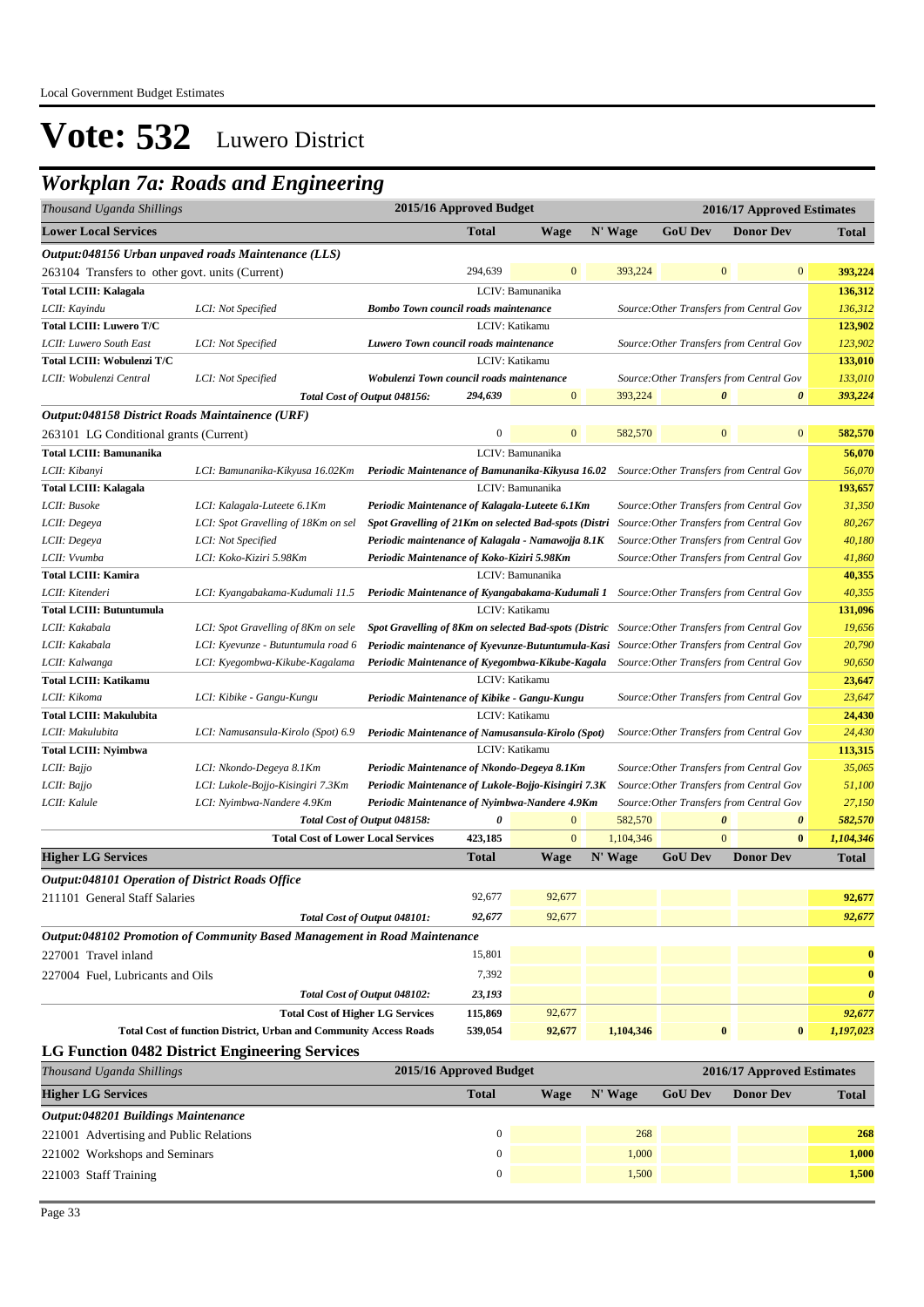## *Workplan 7a: Roads and Engineering*

| Thousand Uganda Shillings                             |                                                         |                                                             | 2015/16 Approved Budget |                     |                | 2016/17 Approved Estimates |                       |                       |
|-------------------------------------------------------|---------------------------------------------------------|-------------------------------------------------------------|-------------------------|---------------------|----------------|----------------------------|-----------------------|-----------------------|
| <b>Higher LG Services</b>                             |                                                         |                                                             | <b>Total</b>            | <b>Wage</b>         | N' Wage        | <b>GoU Dev</b>             | <b>Donor Dev</b>      | <b>Total</b>          |
|                                                       | 223007 Other Utilities- (fuel, gas, firewood, charcoal) |                                                             | $\overline{0}$          |                     | 500            |                            |                       | 500                   |
| 224004 Cleaning and Sanitation                        |                                                         |                                                             | 0                       |                     | 1,200          |                            |                       | 1,200                 |
| 227001 Travel inland                                  |                                                         |                                                             | $\mathbf{0}$            |                     | 1,000          |                            |                       | 1,000                 |
| 227004 Fuel, Lubricants and Oils                      |                                                         |                                                             | $\mathbf{0}$            |                     | 1,500          |                            |                       | 1,500                 |
|                                                       |                                                         | Total Cost of Output 048201:                                | 0                       |                     | 6,968          |                            |                       | 6,968                 |
| Output:048202 Vehicle Maintenance                     |                                                         |                                                             |                         |                     |                |                            |                       |                       |
| 228002 Maintenance - Vehicles                         |                                                         |                                                             | $\boldsymbol{0}$        |                     | 21,086         |                            |                       | 21,086                |
|                                                       |                                                         | Total Cost of Output 048202:                                | 0                       |                     | 21,086         |                            |                       | 21,086                |
| Output:048203 Plant Maintenance                       |                                                         |                                                             |                         |                     |                |                            |                       |                       |
| 228003 Maintenance - Machinery, Equipment & Furniture |                                                         |                                                             | $\mathbf{0}$            |                     | 83,882         |                            |                       | 83,882                |
|                                                       |                                                         | Total Cost of Output 048203:                                | 0                       |                     | 83,882         |                            |                       | 83,882                |
|                                                       |                                                         | <b>Total Cost of Higher LG Services</b>                     | 0                       |                     | 111,936        |                            |                       | 111,936               |
| <b>Capital Purchases</b>                              |                                                         |                                                             | <b>Total</b>            | <b>Wage</b>         | N' Wage        | <b>GoU Dev</b>             | <b>Donor Dev</b>      | <b>Total</b>          |
| Output:048272 Administrative Capital                  |                                                         |                                                             |                         |                     |                |                            |                       |                       |
| 312104 Other Structures                               |                                                         |                                                             | 50,000                  |                     |                |                            |                       | $\bf{0}$              |
|                                                       |                                                         | Total Cost of Output 048272:                                | 50,000                  |                     |                |                            |                       | $\boldsymbol{\theta}$ |
|                                                       | Output:048281 Construction of public Buildings          |                                                             |                         |                     |                |                            |                       |                       |
| 312104 Other Structures                               |                                                         |                                                             | $\mathbf{0}$            | $\overline{0}$      | $\overline{0}$ | 18,000                     | $\overline{0}$        | 18,000                |
| <b>Total LCIII: Not Specified</b>                     |                                                         |                                                             |                         | LCIV: Not Specified |                |                            |                       | 18,000                |
| LCII: Not Specified                                   | LCI: Not Specified                                      | <b>Not Specified</b>                                        |                         |                     |                | Source:Not Specified       |                       | 18,000                |
|                                                       |                                                         | Total Cost of Output 048281:                                | 0                       | $\overline{0}$      | $\mathbf{0}$   | 18,000                     | $\boldsymbol{\theta}$ | 18,000                |
|                                                       |                                                         | <b>Total Cost of Capital Purchases</b>                      | 50,000                  | $\mathbf{0}$        | $\mathbf{0}$   | 18,000                     | $\bf{0}$              | 18,000                |
|                                                       |                                                         | <b>Total Cost of function District Engineering Services</b> | 50,000                  | $\bf{0}$            | 111,936        | 18,000                     | $\bf{0}$              | 129,936               |
| <b>Total Cost of Roads and Engineering</b>            |                                                         |                                                             | 589,054                 | 92,677              | 1,216,282      | 18,000                     | $\bf{0}$              | 1,326,959             |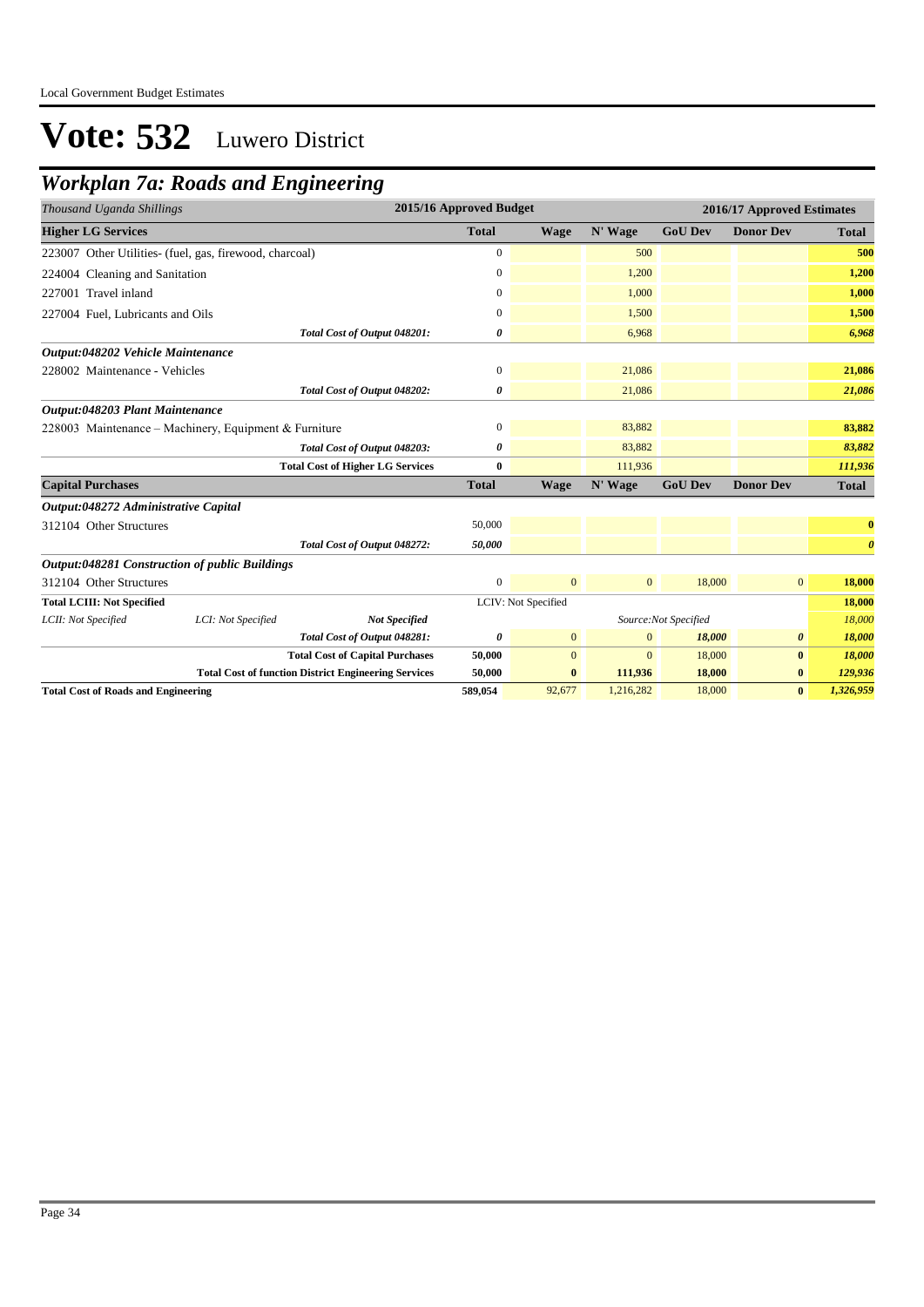### *Workplan 7b: Water*

#### **(i) Overview of Workplan Revenue and Expenditures**

| <b>UShs Thousand</b>                          |                           | 2015/16                        | 2016/17                   |
|-----------------------------------------------|---------------------------|--------------------------------|---------------------------|
|                                               | Approved<br><b>Budget</b> | <b>Outturn by</b><br>end March | Approved<br><b>Budget</b> |
| A: Breakdown of Workplan Revenues:            |                           |                                |                           |
| <b>Recurrent Revenues</b>                     | 78,930                    | 49,500                         | 49,885                    |
| <b>Locally Raised Revenues</b>                | 12,930                    | $\theta$                       | 10,000                    |
| Sector Conditional Grant (Non-Wage)           | 66,000                    | 49,500                         | 39,885                    |
| <b>Development Revenues</b>                   | 497,007                   | 491,507                        | 651,135                   |
| Development Grant                             | 475,007                   | 475,007                        | 629,135                   |
| <b>Transitional Development Grant</b>         | 22,000                    | 16,500                         | 22,000                    |
| <b>Total Revenues</b>                         | 575,937                   | 541,007                        | 701,020                   |
| <b>B: Breakdown of Workplan Expenditures:</b> |                           |                                |                           |
| Recurrent Expenditure                         | 100,930                   | 26,330                         | 49,885                    |
| Wage                                          |                           | $\theta$                       | $\mathbf{0}$              |
| Non Wage                                      | 100,930                   | 26,330                         | 49,885                    |
| Development Expenditure                       | 475,007                   | 285,426                        | 651,135                   |
| Domestic Development                          | 475,007                   | 285426.165                     | 651,135                   |
| Donor Development                             |                           | $\Omega$                       | $\Omega$                  |
| <b>Total Expenditure</b>                      | 575,937                   | 311,756                        | 701,020                   |

#### **(ii) Details of Workplan Revenues and Expenditures**

#### *Expenditure Details for Workplan 7b: Water*

#### **LG Function 0981 Rural Water Supply and Sanitation**

| Thousand Uganda Shillings                                      | 2015/16 Approved Budget |      |                |                | 2016/17 Approved Estimates |              |
|----------------------------------------------------------------|-------------------------|------|----------------|----------------|----------------------------|--------------|
| <b>Higher LG Services</b>                                      | <b>Total</b>            | Wage | N' Wage        | <b>GoU Dev</b> | <b>Donor Dev</b>           | <b>Total</b> |
| Output:098101 Operation of the District Water Office           |                         |      |                |                |                            |              |
| 211103 Allowances                                              | 2,000                   |      |                |                |                            | $\bf{0}$     |
| 211104 Statutory salaries                                      | 180                     |      |                |                |                            | $\bf{0}$     |
| 221002 Workshops and Seminars                                  | $\theta$                |      | 12,000         |                |                            | 12,000       |
| 221007 Books, Periodicals & Newspapers                         | 1,000                   |      | 2,000          |                |                            | 2,000        |
| 221009 Welfare and Entertainment                               | 4,000                   |      |                |                |                            | $\bf{0}$     |
| 221012 Small Office Equipment                                  | 3,000                   |      |                |                |                            | $\bf{0}$     |
| 221014 Bank Charges and other Bank related costs               | 600                     |      |                |                |                            | $\bf{0}$     |
| 222003 Information and communications technology (ICT)         | 2,000                   |      |                |                |                            | $\bf{0}$     |
| 223005 Electricity                                             | 1.300                   |      |                |                |                            | $\bf{0}$     |
| 223006 Water                                                   | 500                     |      |                |                |                            | $\bf{0}$     |
| 227001 Travel inland                                           | $\overline{0}$          |      | 6,000          |                |                            | 6,000        |
| 227004 Fuel, Lubricants and Oils                               | 19.931                  |      | $\overline{0}$ |                |                            | $\bf{0}$     |
| 228002 Maintenance - Vehicles                                  | 1.669                   |      | 2,085          |                |                            | 2,085        |
| Total Cost of Output 098101:                                   | 36,180                  |      | 22,085         |                |                            | 22,085       |
| Output:098102 Supervision, monitoring and coordination         |                         |      |                |                |                            |              |
| 211103 Allowances                                              | 2,000                   |      |                |                |                            | $\bf{0}$     |
| 227001 Travel inland                                           | 32,313                  |      | 27,800         |                |                            | 27,800       |
| 227004 Fuel, Lubricants and Oils                               | $\mathbf{0}$            |      |                | 35,100         |                            | 35,100       |
| Total Cost of Output 098102:                                   | 34,313                  |      | 27,800         | 35,100         |                            | 62,900       |
| Output:098103 Support for O&M of district water and sanitation |                         |      |                |                |                            |              |
| 221002 Workshops and Seminars                                  | 9,982                   |      |                | 30,000         |                            | 30,000       |
| 227004 Fuel, Lubricants and Oils                               | $\boldsymbol{0}$        |      |                | 20,000         |                            | 20,000       |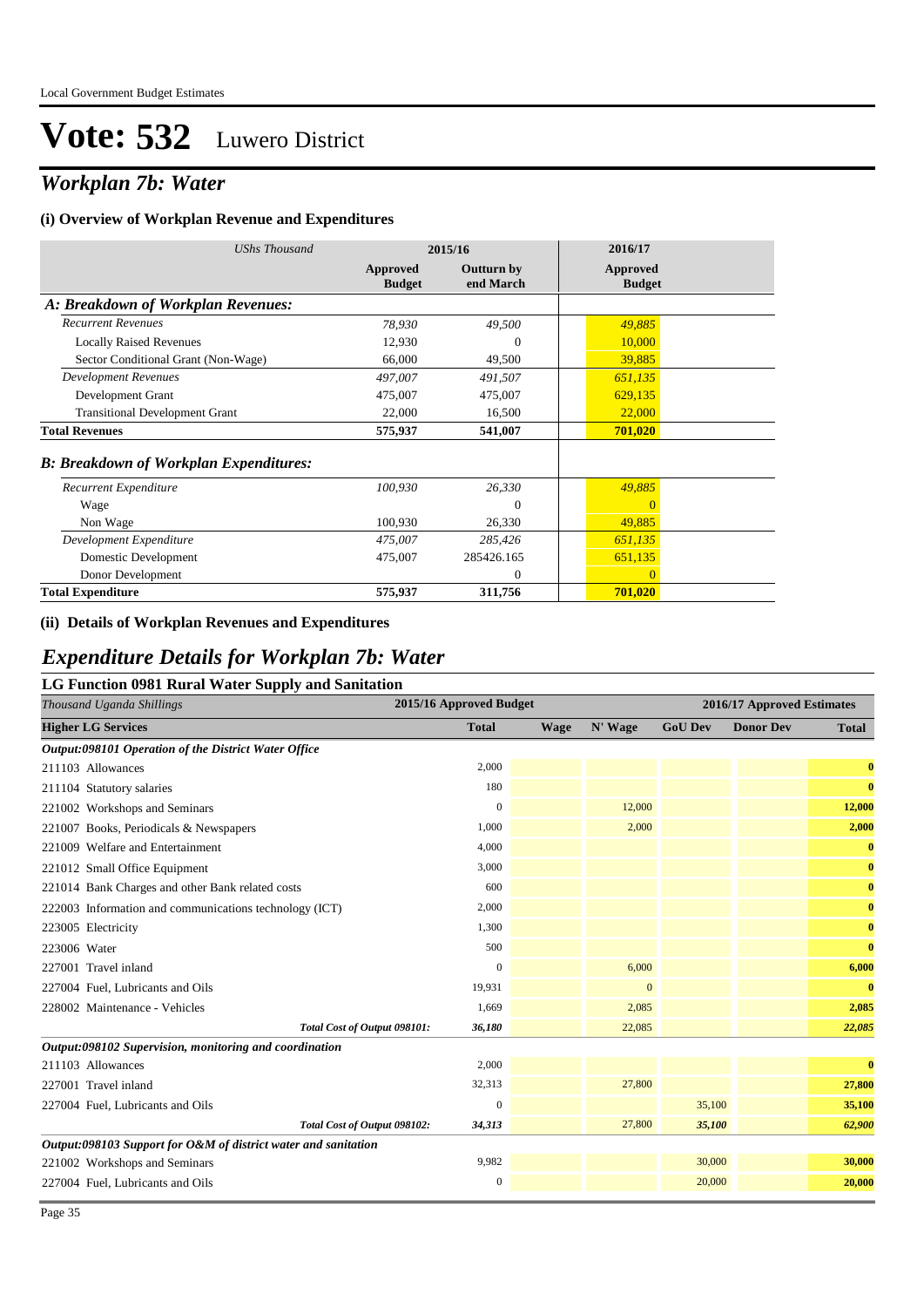#### *Workplan 7b: Water*

| Thousand Uganda Shillings                                    |                                         |                                                                                                | 2015/16 Approved Budget |                  |                  |                                                                                        | 2016/17 Approved Estimates |                       |
|--------------------------------------------------------------|-----------------------------------------|------------------------------------------------------------------------------------------------|-------------------------|------------------|------------------|----------------------------------------------------------------------------------------|----------------------------|-----------------------|
| <b>Higher LG Services</b>                                    |                                         |                                                                                                | <b>Total</b>            | Wage             | N' Wage          | <b>GoU Dev</b>                                                                         | <b>Donor Dev</b>           | Total                 |
| 228001 Maintenance - Civil                                   |                                         |                                                                                                | $\boldsymbol{0}$        |                  |                  | 27,336                                                                                 |                            | 27,336                |
|                                                              |                                         | Total Cost of Output 098103:                                                                   | 9,982                   |                  |                  | 77,336                                                                                 |                            | 77,336                |
| <b>Output:098104 Promotion of Community Based Management</b> |                                         |                                                                                                |                         |                  |                  |                                                                                        |                            |                       |
| 211103 Allowances                                            |                                         |                                                                                                | 2,228                   |                  |                  |                                                                                        |                            | $\bf{0}$              |
| 221002 Workshops and Seminars                                |                                         |                                                                                                | 8,641                   |                  |                  |                                                                                        |                            | $\bf{0}$              |
| 227004 Fuel, Lubricants and Oils                             |                                         |                                                                                                | 14,667                  |                  |                  | 47,729                                                                                 |                            | 47,729                |
|                                                              |                                         | Total Cost of Output 098104:                                                                   | 25,536                  |                  |                  | 47,729                                                                                 |                            | 47,729                |
| Output:098105 Promotion of Sanitation and Hygiene            |                                         |                                                                                                |                         |                  |                  |                                                                                        |                            |                       |
| 211103 Allowances                                            |                                         |                                                                                                | 2,000                   |                  |                  |                                                                                        |                            | $\bf{0}$              |
| 221002 Workshops and Seminars                                |                                         |                                                                                                | 8,641                   |                  |                  |                                                                                        |                            | $\bf{0}$              |
|                                                              |                                         |                                                                                                | $\boldsymbol{0}$        |                  |                  | 2,000                                                                                  |                            |                       |
| 221009 Welfare and Entertainment                             |                                         |                                                                                                |                         |                  |                  |                                                                                        |                            | 2,000                 |
| 221010 Special Meals and Drinks                              |                                         |                                                                                                | 3,903                   |                  |                  |                                                                                        |                            | $\bf{0}$              |
| 221011 Printing, Stationery, Photocopying and Binding        |                                         |                                                                                                | 803                     |                  |                  | 2,000                                                                                  |                            | 2,000                 |
| 227001 Travel inland                                         |                                         |                                                                                                | 14,212                  |                  |                  | 10,000                                                                                 |                            | 10,000                |
| 227004 Fuel, Lubricants and Oils                             |                                         |                                                                                                | 20,652                  |                  |                  | 8,000                                                                                  |                            | 8,000                 |
|                                                              |                                         | Total Cost of Output 098105:                                                                   | 50,210                  |                  |                  | 22,000                                                                                 |                            | 22,000                |
|                                                              |                                         | <b>Total Cost of Higher LG Services</b>                                                        | 156,221                 |                  | 49,885           | 182,165                                                                                |                            | 232,050               |
| <b>Capital Purchases</b>                                     |                                         |                                                                                                | Total                   | <b>Wage</b>      | N' Wage          | <b>GoU</b> Dev                                                                         | <b>Donor Dev</b>           | Total                 |
| Output:098182 Shallow well construction                      |                                         |                                                                                                |                         |                  |                  |                                                                                        |                            |                       |
| 312104 Other Structures                                      |                                         |                                                                                                | 95,715                  | $\mathbf{0}$     | $\mathbf{0}$     | $\boldsymbol{0}$                                                                       | $\mathbf{0}$               | $\bf{0}$              |
|                                                              |                                         | Total Cost of Output 098182:                                                                   | 95,715                  | $\overline{0}$   | $\overline{0}$   | 0                                                                                      | $\boldsymbol{\theta}$      | $\boldsymbol{\theta}$ |
| Output:098183 Borehole drilling and rehabilitation           |                                         |                                                                                                |                         |                  |                  |                                                                                        |                            |                       |
| 312104 Other Structures                                      |                                         |                                                                                                | 215,000                 | $\overline{0}$   | $\mathbf{0}$     | 438,970                                                                                | $\mathbf{0}$               | 438,970               |
| <b>Total LCIII: Bamunanika</b>                               |                                         |                                                                                                |                         | LCIV: Bamunanika |                  |                                                                                        |                            | 22,000                |
| LCII: Kiteme                                                 | LCI: ndyalumu                           | Drilling of adeep borehole at ndyalumu                                                         |                         |                  |                  | Source: Conditional transfer for Rural Wa                                              |                            | 22,000                |
| Total LCIII: Kalagala                                        |                                         |                                                                                                |                         | LCIV: Bamunanika |                  |                                                                                        |                            | 22,000                |
| LCII: Busoke                                                 | LCI: Busoke                             | Drilling of adeep borehole at Busoke                                                           |                         |                  |                  | Source: Conditional transfer for Rural Wa                                              |                            | 22,000                |
| <b>Total LCIII: Kamira</b>                                   |                                         |                                                                                                |                         | LCIV: Bamunanika |                  |                                                                                        |                            | 65,485                |
| LCII: katagwe                                                | LCI: Not Specified                      | Total rehabilitation of 30boreholes at selected sites                                          |                         |                  |                  | Source: Conditional transfer for Rural Wa                                              |                            | 43,485                |
| LCII: katagwe                                                | LCI: kyajagali                          | Drilling of adeep borehole at kyajagali                                                        |                         |                  |                  | Source: Conditional transfer for Rural Wa                                              |                            | 22,000                |
| <b>Total LCIII: Kikyusa</b>                                  |                                         |                                                                                                |                         | LCIV: Bamunanika |                  |                                                                                        |                            | 44,000                |
| LCII: Kibengo                                                | LCI: kibengo                            | Drilling of adeep borehole at kibengo                                                          |                         |                  |                  | Source: Conditional transfer for Rural Wa                                              |                            | 22,000                |
| LCII: Kiziba                                                 | LCI: Not Specified                      | Drilling of adeep borehole at Kanjuki, kamira sub co Source: Conditional transfer for Rural Wa |                         |                  |                  |                                                                                        |                            | 22,000                |
| <b>Total LCIII: Zirobwe</b>                                  |                                         |                                                                                                |                         | LCIV: Bamunanika |                  |                                                                                        |                            | 66,000                |
| LCII: Kyetume                                                | LCI: wabitungulu town                   | Drilling of adeep borehole at wabitungulu town                                                 |                         |                  |                  | Source: Conditional transfer for Rural Wa                                              |                            | 22,000                |
| LCII: Kyetume<br>LCII: Kyetume                               | LCI: Kalwe Kastam<br>LCI: kawanda Maajo | Drilling of adeep borehole at kalwe-kastam<br>Drilling of adeep borehole at kawanda Maajo      |                         |                  |                  | Source: Conditional transfer for Rural Wa<br>Source: Conditional transfer for Rural Wa |                            | 22,000<br>22,000      |
| <b>Total LCIII: Butuntumula</b>                              |                                         |                                                                                                |                         | LCIV: Katikamu   |                  |                                                                                        |                            | 131,485               |
| LCII: Bamugolode                                             | LCI: Kibike                             | Drilling of a deep Bore hole at Kibike                                                         |                         |                  |                  | Source: Conditional transfer for Rural Wa                                              |                            | 22,000                |
| LCII: Bamugolode                                             | LCI: kiiya                              | drilling of adeep borehole at kiiya                                                            |                         |                  |                  | Source: Conditional transfer for Rural Wa                                              |                            | 22,000                |
| LCII: Kakabala                                               | LCI: Not Specified                      | rehabilitatio of boreholes at selected sites                                                   |                         |                  |                  | Source: Conditional transfer for Rural Wa                                              |                            | 43,485                |
| LCII: Kakinzi                                                | LCI: Nalongo                            | Drilling of adeep borehole at kibengo                                                          |                         |                  |                  | Source: Development Grant                                                              |                            | 22,000                |
| LCII: Kalwanga                                               | LCI: Kalwanga                           | Drilling of adeep borehole at kalwanga                                                         |                         |                  |                  | Source: Conditional transfer for Rural Wa                                              |                            | 22,000                |
| Total LCIII: Katikamu                                        |                                         |                                                                                                |                         | LCIV: Katikamu   |                  |                                                                                        |                            | 22,000                |
| LCII: Bukeeka                                                | LCI: Kanvike                            | Drilling of adeep borehole at kanyike                                                          |                         |                  |                  | Source: Conditional transfer for Rural Wa                                              |                            | 22,000                |
| <b>Total LCIII: Luwero</b>                                   |                                         |                                                                                                |                         | LCIV: Katikamu   |                  |                                                                                        |                            | 22,000                |
| LCII: Kabakedi                                               | LCI: Lwoji                              | Lwogi Kabakedi                                                                                 |                         |                  |                  | Source: Conditional transfer for Rural Wa                                              |                            | 22,000                |
| <b>Total LCIII: Makulubita</b>                               |                                         |                                                                                                |                         | LCIV: Katikamu   |                  |                                                                                        |                            | 44,000                |
| LCII: Kagogo                                                 | LCI: Buligwe                            | Drilling of adeep borehole at buligwe                                                          |                         |                  |                  | Source: Conditional transfer for Rural Wa                                              |                            | 22,000                |
| LCII: Kangave                                                | LCI: Not Specified                      | Drilling of adeep borehole at kibuzi                                                           |                         |                  |                  | Source: Conditional transfer for Rural Wa                                              |                            | 22,000                |
|                                                              |                                         | Total Cost of Output 098183:                                                                   | 215,000                 | $\bf{0}$         | $\boldsymbol{0}$ | 438,970                                                                                | $\boldsymbol{\theta}$      | 438,970               |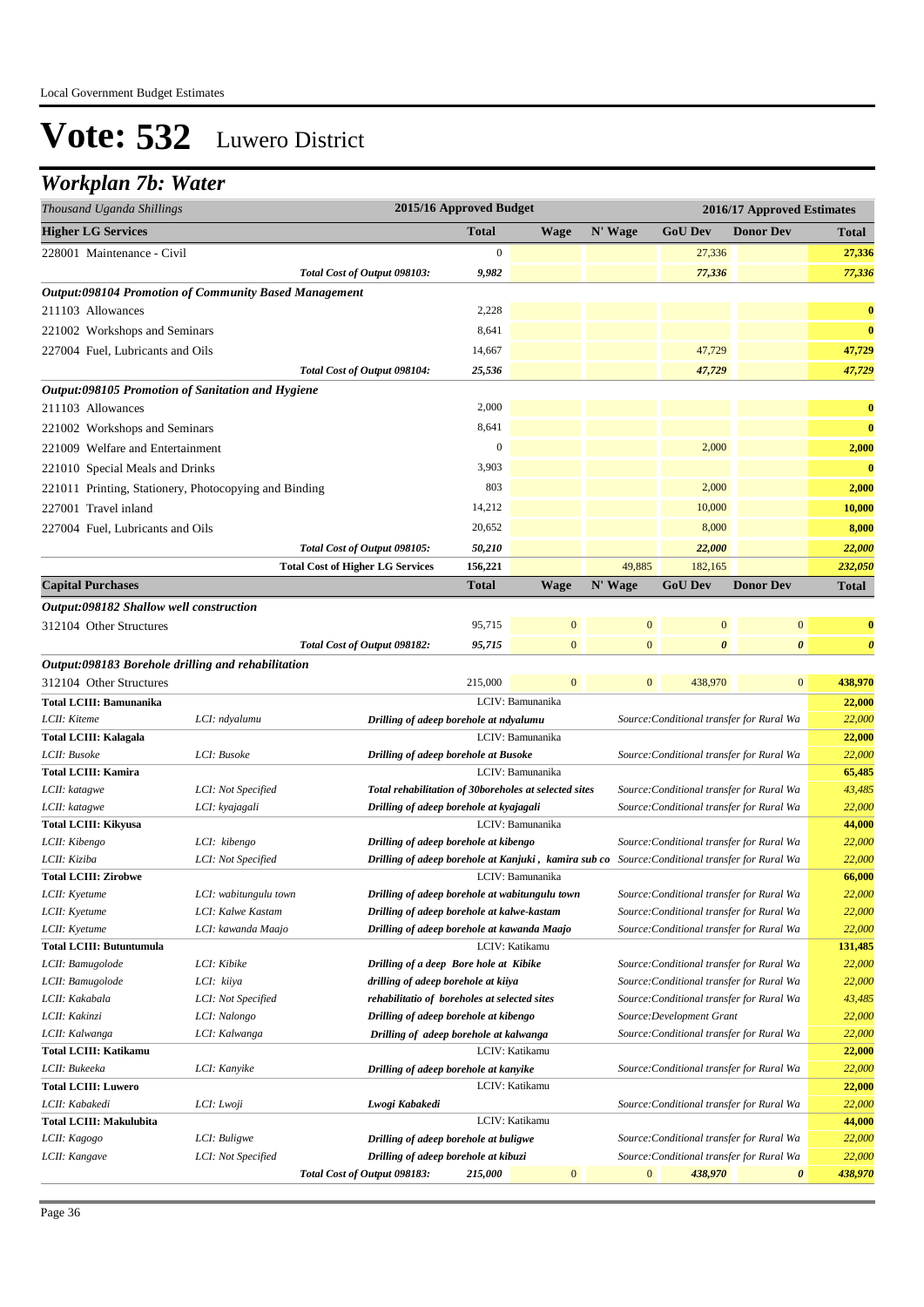#### *Workplan 7b: Water*

| Thousand Uganda Shillings                               |                                                                 |                                                                 | 2015/16 Approved Budget |                  |                | 2016/17 Approved Estimates |                            |                       |  |
|---------------------------------------------------------|-----------------------------------------------------------------|-----------------------------------------------------------------|-------------------------|------------------|----------------|----------------------------|----------------------------|-----------------------|--|
| <b>Capital Purchases</b>                                |                                                                 |                                                                 | <b>Total</b>            | <b>Wage</b>      | N' Wage        | <b>GoU Dev</b>             | <b>Donor Dev</b>           | <b>Total</b>          |  |
| Output:098184 Construction of piped water supply system |                                                                 |                                                                 |                         |                  |                |                            |                            |                       |  |
| 312104 Other Structures                                 |                                                                 |                                                                 | $\mathbf{0}$            | $\overline{0}$   | $\mathbf{0}$   | 30,000                     | $\overline{0}$             | 30,000                |  |
| <b>Total LCIII: Kikyusa</b>                             |                                                                 |                                                                 |                         | LCIV: Bamunanika |                |                            |                            | 30,000                |  |
| LCII: Wabusana                                          | LCI: Buzibwera                                                  | Solar powered system                                            |                         |                  |                | Source: Development Grant  |                            | 30,000                |  |
|                                                         |                                                                 | Total Cost of Output 098184:                                    | 0                       | $\mathbf{0}$     | $\overline{0}$ | 30,000                     | 0                          | 30,000                |  |
|                                                         |                                                                 | <b>Total Cost of Capital Purchases</b>                          | 310,715                 | $\mathbf{0}$     | $\mathbf{0}$   | 468,970                    | $\bf{0}$                   | 468,970               |  |
|                                                         | <b>Total Cost of function Rural Water Supply and Sanitation</b> |                                                                 | 466,937                 | $\bf{0}$         | 49,885         | 651,135                    | $\bf{0}$                   | 701,020               |  |
| LG Function 0982 Urban Water Supply and Sanitation      |                                                                 |                                                                 |                         |                  |                |                            |                            |                       |  |
| Thousand Uganda Shillings                               |                                                                 |                                                                 | 2015/16 Approved Budget |                  |                |                            | 2016/17 Approved Estimates |                       |  |
| <b>Higher LG Services</b>                               |                                                                 |                                                                 | <b>Total</b>            | Wage             | N' Wage        | <b>GoU Dev</b>             | <b>Donor Dev</b>           | <b>Total</b>          |  |
| Output:098203 Support for O&M of urban water facilities |                                                                 |                                                                 |                         |                  |                |                            |                            |                       |  |
| 228004 Maintenance – Other                              |                                                                 |                                                                 | 66,000                  |                  |                |                            |                            | $\bf{0}$              |  |
|                                                         |                                                                 | Total Cost of Output 098203:                                    | 66,000                  |                  |                |                            |                            | $\boldsymbol{\theta}$ |  |
|                                                         |                                                                 | <b>Total Cost of Higher LG Services</b>                         | 66,000                  |                  |                |                            |                            | $\boldsymbol{\theta}$ |  |
|                                                         |                                                                 | <b>Total Cost of function Urban Water Supply and Sanitation</b> | 66,000                  |                  |                |                            |                            | $\theta$              |  |
| <b>Total Cost of Water</b>                              |                                                                 |                                                                 | 532,937                 | $\overline{0}$   | 49,885         | 651,135                    | $\mathbf{0}$               | 701,020               |  |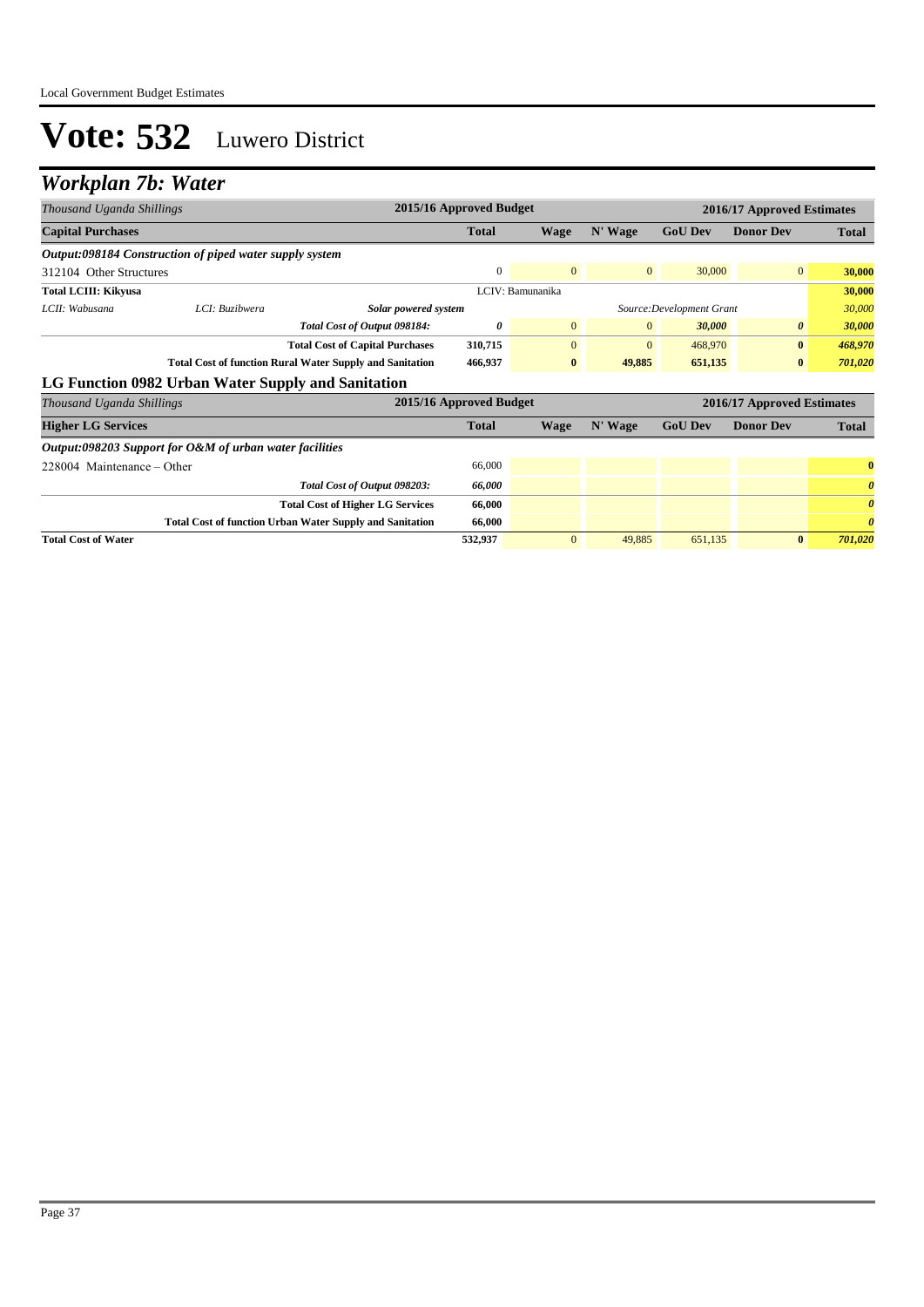### *Workplan 8: Natural Resources*

#### **(i) Overview of Workplan Revenue and Expenditures**

| UShs Thousand                                 | 2015/16                   |                         | 2016/17                   |
|-----------------------------------------------|---------------------------|-------------------------|---------------------------|
|                                               | Approved<br><b>Budget</b> | Outturn by<br>end March | Approved<br><b>Budget</b> |
| A: Breakdown of Workplan Revenues:            |                           |                         |                           |
| <b>Recurrent Revenues</b>                     | 166,903                   | 120,160                 | 162,662                   |
| District Unconditional Grant (Non-Wage)       | 10,000                    | 6,000                   | 5,000                     |
| District Unconditional Grant (Wage)           | 127,845                   | 102,558                 | 127,845                   |
| <b>Locally Raised Revenues</b>                | 20,000                    | 4,809                   | 20,000                    |
| Sector Conditional Grant (Non-Wage)           | 9,058                     | 6,794                   | 9,818                     |
| <b>Total Revenues</b>                         | 166,903                   | 120,160                 | 162,662                   |
| <b>B: Breakdown of Workplan Expenditures:</b> |                           |                         |                           |
| Recurrent Expenditure                         | 166,903                   | 114,021                 | 162,662                   |
| Wage                                          | 127,845                   | 102,558                 | 127,845                   |
| Non Wage                                      | 39,058                    | 11,464                  | 34,818                    |
| Development Expenditure                       | 0                         | 0                       | $\theta$                  |
| Domestic Development                          |                           | $\Omega$                | $\Omega$                  |
| Donor Development                             |                           | $\Omega$                | $\Omega$                  |
| <b>Total Expenditure</b>                      | 166,903                   | 114,021                 | 162,662                   |

#### **(ii) Details of Workplan Revenues and Expenditures**

### *Expenditure Details for Workplan 8: Natural Resources*

#### **LG Function 0983 Natural Resources Management**

| Thousand Uganda Shillings                                                                     | 2015/16 Approved Budget |             | 2016/17 Approved Estimates |                |                  |              |
|-----------------------------------------------------------------------------------------------|-------------------------|-------------|----------------------------|----------------|------------------|--------------|
| <b>Higher LG Services</b>                                                                     | <b>Total</b>            | <b>Wage</b> | N' Wage                    | <b>GoU Dev</b> | <b>Donor Dev</b> | <b>Total</b> |
| Output:098301 District Natural Resource Management                                            |                         |             |                            |                |                  |              |
| 211101 General Staff Salaries                                                                 | 127,845                 | 127,845     |                            |                |                  | 127,845      |
| 221011 Printing, Stationery, Photocopying and Binding                                         | 400                     |             | 400                        |                |                  | 400          |
| 221012 Small Office Equipment                                                                 | $\theta$                |             | 600                        |                |                  | 600          |
| 221014 Bank Charges and other Bank related costs                                              | 150                     |             | 200                        |                |                  | 200          |
| 223005 Electricity                                                                            | $\overline{0}$          |             | 200                        |                |                  | 200          |
| 227001 Travel inland                                                                          | 950                     |             | 980                        |                |                  | 980          |
| 227004 Fuel, Lubricants and Oils                                                              | 1,500                   |             | 1,620                      |                |                  | 1,620        |
| 228002 Maintenance - Vehicles                                                                 | 3,000                   |             | 3,000                      |                |                  | 3,000        |
| Total Cost of Output 098301:                                                                  | 133,845                 | 127,845     | 7,000                      |                |                  | 134,845      |
| Output:098303 Tree Planting and Afforestation                                                 |                         |             |                            |                |                  |              |
| 227001 Travel inland                                                                          | 1,200                   |             | 400                        |                |                  | 400          |
| 227004 Fuel, Lubricants and Oils                                                              | 800                     |             | 600                        |                |                  | 600          |
| Total Cost of Output 098303:                                                                  | 2,000                   |             | 1,000                      |                |                  | 1,000        |
| Output:098304 Training in forestry management (Fuel Saving Technology, Water Shed Management) |                         |             |                            |                |                  |              |
| 227001 Travel inland                                                                          | $\mathbf{0}$            |             | 600                        |                |                  | 600          |
| 227004 Fuel, Lubricants and Oils                                                              | $\mathbf{0}$            |             | 400                        |                |                  | 400          |
| Total Cost of Output 098304:                                                                  | 0                       |             | 1,000                      |                |                  | 1,000        |
| Output:098305 Forestry Regulation and Inspection                                              |                         |             |                            |                |                  |              |
| 227001 Travel inland                                                                          | 600                     |             | 300                        |                |                  | 300          |
| 227004 Fuel, Lubricants and Oils                                                              | 1,200                   |             | 300                        |                |                  | 300          |
| 228002 Maintenance - Vehicles                                                                 | 1,200                   |             | 400                        |                |                  | 400          |
| Total Cost of Output 098305:                                                                  | 3,000                   |             | 1,000                      |                |                  | 1,000        |
| Output:098306 Community Training in Wetland management                                        |                         |             |                            |                |                  |              |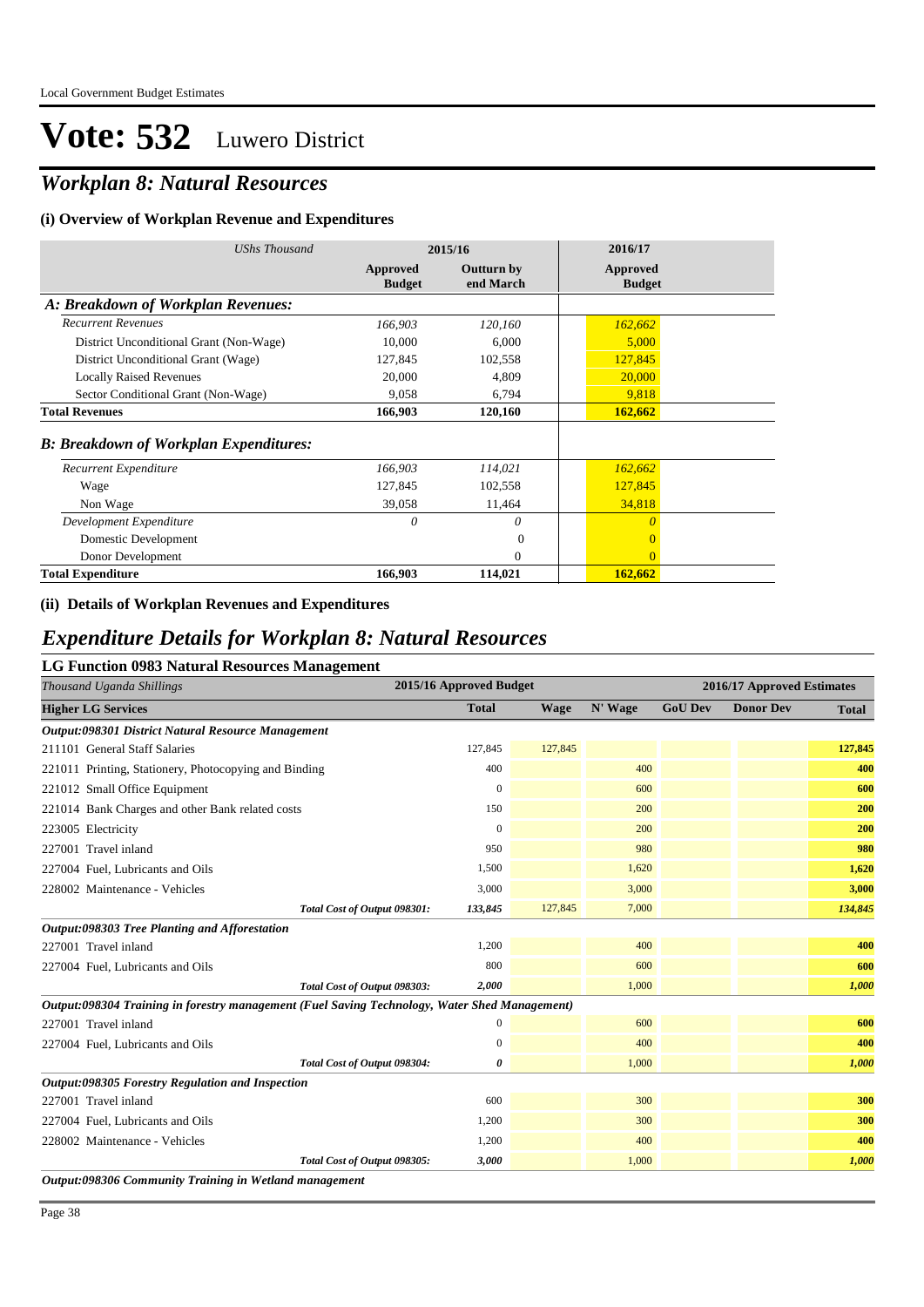### *Workplan 8: Natural Resources*

| Thousand Uganda Shillings                                                                     | 2015/16 Approved Budget<br>2016/17 Approved Estimates |             |         |                |                  |              |
|-----------------------------------------------------------------------------------------------|-------------------------------------------------------|-------------|---------|----------------|------------------|--------------|
| <b>Higher LG Services</b>                                                                     | <b>Total</b>                                          | <b>Wage</b> | N' Wage | <b>GoU Dev</b> | <b>Donor Dev</b> | <b>Total</b> |
| 221002 Workshops and Seminars                                                                 | 2,530                                                 |             |         |                |                  | $\bf{0}$     |
| 221010 Special Meals and Drinks                                                               | 230                                                   |             | 240     |                |                  | 240          |
| 221011 Printing, Stationery, Photocopying and Binding                                         | 520                                                   |             | 500     |                |                  | 500          |
| 221012 Small Office Equipment                                                                 | 396                                                   |             | 400     |                |                  | 400          |
| 222001 Telecommunications                                                                     | 200                                                   |             | 250     |                |                  | 250          |
| 223005 Electricity                                                                            | 70                                                    |             |         |                |                  | $\bf{0}$     |
| 227001 Travel inland                                                                          | 2,510                                                 |             | 2,400   |                |                  | 2,400        |
| 227004 Fuel, Lubricants and Oils                                                              | 2,602                                                 |             | 3,083   |                |                  | 3,083        |
| Total Cost of Output 098306:                                                                  | 9,058                                                 |             | 6,873   |                |                  | 6,873        |
| Output:098307 River Bank and Wetland Restoration                                              |                                                       |             |         |                |                  |              |
| 221002 Workshops and Seminars                                                                 | $\boldsymbol{0}$                                      |             | 2,945   |                |                  | 2,945        |
| Total Cost of Output 098307:                                                                  | 0                                                     |             | 2,945   |                |                  | 2,945        |
| Output:098308 Stakeholder Environmental Training and Sensitisation                            |                                                       |             |         |                |                  |              |
| 221010 Special Meals and Drinks                                                               | $\mathbf{0}$                                          |             | 280     |                |                  | 280          |
| 221011 Printing, Stationery, Photocopying and Binding                                         | $\mathbf{0}$                                          |             | 150     |                |                  | 150          |
| 221014 Bank Charges and other Bank related costs                                              | $\boldsymbol{0}$                                      |             | 30      |                |                  | 30           |
| 227001 Travel inland                                                                          | $\boldsymbol{0}$                                      |             | 500     |                |                  | 500          |
| 227004 Fuel, Lubricants and Oils                                                              | $\boldsymbol{0}$                                      |             | 40      |                |                  | 40           |
| Total Cost of Output 098308:                                                                  | $\boldsymbol{\theta}$                                 |             | 1,000   |                |                  | 1,000        |
| Output:098309 Monitoring and Evaluation of Environmental Compliance                           |                                                       |             |         |                |                  |              |
| 221011 Printing, Stationery, Photocopying and Binding                                         | 400                                                   |             | 300     |                |                  | 300          |
| 221012 Small Office Equipment                                                                 | 380                                                   |             | 400     |                |                  | 400          |
| 221014 Bank Charges and other Bank related costs                                              | 120                                                   |             | 50      |                |                  | 50           |
| 222001 Telecommunications                                                                     | $\mathbf{0}$                                          |             | 150     |                |                  | 150          |
| 223005 Electricity                                                                            | 100                                                   |             | 100     |                |                  | <b>100</b>   |
| 227001 Travel inland                                                                          | 1,000                                                 |             | 400     |                |                  | 400          |
| 227004 Fuel, Lubricants and Oils                                                              | 2,000                                                 |             | 600     |                |                  | 600          |
| Total Cost of Output 098309:                                                                  | 4,000                                                 |             | 2,000   |                |                  | 2,000        |
| Output:098310 Land Management Services (Surveying, Valuations, Tittling and lease management) |                                                       |             |         |                |                  |              |
| 221011 Printing, Stationery, Photocopying and Binding                                         | 1,000                                                 |             | 700     |                |                  | 700          |
| 221012 Small Office Equipment                                                                 | 300                                                   |             |         |                |                  | $\bf{0}$     |
| 221014 Bank Charges and other Bank related costs                                              | 500                                                   |             | 500     |                |                  | 500          |
| 222002 Postage and Courier                                                                    | 100                                                   |             | 100     |                |                  | <b>100</b>   |
| 223005 Electricity                                                                            | 900                                                   |             | 800     |                |                  | 800          |
| 223006 Water                                                                                  | 200                                                   |             | 200     |                |                  | 200          |
| 227001 Travel inland                                                                          | 1,500                                                 |             | 800     |                |                  | 800          |
| 227004 Fuel, Lubricants and Oils                                                              | 2,500                                                 |             | 900     |                |                  | 900          |
| Total Cost of Output 098310:                                                                  | 7,000                                                 |             | 4,000   |                |                  | 4,000        |
| Output:098311 Infrastruture Planning                                                          |                                                       |             |         |                |                  |              |
| 221010 Special Meals and Drinks                                                               | $\mathbf{0}$                                          |             | 800     |                |                  | 800          |
| 221012 Small Office Equipment                                                                 | $\mathbf{0}$                                          |             | 1,000   |                |                  | 1,000        |
| 221014 Bank Charges and other Bank related costs                                              | 200                                                   |             | 200     |                |                  | 200          |
| 222001 Telecommunications                                                                     | 50                                                    |             |         |                |                  | $\bf{0}$     |
| 227001 Travel inland                                                                          | 5,250                                                 |             | 4,000   |                |                  | 4,000        |
| 227004 Fuel, Lubricants and Oils                                                              | 2,500                                                 |             | 2,000   |                |                  | 2,000        |
| Total Cost of Output 098311:                                                                  | 8,000                                                 |             | 8,000   |                |                  | 8,000        |
| <b>Total Cost of Higher LG Services</b>                                                       | 166,903                                               | 127,845     | 34,818  |                |                  | 162,663      |
| <b>Total Cost of function Natural Resources Management</b>                                    | 166,903                                               | 127,845     | 34,818  |                |                  | 162,663      |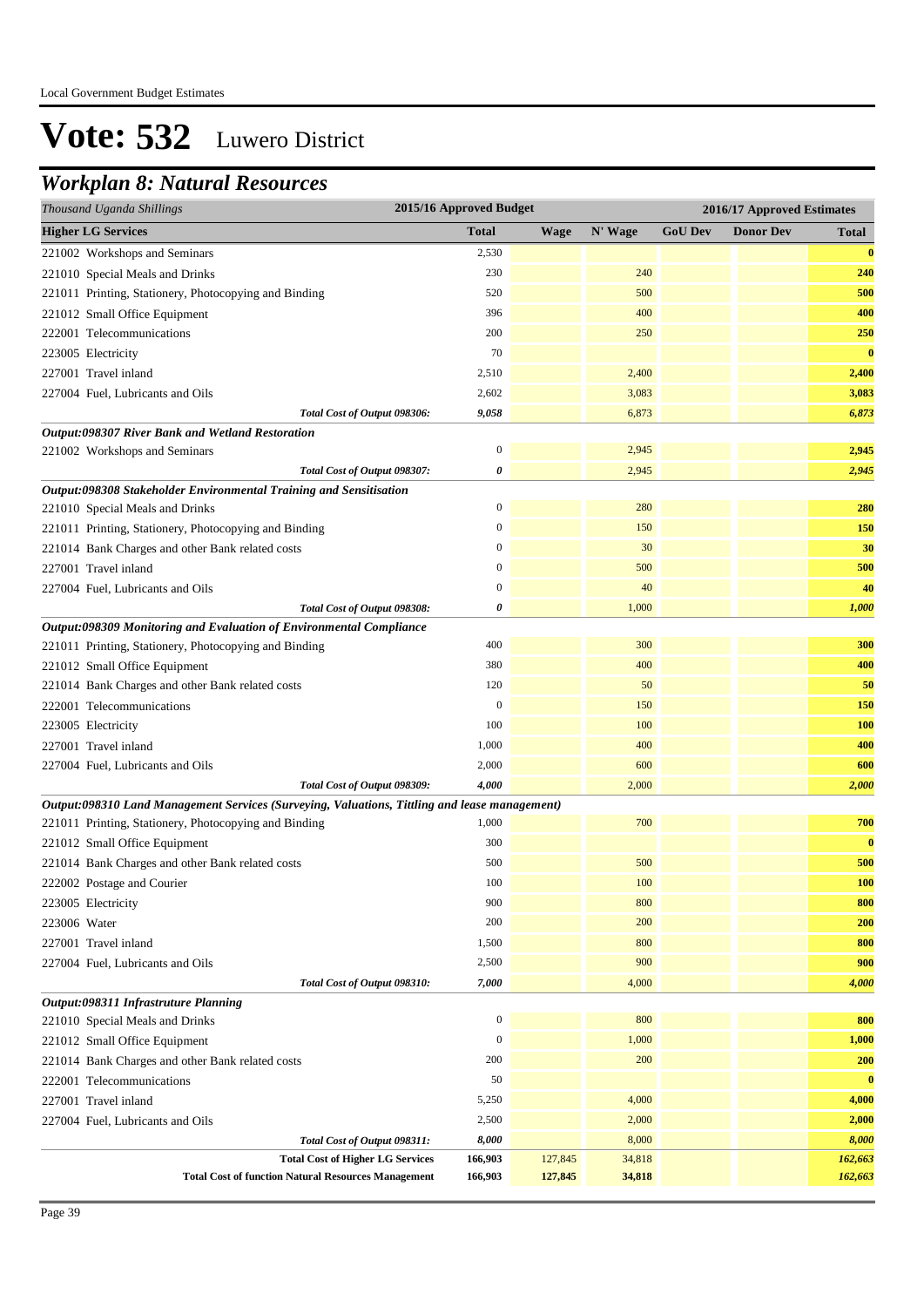## *Workplan 8: Natural Resources*

**Total Cost of Natural Resources 166,903** 127,845 34,818 *162,663*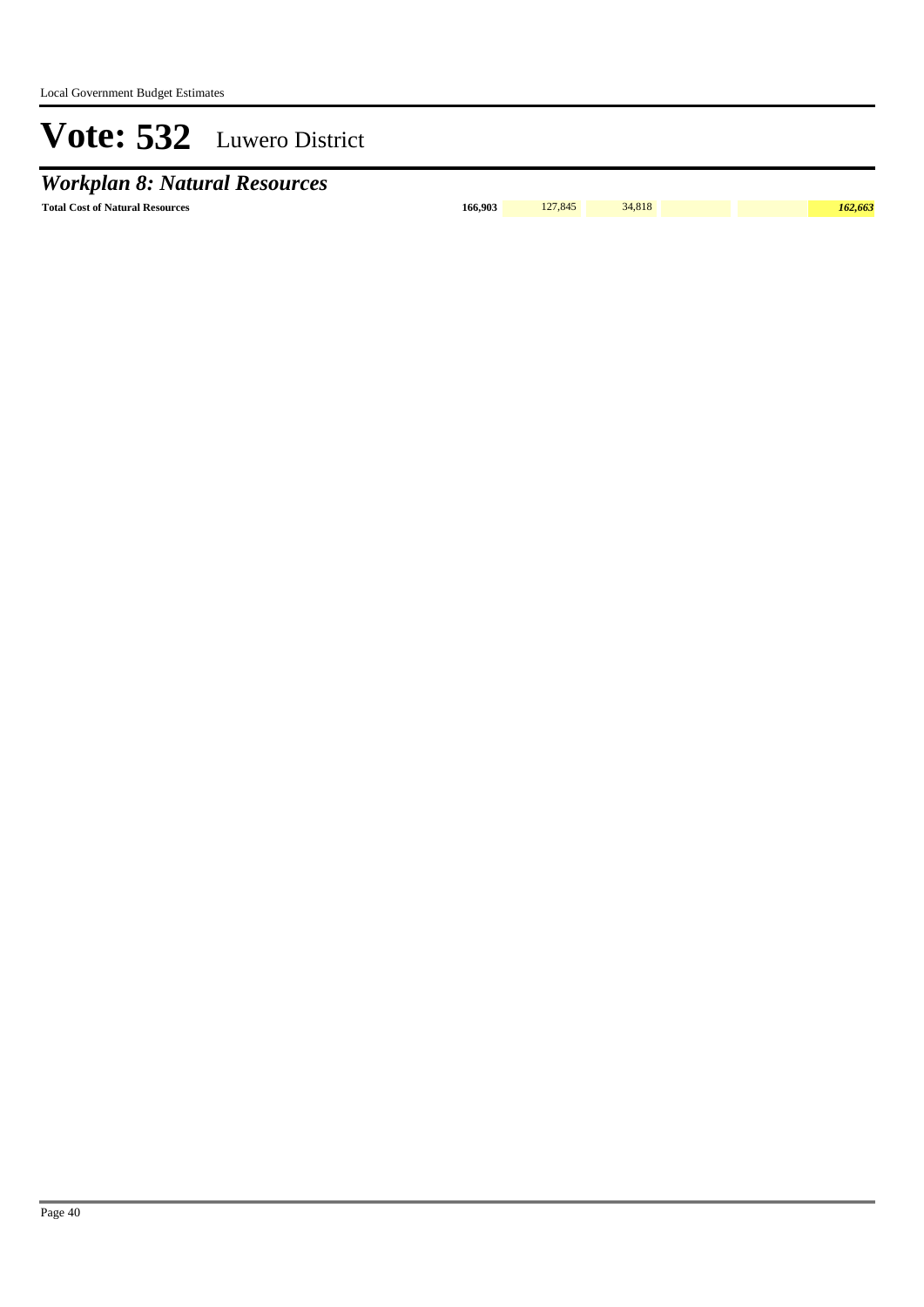### *Workplan 9: Community Based Services*

#### **(i) Overview of Workplan Revenue and Expenditures**

| <b>UShs Thousand</b>                                 | 2015/16                          |                                | 2016/17                   |
|------------------------------------------------------|----------------------------------|--------------------------------|---------------------------|
|                                                      | <b>Approved</b><br><b>Budget</b> | <b>Outturn by</b><br>end March | Approved<br><b>Budget</b> |
| A: Breakdown of Workplan Revenues:                   |                                  |                                |                           |
| <b>Recurrent Revenues</b>                            | 260,536                          | 188,237                        | 263,773                   |
| District Unconditional Grant (Non-Wage)              | 10,000                           | 5,608                          | 5,000                     |
| District Unconditional Grant (Wage)                  | 167,733                          | 123,608                        | 167,733                   |
| <b>Locally Raised Revenues</b>                       | 5,000                            | 670                            | 10,000                    |
| Sector Conditional Grant (Non-Wage)                  | 77,803                           | 58,352                         | 81,039                    |
| <b>Development Revenues</b>                          | 266.853                          | 5,781                          | 4,348                     |
| District Discretionary Development Equalization Gran | 5.781                            | 5.781                          |                           |
| Other Transfers from Central Government              | 261,072                          | $\Omega$                       |                           |
| <b>Transitional Development Grant</b>                |                                  | $\Omega$                       | 4,348                     |
| <b>Total Revenues</b>                                | 527,390                          | 194,018                        | 268,121                   |
| <b>B: Breakdown of Workplan Expenditures:</b>        |                                  |                                |                           |
| Recurrent Expenditure                                | 260,536                          | 188,237                        | 263,773                   |
| Wage                                                 | 167.733                          | 123,608                        | 167,733                   |
| Non Wage                                             | 92,803                           | 64,629                         | 96.039                    |
| Development Expenditure                              | 266,854                          | 5,762                          | 4,348                     |
| Domestic Development                                 | 266,854                          | 5761.798                       | 4,348                     |
| Donor Development                                    |                                  | $\theta$                       | $\Omega$                  |
| <b>Total Expenditure</b>                             | 527,390                          | 193,998                        | 268,121                   |

#### **(ii) Details of Workplan Revenues and Expenditures**

#### *Expenditure Details for Workplan 9: Community Based Services*

#### **LG Function 1081 Community Mobilisation and Empowerment**

| Thousand Uganda Shillings                                         | 2015/16 Approved Budget |             |         |                | 2016/17 Approved Estimates |              |  |  |
|-------------------------------------------------------------------|-------------------------|-------------|---------|----------------|----------------------------|--------------|--|--|
| <b>Higher LG Services</b>                                         | <b>Total</b>            | <b>Wage</b> | N' Wage | <b>GoU Dev</b> | <b>Donor Dev</b>           | <b>Total</b> |  |  |
| Output:108101 Operation of the Community Based Sevices Department |                         |             |         |                |                            |              |  |  |
| 211101 General Staff Salaries                                     | 167,733                 | 167,733     |         |                |                            | 167,733      |  |  |
| 211103 Allowances                                                 | 5,782                   |             |         |                |                            | $\bf{0}$     |  |  |
| 221002 Workshops and Seminars                                     | $\mathbf{0}$            |             | 7,600   |                |                            | 7,600        |  |  |
| 221009 Welfare and Entertainment                                  | 1,000                   |             | 1,000   |                |                            | 1,000        |  |  |
| 221010 Special Meals and Drinks                                   | 300                     |             |         |                |                            | $\bf{0}$     |  |  |
| 221011 Printing, Stationery, Photocopying and Binding             | $\mathbf{0}$            |             | 372     |                |                            | 372          |  |  |
| 221014 Bank Charges and other Bank related costs                  | 900                     |             |         |                |                            | $\bf{0}$     |  |  |
| 224006 Agricultural Supplies                                      | $\mathbf{0}$            |             | 38,064  |                |                            | 38,064       |  |  |
| 227001 Travel inland                                              | 800                     |             | 3,000   |                |                            | 3,000        |  |  |
| 227004 Fuel, Lubricants and Oils                                  | $\mathbf{0}$            |             | 1,299   |                |                            | 1,299        |  |  |
| Total Cost of Output 108101:                                      | 176,515                 | 167,733     | 51,335  |                |                            | 219,068      |  |  |
| Output:108102 Probation and Welfare Support                       |                         |             |         |                |                            |              |  |  |
| 221002 Workshops and Seminars                                     | $\Omega$                |             | 3,000   |                |                            | 3,000        |  |  |
| 227001 Travel inland                                              | 1,000                   |             | 1,040   |                |                            | 1,040        |  |  |
| 227004 Fuel, Lubricants and Oils                                  | 1,000                   |             | 2,000   |                |                            | 2,000        |  |  |
| 228002 Maintenance - Vehicles                                     | 2,000                   |             | 3,002   |                |                            | 3,002        |  |  |
| Total Cost of Output 108102:                                      | 4,000                   |             | 9,042   |                |                            | 9,042        |  |  |
| Output:108104 Community Development Services (HLG)                |                         |             |         |                |                            |              |  |  |
| 221002 Workshops and Seminars                                     | 4,854                   |             |         |                |                            | $\bf{0}$     |  |  |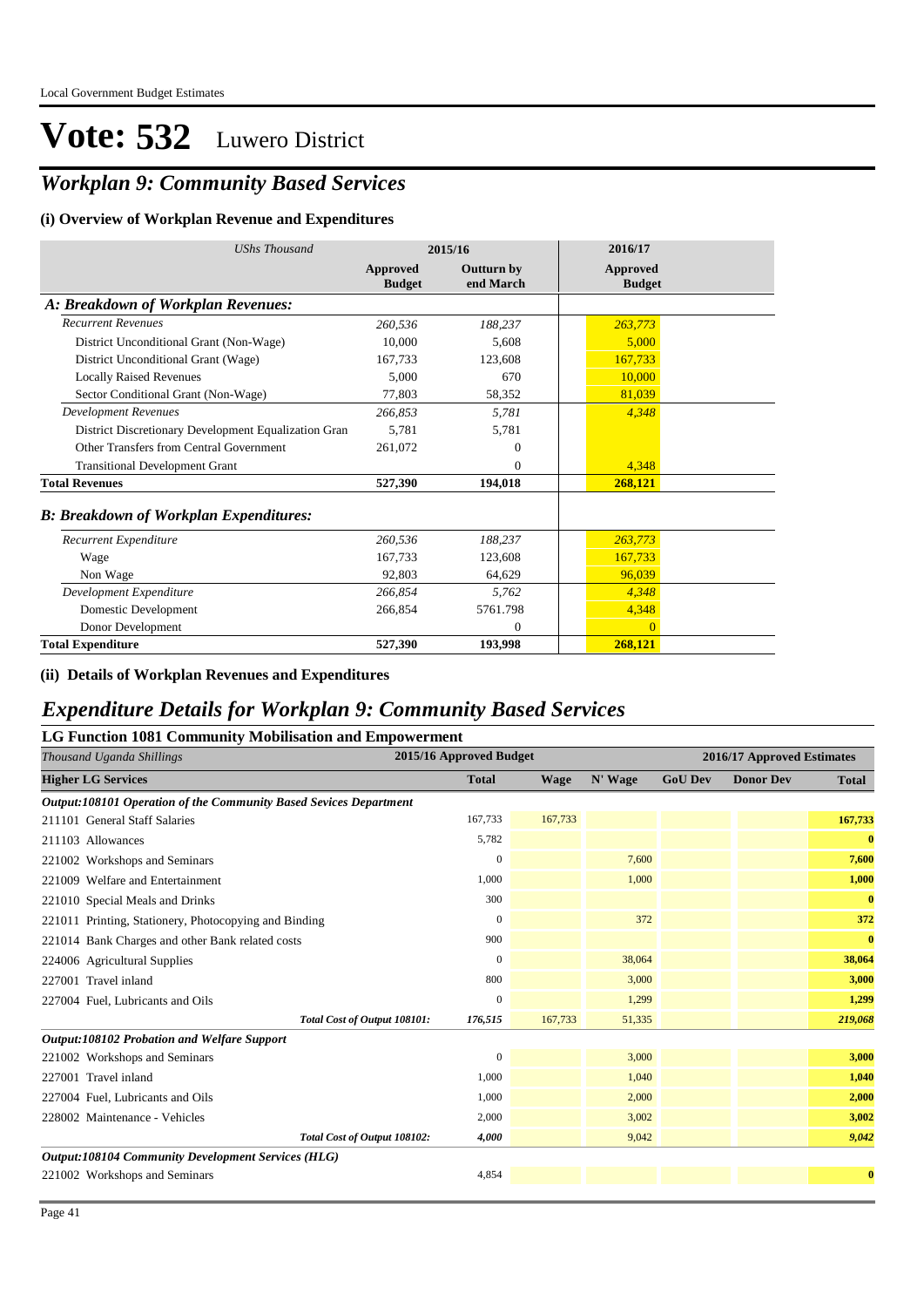### *Workplan 9: Community Based Services*

| Thousand Uganda Shillings                                | 2015/16 Approved Budget |             |                  | 2016/17 Approved Estimates |                  |                       |  |
|----------------------------------------------------------|-------------------------|-------------|------------------|----------------------------|------------------|-----------------------|--|
| <b>Higher LG Services</b>                                | <b>Total</b>            | <b>Wage</b> | N' Wage          | <b>GoU Dev</b>             | <b>Donor Dev</b> | <b>Total</b>          |  |
| 221008 Computer supplies and Information Technology (IT) | $\mathbf{0}$            |             | $\boldsymbol{0}$ | 4,348                      |                  | 4,348                 |  |
| Total Cost of Output 108104:                             | 4,854                   |             | $\boldsymbol{0}$ | 4,348                      |                  | 4,348                 |  |
| Output:108105 Adult Learning                             |                         |             |                  |                            |                  |                       |  |
| 221002 Workshops and Seminars                            | 5,699                   |             |                  |                            |                  | $\bf{0}$              |  |
| 221011 Printing, Stationery, Photocopying and Binding    | 620                     |             |                  |                            |                  | $\bf{0}$              |  |
| 221014 Bank Charges and other Bank related costs         | 150                     |             |                  |                            |                  | $\bf{0}$              |  |
| 227001 Travel inland                                     | 10,166                  |             |                  |                            |                  | $\bf{0}$              |  |
| 227004 Fuel, Lubricants and Oils                         | 2,482                   |             |                  |                            |                  | $\bf{0}$              |  |
| Total Cost of Output 108105:                             | 19,117                  |             |                  |                            |                  | $\boldsymbol{\theta}$ |  |
| Output:108107 Gender Mainstreaming                       |                         |             |                  |                            |                  |                       |  |
| 221002 Workshops and Seminars                            | 4,000                   |             | 3,000            |                            |                  | 3,000                 |  |
| Total Cost of Output 108107:                             | 4,000                   |             | 3,000            |                            |                  | 3,000                 |  |
| Output:108108 Children and Youth Services                |                         |             |                  |                            |                  |                       |  |
| 221002 Workshops and Seminars                            | 9,000                   |             |                  |                            |                  | $\bf{0}$              |  |
| 221011 Printing, Stationery, Photocopying and Binding    | 260                     |             |                  |                            |                  | $\bf{0}$              |  |
| 221014 Bank Charges and other Bank related costs         | 700                     |             |                  |                            |                  | $\bf{0}$              |  |
| 222003 Information and communications technology (ICT)   | 420                     |             |                  |                            |                  | $\bf{0}$              |  |
| 224006 Agricultural Supplies                             | 246,963                 |             |                  |                            |                  | $\bf{0}$              |  |
| 227001 Travel inland                                     | 1,888                   |             |                  |                            |                  | $\bf{0}$              |  |
| 227004 Fuel, Lubricants and Oils                         | 1,841                   |             |                  |                            |                  | $\bf{0}$              |  |
| Total Cost of Output 108108:                             | 261,072                 |             |                  |                            |                  | $\boldsymbol{\theta}$ |  |
| <b>Output:108109 Support to Youth Councils</b>           |                         |             |                  |                            |                  |                       |  |
| 211103 Allowances                                        | 1,093                   |             |                  |                            |                  | $\bf{0}$              |  |
| 221002 Workshops and Seminars                            | 4,078                   |             | 7,000            |                            |                  | 7,000                 |  |
| 221010 Special Meals and Drinks                          | $\mathbf{0}$            |             | 592              |                            |                  | 592                   |  |
| 221011 Printing, Stationery, Photocopying and Binding    | 300                     |             | 100              |                            |                  | <b>100</b>            |  |
| 227001 Travel inland                                     | 4,492                   |             | 4,467            |                            |                  | 4,467                 |  |
| 227004 Fuel, Lubricants and Oils                         | 1,000                   |             | 1,000            |                            |                  | 1,000                 |  |
| Total Cost of Output 108109:                             | 10,963                  |             | 13,159           |                            |                  | 13,159                |  |
| Output:108110 Support to Disabled and the Elderly        |                         |             |                  |                            |                  |                       |  |
| 221002 Workshops and Seminars                            | 3,291                   |             | 3,487            |                            |                  | 3,487                 |  |
| 221010 Special Meals and Drinks                          | 288                     |             |                  |                            |                  | $\bf{0}$              |  |
| 221011 Printing, Stationery, Photocopying and Binding    | 80                      |             |                  |                            |                  | $\bf{0}$              |  |
| 221014 Bank Charges and other Bank related costs         | 150                     |             |                  |                            |                  | $\bf{0}$              |  |
| 222001 Telecommunications                                | 20                      |             |                  |                            |                  | $\bf{0}$              |  |
| 224006 Agricultural Supplies                             | 32,765                  |             |                  |                            |                  | $\bf{0}$              |  |
| 227001 Travel inland                                     | 3,299                   |             |                  |                            |                  | $\bf{0}$              |  |
| Total Cost of Output 108110:                             | 39,894                  |             | 3,487            |                            |                  | 3,487                 |  |
| Output:108113 Labour dispute settlement                  |                         |             |                  |                            |                  |                       |  |
| 221002 Workshops and Seminars                            | $\boldsymbol{0}$        |             | 900              |                            |                  | 900                   |  |
| 221011 Printing, Stationery, Photocopying and Binding    | $\mathbf{0}$            |             | 480              |                            |                  | 480                   |  |
| 221012 Small Office Equipment                            | $\mathbf{0}$            |             | 340              |                            |                  | 340                   |  |
| 227001 Travel inland                                     | $\boldsymbol{0}$        |             | 4,300            |                            |                  | 4,300                 |  |
| 227004 Fuel, Lubricants and Oils                         | $\boldsymbol{0}$        |             | 3,022            |                            |                  | 3,022                 |  |
| Total Cost of Output 108113:                             | 0                       |             | 9,042            |                            |                  | 9,042                 |  |
| <b>Output:108114 Representation on Women's Councils</b>  |                         |             |                  |                            |                  |                       |  |
| 221002 Workshops and Seminars                            | 1,951                   |             | 6,974            |                            |                  | 6,974                 |  |
| 221010 Special Meals and Drinks                          | 588                     |             |                  |                            |                  | $\bf{0}$              |  |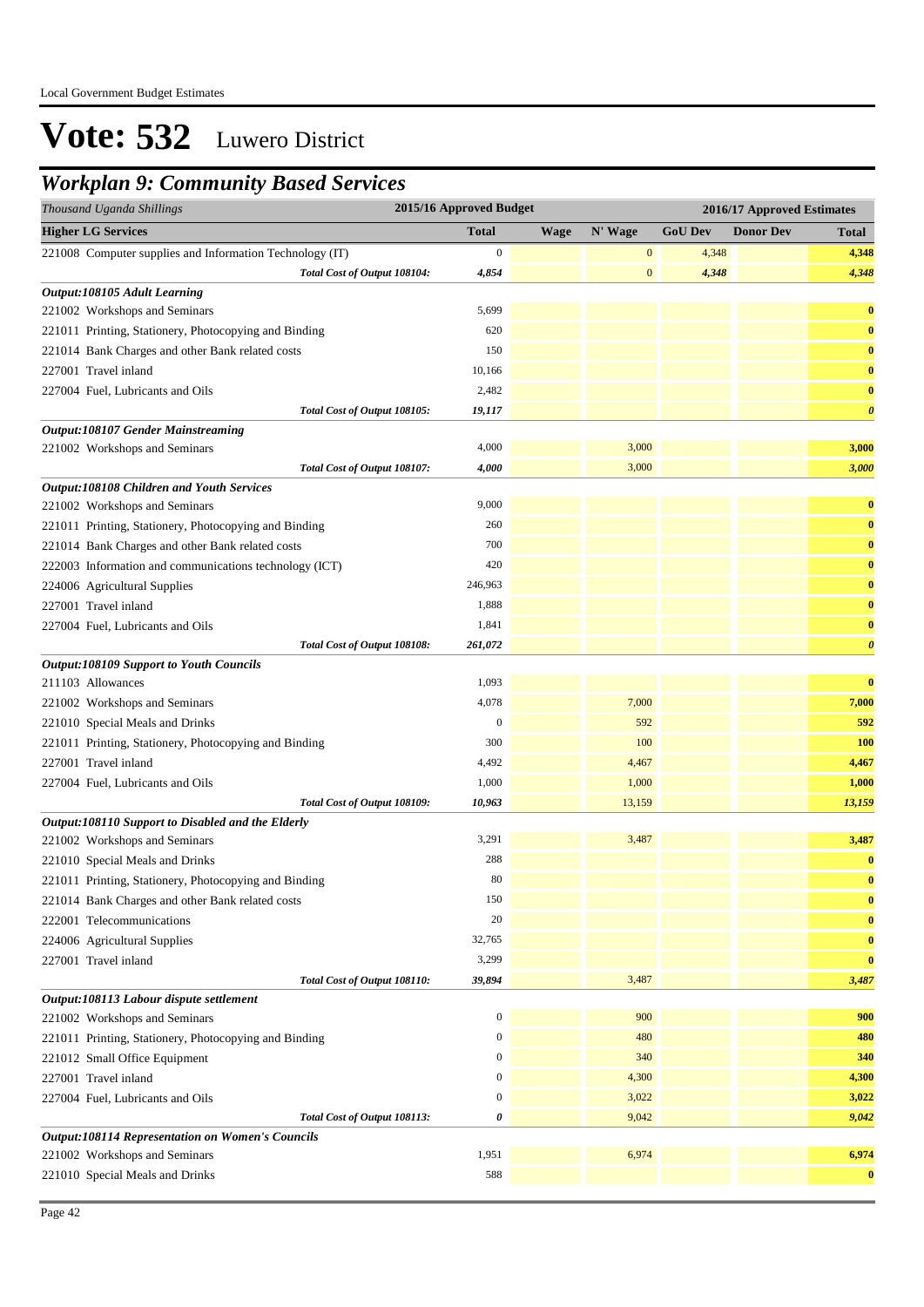## *Workplan 9: Community Based Services*

| 2015/16 Approved Budget<br>Thousand Uganda Shillings                 |              |         |         | 2016/17 Approved Estimates |                  |              |  |
|----------------------------------------------------------------------|--------------|---------|---------|----------------------------|------------------|--------------|--|
| <b>Higher LG Services</b>                                            | <b>Total</b> | Wage    | N' Wage | <b>GoU Dev</b>             | <b>Donor Dev</b> | <b>Total</b> |  |
| 221014 Bank Charges and other Bank related costs                     | 150          |         |         |                            |                  | $\bf{0}$     |  |
| 222001 Telecommunications                                            | 70           |         |         |                            |                  | $\mathbf{0}$ |  |
| 227001 Travel inland                                                 | 4,216        |         |         |                            |                  | $\mathbf{0}$ |  |
| Total Cost of Output 108114:                                         | 6,975        |         | 6.974   |                            |                  | 6,974        |  |
| <b>Total Cost of Higher LG Services</b>                              | 527.390      | 167,733 | 96,039  | 4,348                      |                  | 268,121      |  |
| <b>Total Cost of function Community Mobilisation and Empowerment</b> | 527,390      | 167,733 | 96,039  | 4,348                      |                  | 268,121      |  |
| <b>Total Cost of Community Based Services</b>                        | 527.390      | 167,733 | 96,039  | 4.348                      |                  | 268,121      |  |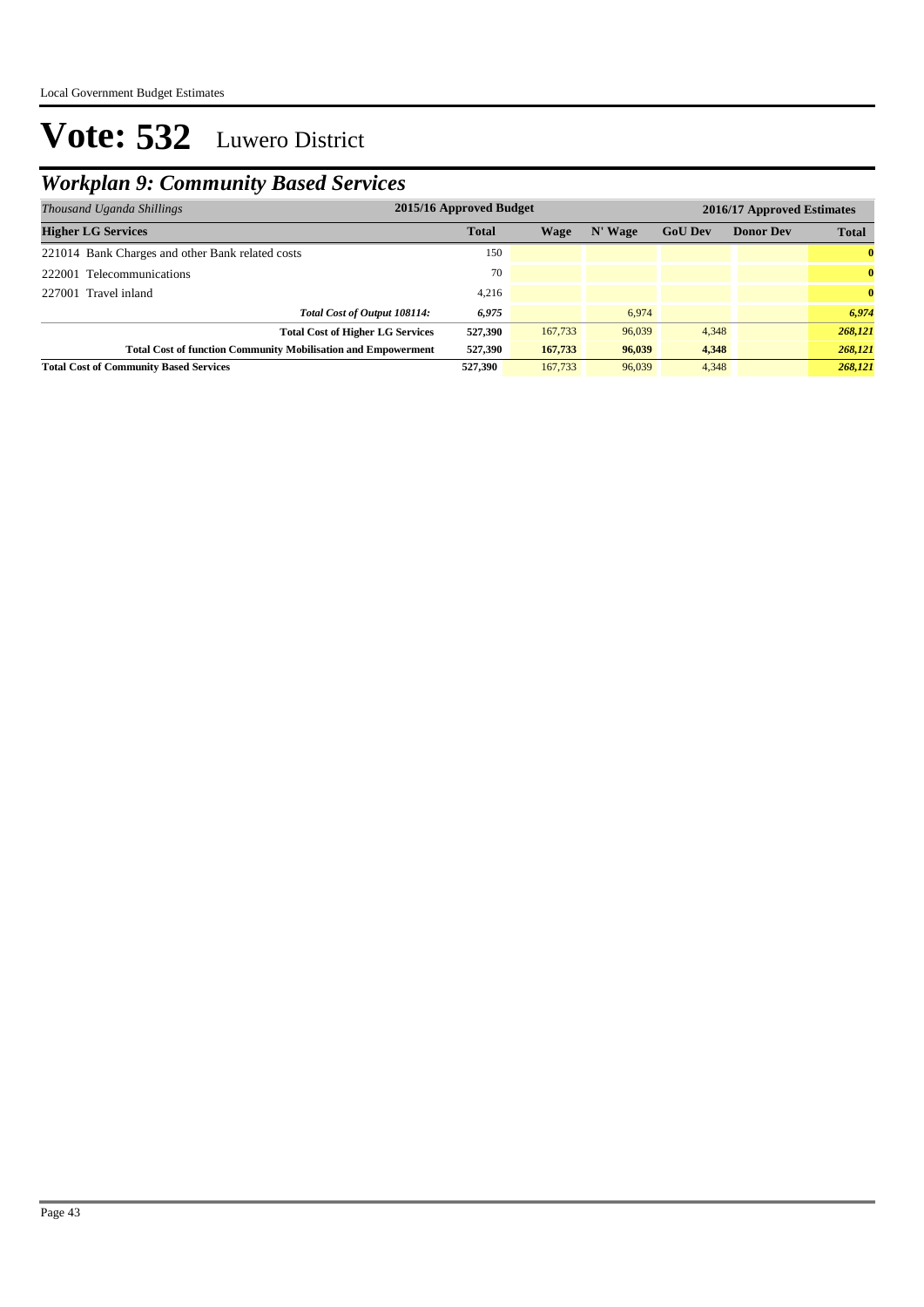### *Workplan 10: Planning*

#### **(i) Overview of Workplan Revenue and Expenditures**

| <b>UShs Thousand</b>                                 | 2015/16                   |                                | 2016/17                   |
|------------------------------------------------------|---------------------------|--------------------------------|---------------------------|
|                                                      | Approved<br><b>Budget</b> | <b>Outturn by</b><br>end March | Approved<br><b>Budget</b> |
| A: Breakdown of Workplan Revenues:                   |                           |                                |                           |
| <b>Recurrent Revenues</b>                            | 91,364                    | 72,877                         | 91,042                    |
| District Unconditional Grant (Non-Wage)              | 5,000                     | 10,740                         | 30,000                    |
| District Unconditional Grant (Wage)                  | 61,042                    | 36,717                         | 61,042                    |
| Other Transfers from Central Government              |                           | 5,648                          |                           |
| Support Services Conditional Grant (Non-Wage)        | 25,322                    | 19,772                         |                           |
| <b>Development Revenues</b>                          | 944.845                   | 956,096                        | 428,075                   |
| District Discretionary Development Equalization Gran | 207,532                   | 713,600                        | 403,075                   |
| <b>Locally Raised Revenues</b>                       | 25,000                    | 14,000                         | 25,000                    |
| Other Transfers from Central Government              | 606,068                   | 122,496                        |                           |
| Unspent balances - Other Government Transfers        | 106,245                   | 106,000                        |                           |
| <b>Total Revenues</b>                                | 1,036,209                 | 1,028,973                      | 519,117                   |
| <b>B: Breakdown of Workplan Expenditures:</b>        |                           |                                |                           |
| Recurrent Expenditure                                | 91,364                    | 57,823                         | 91,042                    |
| Wage                                                 | 61,042                    | 27,392                         | 61,042                    |
| Non Wage                                             | 30,322                    | 30,430                         | 30,000                    |
| Development Expenditure                              | 944,845                   | 607,192                        | 428,075                   |
| Domestic Development                                 | 944,845                   | 607191.522                     | 428,075                   |
| Donor Development                                    | 0                         | $\theta$                       | $\overline{0}$            |
| <b>Total Expenditure</b>                             | 1,036,209                 | 665,014                        | 519,117                   |

**(ii) Details of Workplan Revenues and Expenditures**

#### *Expenditure Details for Workplan 10: Planning*

| <b>LG Function 1383 Local Government Planning Services</b> |                         |             |         |                |                            |              |  |  |  |  |
|------------------------------------------------------------|-------------------------|-------------|---------|----------------|----------------------------|--------------|--|--|--|--|
| Thousand Uganda Shillings                                  | 2015/16 Approved Budget |             |         |                | 2016/17 Approved Estimates |              |  |  |  |  |
| <b>Higher LG Services</b>                                  | <b>Total</b>            | <b>Wage</b> | N' Wage | <b>GoU Dev</b> | <b>Donor Dev</b>           | <b>Total</b> |  |  |  |  |
| Output:138301 Management of the District Planning Office   |                         |             |         |                |                            |              |  |  |  |  |
| 211101 General Staff Salaries                              | 61,042                  | 61,042      |         |                |                            | 61,042       |  |  |  |  |
| 221007 Books, Periodicals & Newspapers                     | $\boldsymbol{0}$        |             | 960     |                |                            | 960          |  |  |  |  |
| 221008 Computer supplies and Information Technology (IT)   | 600                     |             | 600     |                |                            | 600          |  |  |  |  |
| 221009 Welfare and Entertainment                           | 2,040                   |             | 2,000   |                |                            | 2,000        |  |  |  |  |
| 223006 Water                                               | 360                     |             | 480     |                |                            | 480          |  |  |  |  |
| Total Cost of Output 138301:                               | 64,042                  | 61,042      | 4,040   |                |                            | 65,082       |  |  |  |  |
| <b>Output:138302 District Planning</b>                     |                         |             |         |                |                            |              |  |  |  |  |
| 221010 Special Meals and Drinks                            | 5,400                   |             | 4,620   |                |                            | 4,620        |  |  |  |  |
| Total Cost of Output 138302:                               | 5,400                   |             | 4,620   |                |                            | 4,620        |  |  |  |  |
| Output:138303 Statistical data collection                  |                         |             |         |                |                            |              |  |  |  |  |
| 221010 Special Meals and Drinks                            | 500                     |             |         |                |                            | $\bf{0}$     |  |  |  |  |
| 221011 Printing, Stationery, Photocopying and Binding      | $\mathbf{0}$            |             | 360     |                |                            | 360          |  |  |  |  |
| 227001 Travel inland                                       | 468                     |             | 624     |                |                            | 624          |  |  |  |  |
| 227004 Fuel, Lubricants and Oils                           | 1,032                   |             | 1,016   |                |                            | 1,016        |  |  |  |  |
| Total Cost of Output 138303:                               | 2,000                   |             | 2,000   |                |                            | 2,000        |  |  |  |  |
| Output:138304 Demographic data collection                  |                         |             |         |                |                            |              |  |  |  |  |
| 221011 Printing, Stationery, Photocopying and Binding      | $\Omega$                |             | 200     |                |                            | <b>200</b>   |  |  |  |  |
| 227001 Travel inland                                       | 300                     |             | 300     |                |                            | 300          |  |  |  |  |
| 227004 Fuel, Lubricants and Oils                           | 200                     |             | 500     |                |                            | 500          |  |  |  |  |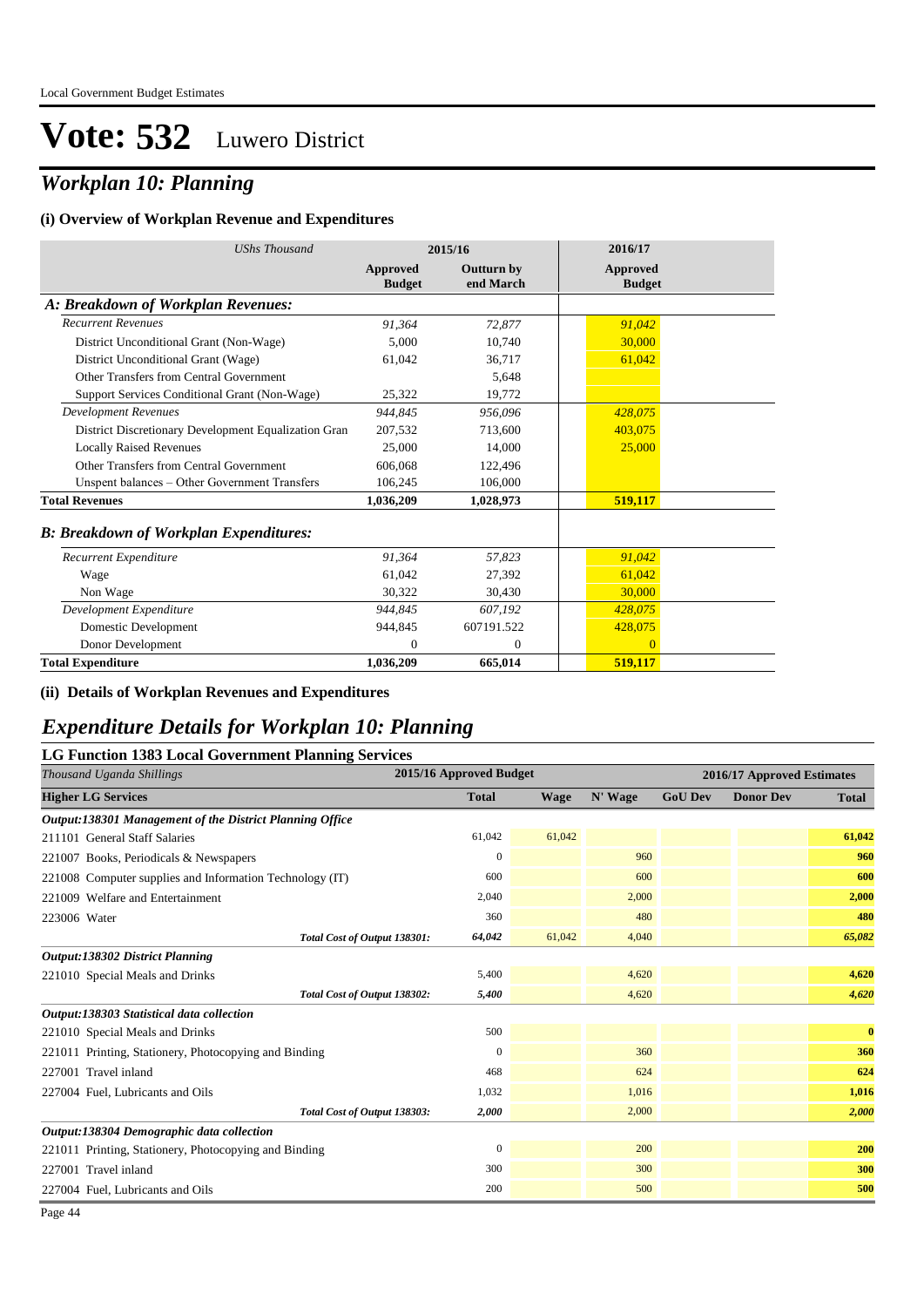### *Workplan 10: Planning*

| 2015/16 Approved Budget<br>Thousand Uganda Shillings             |                  |             |              | 2016/17 Approved Estimates |                  |              |  |
|------------------------------------------------------------------|------------------|-------------|--------------|----------------------------|------------------|--------------|--|
| <b>Higher LG Services</b>                                        | <b>Total</b>     | <b>Wage</b> | N' Wage      | <b>GoU Dev</b>             | <b>Donor Dev</b> | <b>Total</b> |  |
| Total Cost of Output 138304:                                     | 500              |             | 1,000        |                            |                  | 1,000        |  |
| <b>Output:138305 Project Formulation</b>                         |                  |             |              |                            |                  |              |  |
| 211103 Allowances                                                | 799              |             |              |                            |                  | $\bf{0}$     |  |
| 221008 Computer supplies and Information Technology (IT)         | 8,600            |             |              | 10,500                     |                  | 10,500       |  |
| 221010 Special Meals and Drinks                                  | 2,527            |             |              |                            |                  | $\bf{0}$     |  |
| 221011 Printing, Stationery, Photocopying and Binding            | 1,800            |             |              |                            |                  | $\bf{0}$     |  |
| 221014 Bank Charges and other Bank related costs                 | 1,000            |             |              |                            |                  | $\bf{0}$     |  |
| 224001 Medical and Agricultural supplies                         | 666,710          |             |              |                            |                  | $\bf{0}$     |  |
| 224006 Agricultural Supplies                                     | $\boldsymbol{0}$ |             |              | 56,000                     |                  | 56,000       |  |
| 227001 Travel inland                                             | 11,527           |             |              |                            |                  | $\bf{0}$     |  |
| 227003 Carriage, Haulage, Freight and transport hire             | 20,300           |             |              |                            |                  | $\bf{0}$     |  |
| 227004 Fuel, Lubricants and Oils                                 | 2,500            |             |              |                            |                  | $\bf{0}$     |  |
| 228001 Maintenance - Civil                                       | 191,501          |             |              | 301,271                    |                  | 301,271      |  |
| 228003 Maintenance - Machinery, Equipment & Furniture            | 1,900            |             |              | 27,400                     |                  | 27,400       |  |
| 228004 Maintenance – Other                                       | $\boldsymbol{0}$ |             |              | 11,500                     |                  | 11,500       |  |
| Total Cost of Output 138305:                                     | 909,165          |             |              | 406,671                    |                  | 406,671      |  |
| <b>Output:138306 Development Planning</b>                        |                  |             |              |                            |                  |              |  |
| 211103 Allowances                                                | 420              |             | $\mathbf{0}$ |                            |                  | $\bf{0}$     |  |
| 221010 Special Meals and Drinks                                  | 2,655            |             | 2,700        |                            |                  | 2,700        |  |
| 221011 Printing, Stationery, Photocopying and Binding            | 1,520            |             | 1,240        |                            |                  | 1,240        |  |
| 222001 Telecommunications                                        | 200              |             | 200          |                            |                  | 200          |  |
| 227001 Travel inland                                             | 675              |             | 950          |                            |                  | 950          |  |
| 227004 Fuel, Lubricants and Oils                                 | 1,452            |             | 250          |                            |                  | 250          |  |
| Total Cost of Output 138306:                                     | 6,922            |             | 5,340        |                            |                  | 5,340        |  |
| <b>Output:138307 Management Information Systems</b>              |                  |             |              |                            |                  |              |  |
| 221011 Printing, Stationery, Photocopying and Binding            | 320              |             | 320          |                            |                  | 320          |  |
| 227001 Travel inland                                             | 7,680            |             | 7,680        |                            |                  | 7,680        |  |
| Total Cost of Output 138307:                                     | 8,000            |             | 8,000        |                            |                  | 8,000        |  |
| <b>Output:138308 Operational Planning</b>                        |                  |             |              |                            |                  |              |  |
| 228002 Maintenance - Vehicles                                    | 5,000            |             | 5,000        |                            |                  | 5,000        |  |
| Total Cost of Output 138308:                                     | 5,000            |             | 5,000        |                            |                  | 5,000        |  |
| Output:138309 Monitoring and Evaluation of Sector plans          |                  |             |              |                            |                  |              |  |
| 221011 Printing, Stationery, Photocopying and Binding            | 1,577            |             |              | 2,000                      |                  | 2,000        |  |
| 227001 Travel inland                                             | 22,960           |             | $\mathbf{0}$ | 16,500                     |                  | 16,500       |  |
| 227004 Fuel, Lubricants and Oils                                 | 11,143           |             |              | 2,904                      |                  | 2,904        |  |
| Total Cost of Output 138309:                                     | 35,680           |             | $\mathbf{0}$ | 21,404                     |                  | 21,404       |  |
| <b>Total Cost of Higher LG Services</b>                          | 1,036,709        | 61,042      | 30,000       | 428,075                    |                  | 519,117      |  |
| <b>Total Cost of function Local Government Planning Services</b> | 1,036,709        | 61,042      | 30,000       | 428,075                    |                  | 519,117      |  |
| <b>Total Cost of Planning</b>                                    | 1,036,709        | 61,042      | 30,000       | 428,075                    |                  | 519,117      |  |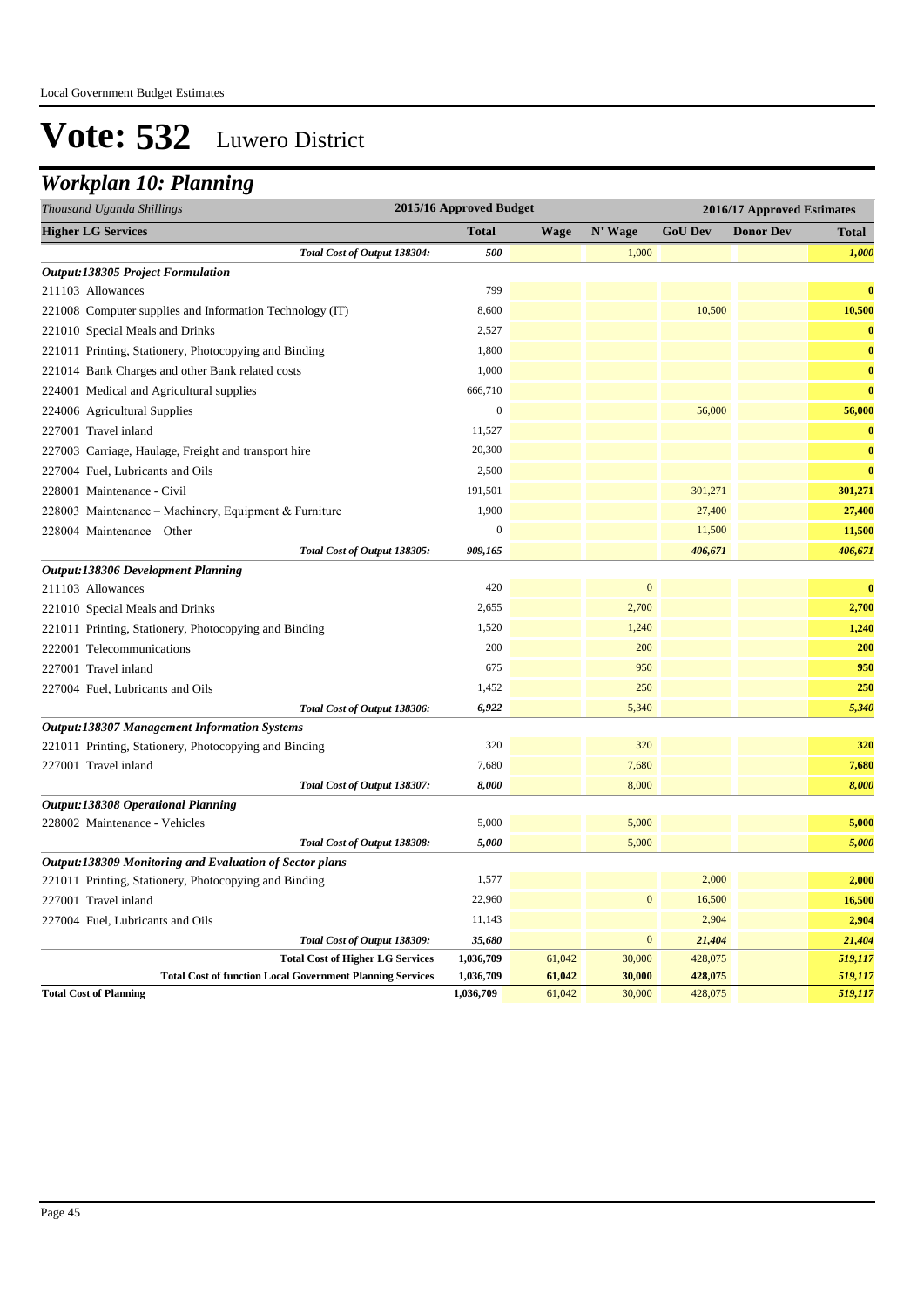### *Workplan 11: Internal Audit*

#### **(i) Overview of Workplan Revenue and Expenditures**

| <b>UShs Thousand</b>                           | 2015/16                   |                                | 2016/17                   |  |
|------------------------------------------------|---------------------------|--------------------------------|---------------------------|--|
|                                                | Approved<br><b>Budget</b> | <b>Outturn by</b><br>end March | Approved<br><b>Budget</b> |  |
| A: Breakdown of Workplan Revenues:             |                           |                                |                           |  |
| <b>Recurrent Revenues</b>                      | 90,837                    | 51,132                         | 90,837                    |  |
| District Unconditional Grant (Non-Wage)        | 14,000                    | 11,500                         | 20,000                    |  |
| District Unconditional Grant (Wage)            | 64,837                    | 31,132                         | 64,837                    |  |
| <b>Locally Raised Revenues</b>                 | 4,000                     | 2,500                          | 6,000                     |  |
| Support Services Conditional Grant (Non-Wage)  | 8,000                     | 6,000                          |                           |  |
| <b>Total Revenues</b>                          | 90,837                    | 51,132                         | 90,837                    |  |
| <b>B</b> : Breakdown of Workplan Expenditures: |                           |                                |                           |  |
| Recurrent Expenditure                          | 90,837                    | 50,151                         | 90,837                    |  |
| Wage                                           | 64,837                    | 31,132                         | 64,837                    |  |
| Non Wage                                       | 26,000                    | 19,019                         | 26,000                    |  |
| Development Expenditure                        | 0                         | $\theta$                       | $\theta$                  |  |
| Domestic Development                           |                           | $\Omega$                       | $\overline{0}$            |  |
| Donor Development                              |                           | $\Omega$                       | $\overline{0}$            |  |
| <b>Total Expenditure</b>                       | 90,837                    | 50,151                         | 90,837                    |  |

#### **(ii) Details of Workplan Revenues and Expenditures**

#### *Expenditure Details for Workplan 11: Internal Audit*

#### **LG Function 1482 Internal Audit Services**

| Thousand Uganda Shillings                                |              | 2015/16 Approved Budget |         |                | 2016/17 Approved Estimates |                       |  |  |
|----------------------------------------------------------|--------------|-------------------------|---------|----------------|----------------------------|-----------------------|--|--|
| <b>Higher LG Services</b>                                | <b>Total</b> | <b>Wage</b>             | N' Wage | <b>GoU Dev</b> | <b>Donor Dev</b>           | Total                 |  |  |
| Output:148201 Management of Internal Audit Office        |              |                         |         |                |                            |                       |  |  |
| 211101 General Staff Salaries                            | 64,837       |                         |         |                |                            | $\bf{0}$              |  |  |
| Total Cost of Output 148201:                             | 64,837       |                         |         |                |                            | $\boldsymbol{\theta}$ |  |  |
| Output:148202 Internal Audit                             |              |                         |         |                |                            |                       |  |  |
| 211101 General Staff Salaries                            | $\mathbf{0}$ | 64,837                  |         |                |                            | 64,837                |  |  |
| 221007 Books, Periodicals & Newspapers                   | 480          |                         | 553     |                |                            | 553                   |  |  |
| 221008 Computer supplies and Information Technology (IT) | 800          |                         | 600     |                |                            | 600                   |  |  |
| 221009 Welfare and Entertainment                         | 1,200        |                         | 1,820   |                |                            | 1,820                 |  |  |
| 221011 Printing, Stationery, Photocopying and Binding    | 1,194        |                         | 1,582   |                |                            | 1,582                 |  |  |
| 221012 Small Office Equipment                            | 200          |                         | 100     |                |                            | 100                   |  |  |
| 221017 Subscriptions                                     | 300          |                         | 250     |                |                            | 250                   |  |  |
| 227001 Travel inland                                     | 10,493       |                         | 10,431  |                |                            | 10,431                |  |  |
| 227004 Fuel, Lubricants and Oils                         | 9.940        |                         | 7,740   |                |                            | 7,740                 |  |  |
| 228002 Maintenance - Vehicles                            | 1,394        |                         | 2,924   |                |                            | 2,924                 |  |  |
| Total Cost of Output 148202:                             | 26,000       | 64,837                  | 26,000  |                |                            | 90,837                |  |  |
| <b>Total Cost of Higher LG Services</b>                  | 90,837       | 64,837                  | 26,000  |                |                            | 90,837                |  |  |
| <b>Total Cost of function Internal Audit Services</b>    | 90,837       | 64,837                  | 26,000  |                |                            | 90,837                |  |  |
| <b>Total Cost of Internal Audit</b>                      | 90,837       | 64,837                  | 26,000  |                |                            | 90,837                |  |  |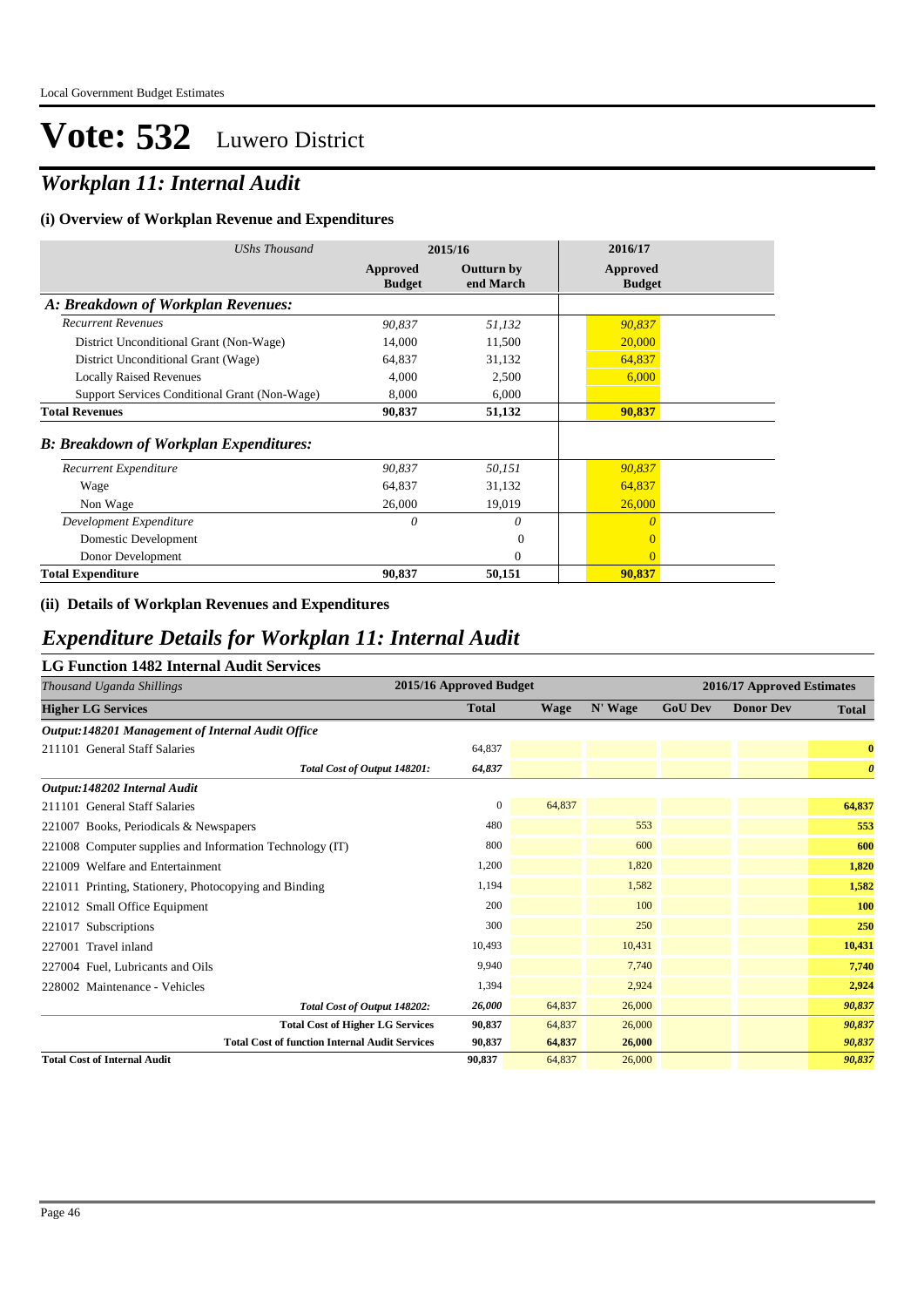#### **C: Status of Arrears**

| <b>UShs 000's</b>                      | <b>Amount</b> | <b>Justification for Arrears</b> |
|----------------------------------------|---------------|----------------------------------|
| <b>5 .Pension and Gratuity Arrears</b> | 313,262       |                                  |
| Walusimbi Kisitu Titus                 | 410           | 2010/2011                        |
| Kyoole Eurukana Wakala                 | 40,865        | 2015/2016                        |
| Sekyanzi Isaka                         | 5,473         | 2005/2006-2010/2011              |
| Nsereko Geofrey                        | 1,924         | 2005/2006-2007/2008              |
| Musisi Dithan                          | 2,342         | 2005/2006-2008/2009              |
| Nakayiza Christine                     | 4,889         | 2011/2012-2014/2015              |
| Sebuliba Edward                        | 1,517         | 2005/2006-2008/2009              |
| Ntenge Ruth Namanda                    | 883           | 2011/2012                        |
| Temanju Paul                           | 16,721        | 2010/2011-2014/2015              |
| Kimbugwe Fredrick                      | 1,866         | 2005/2006-2008/2009              |
| Kigonya Sulaiman                       | 658           | 2008/2009-2006/2007              |
| Mutumba livingstone                    | 24,684        | 1987/1988-2005/2006              |
| Sebunya Yusufu                         | 8,045         | 1986/1987-2015/2016              |
| Mpagi Lameck                           | 17,239        | 1993/1994-2008/2009              |
| Kezimbira Enosi                        | 978           | 2005/2006-2006/2007              |
| Kigozi Yusufu                          | 2,247         | 2005/2006-2005/2010              |
| Nyombi Levi                            | 1,820         | 2013/2014                        |
| Late Kato Kazibwe                      | 43,061        | 2014/2015                        |
| Late Kisegerwa Emmanuel Lule           | 11,302        | 2012/2013                        |
| Mwanga Moses                           | 159           | 2009/2010                        |
| Yiga Gerald Majella                    | 4,601         | 2013/2014                        |
| Yiga George                            | 137           | 2007/2008                        |
| <b>Bakensa Emmauel</b>                 | 191           | 2010/2011                        |
| Kakinda Samuel                         | 1,810         | 2005/2006-2008/2009              |
| Ellis Bwogi Luyombya                   | 9,377         | 2013/2014-2014/2015              |
| Nkaaku Amiisi                          | 1,775         | 2005/2006-2008/2009              |
| Nanziri Tereza                         | 2,763         | 2005/2006-2011/2012              |
| Mawanda Merekizaddeki                  | 6,842         | 2001/2002-2009/2010              |
| Kalyesubula Yekosofat                  | 1,224         | 2005/2006-2008/2009              |
| Gassaka Ziwa Christopher               | 2,493         | 2012/2013-2015/2016              |
| Musoke Efulaimu Kimeze                 | 27,743        | 1987/1988-2014/2015              |
| Nankabirwa Mastula                     | 950           | 2005/2006-2008/2009              |
| Sentongo Fred                          | 1,780         | 2005/2006-2008/2009              |
| Kawooya Jackson                        | 2,800         | 2005/2006-2009/2010              |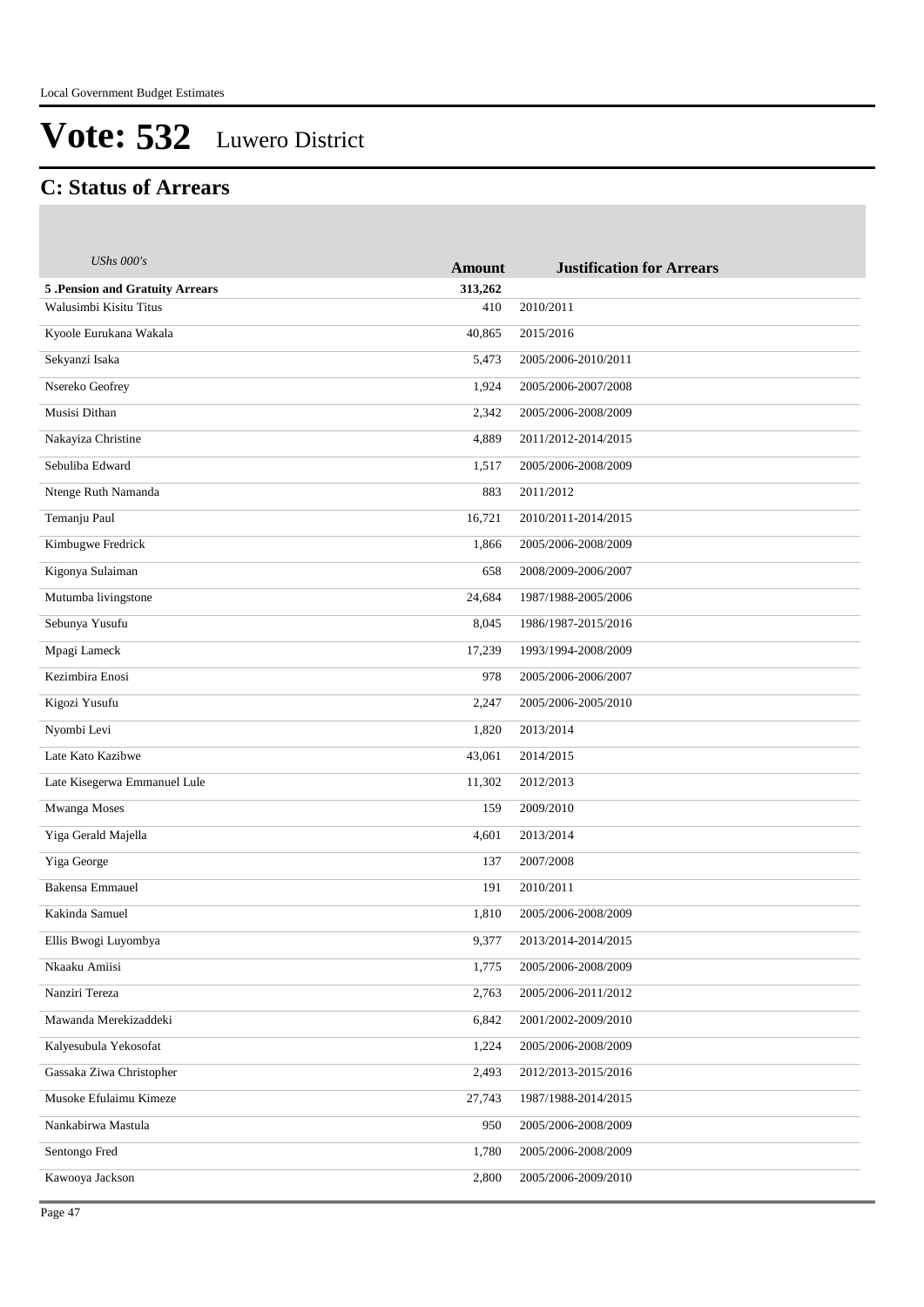| <b>UShs 000's</b>        | <b>Amount</b> | <b>Justification for Arrears</b> |
|--------------------------|---------------|----------------------------------|
| Sebowa Margaret          | 417           | 2010/2011                        |
| <b>Bia Moses</b>         | 323           | 2013/2014                        |
| Lukyamuzi Francis        | 4,094         | 2005/2006-2008/2009              |
| Senyondo Joseph          | 1,707         | 2005/2006-2008/2009              |
| Katumwa James            | 501           | 2005/2006-2006/2007              |
| Namusoke Eunice Biremere | 7,229         | 2009/2010-2010/2011              |
| Ssenono Yawe Muhamad     | 2,018         | 2005/2006-2008/2009              |
| Matiya Mulumba           | 1,183         | 2005/2006                        |
| Kawooya Johnson          | 368           | 2005/2006                        |
| Kamya Yekosofat          | 2,148         | 2005/2006-2005/2006              |
| Bwajojo Paul             | 887           | 2010/2011                        |
| Sebbowa Samuel           | 2,344         | 2005/2006-2008/2009              |
| Kisitu Juma              | 2,923         | 2005/2006-2008/2009              |
| Kiguli Henry             | 1,800         | 2005/2006-2008/2009              |
| Muniina Geofrey          | 1,839         | 2005/2006-2009/2010              |
| Buleega Fred             | 5,225         | 2011/2012-2008/2009              |
| Wamala Paul              | 1,017         | 2011/2012                        |
| Tandola Augustine        | 1,602         | 2011/2012                        |
| Bukenya Mohammad         | 1,713         | 2005/2006-2006/2007              |
| Kayongo Lawrence         | 2,812         | 2005/2006-2009/2010              |
| Maka James               | 3,681         | 2005/2006-2011/2012              |
| Sempala Epaphraditus     | 4,305         | 2005/2006-2008/2009              |
| Nankosi Catherine        | 3,212         | 2005/2006-2005/2006              |
| Nazziwa Lovinsa          | 596           | 2005/2006                        |
| Kibombo John             | 1,345         | 2006/2007-2008/2009              |
| Semakula Vicent          | 1,559         | 2005/2006-2008/2009              |
| Serunjogi Christopher    | 2,397         | 2005/2006-2008/2009              |
| Semakula P.K             | 1,991         | 2005/2006-2010/2011              |
| Nalwoga Jesca            | 457           | 2014/2015-2015/2016              |
| <b>8 .Salary Arrears</b> | 226,303       |                                  |
| NABITALO CAROLINE        | 8,051         | 2003/2004-2005/2006              |
| LUGEMWA EDWARD           | 2,314         | 2005/2006                        |
| <b>LWANGA GEORGE</b>     | 415           | 2005/2006                        |
| MAJJAMBA AMONI KKABO     | 4,512         | 2003/2004-2005/2006              |
| <b>MUKIIBI MOSES</b>     | 645           | 2005/2006                        |
| <b>MUKODA NORAH</b>      | 2,506         | 2005/2006-2005/2006              |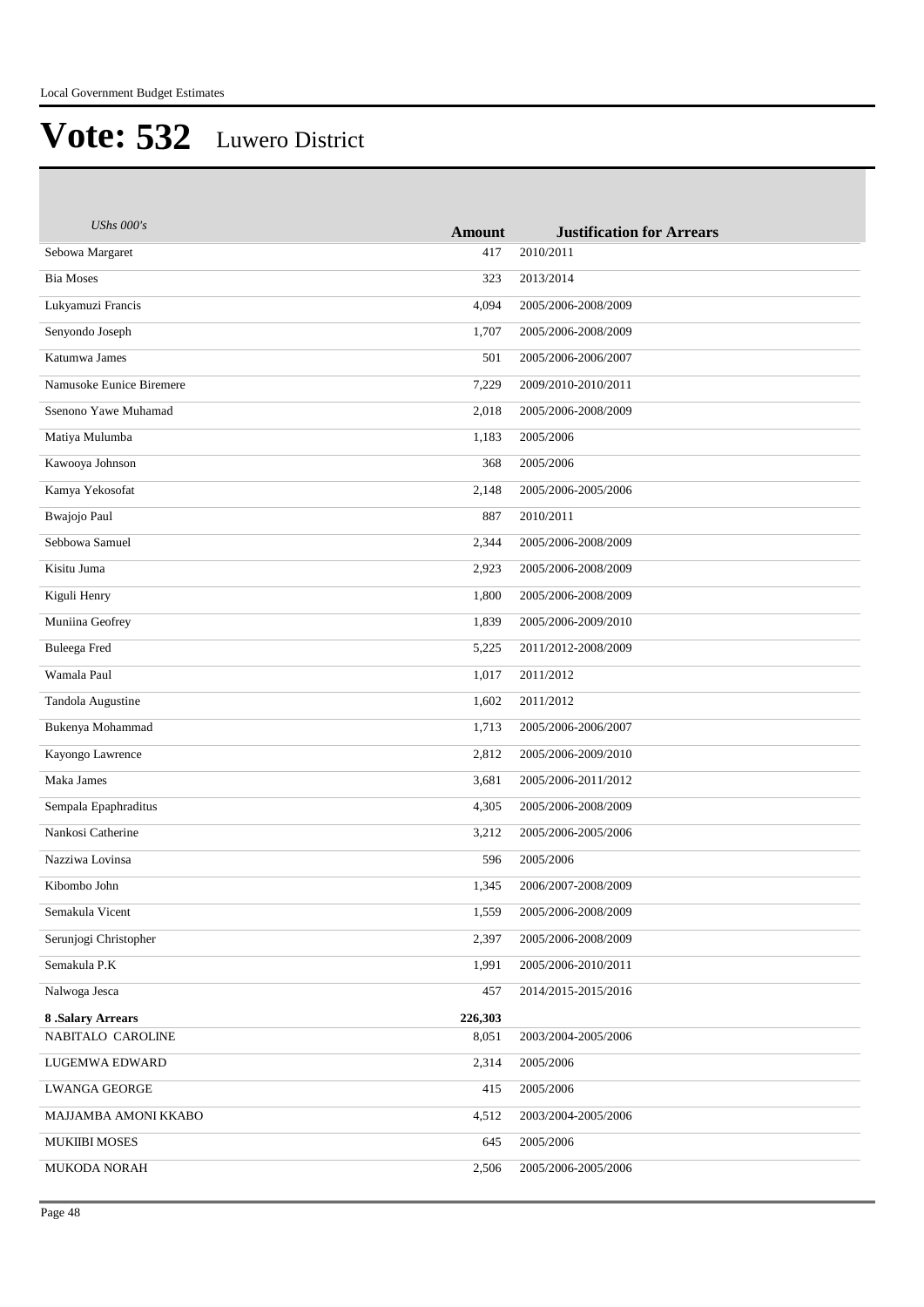| UShs $000's$              | <b>Amount</b> | <b>Justification for Arrears</b> |
|---------------------------|---------------|----------------------------------|
| <b>MUKYUSA EDWARD</b>     | 5,904         | 2005/2006-2006/2007              |
| MULWANYI BOSCO ISAAC      | 4,512         | 2003/2004-2005/2006              |
| <b>MULYANGA FRED</b>      | 4,512         | 2003/2004-2005/2006              |
| <b>MUSAMBA JOHNSON</b>    | 4,512         | 2003/2004-2005/2006              |
| <b>MUSIITA GEORGE</b>     | 3,297         | 2003/2004-2005/2006              |
| MUTWALANDA NATHAN         | 1,805         | 2005/2006                        |
| MUWONGE SAMUEL            | 4,512         | 2003/2004-2005/2006              |
| KIMULI MED WASSWA         | 4,512         | 2003/2004-2005/2006              |
| <b>NAKANYIKE MILLY</b>    | 4,512         | 2003/2004-2005/2006              |
| <b>NAMPEWO ROSEMARY</b>   | 1,095         | 2005/2006                        |
| <b>NAMISI GRACE</b>       | 1,095         | 2005/2006                        |
| <b>NALWOGA NULU</b>       | 4,512         | 2003/2004-2005/2006              |
| NALUMANSI HALIMA          | 4,512         | 2003/3004-3005/2006              |
| <b>NALUGONDA IRENE</b>    | 2,314         | 2005/2006                        |
| <b>NABACWA AGNES</b>      | 1,805         | 2005/2006                        |
| <b>NAKUBULWA ESTER</b>    | 2,314         | 2005/2006                        |
| <b>NABADDA ANNET</b>      | 10,411        | 2000/2001-2004/2005              |
| NAKANWAGI DOROTHY         | 6,227         | 2003/2004-2005/2006              |
| NAKAMYA TEDDY             | 2,314         | 2005/2006                        |
| <b>NAKALAWA FLORENCE</b>  | 3,220         | 2005/2006                        |
| <b>NABULIME EVA</b>       | 5,784         | 2003/2004-2005/2006              |
| NABUKENYA JUSTINE         | 3,470         | 2005/2006-2006/2007              |
| <b>KIMBUGWE CHARLES</b>   | 4,512         | 2003/2004-2005/2006              |
| <b>NALUBUGA MALIZA</b>    | 3,870         | 2005/2006                        |
| <b>KABASALA ZEBRON</b>    | 5,711         | 2005/2006-2004/2005              |
| <b>ACHAN SARAH</b>        | 5,189         | 2003/2004-2005/2006              |
| APEN CHARLES DAVID        | 3,610         | 2003/2004-2005/2006              |
| <b>AUMA GRACE</b>         | 6,227         | 2003/2004-2005/2006              |
| AYUKU RASHID              | 2,491         | 2005/2006                        |
| <b>BAWAYA FLORENCE</b>    | 2,491         | 2005/2006                        |
| BAZIBUMBIRA               | 300           | 2005/2006                        |
| <b>BIRABWA SYLIVIA</b>    | 2,254         | 2005/2006-2005/2006              |
| <b>BOGERE JOSEPH</b>      | 5,565         | 2001/2002-2005/2006              |
| <b>EDYEL PETER</b>        | 2,491         | 2005/2006                        |
| <b>ENAYU RICHARD</b>      | 2,707         | 2003/2004-2005/2006              |
| <b>GABONO CHRISTOPHER</b> | 1,803         | 2005/2006                        |